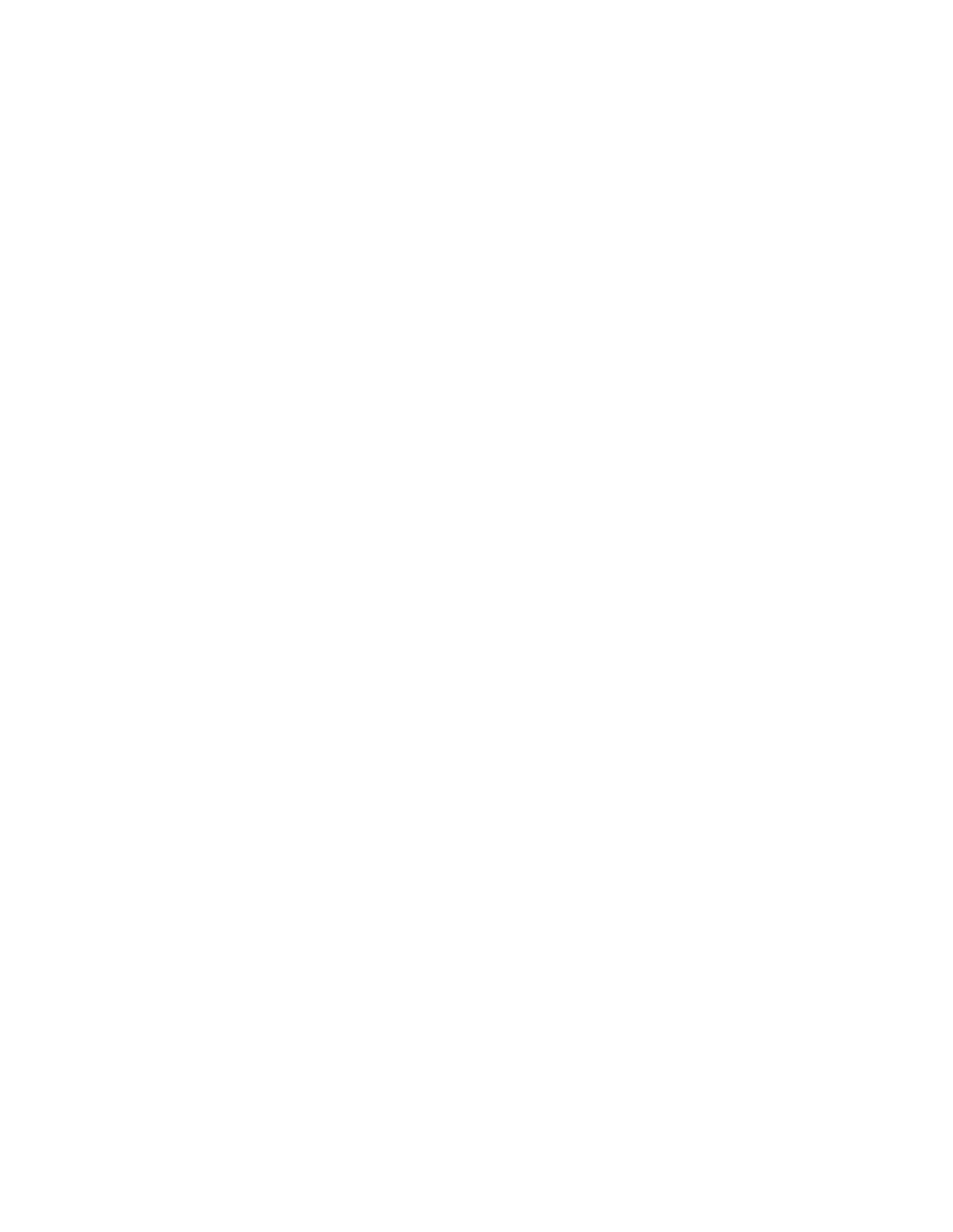# Around Superstability in Metric Abstract Elementary Classes

### Pedro Hernán Zambrano Ramírez

Tesis presentada como requisito parcial para optar al título de: Doctor en Ciencias - Matemáticas

> Director(a): Andrés Villaveces, Ph.D.

Línea de Investigación: Teoría de Modelos Grupo de Investigación: Estabilidad en clases no elementales

Universidad Nacional de Colombia Departamento de Matemáticas Bogotá, Colombia 2011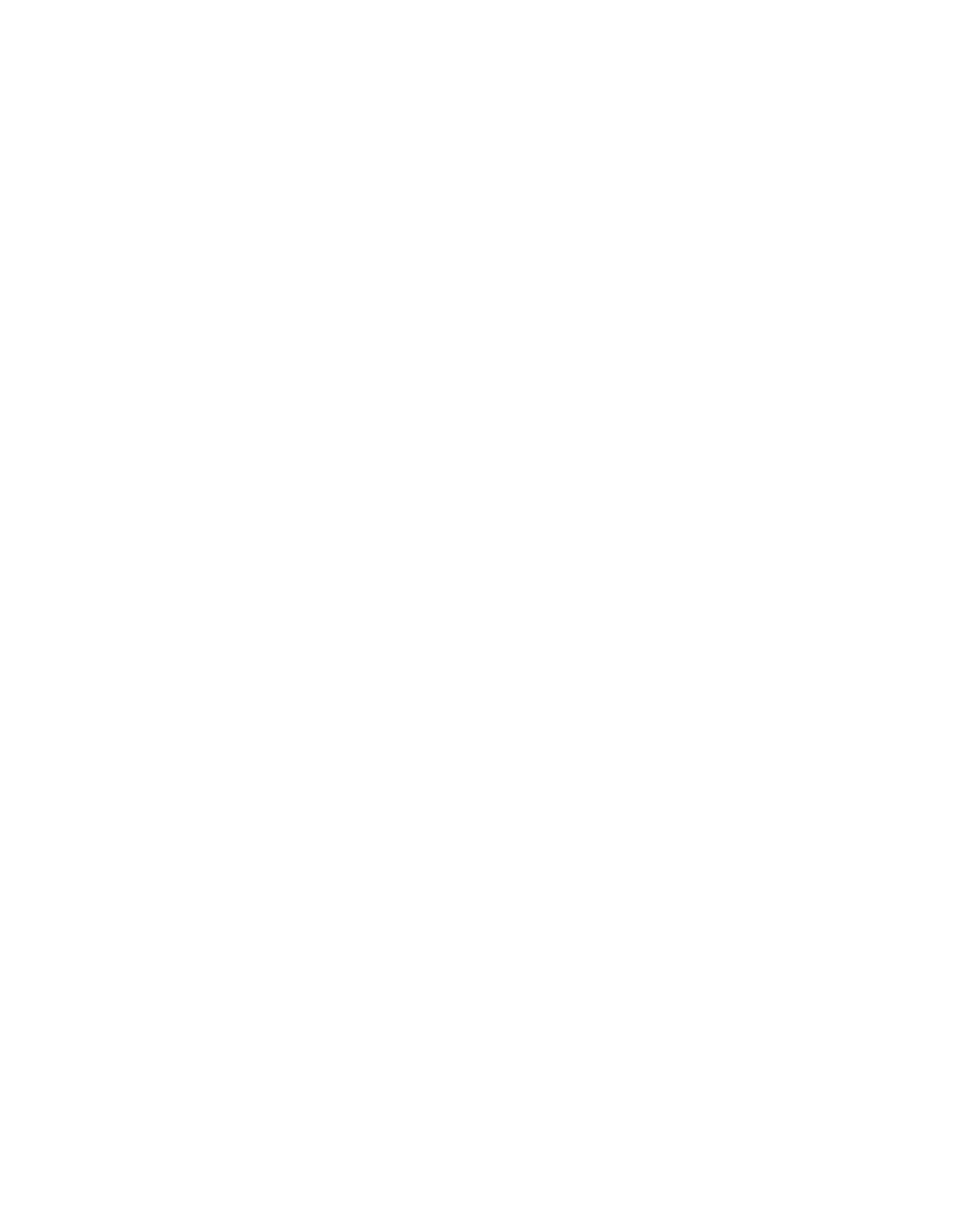To Bogota, Helsinki, Djursholm and São Paulo, cities where most of the results of this thesis were obtained.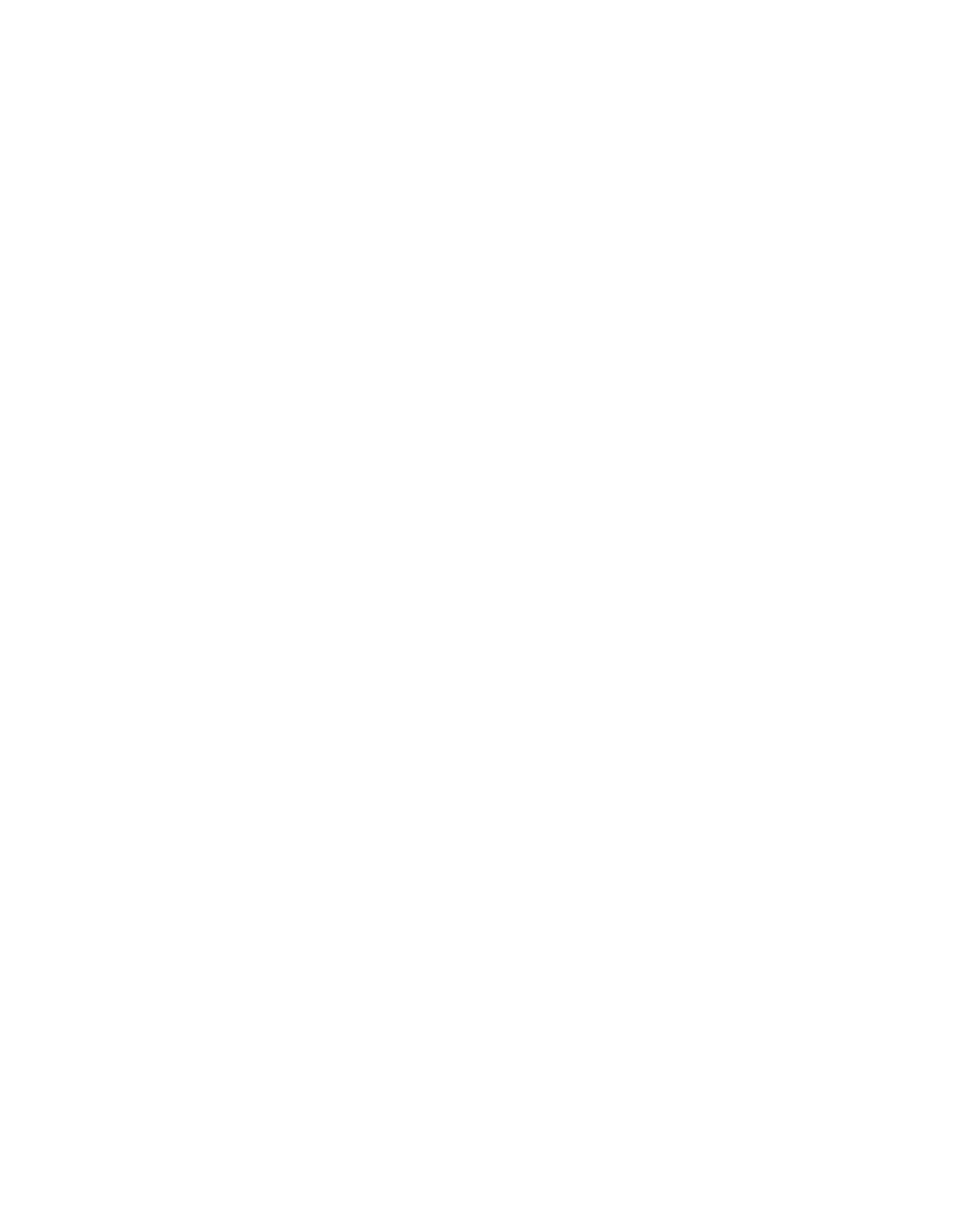# Adknowledgement

I want to thank Fabi for her love and for being patient during the time when I was finishing this thesis, and for her help during my short visit to São Paulo. Because of our studies we were apart for a long time, but I will always remember the nice and beautiful time which we have shared together.

Also, I am in debt with my family for their support during all my studies.

I especially thank Andrés Villaveces for his time advising this work, for his suggestions for improving this thesis and for organizing the Bogotá Model Theory seminar, where I could discuss most of the results which I got.

I thank Tapani Hyttinen for the interesting and nice discussions which we had during my short visits to Helsinki. Some parts of this thesis -specially the discussion on a stability transfer theorem in d-tame MAECs given in Chapter 4- are due to some discussions which I had with him.

I thank John Baldwin for the interesting discussions about a version of domination in (discrete) AECs which we had in November 2009 during his visit to Bogotá, which was the origin of the generalization which I got in the setting of MAECs.

I thank Hugo Mariano for the nice discussions which we had (by email and during a short visit to São Paulo) on some categorical constructions which were very important for the alternative proof of the uniqueness of limit models given in the chapter 2.

I thank John Goodrick for the careful reading of chapters 2 and 3 of this thesis, and for his suggestions to improve this part of the thesis.

Additionally, I thank Chris Laskowski for the invitation to visit the Logic Group of University of Maryland at College Park, where I could present some of the results of this work. We had very interesting discussions on geometric stability in first order which were very useful to me.

I want to thank the committee of my thesis defense -John Baldwin, Tapani Hyttinen and Monica VanDieren- for the suggestions and comments to improve this thesis.

I thank Alexander Berenstein for the nice discussions which we had on first order continuous logic, which were very useful for generalizing some ideas to MAEC, and for the nice courses on Model Theory which he taught at National University a couple of years ago.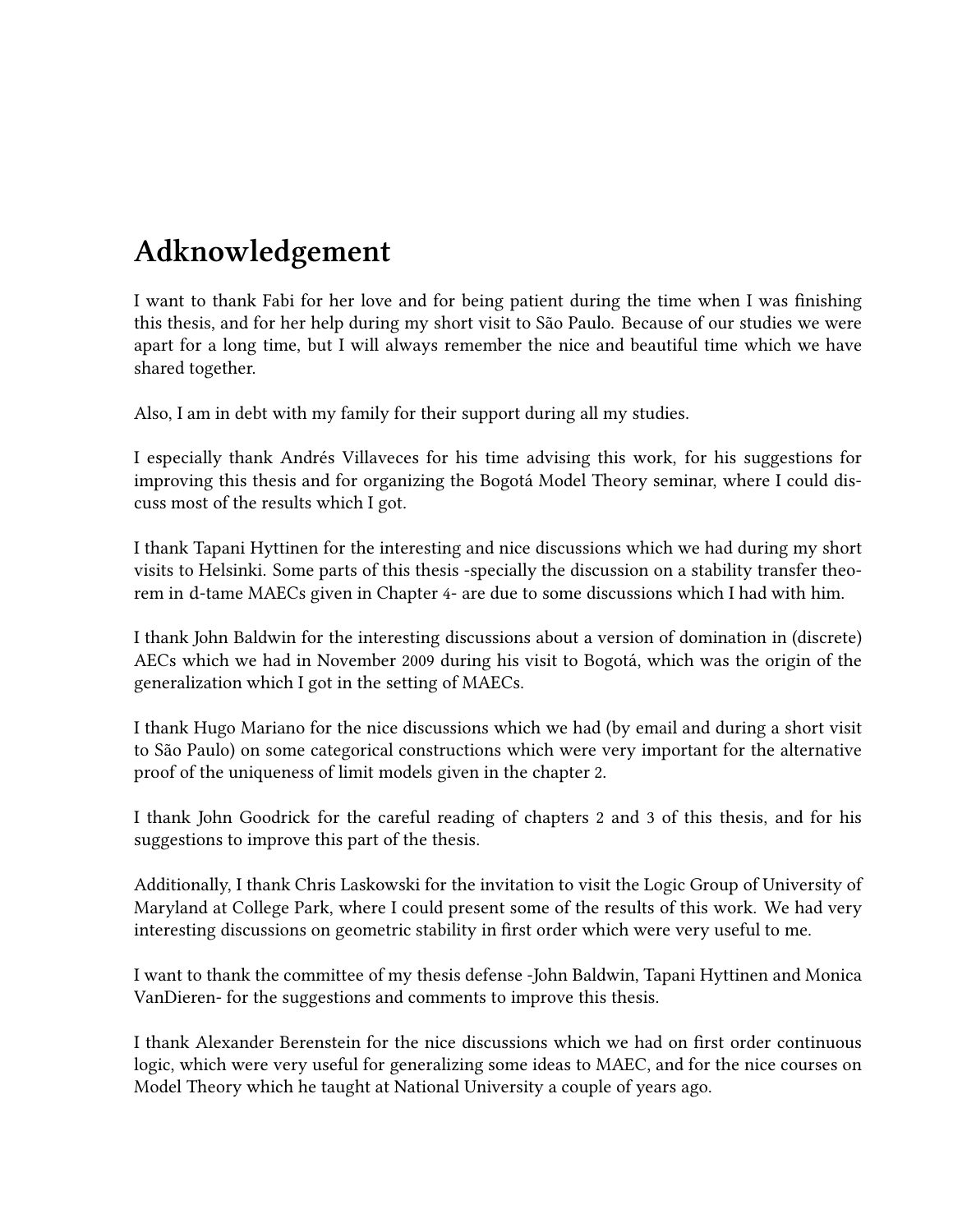I also want to thank Jouko Väänänen for the invitation to the Mathematical Logic program at Mittag-Leffler Institute (Djursholm, Sweeden) in Fall 2009, place where I got some important results of this thesis.

I thank Pedro Poitevín for the invitation to Salem to discuss some early versions of my work, in 2009.

I especially thank Jeanneth, Carolina, Milena, Pedro M. and Ricardo, my dear undergrad mates; although they are abroad because of their Ph.D. studies, they have been in touch asking about my work. I also have to mention Jorge Cely, for the nice Student Seminar on Stability Theory which we organized and which was very useful for understanding this topic in first order.

Finally, I would like to thank Universidad Nacional de Colombia for the support (a leave of absence -comisión de estudios- which I could enjoy) given during the time when I was writting this thesis, and Colciencias for the support given for visiting Helsinki, the Mittag-Leffler Institute and Maryland in 2009.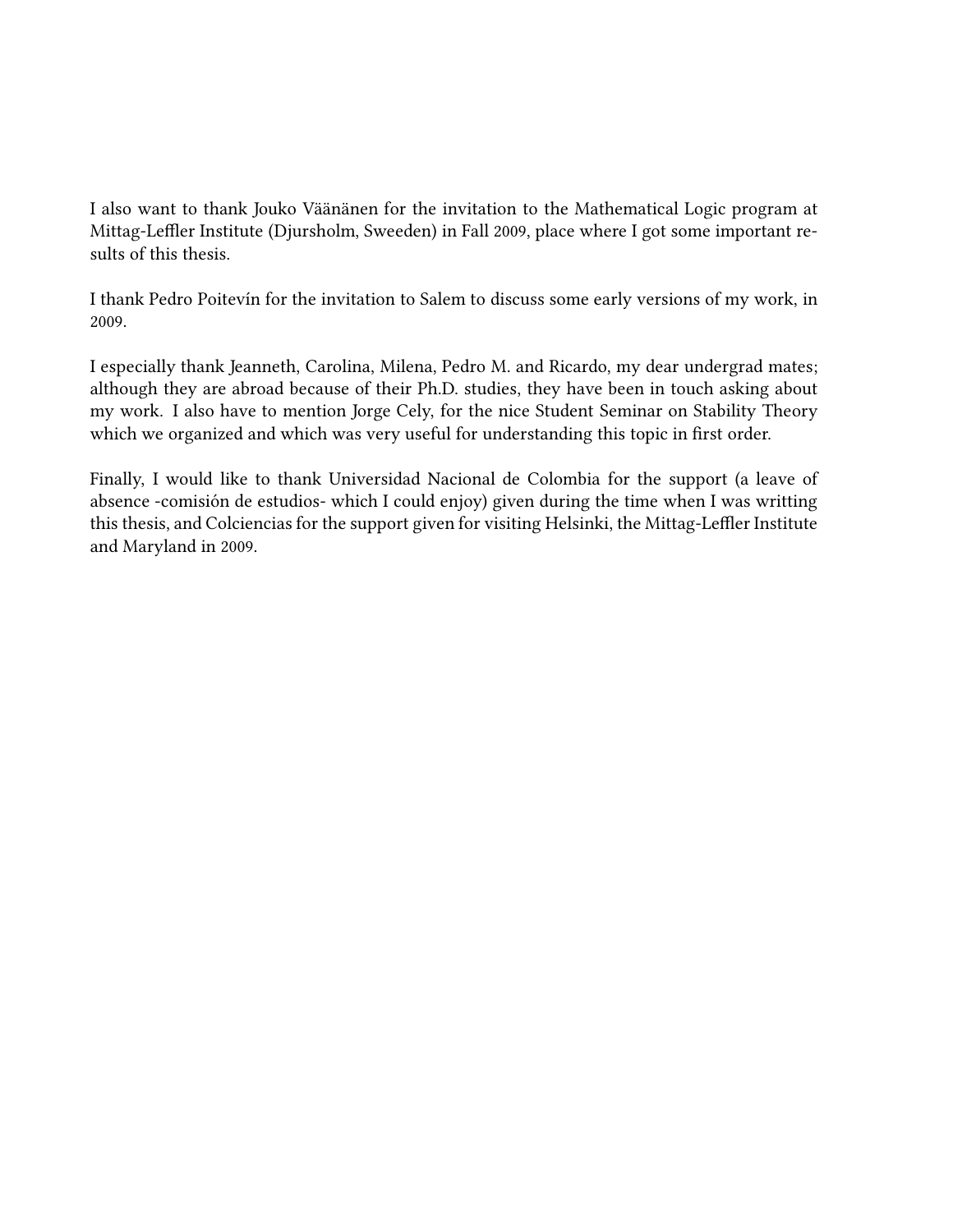## Resumen

En esta tesis estudiamos la unicidad de modelos límite como una noción débil de superestabilidad en clases elementales abstractas métricas, mostrando algunas consecuencias en el estudio de nociones de estabilidad geométrica como dominación, una noción débil de ortogonalidad y paralelismo, estudiando en algunos ejemplos los resultados obtenidos. Adicionalmente, estudiamos un teorema de transferencia de estabilidad bajo hipótesis de carácter local (superestabilidad) y docilidad.

Palabras clave: teoría de modelos, clases métricas, clases no elementales, superestabilidad, estabilidad, dominación, ortogonalidad, paralelismo.

## Abstract

In this thesis, we study uniqueness of limit models as a weak version of superstability in metric abstract elementary classes, showing some consequences in some basic notions of geometric stability theory as domination, a weak notion of orthogonality and parallelism, studying the got results in some examples. Also, we study a stability transfer theorem under local character (superstability) and tameness in the setting of metric abstract elementary classes.

Keywords: model theory, metric classes, non-elementary classes, superstability, stability, domination,orthogonality, parallelism.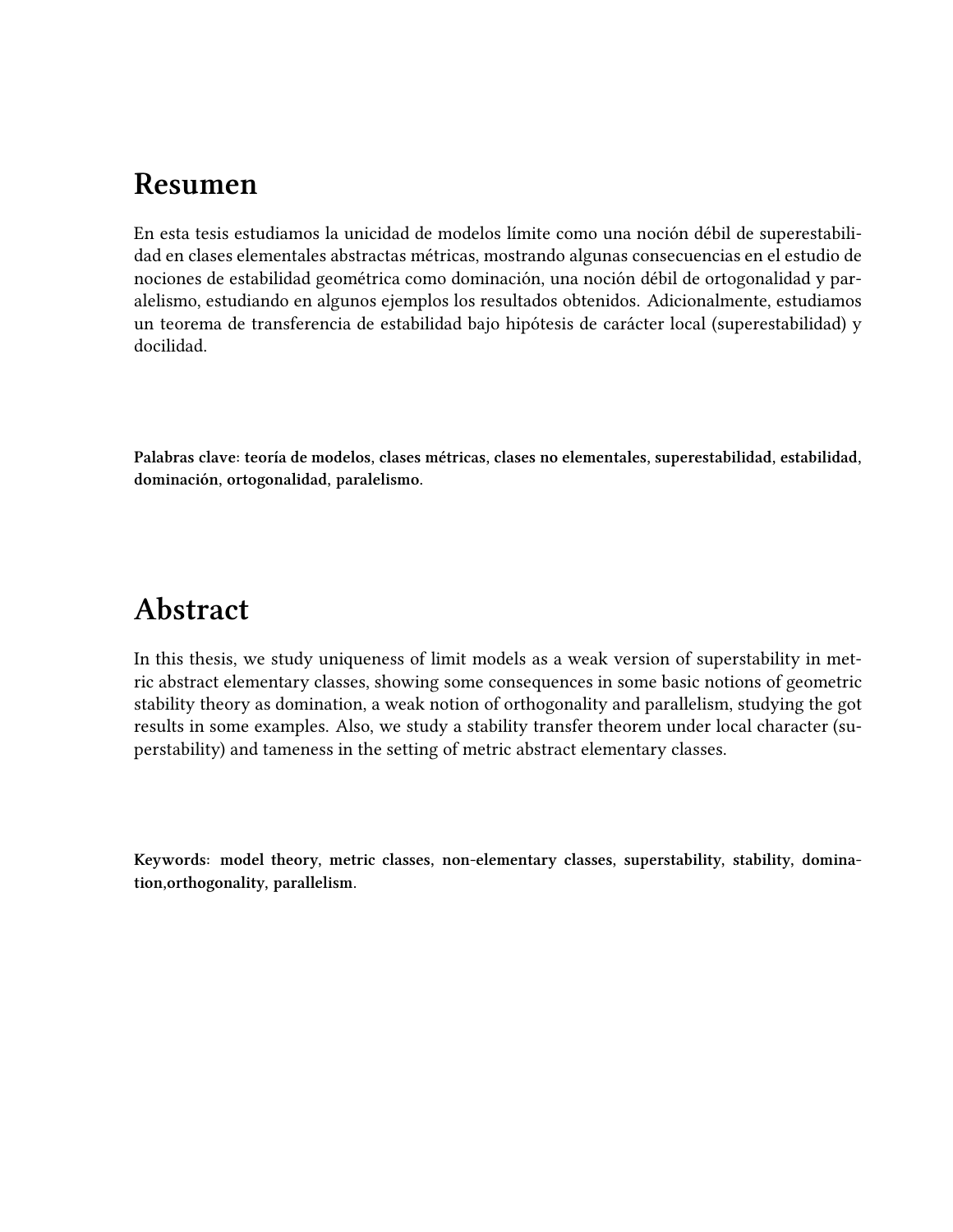# Contents

| Adknowledgement |                                                                |                                                                                                                                                                                                                                                                                                                                            |                |  |  |  |  |  |
|-----------------|----------------------------------------------------------------|--------------------------------------------------------------------------------------------------------------------------------------------------------------------------------------------------------------------------------------------------------------------------------------------------------------------------------------------|----------------|--|--|--|--|--|
|                 |                                                                | <b>Abstract</b>                                                                                                                                                                                                                                                                                                                            | $i\mathbf{x}$  |  |  |  |  |  |
|                 |                                                                |                                                                                                                                                                                                                                                                                                                                            | XV             |  |  |  |  |  |
| $\mathbf{1}$    | Some independence notions                                      |                                                                                                                                                                                                                                                                                                                                            |                |  |  |  |  |  |
|                 | 1.1                                                            |                                                                                                                                                                                                                                                                                                                                            | $\overline{1}$ |  |  |  |  |  |
|                 | 1.2                                                            |                                                                                                                                                                                                                                                                                                                                            | $\overline{4}$ |  |  |  |  |  |
|                 | 1.3                                                            |                                                                                                                                                                                                                                                                                                                                            | 8 <sup>8</sup> |  |  |  |  |  |
|                 | 1.4                                                            |                                                                                                                                                                                                                                                                                                                                            | 14             |  |  |  |  |  |
|                 | 1.5                                                            |                                                                                                                                                                                                                                                                                                                                            | 22             |  |  |  |  |  |
| 2               | <b>Existence and uniqueness of Limit Models in MAECs</b><br>27 |                                                                                                                                                                                                                                                                                                                                            |                |  |  |  |  |  |
|                 | 2.1                                                            |                                                                                                                                                                                                                                                                                                                                            | 29             |  |  |  |  |  |
|                 | 2.2                                                            |                                                                                                                                                                                                                                                                                                                                            | 32             |  |  |  |  |  |
|                 |                                                                | 2.2.1                                                                                                                                                                                                                                                                                                                                      | 33             |  |  |  |  |  |
|                 |                                                                | 2.2.2                                                                                                                                                                                                                                                                                                                                      | 36             |  |  |  |  |  |
|                 |                                                                | 2.2.3                                                                                                                                                                                                                                                                                                                                      | 47             |  |  |  |  |  |
|                 |                                                                | 2.2.4                                                                                                                                                                                                                                                                                                                                      | 50             |  |  |  |  |  |
| 3               | Domination, orthogonality and parallelism<br>51                |                                                                                                                                                                                                                                                                                                                                            |                |  |  |  |  |  |
|                 | 3.1                                                            |                                                                                                                                                                                                                                                                                                                                            | 52             |  |  |  |  |  |
|                 | 3.2                                                            |                                                                                                                                                                                                                                                                                                                                            | 56             |  |  |  |  |  |
|                 |                                                                | Orthogonality and Independence of sequences<br>3.2.1                                                                                                                                                                                                                                                                                       | 57             |  |  |  |  |  |
|                 | 3.3                                                            |                                                                                                                                                                                                                                                                                                                                            | 60             |  |  |  |  |  |
|                 |                                                                | $\overline{A}$ $\overline{C}$ and $\overline{C}$ and $\overline{C}$ and $\overline{C}$ and $\overline{C}$ and $\overline{C}$ and $\overline{C}$ and $\overline{C}$ and $\overline{C}$ and $\overline{C}$ and $\overline{C}$ and $\overline{C}$ and $\overline{C}$ and $\overline{C}$ and $\overline{C}$ and $\overline{C}$ and $\overline$ | $\sim$ $\sim$  |  |  |  |  |  |

|  | 4 Stability transfer theorem in d-tame MAEC |  |
|--|---------------------------------------------|--|
|--|---------------------------------------------|--|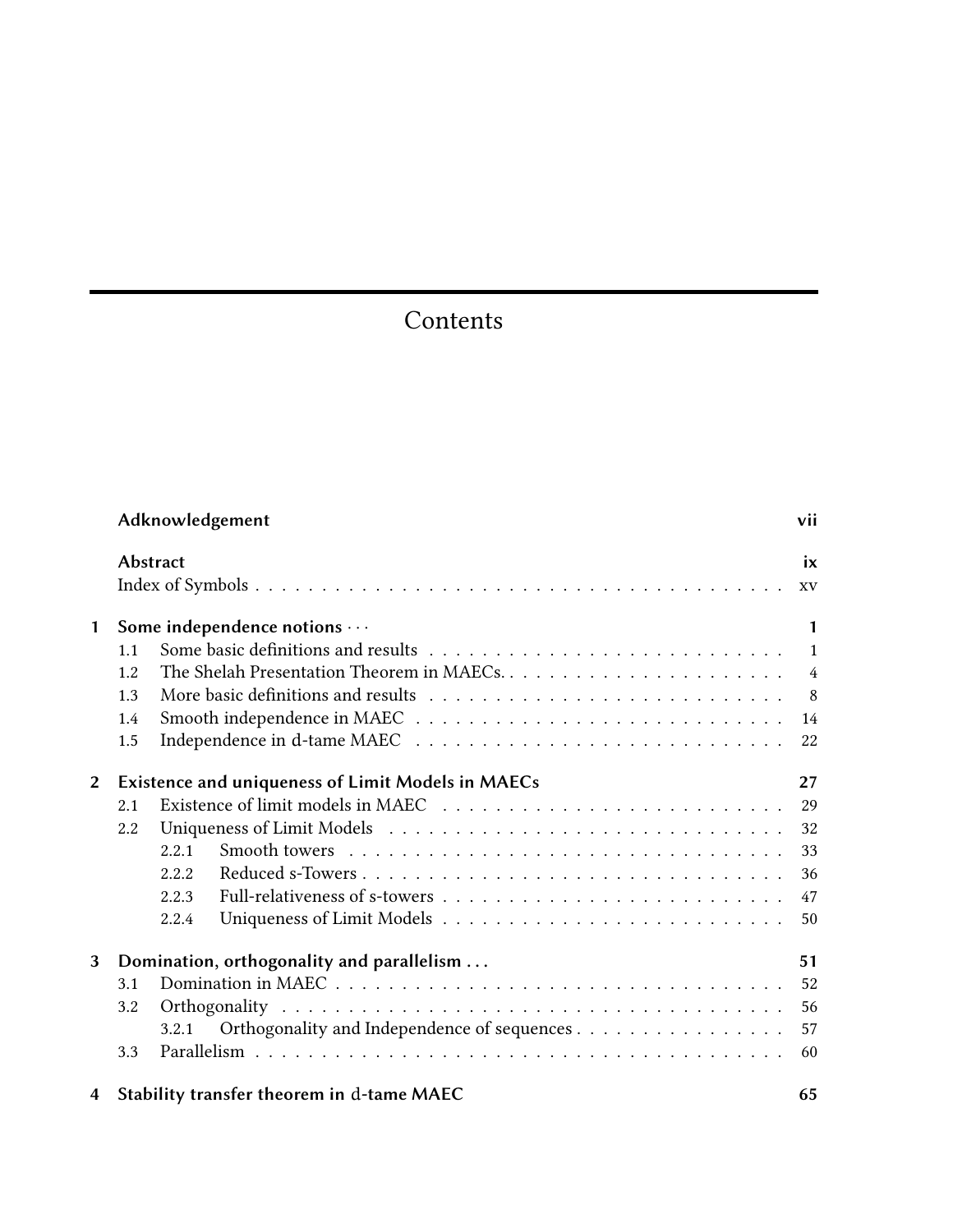| 5 | Exploring some examples: Bounded and unbounded operators                      | 70 |
|---|-------------------------------------------------------------------------------|----|
|   |                                                                               |    |
|   |                                                                               |    |
|   | 5.2.1 What the results in the chapter 3 say in this example 74                |    |
|   | 5.3 Hilbert spaces with an unbounded closed self-adjoint operator 74          |    |
|   | Independence, domination and orthogonality 75<br>5.3.1                        |    |
|   |                                                                               |    |
|   | Gelfand triplet as Multisorted Metric Abstract Elementary Classes 77<br>5.4.1 |    |
|   | <b>Bibliography</b>                                                           | 82 |
|   |                                                                               |    |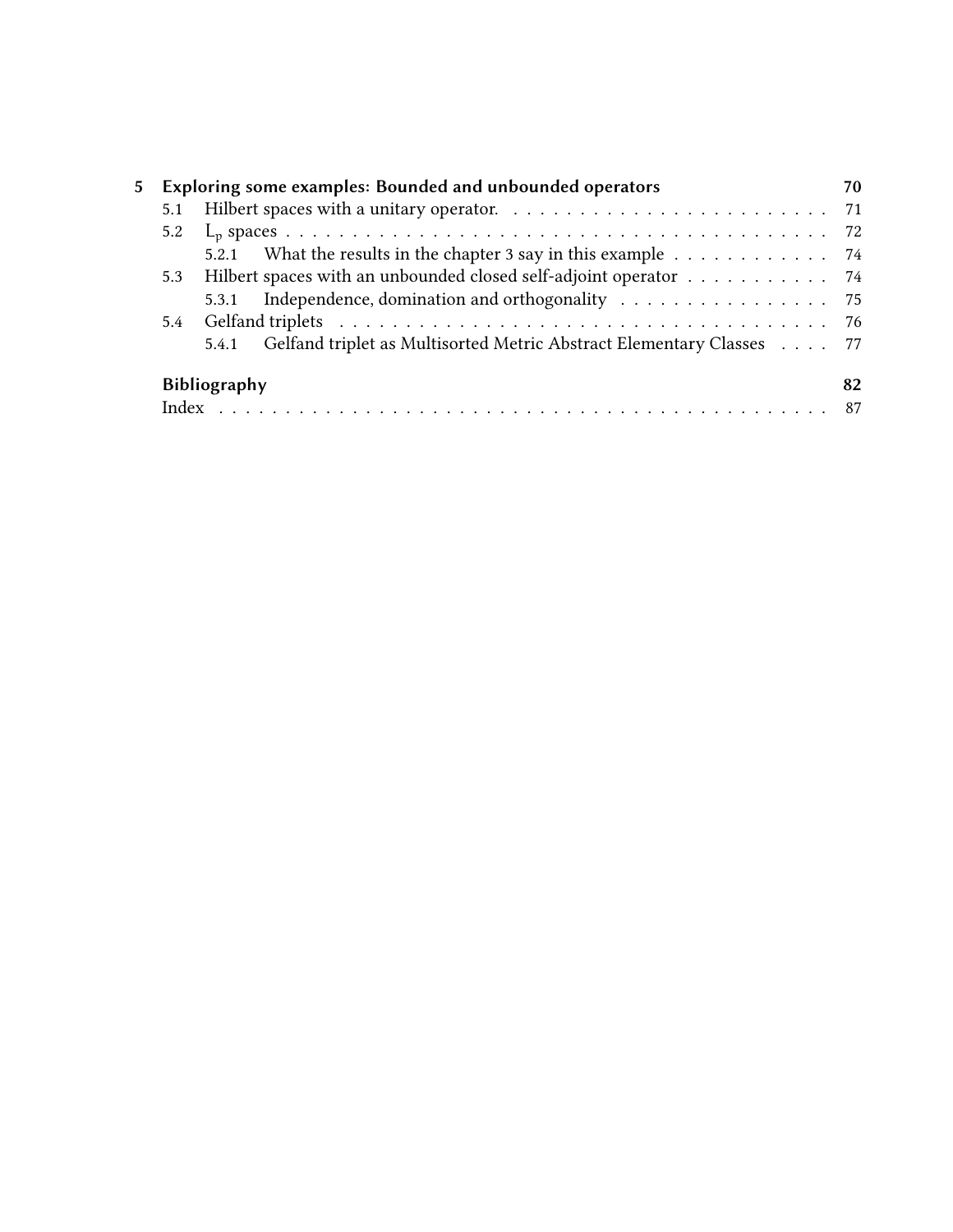### Introduction

Metric Abstract Elementary Class (shortly, MAECs) is a notion which corresponds to a kind of amalgam of the notions of Abstract Elementary Class (see [She99, Bal09]) and elementary classes in the setting of Continuous Logic. This notion has been studied by S. Shelah and A. Usvyatsov (see [SU]) and A. Hirvonen and T. Hyttinen (see [HH09]). MAECs are important for many reasons. Mainly, this setting provides a suitable abstract framework for studying classes of complete metric structures which cannot be studied as CFO elementary classes. CFO requires that all considered operators satisfy some restricted properties like boundedness, compactness and uniform continuity, but there are lots of metric structures studied in Physics (for example, rigged Hilbert spaces in Quantum Mechanics) which do not satisfy those conditions.

In [HH09], Hirvonen and Hyttinen studied a categoricity transfer theorem in the setting of Homogeneous Metric Abstract Elementary Classes. In that paper, Hirvonen and Hyttinen introduced a notion of independence which under  $\omega$ -d-stability is well-behaved. There is no suitable study of geometric stability in those particular examples. However, Hirvonen and Hyttinen defined domination in homogeneous MAEC, and used it to prove unidimensionality of Galois types in this setting, and then used it for the proof of their version of categoricity transfer theorem. Also, they did a suitable analysis of  $\omega$ -d-stability in their setting, but they did not study more general consequences under the weaker superstability assumptions.

Uniqueness (up to isomorphism) of limit models is a robust version of superstability which R. Grossberg and M. VanDieren used for giving a partial answer -in the setting of tame AEC- to the following conjecture due to Shelah: For any (discrete) abstract elementary class (for short AEC)  $K$ there exists a cardinality  $\mu$  (which depends on the Löwenheim-Skolem number of  $\mathcal K$ ) such that if K is λ-categorical for some  $\lambda \geq \mu$  then K is κ-categorical for all  $\kappa \geq \mu$ . R. Grossberg, M. VanDieren and A. Villaveces proved in [GVV08] uniqueness (up to isomorphism) of limit models assuming that  $K$  does not allow long splitting chains,  $K$  satisfies locality of splitting and  $K$  is κ-Galois-stable (which follow from categoricity).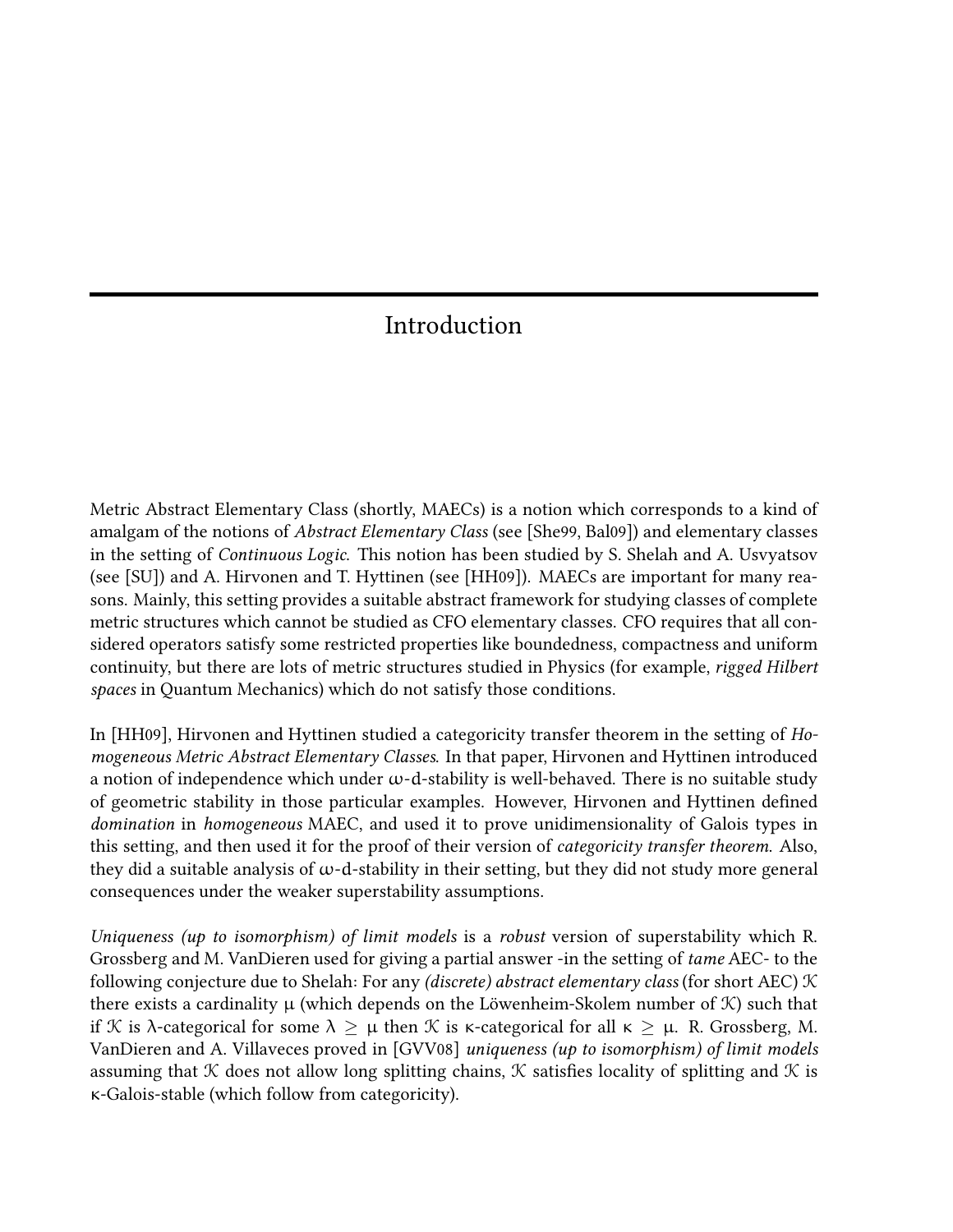In [Bal0x], J. Baldwin does a study of a weak notion of domination which is based on a rough notion of independence in terms of on intersections of models, although he assumes uniqueness of limit models as a superstability-like assumption.

In superstable first order theories, getting a decomposition (up to equi-domination) of stationary types as a finite product of regular types provides us a proof of the following fact due to Lachlan: A countable superstable theory has 1 or infinitely many countable models. Also, there are versions of this decomposition theorem in not necessarily stable theories (see [OU09b]) such as rosy and dependent theories (see [OU09a]), settings where there is a very well-behaved independence notion.

In the first chapter, we provide some basic definitions and facts about Metric Abstract Elementary Classes. In section 1.4 we introduce a notion of independence (smooth independence) which is well-behaved under stability assumptions. In this section, we prove some properties which were not considered in [HH09] such as a version of transitivity of independence. Also, we prove a new property on independence notions which we called continuity. In general, this result says that if  $(b_n) \to b$  and every  $b_n$  is independent from some model M over N, so is b. This property is very useful in the proof of uniqueness of limit models in the setting of MAECs. In section 1.5 we introduce a notion of κ-d-tame MAEC and we introduce a variant of s-independence (called tame-independence) and prove some basic properties of this independence notion. We use this independence notion towards getting a stability transfer theorem in the setting of κ-dtame MAEC (in a similar way as [BKV06]).

In chapter 2, we make some steps towards getting uniqueness of limit models under superstabilitylike assumptions. Although the sketch of the proof which we do in this work is quite similar to the proof given in [GVV08], we have to point out that various steps of the proof in our setting are quite different from the details given by Grossberg, VanDieren and Villaveces. We even have to give a different notion of *reduced tower* based in our notion of independence.

In chapter 3, we introduce a notion of dominance in the setting of superstable MAEC. We base our work on [Bal0x], but we define our notion of dominance using smooth independence and not just using intersections as J. Baldwin does in his paper. We prove that under suitable assumptions, given a tuple  $(M, M, \overline{a}, N)$  (where M is a resolution of M which witnesses that M is a limit model over some model  $M_0$ ) such that  $\overline{\mathfrak{a}}\perp_{M_0}^{M_0}M$  (and therefore ga-tp( $\overline{\mathfrak{a}}/M$ ) is a stationary type because M is an universal model over  $\check{\mathsf{M}_0}$ ), there exist  $\mathsf{N}^*$  and a resolution  $\mathfrak{M}^*$ which witnesses that M is a limit model over M<sub>0</sub> such that  $\overline{\mathfrak{a}} \bowtie_M^{\mathcal{M}^*} N^*$ . Also, in this chapter we study notions of orthogonality and parallelism in superstable MAECs, inspired in [She09b]. In this study, we drop some strong conditions given in [She09b] and simplify some of the proofs given there. Also, we prove some properties which were not studied in [She09b].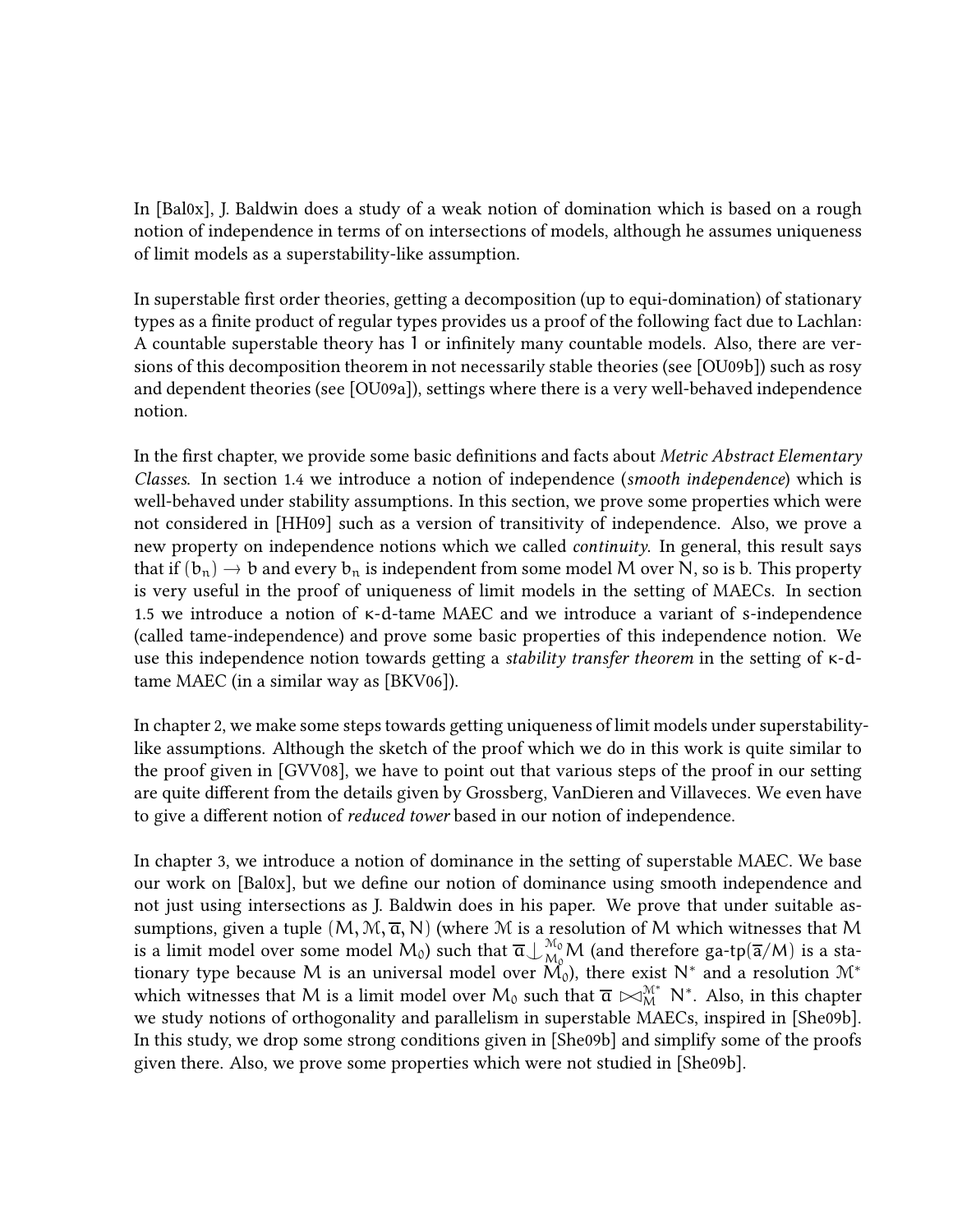In chapter 4 we prove a stability transfer theorem in the setting of κ-d-tame MAEC, using the independence notion defined in section 1.5 of chapter 1. Discrete tame AECs are a very special kind of AECs which have a categoricity transfer theorem (see [GV06a]) and a nice stability transfer theorem (see [BKV06]). In fact -under  $\aleph_0$ -tameness and  $\aleph_0$ -locality (assuming  $LS(\mathcal{K}) = \aleph_0$ )-, J. Baldwin, D. Kueker and M. VanDieren proved that  $\aleph_0$ -Galois-stability implies κ-Galois-stability for every cardinality κ. First, they prove that  $\aleph_0$ -Galois-stability implies  $\aleph_n$ -Galois stability for every  $n < \omega$  (in fact, their argument works for getting  $\kappa$ -Galois-stability if  $cf(\kappa) > \omega$ ) and so (by ω-locality)  $\aleph_{\omega}$ -Galois-stable (where that argument works for getting κ-Galois stability if  $cf(\kappa) = \omega$ ). In this thesis, we prove an analogous stability transfer theorem in a metric version of tameness of MAECs, but we use a version of local character of a notion of independence (tamely independence) which is well-behaved in that setting instead of using  $\omega$ -locality as in [BKV06].

In chapter 5, we study some examples and interpret the results on geometric stability theory studied in chapter 3. First, we consider Hilbert spaces with a unitary operator. Secondly, we study  $L^p$  spaces. Then, we study Hilbert spaces with an unbounded closed self-adjoint operator. Finally, we study Gelfand triplets as MAECs.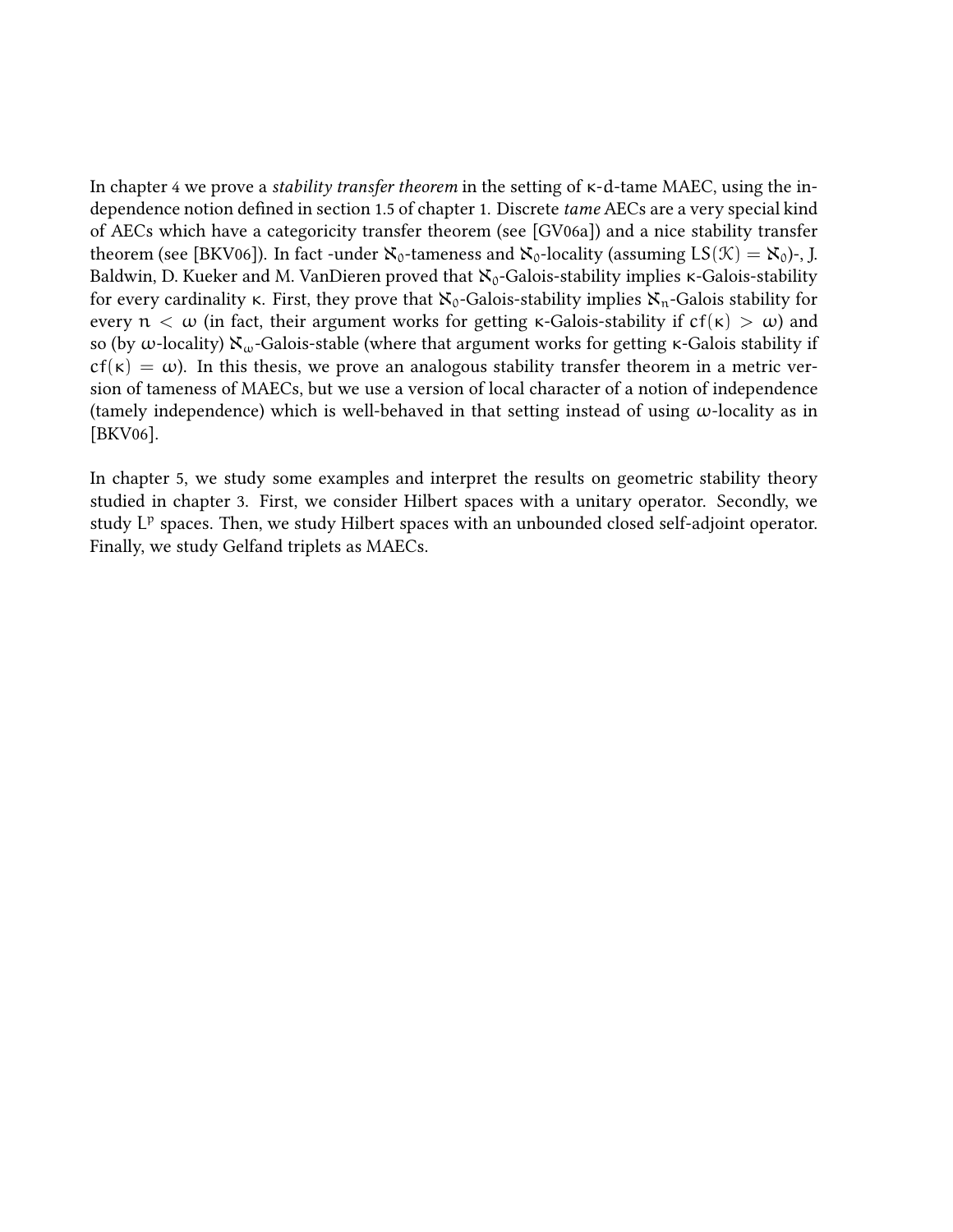# Index of Symbols

 $a \rhd_M^{\mathcal{M}} N$ , 53  $\int_{0}^{\epsilon}$ , 14  $\prec$ <sub>nf</sub>, 52 M, 9  $(M, M, N, a)$ , 52  $(M, M, N, b, \alpha)$ , 57  $(p_1, N_1) \parallel (p_2, N_2)$ , 61  $p\bigcup_N^{\epsilon}M,$  15  $\mathfrak{p}\!\downarrow_{\mathsf{N}\!_{\boldsymbol{\cdot}}}^{\mathbb{N}}\!\!\mathsf{M},$  15  $p\perp_{\alpha}^{\dot\text{wk}}$  q, 57  $q \lhd p$ , 60  $\bigcup^{\mathcal{N}}, 15$  $\mathcal{L}^{\mathsf{T},\varepsilon}$ , 23  $\downarrow^{\mathsf{T}}$ , 23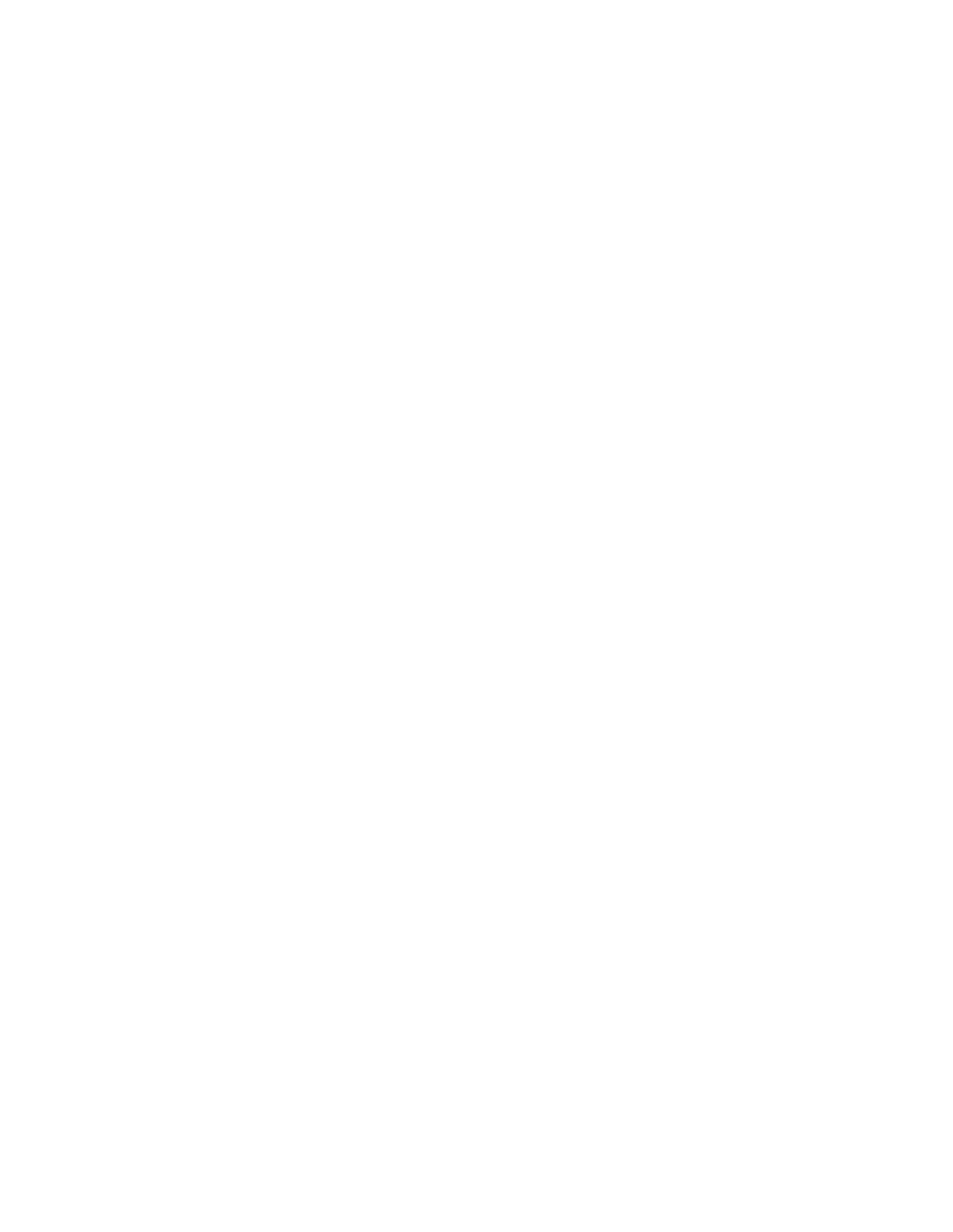### CHAPTER 1

## Some independence notions in Metric Abstract Elementary Classes

#### 1.1 Some basic definitions and results

Abstract Elementary Class is a notion due to B. Jónsson and S. Shelah (see [Jón56, Jón60, She87a, She87b]) which corresponds to a generalization of *first order elementary classes* and was used initially for studying the model-theoretical behavior (categoricity spectrum, stability spectrum, etc.) of non (first order) elementary classes like the class of models of an  $L_{\omega_1,\omega}$  sentence. But this approach is not sufficient for studying analytic structures such as those arising in Operator Theory, Functional Analysis, Probability, etc.

Continuous logic (for short, CL) is a logic which is used for studying these kinds of analytical structures (see [BYBHU08]) due originally to W. Henson and J. Iovino (Positive Bounded Theories, see [HI02]; inspired in works of C. C. Chang and H. J. Keisler, see [KC66]) and in a later version due to I. Ben-Yaacov and A. Usvyatsov. In this logic, we consider structures with uniformly continuous functions and relations and a new particular symbol which is interpreted as a metric in every sort in the structures considered. Metrics play the same role in this setting as equality plays in first order extensions. In CL, formulas are defined inductively, taking values continuously between 0 and 1 (where their values are interpreted as the "distance to the truth"). We do not provide either the inductive definition of formulas or the definition of "satisfaction" in this work, but we refer to [BYBHU08] for basic definitions and facts in this logic.

Although CL provides a nice framework for studying analytical structures, there is the obvious limitation that most known elementary examples in CL impose very restrictive condition on operators (as boundness and compactness), because these requirements are necessary for constructing ultraproducts towards getting an axiomatization in CL. This excludes lots of interesting examples which cannot be studied in CL, e.g. Hilbert spaces with an unbounded closed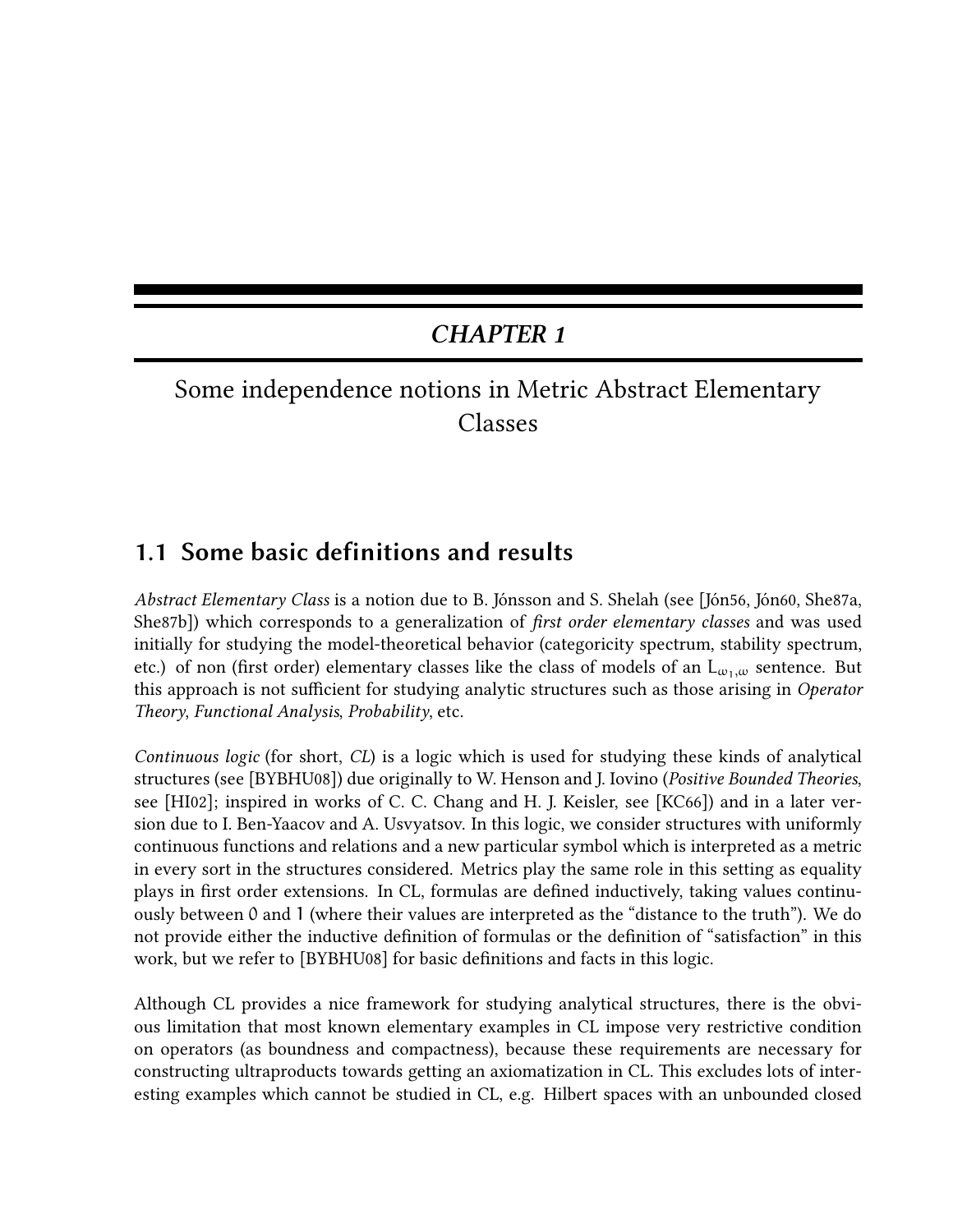self-adjoint operator (see [Arg1X]). So, it is necessary to set a more general framework to be able to study this kind of examples.

Metric Abstract Elementary Class is a framework due to S. Shelah and A. Usvyatsov (see [SU]) and independently by Å. Hirvonen and T. Hyttinen (see [HH09]), which corresponds to a kind of amalgam of Abstract Elementary Classes (for short, AECs) and elementary classes in the context of CL.

**Definition 1.1.1.** The *density character* of a topological space is the smallest cardinality of a dense subset of the space. If X is a topological space, we denote its density character by  $dc(X)$ . If A is a subset of a topological space X, we define  $dc(A) := dc(A)$ , where A denotes the topological closure of A relative to X. Notice that this notion depends on X, but there is no ambiguity if we are working in a fixed context.

Fact 1.1.2. Let  $\kappa > \omega$  be a regular cardinal and M be a metric space of density character  $\kappa$ . Let  $\{a_i:i<\kappa\}$  be a dense subset of M. Then there exist  $\varepsilon>0$  and  $Y\subset_\kappa\kappa$  (i.e.:  $|Y|=\kappa$ ) such that  $d(a_i, a_j) \geq \varepsilon$  for every  $i \neq j \in Y$ .

*Proof.* If this fact were false, given  $r \in \mathbb{Q}^+$  there are at most  $\lambda_r < \kappa$  many indexes  $i, j < \kappa$  such that  $d(a_i, a_j) \geq r$ . Denote by  $X_r$  a maximal set of such indexes of size  $<\kappa$  (such maximal set exists by Zorn's lemma, because  $cf(\kappa) = \kappa$  and there are at most  $\lambda_r < \kappa$  many indexes  $i, j < \kappa$ such that  $d(a_i, a_j) \ge r$ ). Define  $X := \bigcup_{r \in \mathbb{Q}^+} X_r$ . Since  $cf(\kappa) > \omega$ , notice that  $|X| < \kappa$ .

We claim that  $\{a_i : i \in X\}$  is dense in M. Let  $a \in M$  and  $r \in \mathbb{Q}^+$ . Since  $\{a_i : i < \kappa\}$  is a dense subset of M, there exists  $i < \kappa$  such that  $d(a, a_i) < r/2$ . If  $i \in X$ , we are done. If not, since  $i \notin X$ , in particular  $i \notin X_{r/2}$ . So, there exists  $i_r \in X_{r/2}$  such that  $d(a_i, a_{i_r}) < r/2$  (since we chose every  $X_r$  maximal). By the triangle inequality,  $d(a, a_{i_r}) \leq d(a, a_i) + d(a_i, a_{i_r}) < r/2 + r/2 = r$ , so we are done. Therefore, X is a dense subset of M of size  $\lt$   $\lt$   $\lt$  (contradiction).

 $\Box$ Fact 1.1.2

We consider a natural adaptation of the notion of *Abstract Elementary Class* (see [Gro02] and [Bal09]), but work in a context of Continuous Logic that generalizes the "First Order Continuous" setting of [BYBHU08] by removing the assumption of uniform continuity<sup>1</sup> and we consider closed operators instead of uniform continuity. Our definitions are inspired in the work done by Åsa Hirvonen and Tapani Hyttinen (see [HH09]).

Next, we define the notion of structure that we use in this thesis. This is an adaptation of the notion of structure given in [BYBHU08], but we do not require to consider uniform continuity in this thesis, as in [BYBHU08], because we are not interested to get axiomatizations of the classes. However, we require that relational and functional symbols satisfy some closedness assumptions.

<sup>1</sup>Uniform continuity guarantees logical compactness in their formalization, but we drop compactness in our more general setting of AEC.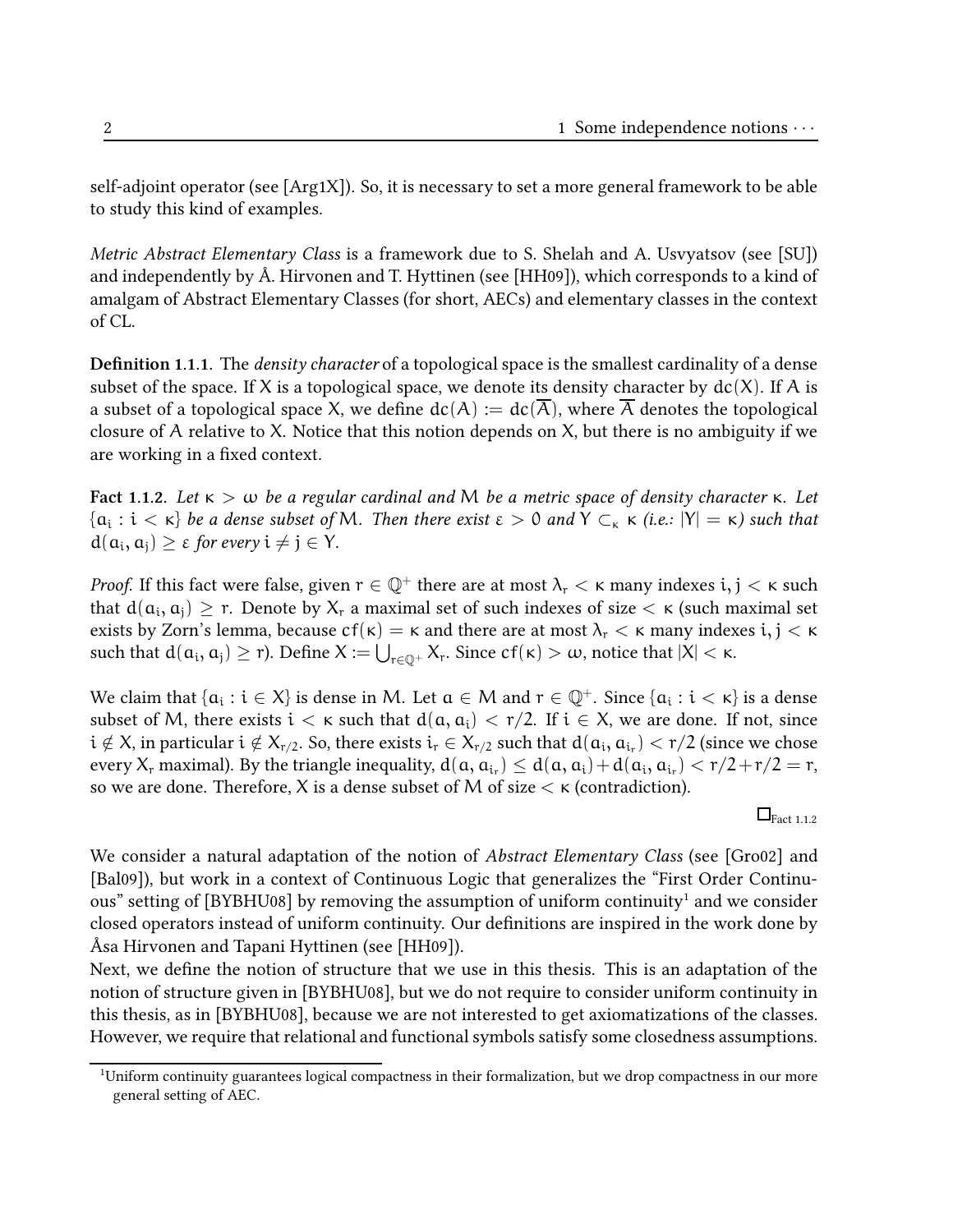**Definition 1.1.3.** Let L be a language as in [BYBHU08], but without the uniform continuity modulus. A multi-sorted metric L-structure is a tuple

$$
M := (\{\langle A_i, d_i \rangle\}_{i \in I}, \mathbb{R}, \{c_j\}_{j \in J}, \{F_k\}_{k \in K}, \{R_l\}_{l \in L}), \text{ where: }
$$

- 1. Each  $(A_i, d_i)$  is a complete metric space.
- 2.  $\mathbb R$  is an isomorphic copy of the real field  $(\mathbb R, +, \cdot, 0, 1, \leq)$ .
- 3. Each  $c_j$  is a constant in a fixed sort  $A_{i(j)}$ .
- 4. Each R<sub>k</sub> is a continuous predicate, which corresponds to a function R<sub>k</sub> :  $A_{i(k)_1} \times \cdots \times$  $A_{i(k)_n} \to [0, 1]$  which is weakly closed, i.e.: if  $(\overline{x})_{n < \omega} \to \overline{x}$  as tuples, then  $(R_k(\overline{x}_n))_{n < \omega} \to$  $R_k(\overline{x})$ , where n is called the *arity of*  $R_k$ .
- 5. Each  $F_l$  is a function  $F_l$  :  $A_{i(l)_1} \times \cdots \times A_{i(l)_m} \to A_{i(l)}$  which is weakly closed(i.e.: if  $(\overline{x})_{n<\omega} \to \overline{x}$  as tuples, then  $(F_l(\overline{x}_n))_{n<\omega} \to F_l(\overline{x})$ , where m is called the *arity of*  $F_l$ .

If it is clear that we are working in a metric context, we just called them L-structures.

**Definition 1.1.4.** Let K be a class of (possibly multi-sorted) metric L-structures and  $\prec_{\mathcal{K}}$  be a binary relation defined in K. We say that  $(\mathcal{K}, \prec_{\mathcal{K}})$  is a *Metric Abstract Elementary Class* (shortly MAEC) if:

- 1. K and  $\prec_{\mathcal{K}}$  are closed under isomorphism.
- 2.  $\prec_{\mathcal{K}}$  is a partial order in  $\mathcal{K}$ .
- 3. If  $M \prec_{\mathcal{K}} N$  then M is an L-substructure of N -denoted by  $M \subseteq N$ -.
- 4. (*Tarki-Vau*g*ht chains*) If  $(\mathsf{M}_{\mathsf{i}}:\mathsf{i}<\lambda)$  is a  $\prec_{\mathfrak{K}}$ -increasing chain then
	- a) the function symbols in L can be uniquely interpreted on the completion of  $\bigcup_{i<\lambda} M_i$ in such a way that  $\bigcup_{\mathfrak{i}<\lambda} \mathcal{M}_\mathfrak{i} \in \mathcal{K}$
	- b) for each  ${\rm j}<\lambda$  ,  ${\rm M}_{\rm j}\prec_{\mathfrak X} \bigcup_{\mathfrak i<\lambda}{\rm M}_{\mathfrak i}$
	- c) if each  $M_i \prec_{\mathfrak{K}} N$ , then  $\bigcup_{i<\lambda} M_i \prec_{\mathfrak{K}} N$ .
- 5. (Coherence) if  $M_1 \subseteq M_2 \prec_{\mathfrak{K}} M_3$  and  $M_1 \prec_{\mathfrak{K}} M_3$ , then  $M_1 \prec_{\mathfrak{K}} M_2$ .
- 6. (Downward Löwenheim-Skolem axiom) There exists a cardinality LS(K) (which is called the *metric Löwenheim-Skolem number* of X) such that if  $M \in \mathcal{K}$  and  $A \subseteq M$ , then there exists  $N \in \mathcal{K}$  such that  $dc(N) \leq dc(A) + LS(K)$  and  $A \subseteq N \prec_{\mathcal{K}} M$ .
- Examples 1.1.5. 1. Any continuous elementary class (see [BYBHU08]) with the usual elementary substructure relation is an MAEC. Important cases include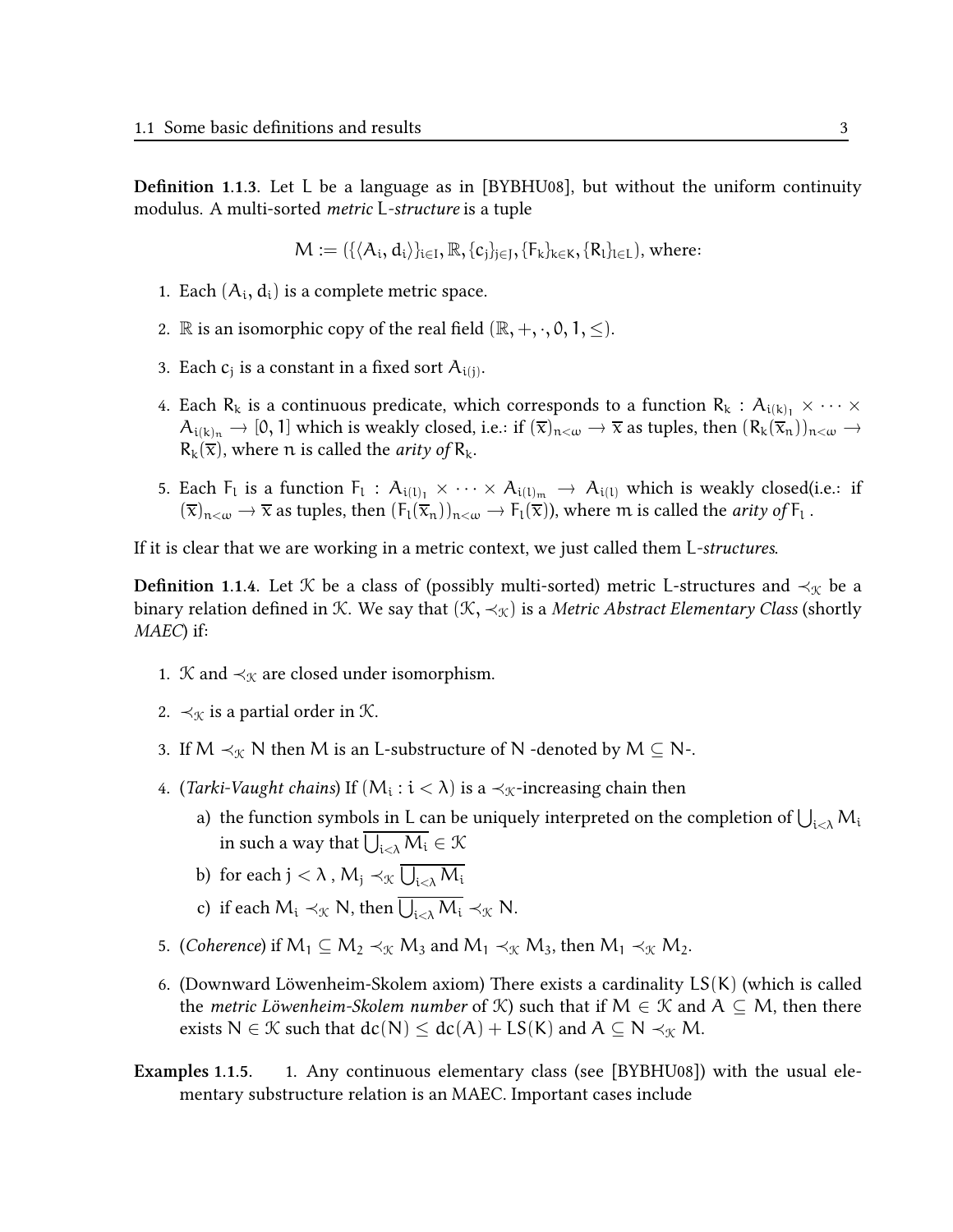- a) Hilbert spaces with a unitary operator (Argoty and Berenstein, see [AB09]).
- b) Nakano spaces with compact essential rank (Poitevin, see [Poi06]).
- c) Probability Spaces with an automorphism, see [BH04].
- d) Compact Abstract Theories, see [BY03, BY05]
- 2. Nakano spaces with non-compact essential rank, see [HH11].
- 3. A subclass of completions of metric spaces which approximately satisfy a positive bounded theory, where  $\prec_{\mathfrak{K}}$  is interpreted by the approximate elementary submodel relation (see [HI02]).
- 4. Gelfand triplets (see section 5.4).
- 5. Any (discrete) AEC is an MAEC together with the discrete metric.

**Definition 1.1.6.** A ≺<sub>K</sub>-increasing chain  $\langle M_i : i < \alpha \rangle$  is said to be *continuous* if and only if for every limit ordinal β  $<$  α we have that  $\bm{\mathsf{M}}_{\bm{\beta}} = \bigcup_{\gamma<\beta} \bm{\mathsf{M}}_\gamma.$ 

**Definition 1.1.7** (Resolution). We say that a ≺<sub>K</sub>-increasing and continuous chain  $\langle M_i:i<\alpha\rangle$ is a *resolution* of M if and only if  $\bigcup_{i<\alpha} M_i = M$ .

**Definition 1.1.8.** We call a function  $f : M \to N$  a *K*-embedding if

1. For every k-ary function symbol F of L, we have

$$
f(F^M(\mathfrak{a}_1,\cdots,\mathfrak{a}_k))=F^N(f(\mathfrak{a}_1),\cdots,f(\mathfrak{a}_k))
$$

In particular, f is an isometry.

- 2. For every constant symbol c of L,  $f(c^M) = c^N$ .
- 3. For every m-ary relation symbol R of L, for every  $\bar{\mathfrak{a}} \in \mathcal{M}^m$ ,  $d(\bar{\mathfrak{a}}, R^M) = d(f(\bar{\mathfrak{a}}), R^N)$ .
- 4. f[M]  $\prec_{\mathcal{K}} N$  (notice that f[M]  $\in \mathcal{K}$  by axiom 1. of definition 1.1.4).

#### 1.2 The Shelah Presentation Theorem in MAECs.

As in (discrete) AECs, we have a version of the Shelah Presentation Theorem. In [Hir06], Å. Hirvonen proved a version of this theorem in order to provide the construction of Ehrenfeucht-Mostowski models in MAECs, as in (discrete) AECs. However, she did not prove that MAECs are PC-classes. Here, we prove that MAECs are in fact PC-classes. In fact, she proved the following result: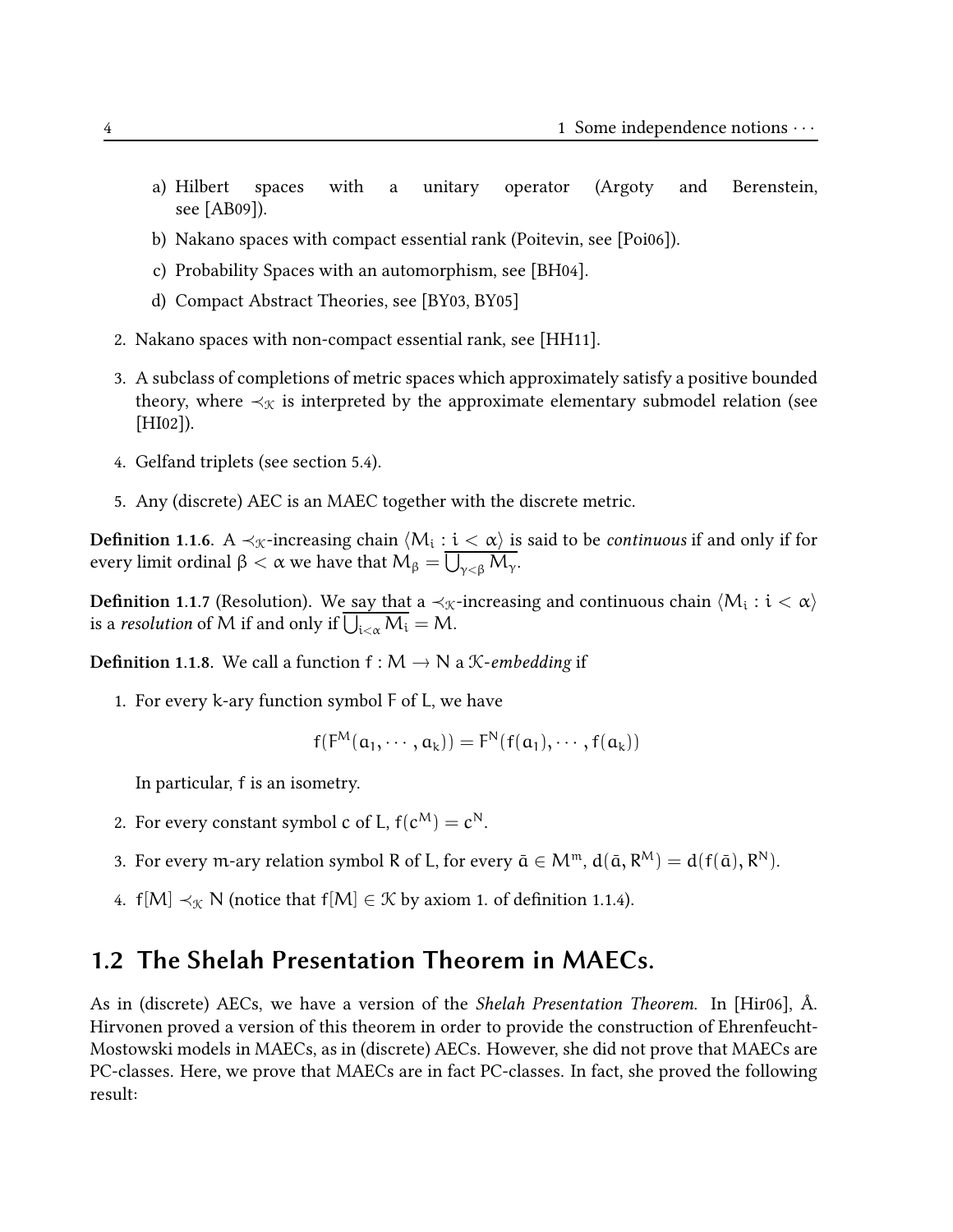**Theorem 1.2.1** (Hirvonen). Let  $(\mathcal{K}, \prec_{\mathcal{K}})$  an MAEC of L-structures with  $|L| + \text{LS}(\mathcal{K}) = \aleph_0$ . Then for each  $\mathsf{M}\in\mathfrak{K}$  we can define an expansion  $\mathsf{M}^{*}$  with Skolem functions  $\mathsf{F}_{\mathfrak{n}}^{\rm k}$  (k,  $\mathfrak{n}<\omega$ ) such that:

- 1. If  $A \subset M^*$  and A is closed under the functions  $F_n^k$  then  $\overline{A} \restriction L \in \mathcal{K}$  and  $\overline{A} \restriction L \prec_{\mathcal{K}} M$ .
- 2. For all finite tuples  $\overline{\alpha}\in M$ ,  $A_{\overline{\alpha}}:=\{(\mathsf{F}_\mathfrak{n}^{\mathrm{length}(\overline{\alpha})})^{\mathsf{M}^*}(\overline{\alpha}): \mathfrak{n}<\omega\}$  is such that

a) 
$$
\overline{A_{\overline{\alpha}}}
$$
 |  $L \in \mathcal{K}$  and  $\overline{A_{\overline{\alpha}}}$  |  $L \prec_{\mathcal{K}} M$ ,

*b)* If 
$$
b \subseteq \overline{a}
$$
 (as sets) then  $\overline{a} \in A_{\overline{b}} \subset A_{\overline{a}}$ .

Although our proof in the metric setting follows the same sketch of the proof given in the discrete case, we have to point out that the details are quite different because we are working in a metric setting. We have to use the formulation of Continuous Logic, clarifying that we drop the uniform continuity of the function and relational symbols.

We mention some basic (and classic) facts towards getting a proof of Shelah Presentation Theorem. These basic facts are also used in the classic proof in the (discrete) Abstract Elementary Classes (for short, AECs), but for the sake of completeness we provide their statements.

**Fact 1.2.2.** Let  $(I, \leq)$  be a directed partial order of size  $\lambda$ . Then there exists a family  $\{I_\alpha : \alpha < \lambda\}$  of suborders of I such that:

1. Each  $I_{\alpha}$  is a directed order and  $|I_{\alpha}| < \lambda$ 

2. If 
$$
\alpha < \beta < \lambda
$$
, then  $I_{\alpha} \leq I_{\beta}$ 

3.  $I = \bigcup_{\alpha < \lambda} I_{\alpha}$ .

We prove the following fact in a similar way as in (discrete) AECs (mutatis mutandis). In fact, we strongly use the Tarski-Vaught chains axiom (MAEC axiom). Notice that in MAECs, this axiom involves not just the union of the  $\prec_{\mathcal{K}}$ -chain, we have to take the completion of that union. In spite of the sketch of the proof being almost the same as in (dicrete) AECs, for the sake of completeness we provide a proof of this fact.

**Proposition 1.2.3.** Let  $(I, \leq)$  be a directed partial order and  $(\mathsf{M}_\mathfrak{i}: \mathfrak{i} \in I)$  a  $\prec_{\mathfrak{K}}$ -directed system. Then:

- (a)  $\bigcup_{i\in I} M_i \in \mathcal{K}$ .
- (b)  $M_j \prec_{\mathcal{K}} \bigcup_{i \in I} M_i$  for each  $j \in I$ .
- (c) If  $N \in \mathcal{K}$  and  $M_j \prec_{\mathcal{K}} N$  for each  $j \in I$ , then  $\bigcup_{i \in I} M_i \prec_{\mathcal{K}} N$ .

Proof. Assume this fact holds for  $\alpha$  < |I|. By fact 1.2.2 we have that there exists a family  $\{I_{\alpha} : \alpha < \lambda\}$  of suborders of I such that: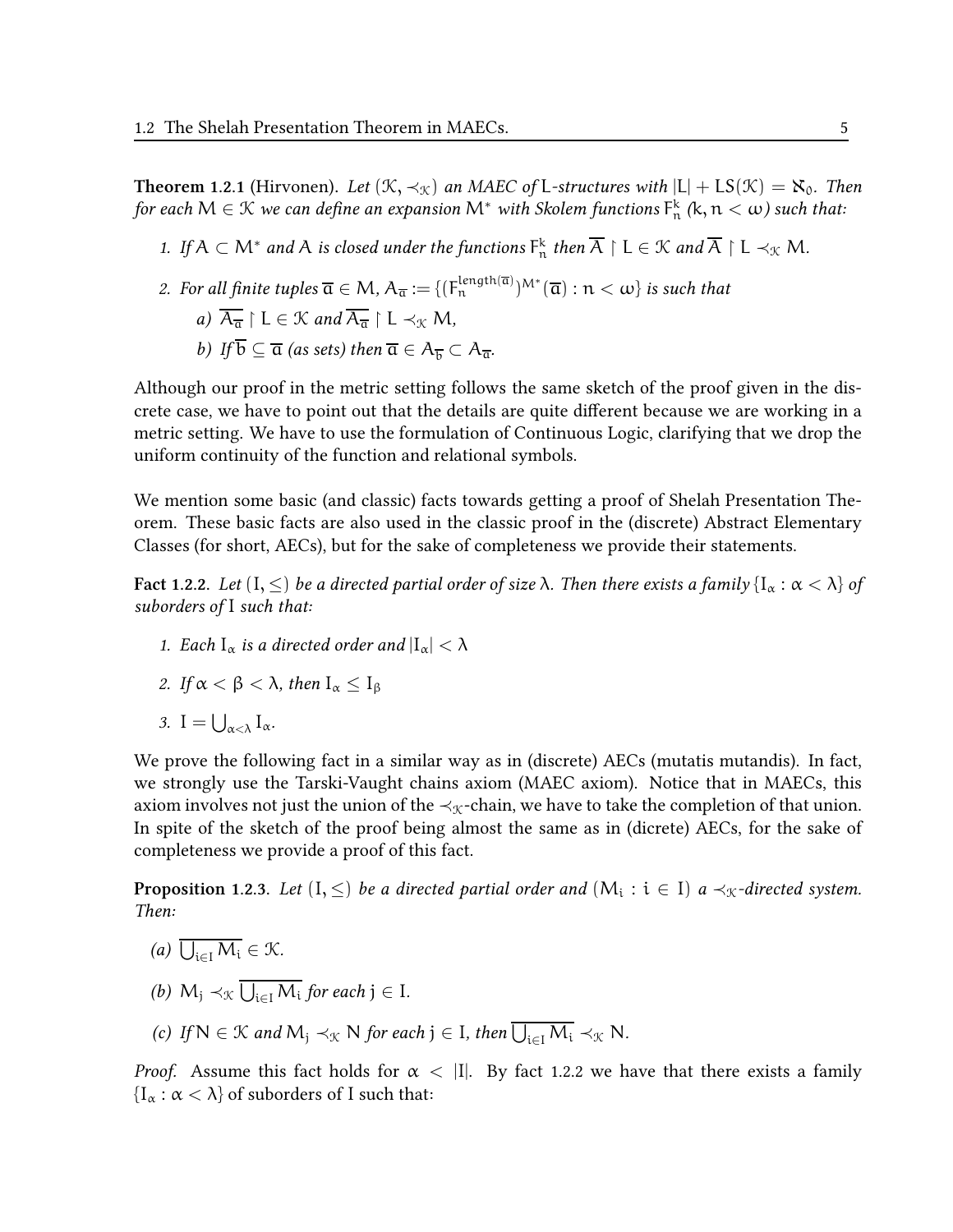- 1. Each  $I_{\alpha}$  is a directed order and  $|I_{\alpha}| < |I|$
- 2. If  $\alpha < \beta < |I|$ , then  $I_{\alpha} < I_{\beta}$
- 3.  $I = \bigcup_{\alpha < |I|} I_{\alpha}.$

Define  $M_{\alpha} := \overline{\bigcup_{i \in I_{\alpha}} M_i}$ . By induction hypothesis (b) we have that  $M_j \prec_{\mathcal{K}} M_{\alpha}$  for every  $j \in I_{\alpha}$ . If  $\alpha < \beta$ , since  $I_{\alpha} \subseteq I_{\beta}$  then  $M_j \prec_{\mathcal{K}} M_{\beta}$  for every  $j \in I_{\alpha}$ . By induction hypothesis (c) we have that  $M_{\alpha} := \bigcup_{j \in I_{\alpha}} M_j \prec_{\mathfrak{K}} M_{\beta}$ .

It is easy to check that  $\overline{\bigcup_{\alpha<|I|}M_\alpha}=\overline{\bigcup_{i\in I}M_i}$ , so by definition 1.1.4 4) (a) we have that  $\overline{\bigcup_{i\in I}M_i}=0$  $\bigcup_{\alpha<|I|} \mathcal{M}_\alpha\in\mathcal{K}.$  Then (a) holds.

If  $j \in I$ , there exists  $\alpha < |I|$  such that  $j \in I_{\alpha}$ , so  $M_j \prec_{\mathcal{K}} M_{\alpha}$  (by induction hypothesis) and by definition 1.1.4 (4) (b)  $M_{\alpha} \prec_{\mathcal{K}} \overline{U_{\alpha \prec |I|} M_{\alpha}} = \overline{U_{i \in I} M_i}$ . Therefore  $M_j \prec_{\mathcal{K}} \overline{U_{i \in I} M_i}$ , i.e. (b) holds.

Let N be an L-structure in K such that  $M_i \prec_{\mathcal{K}} N$  for each  $j \in I$ . By induction hypothesis (c), for each  $\alpha$  < |I| we have that  $M_{\alpha} \prec_{\mathcal{K}} N$ . So, by definition 1.1.4 (4) (c) we have that  $\overline{\bigcup_{i\in I} M_i} = \overline{\bigcup_{\alpha \leq |I|} M_{\alpha}} \prec_{\mathcal{K}} N$ . So, (c) holds.  $\overline{\bigcup_{\alpha<\vert I\vert} M_{\alpha}} \prec_{\mathcal{K}} N$ . So, (c) holds.

**Definition 1.2.4** (directed system). Let *K* be a Category. A functor D :  $(I, \leq) \rightarrow C$  is said to be a directed system if and only if  $(I, \leq)$  is a directed ordered set. Set  $M_k := D(k)$  for every  $k \in I$ and  $f_{i,j} := D((i,j)) : M_i \to M_j$  the morphism associate to the unique I-morphism  $(i,j) : i \to j$ via D whenever  $i \leq I$  j.

**Definition 1.2.5** (directed limits). We say that  $K$  is closed under directed limits iff for every directed system  $D : (I, \leq) \to \mathcal{C}$  there exist  $M \in ob(\mathcal{K})$  and  $\mathcal{C}$ -morphisms  $f_{i,\infty} : M_i \to M$  ( $i \in I$ ) such that

- 1. for any  $i \leq i$  j we have  $f_{i,\infty} = f_{i,\infty} \circ f_{i,i}$
- 2. if any N  $\in$  ob(C) has a system of C-morphisms  $g_{i,\infty}: M_i \to N$  which safisties 1. above, then there exists a unique C-morphism  $h:M\to N$  such that  $g_{i,\infty}=h\circ f_{i,\infty}.$



Such morphisms  $f_{i,\infty}$  are called *canonical morphisms*.

**Corollary** 1.2.6. An MAEC  $\mathcal{K}$  (viewed as a category with morphisms the K-embeddings) is closed under directed limits.

*Proof.* This is a direct consequence of proposition 1.2.3 and definition 1.1.4 (1).  $\Box$  Corollary 1.2.6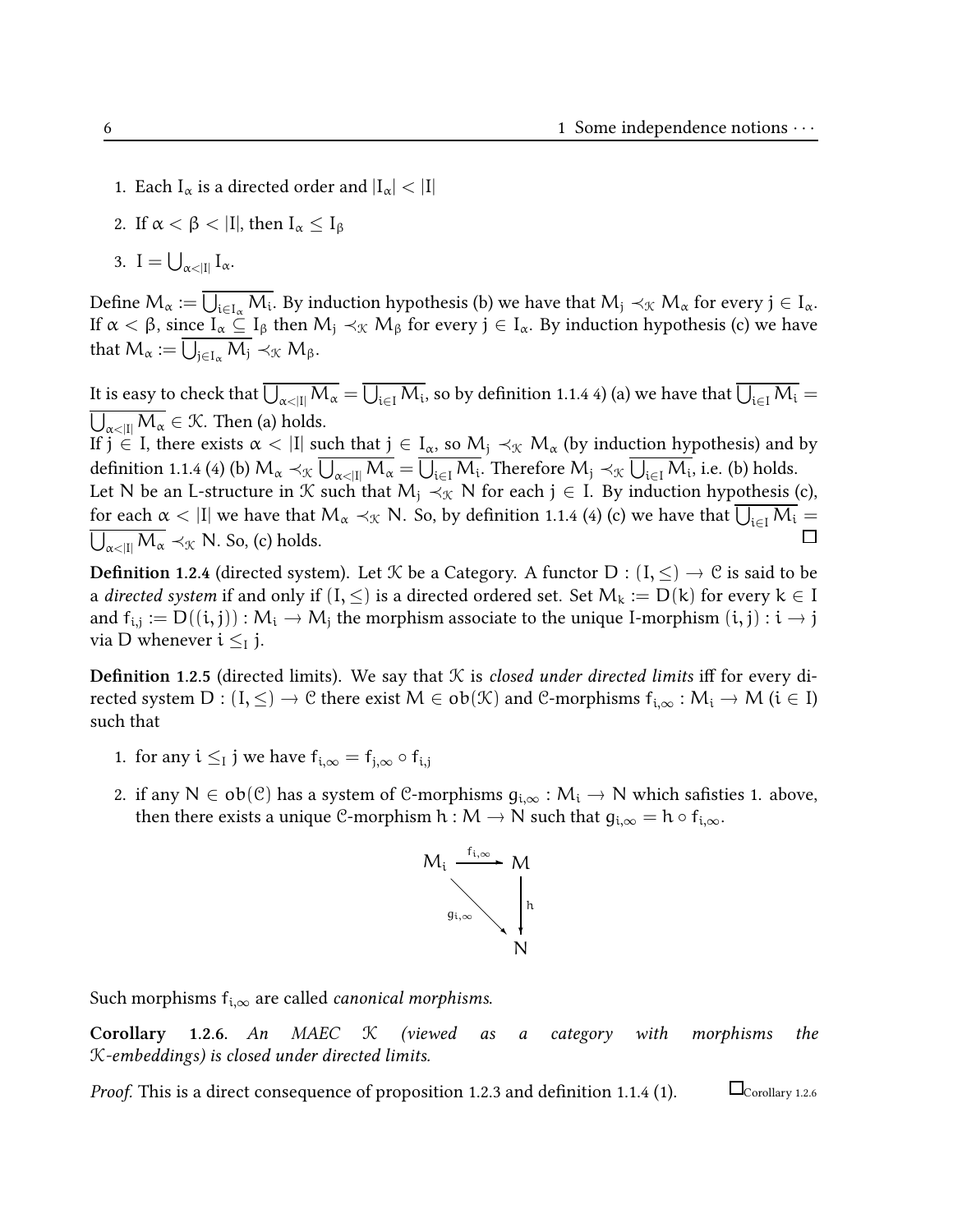And now, we provide the proof of Shelah Presentation Theorem in MAECs. Although the sketch of this proof is quite similar to the proof of the original Shelah Presentation Theorem in (discrete) AECs, we have to point out that we strongly use continuity and density, because our setting is metric complete structures. Also, the theory and syntactic types used in the proof are not in Classical First Order Logic but in CL (although without uniform continuity assumptions).

Theorem 1.2.7 (Shelah Presentation Theorem in MAECs). Given an MAEC  $(\mathfrak{K},\prec_{\mathfrak{K}})$ , there exist an expansion L' of L( $\mathfrak{K}$ ), a L'-theory T' (as in CL but considering weakly closed formulas instead of uniformly continuous formulas) and a set of  $\mathsf{T}'$ -types  $\mathsf \Gamma$  such that

$$
\mathcal{K} = PC_L(T', \Gamma) := \{M : M \text{ is an L-structure which has an L'-expansion M' \text{ such that } M' \models T' \text{ and } M' \text{ omits all } p \in \Gamma \}
$$

i.e.: K is a continuous projective class with omitting types (for short, a continuous PCΓ class).

*Proof.* Let L' be the language obtained from  $L(\mathcal{K})$  by adding new n-ary function symbols  $F_i^n$  $(i < \text{LS}(\mathcal{K}))$ . Let  $\mathsf{T}'$  be the theory which says that

$$
\sup x_0 \dots \sup x_{n-1} |F_i^n(x_0, \dots, x_{n-1}) - x_i| = 0
$$

for all  $i < n$ . Notice that all  $\mathsf{F}^\mathsf{n}_\mathsf{i}$  are defined as projections, so they are continuous (and therefore, weakly closed).

Take  $M' \models \top'$  and  $\overline{\alpha} \in M'$ . For  $\overline{b} <_{sub>subtuple \overline{\alpha}$ , define  $U_{\overline{b}} := \{F_i^m(\overline{b}) : i < LS(\mathcal{K})\}$ , where  $m := l(b)$ .

Define  $\Gamma$  as follows: for every  $\mathsf{M}' \models \mathsf{T}'$  and a fixed submodel  $\mathsf{N} \subset \mathsf{M}'$  of density character LS(X) and for every tuple  $\overline{\alpha} \in M'$ ,  $tp_{L'}(\overline{\alpha}/\emptyset) \in \Gamma$  (the L'-syntactic type) unless we have the following two conditions:

- 1. For every  $b \leq_{subtuple} \overline{a}$ ,  $U_{\overline{b}}$  is a dense subset of a submodel of  $M' \restriction L$ , which we denote by  $M_{\overline{b}}$ , and  $M_{\overline{b}} \in \mathcal{K}$ .
- 2. If  $\overline{b} \leq_{subtuple} \overline{a}$ , we have  $M_{\overline{b}} \prec_{\mathcal{K}} M_{\overline{a}}$ .

Let  $M \in {\sf PC}_L(T', \Gamma)$ . So, there exists  $M' \models T'$  such that omits all the types in  $\Gamma$  and  $M = M' \restriction L$ . Consider the sets  $U_{\overline{\alpha}}$ , for each  $\overline{\alpha} \in M$ . Since M' omits all the types in  $\Gamma$ , each  $U_{\overline{\alpha}}$  is a dense subset of the universe of a submodel  $M_{\overline{\alpha}}$  of M such that  $M_{\overline{\alpha}} \in \mathcal{K}$ . By proposition 1.2.3 we have that  $\bigcup_{\overline{\mathfrak{a}} \in \mathcal{M}} M_{\overline{\mathfrak{a}}} \in \mathcal{K}$ .

Since  $M' \models \textsf{T}'$ , we have that  $\overline{\mathfrak{a}} \in \mathsf{U}_{\overline{\mathfrak{a}}}$  and so  $\overline{\bigcup_{\overline{\mathfrak{a}} \in M} M_{\overline{\mathfrak{a}}}} = M$ . Therefore  $M \in \mathcal{K}$ .

In the other direction, take  $M \in \mathcal{K}$ . We define M' as follows: for  $n = 0$ , choose  $M_{\emptyset} \prec_{\mathcal{K}} M$  of density character  $LS(\mathcal{K})$  and let  $U_\emptyset:=\{F_i^\emptyset:i be an enumeration of a dense subset of$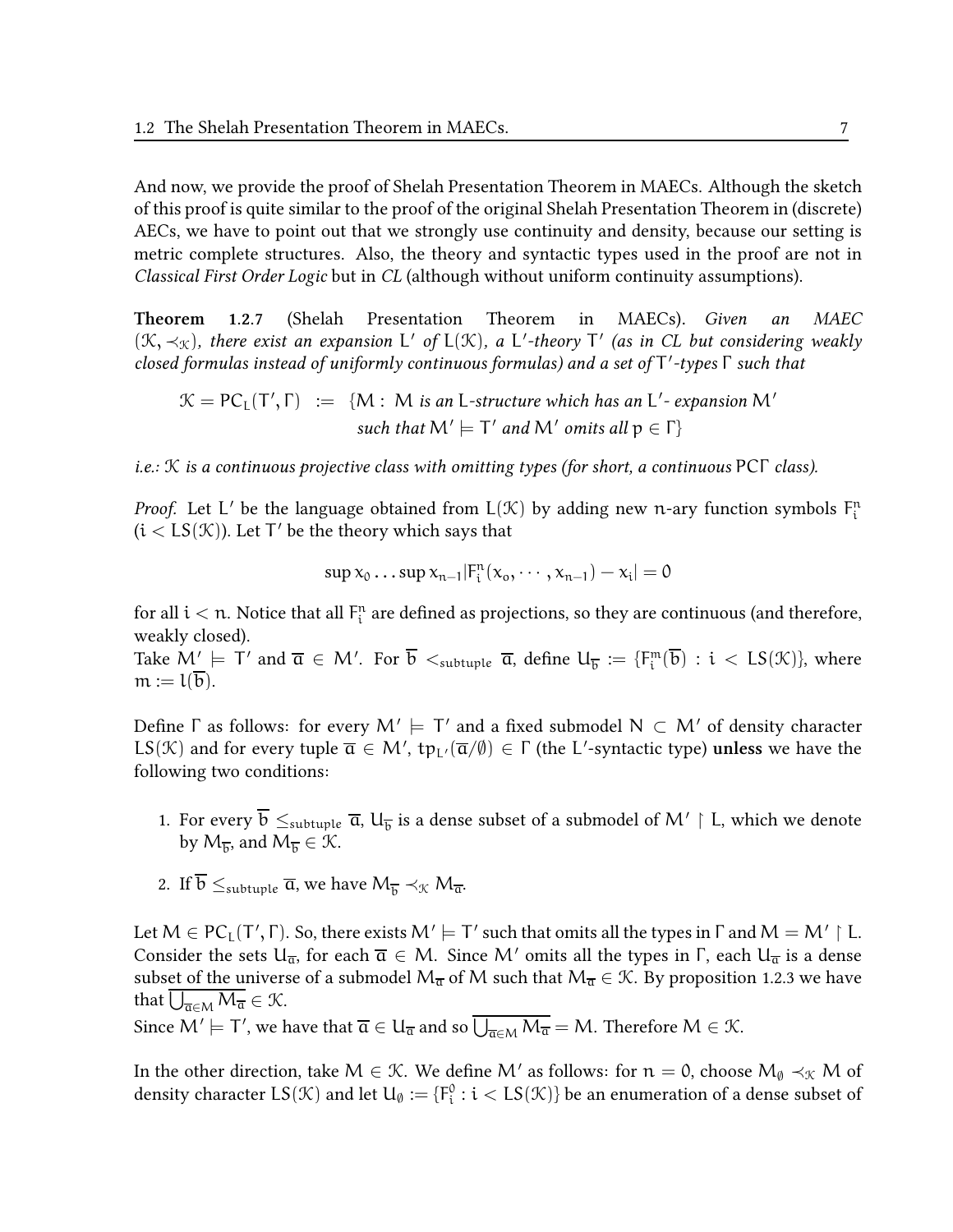$M_{\emptyset}$ . Having done this for n, let  $\overline{a} \in M$  be of length  $n + 1$ . Choose  $M_{\overline{a}} \prec_{\mathfrak{K}} M$  of density character LS(K) which contains  $\bigcup \{M_{\overline{b}} : \overline{b} <_{\text{subtuple}} \overline{\mathfrak{a}}\}$  and  $\overline{\mathfrak{a}},$  and let  $U_{\overline{\mathfrak{a}}} := \{F_i^{n+1}$  $_{i}^{n+1}(\overline{a}):i$ be an enumeration of a dense subset of  $\mathsf{M}_{\overline{\mathsf{a}}}$  such that  $\mathsf{F}_{\mathsf{i}}^{\mathsf{n}+1}$  $\int_{i}^{n+1}(\overline{a}) = a_i$  for  $i < n + 1$ . So,  $M' \models T'$  and  $M'$  omits every type in  $\Gamma$ . Hence,  $M \in PC_L(T', \Gamma)$ .  $\Box$ Th. 1.2.7

Notation 1.2.8. A (discrete) class K is said to be  $PCT(\lambda, \mu)$  iff K is of the form  $PC_L(T, \Gamma)$  for  $|T| \leq \lambda$  and  $|\Gamma| \leq \mu$ .

Question 1.2.9. Let L be a (first order) language and  $\mu := \sup\{|L|, \kappa\}$ . Since Shelah proved that any AEC is a PC $\Gamma(\kappa, 2^{\kappa})$  class with  $LS(\mathcal{K}) = \kappa$ , as a consequence of the M. Morley's omitting types theorem -see [Mor65]- we have that there exists a cardinality  ${\sf H}_1:=\beth_{(2^\mu)^+}$  such that if  ${\mathfrak K}$ is an AEC of L-structures with  $LS(\mathcal{K}) = \kappa$  such that if there exists  $M \in \mathcal{K}$  of cardinality  $> H_1$ then there exists a model in  $\mathcal K$  in any cardinality  $>$  H<sub>1</sub>. But its existence strongly depends on the existence of Hanf numbers in (discrete) omiting type classes (which depends on infinitary logics, see  $[Mor(65)]$ . In the metric case, we do not have a suitable study of metric infinitary logics. It is still open if in a suitable notion of metric infinitary logic we can do a suitable analysis of Hanf numbers which implies that metric PC classes have a Hanf number, and so MAECs do as well.

#### 1.3 More basic definitions and results

**Assumption 1.3.1.** Throughout this thesis, we assume that  $\mathcal K$  is an MAEC such that  $\mathcal K$  has a Hanf number (i.e., there exists a cardinal  $\text{Hamf}(\mathcal{K})$  such that if there exists a model  $M \in \mathcal{K}$  with density character  $>$  Hanf( $\mathcal{K}$ ), then there exist arbitrarily large enough models in  $\mathcal{K}$ ).

Definition 1.3.2 (Amalgamation Property, AP). Let  $K$  be an MAEC. We say that  $K$  satisfies the Amalgamation Property (for short AP) if and only if for every M,  $M_1, M_2 \in \mathcal{K}$ , if  $g_i : M \to M_i$  is a K-embedding  $(i \in \{1, 2\})$  then there exist  $N \in \mathbb{N}$  and K-embeddings  $f_i : M_i \to N$   $(i \in \{1, 2\})$ such that  $f_1 \circ g_1 = f_2 \circ g_2$ .

M<sup>1</sup> N M M<sup>2</sup> <sup>f</sup><sup>1</sup> ✲ ✻ g1 ✲g<sup>2</sup> ✻ f2

**Definition 1.3.3** (Joint Embedding Property, JEP). Let  $K$  be an MAEC. We say that  $K$  satisfies the Joint Embedding Property (for short JEP) if and only if for every  $M_1, M_2 \in \mathcal{K}$  there exist  $N \in \mathcal{N}$ and  $\mathcal{K}\text{-embeddings } f_i : \mathcal{M}_i \to \mathcal{N}$   $(i \in \{1, 2\}).$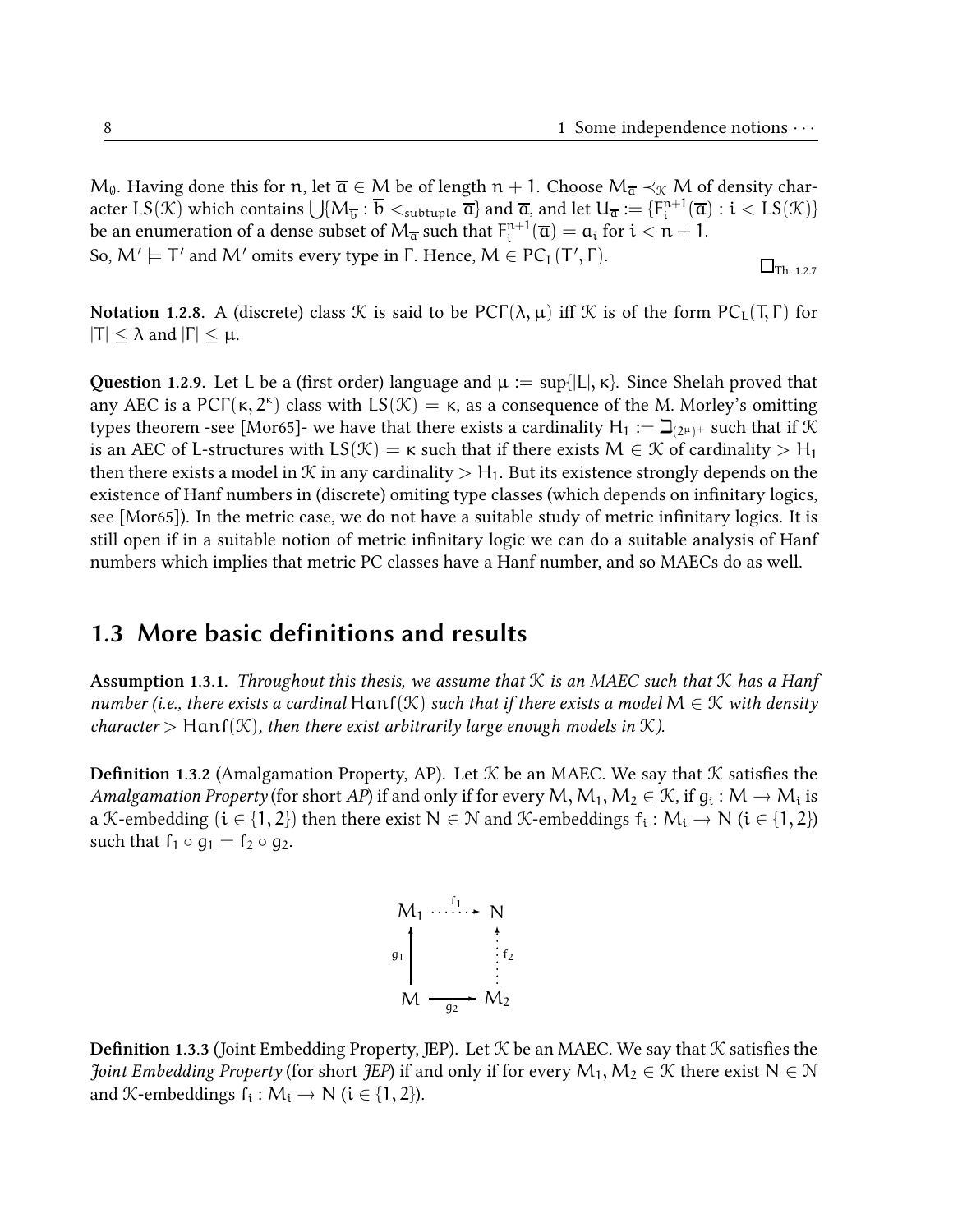$$
M_1 \cdots \cdots \cdots \cdots \cdots N
$$
  
\n
$$
\vdots
$$
  
\n
$$
\vdots
$$
  
\n
$$
M_2
$$

**Remark 1.3.4.** Notice that if X has a prime model (i.e., a model  $N \in \mathcal{K}$  such that for every  $M \in \mathcal{K}$  there exists a  $\mathcal{K}$ -embedding  $f : N \to M$ ), then AP implies JEP.

**Remark 1.3.5 (Monster Model). If**  $K$  **is an MAEC which satisfies AP and JEP and has a model of** density character  $\geq$  Hanf(K) (i.e., K has large enough models), then we can construct a large enough model M (which we call a *Monster Model*) which is homogeneous-i.e., every isomorphism between two  $K$ -substructures of M can be extended to an automorphism of M– and also universal –i.e., every model with density character  $<$  dc(M) can be  $K$ -embedded into M.

**Definition 1.3.6** (Galois type). Under the existence of a monster model  $M$  as in Remark 1.3.5, for all  $\overline{a} \in \mathbb{M}$  and  $N \prec_{\mathcal{K}} \mathbb{M}$ , we define ga-tp( $\overline{a}/N$ ) (the *Galois type of*  $\overline{a}$  *over* N) as the orbit of  $\overline{a}$ under Aut(M/N) := { $f \in Aut(M) : f \upharpoonright N = id_N$ }. We denote the set of Galois types over a model  $M \in \mathcal{K}$  by ga-S(M).

Although it is easier to see Galois types as orbits under automorphisms of M, for the sake of completeness we provide the proof of the following equivalence which we use to prove later the existence of universal models. In fact, the following definition of Galois type was the original one considered by Shelah. The two definitions are equivalent under AP, JEP and the existence of models of size  $\geq$  Hanf( $\mathcal{K}$ ).

**Proposition 1.3.7.** Assume there exists a monster model M as in remark 1.3.5. Let  $M \in \mathcal{K}$  and  $a, b \in M$ . ga-tp(a/M) = ga-tp(b/M) iff there exists  $M_1, M_2, N \in K$  and K-embeddings  $f_1$ :  $M_1 \to N$  and  $f_2 : M_2 \to N$  such that  $a \in M_1$ ,  $b \in M_2$ ,  $f_1(a) = f_2(b)$  and  $f_1 \upharpoonright M = f_2 \upharpoonright M =$  $id_M$  (which we denote by  $(M_1, a, M) \sim (M_2, b, M)$ ).

*Proof.* ( $\Rightarrow$ ) If there exists  $f \in Aut(M/M)$  such that  $f(a) = b$ , let  $M_1 \succ_{\mathcal{K}} M$  be such that  $a \in M_1$  and  $M_2 \supset f[M_1] \cup \{b\}$  be a model in K. Considering  $N := M_2$ ,  $f_1 := f \upharpoonright M_1 : M_1 \to N$ and  $f_2 := id_{M_2}$  we are done.

(  $\Leftarrow$  ) Suppose there exists  $M_1, M_2, N \in \mathcal{K}$  and  $\mathcal{K}$ -embeddings  $f_1 : M_1 \to N$  and  $f_2 : M_2 \to N$ such that  $a \in M_1$ ,  $b \in M_2$ ,  $f_1(a) = f_2(b)$  and  $f_1 \upharpoonright M = f_2 \upharpoonright M = id_M$ . By the homogeneity of  $\mathbb M$ , let  $f$  be an automorphism of  $\mathbb M$  which extends  $f_2^{-1}$  $_2^{-1}$   $\circ$  f<sub>1</sub>. Notice that f( $\alpha$ ) = f<sub>2</sub><sup>-1</sup>  $_2^{-1} \circ f_1(a) =$  $f_2^{-1}$  $2^{-1} \circ f_2(b) = b$  and  $f \upharpoonright M = id_M$ , so ga-tp $(a/M) =$  ga-tp $(b/M)$ .  $\Box_{\text{Prop. 1.3.7}}$ 

Remark 1.3.8. Under AP,  $\sim$  defined in proposition 1.3.7 is an equivalence relation, and  $(M_1, \alpha, M)/\sim$ is called the *Galois type* of a over M inside  $M_1$  (which we denote by ga-tp(a/M, M<sub>1</sub>)).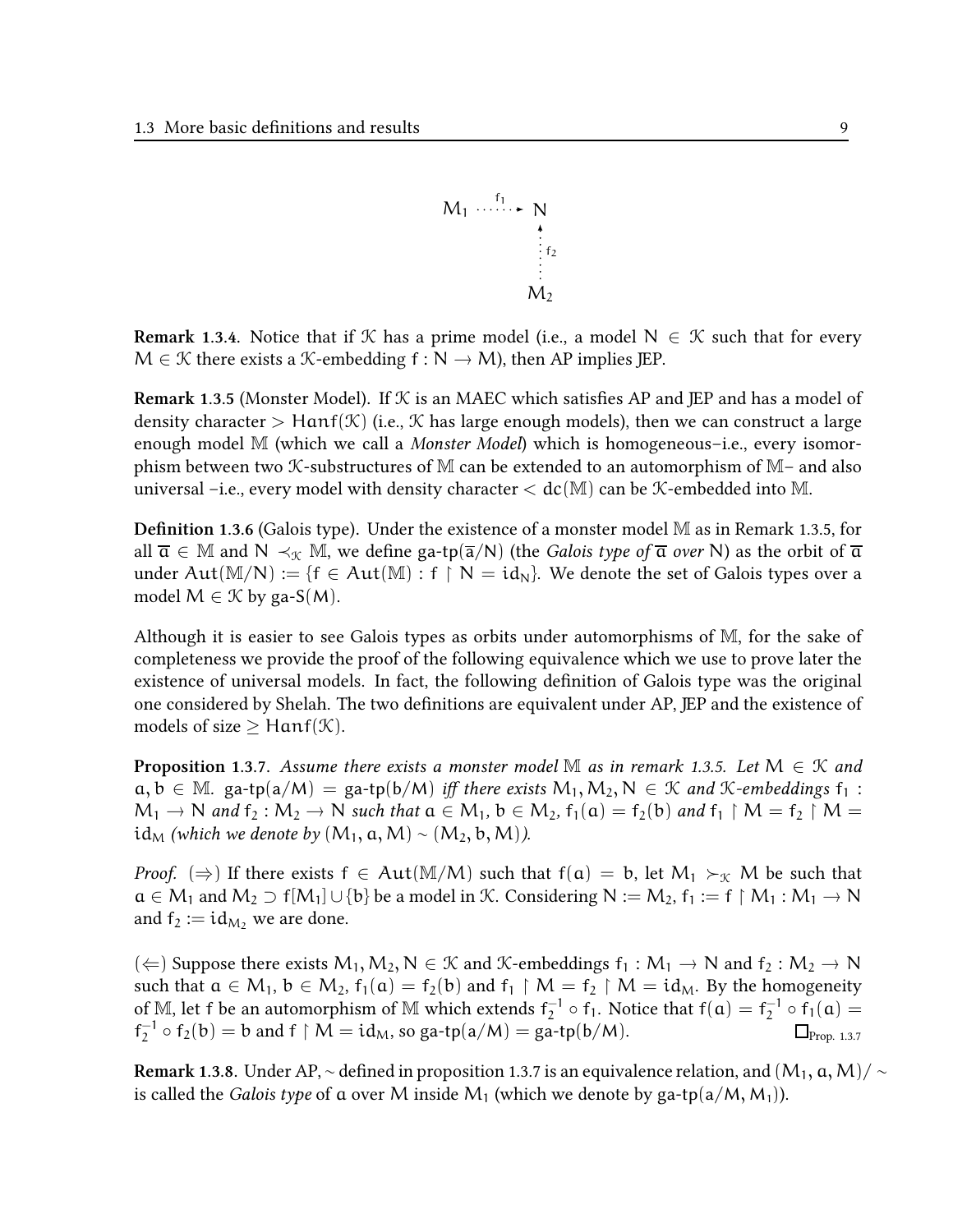Throughout this paper, we assume the existence of a model-homogeneous and universal monster model as in Remark 1.3.5.

**Definition 1.3.9** (Distance between types). Let p,  $q \in ga-S(M)$ . We define  $d(p, q) := inf\{d(\overline{a}, \overline{b}) :$  $\overline{\mathfrak{a}}, \overline{\mathfrak{b}} \in \mathbb{M}, \overline{\mathfrak{a}} \models \mathfrak{p}, \overline{\mathfrak{b}} \models \mathfrak{q} \},$  where  $\lg(\overline{\mathfrak{a}}) = \lg(\overline{\mathfrak{b}}) =: \mathfrak{n}$  and  $\mathfrak{d}(\overline{\mathfrak{a}}, \overline{\mathfrak{b}}) := \max\{\mathfrak{d}(a_i, b_i) : 1 \leq i \leq n\}.$ 

The following facts are easy computations that almost directly follow from the definitions. We provide their proofs for the sake of completeness.

Fact 1.3.10 (Hyttinen-Hirvonen). Given  $\varepsilon > 0$  and  $a \models p$ , there exists  $b \models q$  such that  $d(a, b) <$  $d(p, q) + \varepsilon$ 

*Proof.* Fix  $\varepsilon > 0$ . By the definition of d, there exist realizations  $c \models p$  and  $c' \models q$  such that  $d(c, c') \leq d(p, q) + \varepsilon$ . As  $a, c \models p$  then there exists  $f \in Aut(M/A)$  such that  $f(c) = a$ . Note that  $d(a, f(c')) = d(f(c), f(c')) = d(c, c') \leq d(p, q) + \varepsilon$ , where  $f(c') \models q$ , so  $f(c')$  is the required b.  $\Box$  $_{\text{Fact 1.3.10}}$ 

Corollary 1.3.11. Given  $\varepsilon > 0$  and  $p, q \in ga-S(M)$  such that  $d(p, q) < \varepsilon$  and  $b \models q$ , then there exists  $a_{\varepsilon} \models p$  such that  $d(a_{\varepsilon}, b) < 2\varepsilon$ .

*Proof.* By fact 1.3.10, there exists  $a_{\varepsilon} \models p$  such that  $d(a_{\varepsilon}, b) \leq d(p, q) + \varepsilon$ , therefore  $d(a_{\varepsilon}, b) \leq d(p, q)$  $d(p, q) + \varepsilon < \varepsilon + \varepsilon = 2\varepsilon.$   $\Box$ 

The previous corollary says that if  $d(p, q) < \varepsilon$  and if we fix  $b \models q$ , we can find a realization  $a_{\varepsilon} \models p$  such that  $d(a_{\varepsilon}, b) < 2\varepsilon$ . But we can even find such realization  $a_{\varepsilon}$  such that  $d(a_{\varepsilon}, b) < \varepsilon$ .

**Proposition 1.3.12.** Given  $\epsilon > 0$  and  $p, q \in ga-S(M)$  such that  $d(p, q) < \epsilon$  and  $b \models q$ , then there exists  $a_{\varepsilon} \models p$  such that  $d(a_{\varepsilon}, b) < \varepsilon$ 

*Proof.* Since  $d(p, q) < \varepsilon$ , there exist  $\alpha' \models p$  and  $b' \models q$  such that  $d(a', b') < \varepsilon$  (by definition of distance between types). Since  $b', b \models q$ , there exists  $f \in Aut(M/M)$  such that  $f(b') = b$ . Notice that  $f(\alpha') \models p$  (because  $\alpha' \models p$  and f fixes M pointwise). Since f is an isometry,  $d(f(a'), b) = d(f(a'), f(b')) = d(a', b') < \varepsilon$ . Notice that the statement of the proposition holds for  $a_{\varepsilon} := f(a)$  $\Box$ Prop. 1.3.12

**Definition** 1.3.13 (Continuity of Types). Let  $K$  be an MAEC and consider  $(a_n) \rightarrow a$  in M. We say that  $K$  has the Continuity of Types Property<sup>2</sup> (for short, CTP), if and only if, if ga-tp( $a_n/M$ ) = ga-tp( $a_0/M$ ) for all  $n < \omega$  then ga-tp( $a/M$ ) = ga-tp( $a_0/M$ ).

Claim 1.3.14. The distance between types  $d$  (see Definition 1.3.9) is a pseudo-metric (i.e.,  $d$  satisfies the triangle inequality and symmetry). Moreover, d is a metric (i.e., d is a pesudometric satisfying  $d(p, q) = 0$  iff  $p = q$ ) if and only if K has the CTP.

Proof.

<sup>&</sup>lt;sup>2</sup>This property is also called Perturbation Property in [HH09]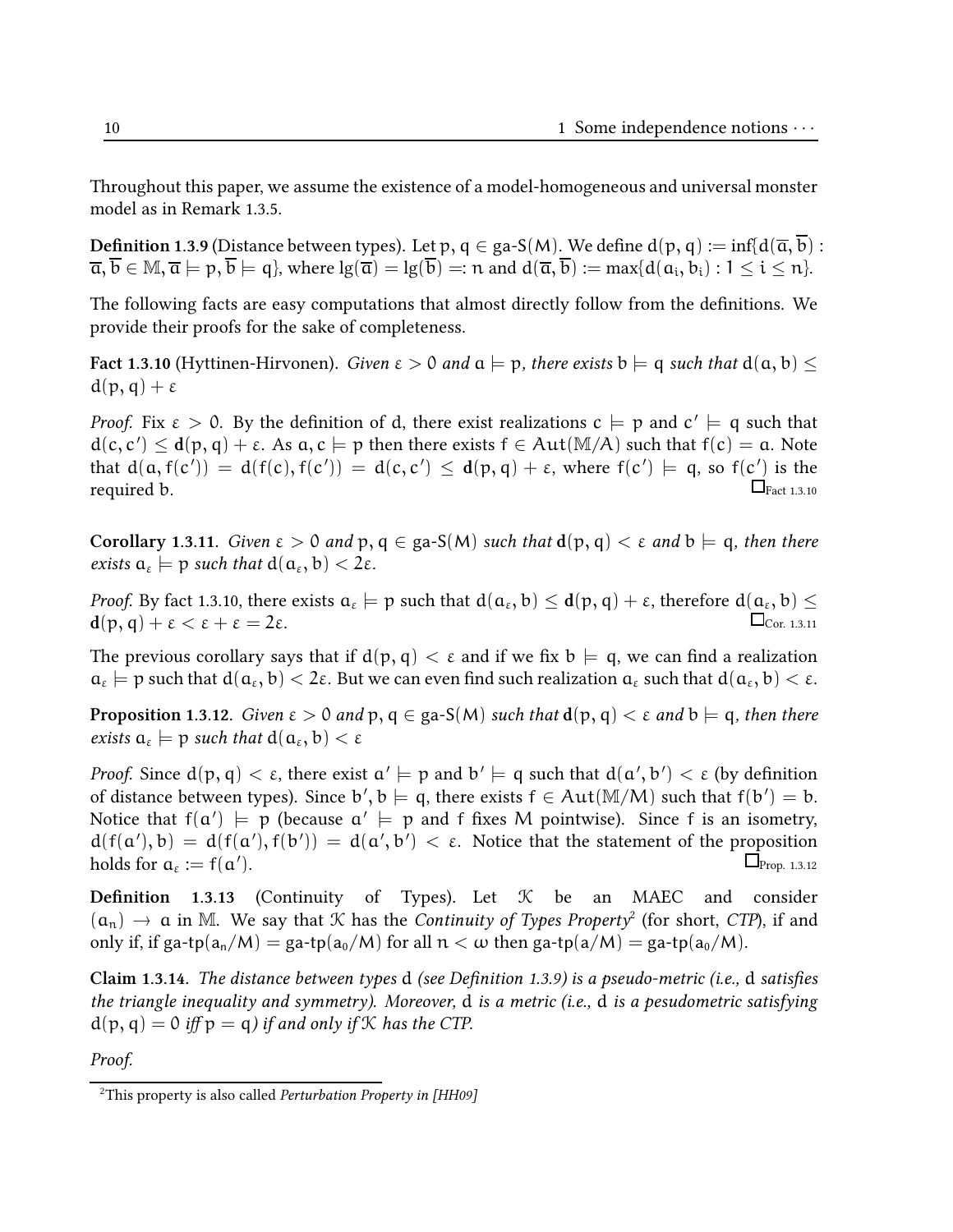⇒ Suppose the distance between Galois types defined above is a metric and let  $(a_n)_{n < \omega}$  be a convergent sequence such that  $(a_n)$  → a and convergent sequence such that  $(a_n) \rightarrow a$  and  $(a_n)$  $\text{g}a\text{-tp}(a_0/M) = \text{g}a\text{-tp}(a_n/M)$  for all  $n < \omega$ . Let  $\varepsilon > 0$ . Since  $(a_n) \to a$ , there exists N < ω such that  $d(a_n, a) < ε$  for every  $n \ge N$ . Therefore,

$$
d(ga\text{-}tp(a_0/M), ga\text{-}tp(a/M)) = d(ga\text{-}tp(a_N/M), ga\text{-}tp(a/M))
$$
  
<  $\varepsilon$ 

Since d is a metric, ga-tp( $a_0/M$ ) = ga-tp( $a/M$ ). So,  $K$  has the CTP.

 $\Leftarrow$  This claim is proved in [HH09]. But for the sake of completeness, we include a proof. Symmetry and triangle inequality are straightforward to prove. We provide the proof of the fact that  $d(p, q) = 0$  iff  $p = q$ . For the nontrivial direction, assume  $d(p, q) = 0$ . By definition, given  $n < \omega$  there exist  $a_n \models p$  and  $b_n \models q$  such that  $d(a_n, b_n) < \frac{1}{n+1}$  $\frac{1}{n+1}$ . By fact 1.3.10, we may assume  $a_0 = a_n$  for every  $n < \omega$  (consider  $a_n$  and  $b_n$  as above, so take  $b'_n \models q$  such that  $d(a_0, b'_n) \leq d(p, q) + d(a_n, b_n) < \frac{1}{n+1}$  $\frac{1}{n+1}$  and consider  $b'_n$  instead of  $b_n$ ). Therefore  $(b_n) \to a_0$  and by CTP  $p = ga\text{-}tp(a_0/M) = ga\text{-}tp(b_0/M) = q$ .

 $\Box$ Claim 1.3.14

Throughout this document, we also assume CTP (so, distance between Galois types is in fact a metric).

Assuming CTP (i.e., distance between Galois types is a metric), when we require to prove that two Galois types p, q are the same, it is enough to prove that  $d(p, q) < \varepsilon$  for every  $\varepsilon > 0$ . We point out that we can obtain this inequality using suitable instances of  $\varepsilon$ -splitting (see section 1.4).

Since we can define a metric in ga- $S(M)$ , we define a metric version of stability, as follows:

**Definition 1.3.15 (d-stability).** Let  $K$  be an MAEC that has a monster model as in remark 1.3.5 and satisfies CTP. We say that K is  $\mu$ -d-stable if and only if given any  $M \in \mathcal{K}$  of density character  $\mu$ ,  $dc(ga-S(M)) \leq \mu$ . If it is clear that we are working in a metric context, we just say that  $\mathcal K$  is µ-stable.

**Definition 1.3.16** (d-universality). Let K be an MAEC and N  $\prec_{\mathcal{K}} M$ . We say that M is  $\lambda$ -duniversal over N iff for every  $N' \succ_{\mathcal{K}} N$  with density character  $\lambda$  there exists a *K*-embedding f : N'  $\rightarrow$  M such that f  $\upharpoonright$  N = id<sub>N</sub>. We say that M is d-universal over N if M is dc(N)universal over N. We drop the prefix d if it is clear that we are working in a metric setting.

**Definition 1.3.17** (limit model). Let K be an MAEC. We say that M is a  $(\mu, \theta)$ -limit model if and only if there exist a continuous resolution  $\langle M_i:i<\theta\rangle$  of  $M$  of length θ such that  $dc(M_i)=\mu$ and  $M_{i+1}$  is d-universal over  $M_i$  for every  $i < \theta$ .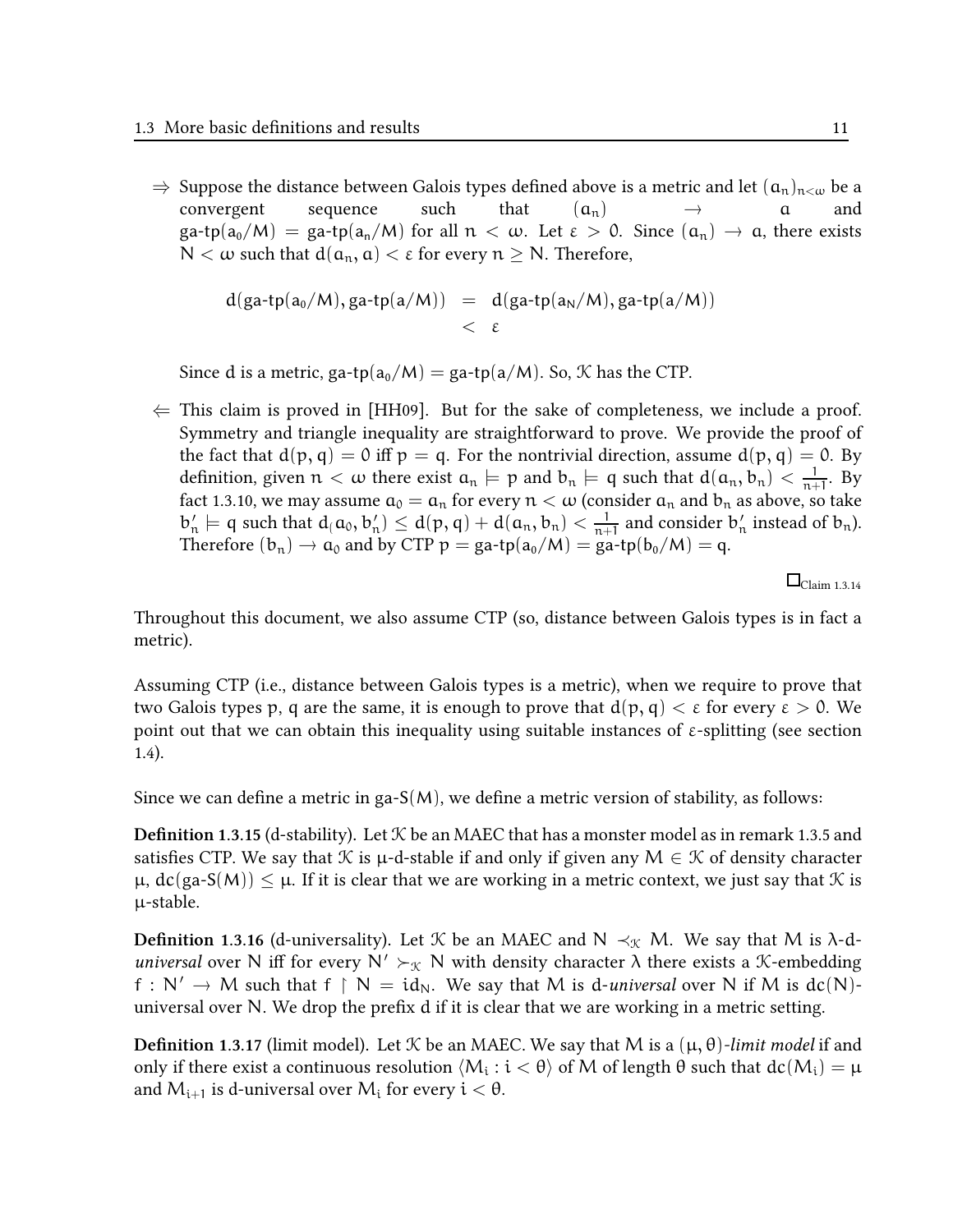Remark 1.3.18. Under  $\mu$ -d-stability, we can prove -as in (discrete) AECs- the existence of  $\mu$ -duniversal models. We will prove existence of d-universal models in proposition 2.1.1. However, throughout this chapter we assume the existence of universal models.

**Proposition 1.3.19.** Let K be an MAEC with AP. Let  $N' \prec_{\mathfrak{K}} N \prec_{\mathfrak{K}} M$ . If M is universal over N, then it is  $dc(N)$ -universal over N'.

*Proof.* Let  $\mathsf{N}^* \succ_\mathfrak{X} \mathsf{N}'$  be of density character  $\textnormal{dc}(\mathsf{N})$ . By AP and Downward Löhenheim-Skolem axiom, there exist M'  $\succ_{\mathcal{K}} N$  of density character  $dc(N)$  and a  $\prec_{\mathcal{K}}$ -embedding  $f : N^* \to M$ such that f  $\restriction N' = id_{N'}$ . Since M is universal over N and M'  $\succ_{\mathcal{K}} N$ , then there exists a  $\prec_{\mathcal{K}}$ embedding  $g : M' \to M$  such that  $g \upharpoonright N = id_N$ . Notice that  $g \circ f : N^* \to M$  is a  $\prec_{\mathcal{K}}$ -embedding which fixes N' pointwise, so M is  $dc(N')$  –universal over N'.



 $\Box$ Prop. 1.3.19

**Lemma 1.3.20.** Let  $K$  be a MAEC. If  $f_i : M_i \to M$  ( $i < \mu$ ) is a  $\subseteq$ -increasing and continuous (in the metric sense) chain of *X*-embeddings, then there exists a *X*-embedding  $f: \bigcup_{i<\mu} M_i \to M$  which extends  $g := \bigcup_{i<\mu} f_i : \bigcup_{i<\mu} M_i \to M$ .

Proof. Let  $a \in \bigcup_{i \leq \mu} M_i$ , so there exist elements  $a_n \in \bigcup_{i \leq \mu} M_i$  for  $n < \omega$ , such that  $(a_n)_{n < \omega} \to$ a. As  $(a_n)_{n\lt\omega}$  is a Cauchy sequence,  $(g(a_n))_{n\lt\omega}$  is also a Cauchy sequence (since g is an isometry). So, there exists  $b \in M$  such that  $(g(a_n))_{n \leq \omega} \to b$ . Define  $f(a) := b$ . Proceed in a similar way for every  $a \in \overline{\bigcup_{i \leq \mu} M_i}$ . The function  $f$  is well-defined: if we take  $(a'_n)_{n < \omega}$  a sequence in  $\bigcup_{i<\mu} M_i$  such that  $(a'_n)_{n<\omega} \to a$ , let  $b' \in M$  be such that  $(g(a'_n))_{n<\omega} \to b'$ . We will prove that b = b'. Otherwise, let  $\varepsilon := \mathrm{d}(\mathrm{b},\mathrm{b}') > 0.$ 

Claim 1.3.21. Given  $\varepsilon' > 0$ , there exists  $N < \omega$  such that for all  $n \ge N d(g(a_n), g(a'_n)) < \varepsilon'$ .

Proof. As  $(a_n)_{n < \omega} \to a$  and  $(a'_n)_{n < \omega} \to a$ , there exists  $N < \omega$  such that for all  $n \ge N$  we have that  $d(a_n, a) < \varepsilon'/2$  and  $d(a'_n, a) < \varepsilon'/2$ , so for all  $n \ge N$  we have that  $d(a_n, a'_n) \le$  $d(a_n, a) + d(a, a'_n) < \varepsilon'$ . As g is an isometry, for all  $n \ge N$  we have that  $d(g(a_n), g(a'_n)) < \varepsilon'$ .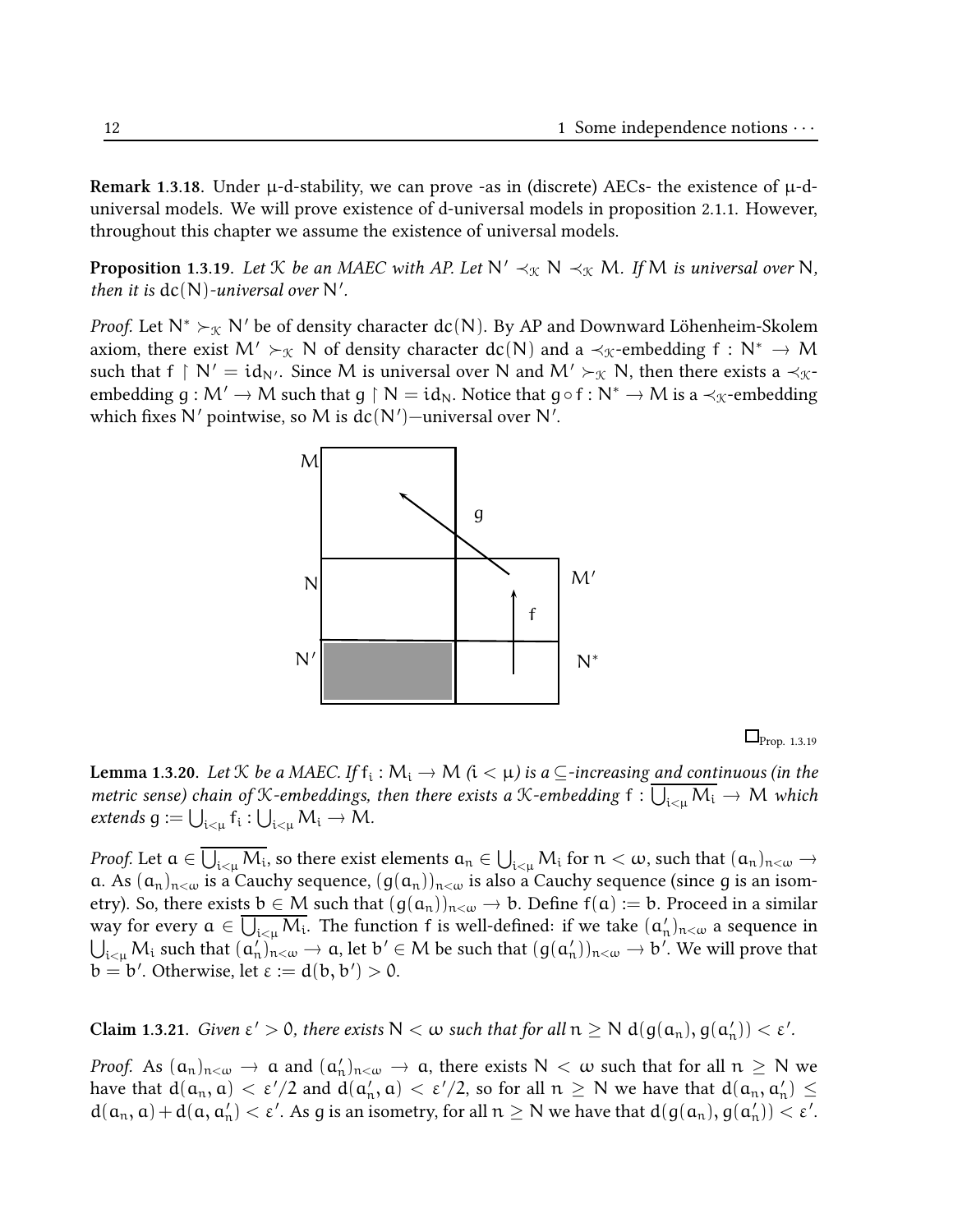As  $(g(a_n))_{n<\omega} \to b$ ,  $(g(a'_n))_{n<\omega} \to b'$  and by claim 1.3.21, there exists  $M < \omega$  such that for all  $n\geq M$  we have that  $d(g(a_n),b)<\varepsilon/3$ ,  $d(g(a'_n),b')<\varepsilon/3$  and  $d(g(a_n),g(a'_n))<\varepsilon/3$ . So, for all  $n \geq M$  we have that  $d(b, b') \leq d(b, g(a_n)) + d(g(a_n), g(a'_n)) + d(g(a'_n), b') < \varepsilon = d(b, b')$ (contradiction).

Therefore  $b = b'$  and so f is well-defined.

We have that f extends g: let  $a \in \bigcup_{i<\omega} M_i$ , so taking  $a_n := a$   $(n < \omega)$  we have that  $(a_n)_{n<\omega} \to a$  and  $(g(a_n))_{n<\omega}$  is also a constant sequence. So,  $f(a) = \lim_{n<\omega} g(a_n) = g(a)$ .

Let  $c \in \mathsf{f}[\bigcup_{\mathfrak{i} < \mu} \mathsf{M}_\mathfrak{i}]$ , so there exists  $a \in \bigcup_{\mathfrak{i} < \mu} \mathsf{M}_\mathfrak{i}$  such that  $\mathsf{f}(a) = c$ , therefore there exists  $(a_n)_{n < \omega}$  a sequence in  $\bigcup_{i < \mu} M_i$  such that  $(a_n)_{n < \omega} \to a$  and  $c := \lim_{n < \omega} g(a_n)$ . Therefore  $c \in$  $g[\bigcup_{i\leq \mu} M_i] = \bigcup_{i\leq \mu} f_i[M_i]$ , so  $f[\bigcup_{i\leq \mu} M_i] \subseteq \bigcup_{i\leq \mu} f_i[M_i]$ . Take  $c \in \bigcup_{i\leq \mu} f_i[M_i] = g[\bigcup_{i\leq \mu} M_i]$ , so there exists a sequence  $(b_n)_{n<\omega}$  in  $\bigcup_{i<\mu} M_i$  such that  $(g(b_n))_{n<\omega} \to c$ . As  $(g(b_n))_{n<\omega}$  is a Cauchy sequence and g is an isometry, we have that  $(b_n)_{n<\omega}$  is also a Cauchy sequence. So, there exists  $a \in \bigcup_{i \leq \mu} M_i$  such that  $(b_n)_{n \leq \omega} \to a$ , and therefore  $f(a) = \lim_{n \leq \omega} g(b_n) = c$ , hence  $c \in f[\bigcup_{i<\mu}M_i]$ . So,  $f[\bigcup_{i<\mu}M_i] = \bigcup_{i<\mu}f_i[M_i]$ . As  $(f_i:i<\mu)$  is a  $\subseteq$ -increasing and continuous chain of X-embeddings,  $f_i[M_i] \prec_{\mathcal{K}} M$ , so by axioms 4.(c) and 5. of MAEC we have that f $[\bigcup_{i<\mu}M_i]=\bigcup_{i<\mu}f_i[M_i]\prec_{{\mathfrak K}} M.$  Furthermore, for every symbol σ of L(K), f is compatible with the interpretation of σ in  $\bigcup_{i<\mu}M_i$ : f is a limit of X-embeddings – function symbols on these limits are uniquely interpreted by Axiom  $4(a)$ , and f being a limit of *K*-embeddings, distances to interpretations of predicates are preserved. Therefore f is a K-embedding which  $\Box$ extends g.  $\Box$ 

The following lemma is useful for later constructions — usually, it is easier in the metric case to realize *dense* subsets of ga- $S(M)$ ; the lemma provides a criterion for relative metric Galois saturation.

**Lemma** 1.3.22. Suppose that we have an increasing  $\prec_{\mathcal{K}}$ -chain of models  $(N_n : n < \omega)$  such that N<sub>n+1</sub> realizes a dense subset of ga-S(N<sub>n</sub>). Then, every type in ga-S(N<sub>0</sub>) is realized in N<sub>w</sub> :=  $\bigcup_{n<\omega} N_n$ .

*Proof.* Given  $p := ga\text{-}tp(b/N_0)$  there exists  $q_0 \in ga\text{-}S(N_0)$  which is realized in N<sub>1</sub> (by assumption) and  $d(p, q_0) < \frac{1}{2(0+1)}$  $\frac{1}{2(0+1)^2} = \frac{1}{2}$  $\frac{1}{2}$ . Let  $a_0$  be a realization of  $q_0$ . By corollary 1.3.11 there exists  $b_0 \models p$  such that  $d(b_0, a_0) < 2(\frac{1}{2})$  $(\frac{1}{2})=1.$ 

The key idea is to build two Cauchy sequences  $(a_n)_{n<\omega}$  and  $(b_n)_{n<\omega}$  in M such that  $a_n \in N_{n+1}$ ,  $\text{ga-tp}(b_n/N_0) = \text{ga-tp}(b/N_0)$  for every  $n < \omega$  and also  $a_n$  and  $b_n$  are close enough, so if  $c := \lim_{n \leq \omega} b_n = \lim_{n \leq \omega} a_n$  then by CTP (Definition 1.3.13) we have that ga-tp(c/N<sub>0</sub>) = ga-tp $(b_0/N_0) = p$ . Since  $c = \lim_{n < \omega} a_n$ , then  $c \in N_\omega := \bigcup_{n < \omega} N_n$ , and so  $p$  is realized in

#### $\square$ Claim 1.3.21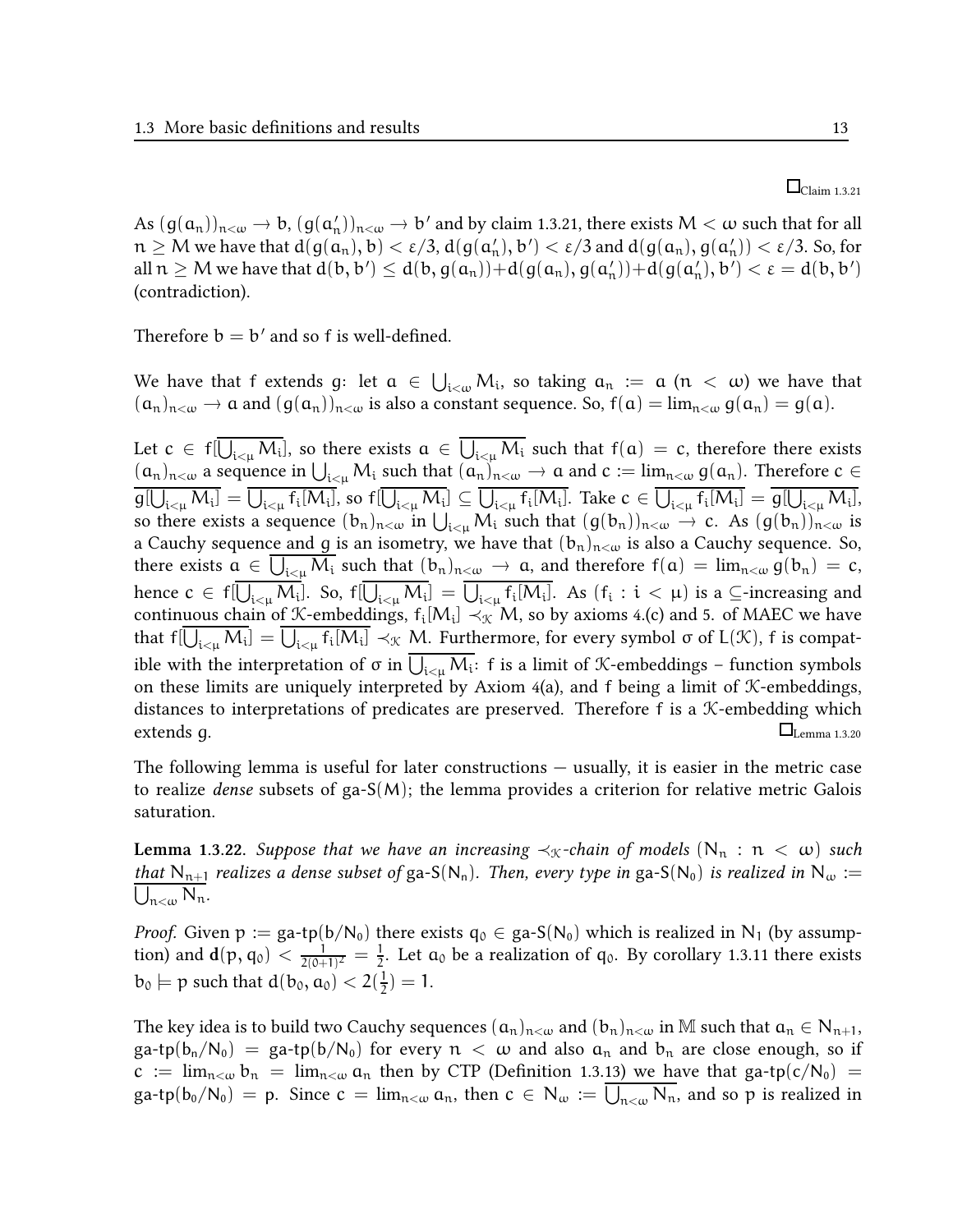$N_{\omega}$ .

The construction: Consider  $n > 0$ . Since N<sub>n+1</sub> realizes a dense subset of ga-S(N<sub>n</sub>), take  $a_n \in$ N<sub>n+1</sub> a realization of a type  $q_n$  ∈ ga-S(N<sub>n</sub>) which satisfies  $d(ga-tp(b_{n-1}/N_n), q_n) < \frac{1}{2n^2}$ . By corollary 1.3.11, take  $b_n \models$  ga-tp $(b_{n-1}/N_n)$  such that  $d(b_n, a_n) < 2(\frac{1}{2n^2}) = \frac{1}{n^2}$ .

We have that  $(a_n)_{n<\omega}$  is a Cauchy sequence: as  $b_{n+1} \models$  ga-tp $(b_n/N_{n+1})$ , there exists  $g \in$ Aut( $\mathbb{M}/N_{n+1}$ ) such that  $g(b_n) = b_{n+1}$ . Since g is an isometry and  $a_n \in N_{n+1}$ , then  $d(b_{n+1}, a_n) =$  $d(g(b_n), g(a_n)) = d(b_n, a_n) < \frac{1}{n^2}$ . Therefore,  $d(a_{n+1}, a_n) \leq d(a_{n+1}, b_{n+1}) + d(b_{n+1}, a_n) <$ 1  $\frac{1}{(n+1)^2} + \frac{1}{n^2} < \frac{2}{n^2}$  $\frac{2}{n^2}$ , so we have that  $(a_n : n < \omega)$  is a Cauchy sequence.

Therefore, there exists  $c := \lim_{n \leq \omega} a_n$ ,  $c \in N_\omega$  and also  $c = \lim_{n \leq \omega} b_n$ . So, we are done.  $\square$ Lemma 1.3.22

#### 1.4 Smooth independence in MAEC

Assumption 1.4.1. We summarize the general assumptions which we suppose throughout this section: We assume that  $K$  is an MAEC such that

- 1. it satisfies AP, JEP, CTP, is  $\mu$ -d-stable and there exist arbitrarily large enough models.
- 2. so, we can construct a model-homogeneous monster model M such that every model  $M \in \mathcal{K}$ can be K-embedded into M (Galois types over a model M are orbits under  $Aut(M/M)$ )
- 3. Also, every model considered in this section has density character  $\mu$  -unless otherwise stated-.

S. Shelah defined a suitable notion of independence called *splitting* (see [She99]) in a general setting of Abstract Elementary Classes, which under stability assumptions is well-behaved; it satisfies monotonicity, extension and stationarity over limit models and local character. But in a general way, we can just work with types over models. Å. Hirvonen and T. Hyttinen gave notions of  $\varepsilon$ -splitting and 0-independence given in the context of *model-homogeneous metric* abstract elementary classes (see [HH09]). In the homogeneous setting, we can consider Galois types over sets (in the general case, we cannot do that). In this section, we present an adaptation of the notion of ε-splitting and 0-independence given in [HH09], but working with Galois-types over models.

**Definition 1.4.2** (ε-splitting and  $\bigcup^{\epsilon}$ ). Let  $N \prec_{\mathcal{K}} M$  and  $\epsilon > 0$ . We say that ga-tp(a/M) ε*splits* over N iff there exist N<sub>1</sub>, N<sub>2</sub> with N  $\prec_{\mathcal{K}}$  N<sub>1</sub>, N<sub>2</sub>  $\prec_{\mathcal{K}}$  M and h : N<sub>1</sub>  $\approx_{N}$  N<sub>2</sub> such that  $\tilde{\mathbf{d}}(\text{ga-tp}(a/N_2), h(\text{ga-tp}(a/N_1)) \ge \varepsilon$ . We use  $a\bigcup_N^{\varepsilon}M$  to denote the fact that ga-tp $(a/M)$  does not ε-split over N,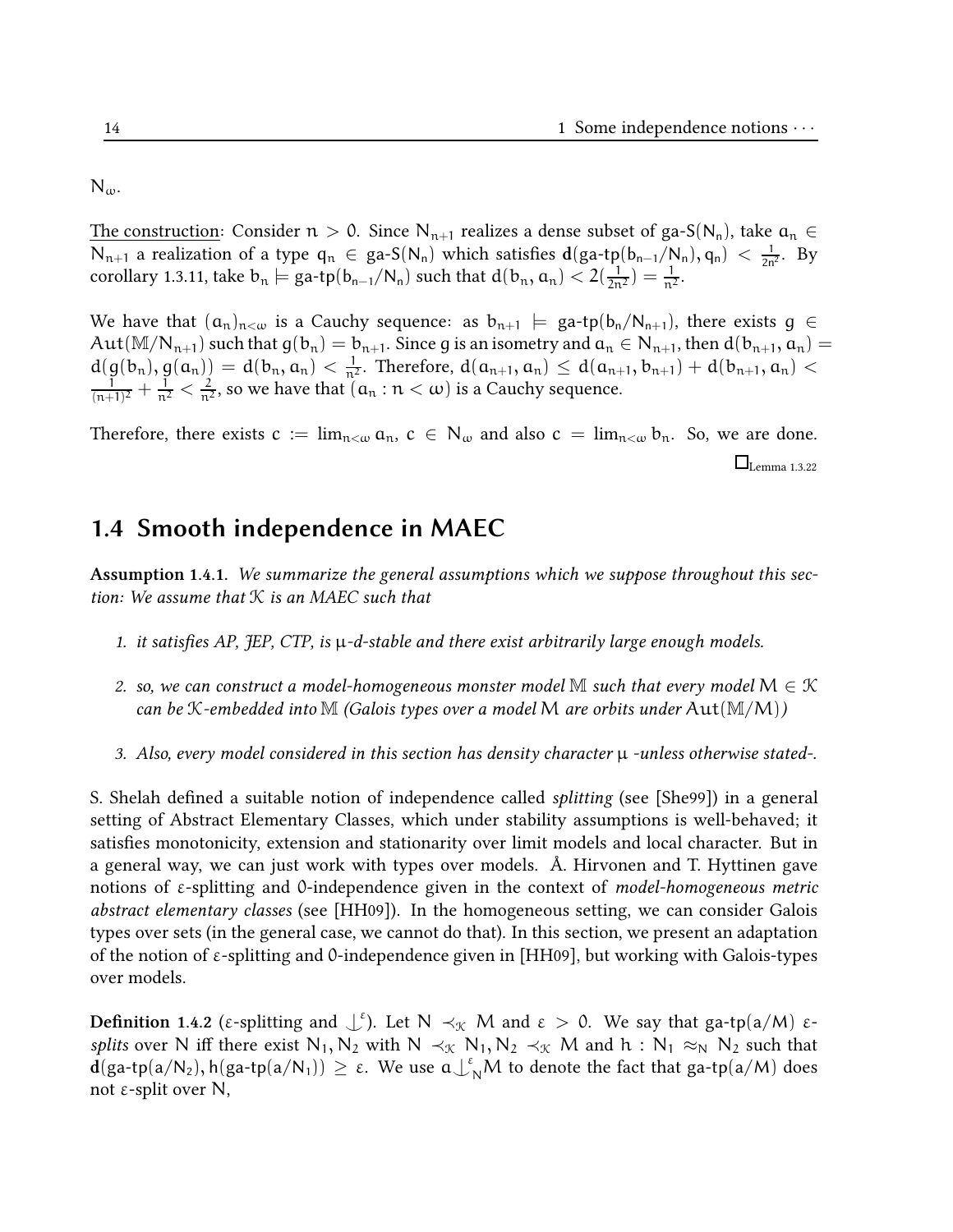

**Definition 1.4.3.** Let  $N \prec_{\mathcal{K}} M$ . Fix  $\mathcal{N} := \langle N_i : i < \sigma \rangle$  a resolution of N. We say that  $\alpha$  is smoothly independent from M over N relative to N (denoted by  $a\perp_N^N M$ ) iff for every  $\varepsilon > 0$ there exists  $i_{\varepsilon} < \sigma$  such that  $a \bigcup_{i=1}^{\varepsilon}$  $\overline{\mathsf{N}_{\mathfrak{i}_\varepsilon}}\mathsf{M}.$ 



We called smooth independence the notion of independence given above, inspired by [BS91]. In that paper, J. Baldwin and S. Shelah defined smoothness as a nice property of an abstract class of models  $K$  which involves increasing chains of models, context where the existence of a kind of monster model holds.

Notation 1.4.4. Let p be a Galois-type over M, N a K-submodel of M and N a resolution of N. We write  $p\perp_N^s M$  ( $p\perp_N^s M$ ) whenever for any realization  $a \models p$  we have that  $a\perp_N^s M$  $(a\bigcup_{N}^{N}M).$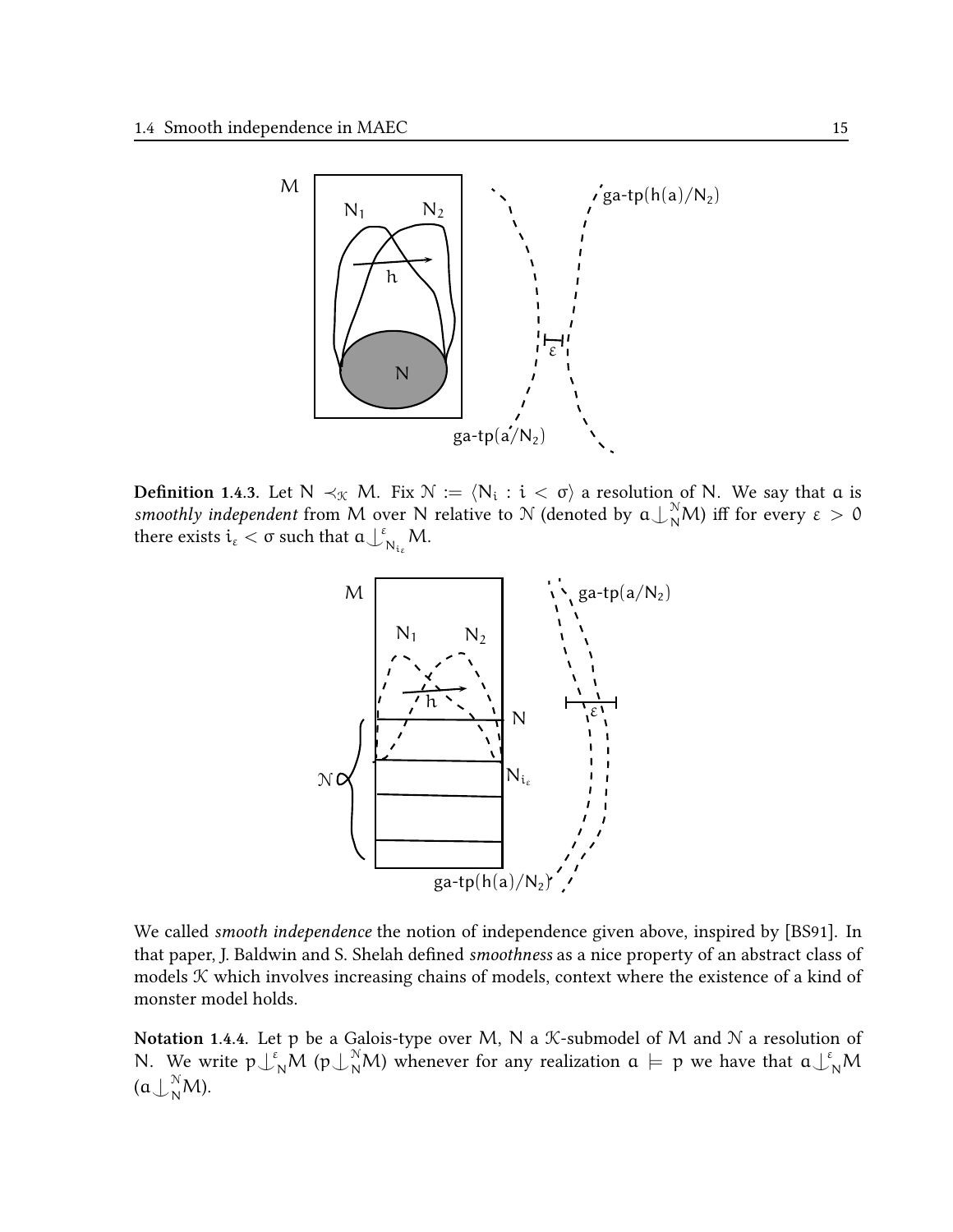**Proposition 1.4.5** (Invariance of smooth independence). Let Ν ≺χ Μ, α ∈ Μ, Ν := {N<sub>i</sub> :  $i < \sigma$ } be a resolution of N and  $f \in Aut(M)$ . Then  $a\bigcup_{N}^N M$  if and only if  $f(a)\bigcup_{f[N]}^{f[N]}$  $f_{\lceil N \rceil}^{\text{\tiny{\textsf{TD}}}} f[M],$  where  $f[\mathcal{N}] :=$  $\{f[N_i]:i<\sigma\}.$ 

**Proposition 1.4.6** (Monotonicity of smooth independence). Let  $M_0 \prec_{\mathcal{K}} M_1 \prec_{\mathcal{K}} M_2 \prec_{\mathcal{K}} M_3$ . Fix  $\mathcal{M}_k := \langle M_i^k : i < \sigma_k \rangle$  a resolution of  $M_k$  ( $\hat{k} = 0, 1$ ), where  $\mathcal{M}_0 \subseteq \mathcal{M}_1$ . If  $\mathfrak{a} \bigcup_{M_0}^{\mathcal{M}_0} M_3$  then  $\mathfrak{a}\bigcup_{M_1}^{M_1}M_2.$ 

*Proof.* Let  $\varepsilon > 0$ . Since  $\mathfrak{a}\bigcup_{\mathcal{M}_0}^{\mathcal{M}_0}\mathcal{M}_3$ , there exists  $\mathfrak{i}_\varepsilon < \sigma_0$  such that  $\mathfrak{a}\bigcup_{\beta=1}^\varepsilon \mathfrak{a}_\beta$  $\mathcal{M}^{\circ}_{\mathcal{M}^0_{i_{\varepsilon}}} M_3$ . But  $\mathcal{M}_0 \subseteq \mathcal{M}_1$ , then there exists  $j_\epsilon < \sigma_1$  such that  $M^0_{i_\epsilon} = M^1_{j_\epsilon}.$  Therefore, for every h, N<sub>1</sub> and N<sub>2</sub> such that  $M^1_{j_{\varepsilon}} \prec_{\mathfrak{K}} N_1 \stackrel{h}{\approx}_{M^1_{j_{\varepsilon}}} N_2 \prec_{\mathfrak{K}} M_3$  (in particular for every such  $N_1, N_2 \prec_{\mathfrak{K}} M_2$ ) we have that  $d(ga-tp(a/N_2), ga-tp(h(a)/N_2)) < \varepsilon$ . Then  $a\downarrow^{\varepsilon}$  $\mathbb{M}^1_{\mathcal{M}^1_{\mathcal{E}}}$   $\mathcal{M}_2$ . Since this holds for every  $\varepsilon>0,$  then  $a\bigcup_{M_1}^{M_1}$  $\Box_{\text{Prop. 1.4.6}}^{\text{W1}} M_2.$ 

**Proposition 1.4.7** (Monotonicity of non-ε-splitting). Let  $M_0 \prec_{\mathfrak{X}} M_1 \prec_{\mathfrak{X}} M_2 \prec_{\mathfrak{X}} M_3$ . If  ${\mathfrak a}\bigcup_{M_0}^{\bar\varepsilon} M_3$  then  ${\mathfrak a}\bigcup_{M_1}^{\varepsilon} M_2.$ 

*Proof.* Suppose  $a \perp_{M_0}^{\varepsilon} M_3$ . If  $N_1, N_2 \in \mathcal{K}$  satisfies  $M_1 \prec_{\mathcal{K}} N_1, N_2 \prec_{\mathcal{K}} M_2$  and  $h : N_1 \approx N_2$ fixes M<sub>1</sub> pointwise, in particular  $M_0 \prec_{\mathcal{K}} M_1 \prec_{\mathcal{K}} N_1, N_2 \prec_{\mathcal{K}} M_2 \prec_{\mathcal{K}} M_3$  and h fixes  $M_0$ pointwise (because  $M_0 \prec_{\mathcal{K}} M_1$ ). Since  $a \perp_{M_0}^{\varepsilon} M_3$ , then  $d(ga\text{-}tp(a/N_2), ga\text{-}tp(h(a)/N_2)) < \varepsilon$ . Hence  $\mathfrak{a}\bigcup^{\varepsilon}$  $\Box_{\text{Prop. 1.4.7}} M_2.$ 

Although the following claim does not involve uniqueness of independent extensions, we can consider it as a weak version of *stationarity*: every pair of  $\varepsilon$ -independent extensions are pretty close to one another (in fact, distance between two  $\varepsilon$ -independent extensions is less than  $\varepsilon$ ).

**Lemma 1.4.8** (Weak stationarity). Suppose that  $N_0 \prec_{\mathcal{K}} N_1 \prec_{\mathcal{K}} N_2$  and  $N_1$  is universal over  $N_0$ . If  $\mathsf{ga\text{-}tp}(a/N_1) = \mathsf{ga\text{-}tp}(b/N_1), a \downarrow^{\varepsilon}$  $N_0 N_2$  and  $b \bigcup_{i=1}^{\varepsilon}$  $\mathbb{E}_{N_0}$ N<sub>2</sub>, then  $d(ga\text{-}tp(a/N_2), ga\text{-}tp(b/N_2)) < 2\varepsilon$ .

*Proof.* Since N<sub>1</sub> is universal over N<sub>0</sub>, there exists a K-embedding  $g : N_2 \to_{N_0} N_1$ . So,  $N_0 \prec_{\mathfrak{K}} g[N_2] \prec_{\mathfrak{K}} N_1$ .

Since  $N_0 \prec_{\mathcal{K}} g[N_2], N_2 \prec_{\mathcal{K}} N_2, g^{-1} \upharpoonright g[N_2] : g[N_2] \stackrel{\approx}{\rightarrow}_{N_0} N_2$  and  $a \downarrow_{\mathcal{K}}^{\varepsilon}$  $N_0 N_2$ , then  $\mathbf{d}(\text{ga-tp}(g^{-1}(a)/\mathsf{N}_2), \text{ga-tp}(a/\mathsf{N}_2)) < \varepsilon.$ 

Doing a similar argument, it is easy to prove that  $\mathbf{d}(\mathsf{ga\text{-}tp}(\mathsf{g}^{-1}(\mathsf{b})/\mathsf{N}_2), \mathsf{ga\text{-}tp}(\mathsf{b}/\mathsf{N}_2)) < \varepsilon.$ 

Also, since ga-tp(a/N<sub>1</sub>) = ga-tp(b/N<sub>1</sub>) and  $g[N_2] \prec_{\mathcal{K}} N_1$ , we have ga-tp(a/g[N<sub>2</sub>]) = ga-tp(b/g[N<sub>2</sub>]), so ga-tp $(g^{-1}(a)/N_2) =$  ga-tp $(g^{-1}(b)/N_2)$ .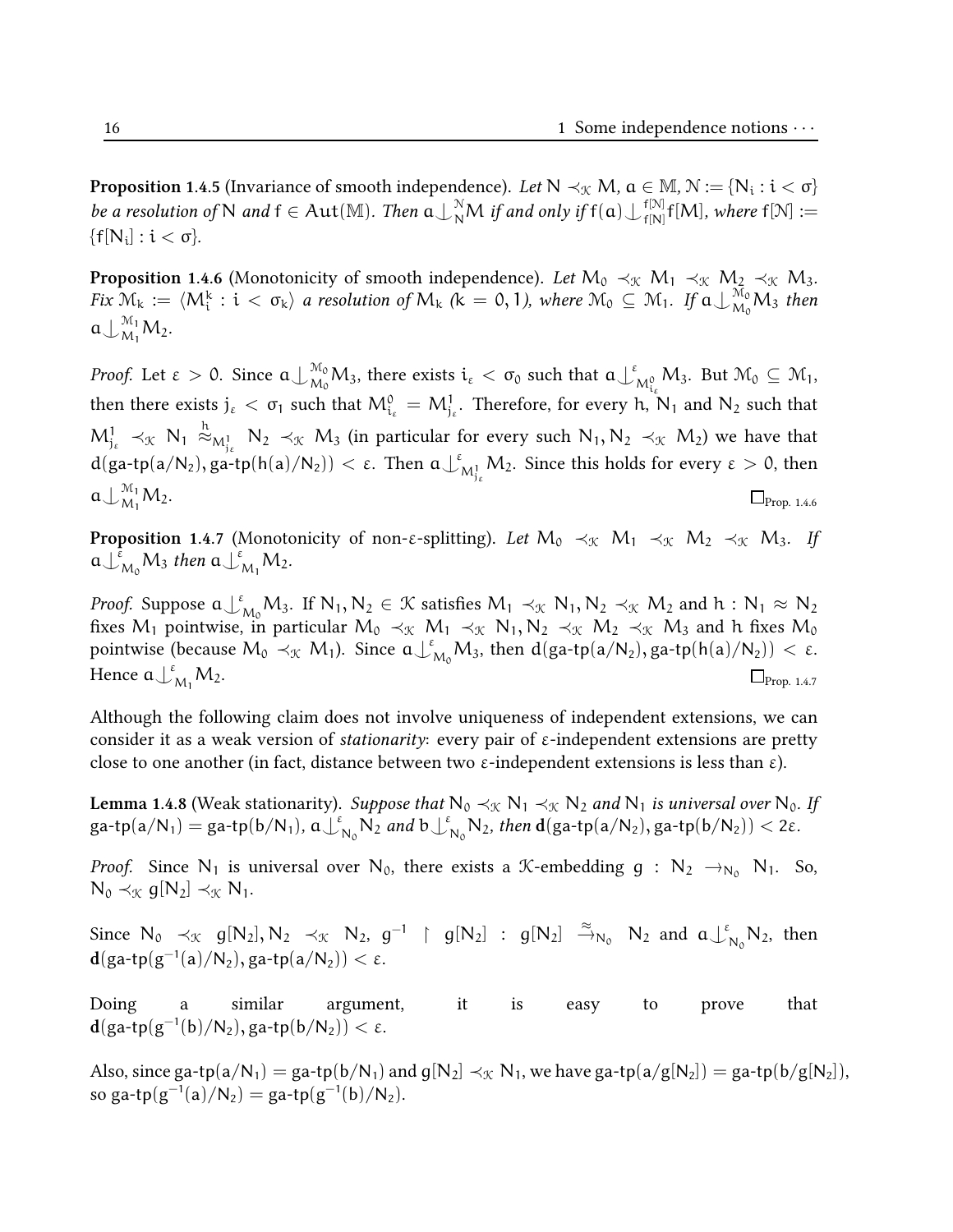Therefore,

$$
d(ga\text{-}tp(a/N_2), ga\text{-}tp(b/N_2)) \leq d(ga\text{-}tp(a/N_2), ga\text{-}tp(g^{-1}(a)/N_2))
$$
  
+
$$
d(ga\text{-}tp(g^{-1}(a)/N_2), ga\text{-}tp(g^{-1}(b)/N_2))
$$
+
$$
d(ga\text{-}tp(g^{-1}(b)/N_2), ga\text{-}tp(b/N_2))
$$
  

$$
< \varepsilon + 0 + \varepsilon
$$
  
= 2\varepsilon

 $\square$ Lemma 1.4.8

**Proposition 1.4.9** (Extension of  $\int_0^\infty$  over universal models). If N  $\prec_\mathfrak{K} M\prec_\mathfrak{K} M',\mathfrak{N}:=\langle \mathsf{N_i}:\mathfrak{i}<\mathsf{N}\rangle$  $\sigma$ ) is a resolution of N, M is universal over N and p := ga-tp(a/M)  $\in$  ga-S(M) is a Galois type such that  $a\bigcup_{N}^{N}M$ , then there exists b such that ga-tp $(b/M) =$  ga-tp $(a/M)$  and  $b\bigcup_{N}^{N}M'$ .

*Proof.* Since M is universal over N, there exists a  $K$ -embedding  $h' : M' \rightarrow_N M$  (recall all models have density character  $\mu$ , see assumptions at the beginning of section 1.4). Extend h $^\prime$  to an automorphism  $h \in Aut(M/N)$ . Since  $a \bigcup_{N}^{N} M$  and  $h[M'] \prec_{\mathfrak{X}} M$ , by monotonicity of  $\bigcup^{N}$ we have that  $\mathfrak{a}\bigcup_{\rm N}^{\rm N}$  $\frac{\gamma}{N}$ h[M']. By invariance, we have that h $^{-1}$ ( $\mathfrak{a})$   $\underset{\sim}{\downarrow}$   $\frac{\gamma}{N}$ M'.

Claim 1.4.10.  $\text{ga-tp}(a/M) = \text{ga-tp}(h^{-1}(a)/M)$ .

*Proof.* Consider  $N_1 := h^{-1}[M]$  and  $N_2 := M$ . Notice that  $N \prec_{\mathcal{K}} N_1, N_2 \prec_{\mathcal{K}} h^{-1}[M]$  and  $h \restriction N_1 : N_1 \approx_N N_2$ . Since  $a \bigcup_{N}^{N} M$ , by invariance we have that  $h^{-1}(a) \bigcup_{N}^{N} M$  $N^{\rm N} h^{-1}[M]$ . So, given  $n < \omega$  there exists  $i_n < \sigma$  such that  $h^{-1}(\mathfrak{a}) \bigcup_{N_{i_n}}^{\frac{1}{n+1}} h^{-1}[M]$ .

By monotonicity of non-ε-splitting (Proposition 1.4.7), we may conclude that  $h^{-1}(\mathfrak{a})\bigcup_{N}^{\frac{1}{n+1}}h^{-1}[M]$ for every  $n < \omega$ .

Since  $N \prec_{\mathfrak{K}} N_1, N_2 \prec_{\mathfrak{K}} \mathfrak{h}^{-1}[M]$ , we therefore have that for every  $\mathfrak{n} < \omega$  $d(ga\text{-}tp(h^{-1}(a)/N_2), ga\text{-}tp((h\circ h^{-1})(a)/N_2)) < \frac{1}{n^2}$  $\frac{1}{n+1}$ , taking h as the witness for non- $\frac{1}{n+1}$ -splitting.

Since  $N_2 = M$ , we may conclude that ga-tp(a/M) = ga-tp(h<sup>-1</sup>  $\Box$ Claim 1.4.10

Since ga-tp(a/M) = ga-tp(h<sup>-1</sup>(a)/M) (by Claim 1.4.10), there exists  $g \in Aut(M/M)$  such that  $g(h^{-1}(a)) = a$ . Recall that  $h^{-1}(a) \bigcup_{N}^{N} M'$ , so by invariance we have that  $g(h^{-1}(a)) \bigcup_{N}^{N} M'$  $\int_{N}^{N} g[M'],$ i.e.:  $\mathfrak{a}\bigcup_{\mathrm{N}}^{\mathrm{N}}$  $\frac{N}{N}$ g[M']. Applying invariance again, we have that g<sup>-1</sup>(a)⊥ $\frac{N}{N}$ M'. Take b := g<sup>-1</sup>(a).  $\Box$ Prop. 1.4.9

**Proposition 1.4.11** (stationarity (1)). If  $N \prec_{\mathfrak{K}} M \prec_{\mathfrak{K}} M'$ , M is universal over N,  $\mathcal{N}:=\langle N_{\mathfrak{i}}:\mathfrak{i}<\mathfrak{K}\rangle$  $\sigma$  a resolution of N and  $p := \text{ga-tp}(a/M) \in \text{ga-S}(M)$  is a Galois type such that  $a \bigcup_{N}^{N} M$ , then there exists a unique extension  $p^* \supset p$  over M' which is independent (relative to N) from M' over N.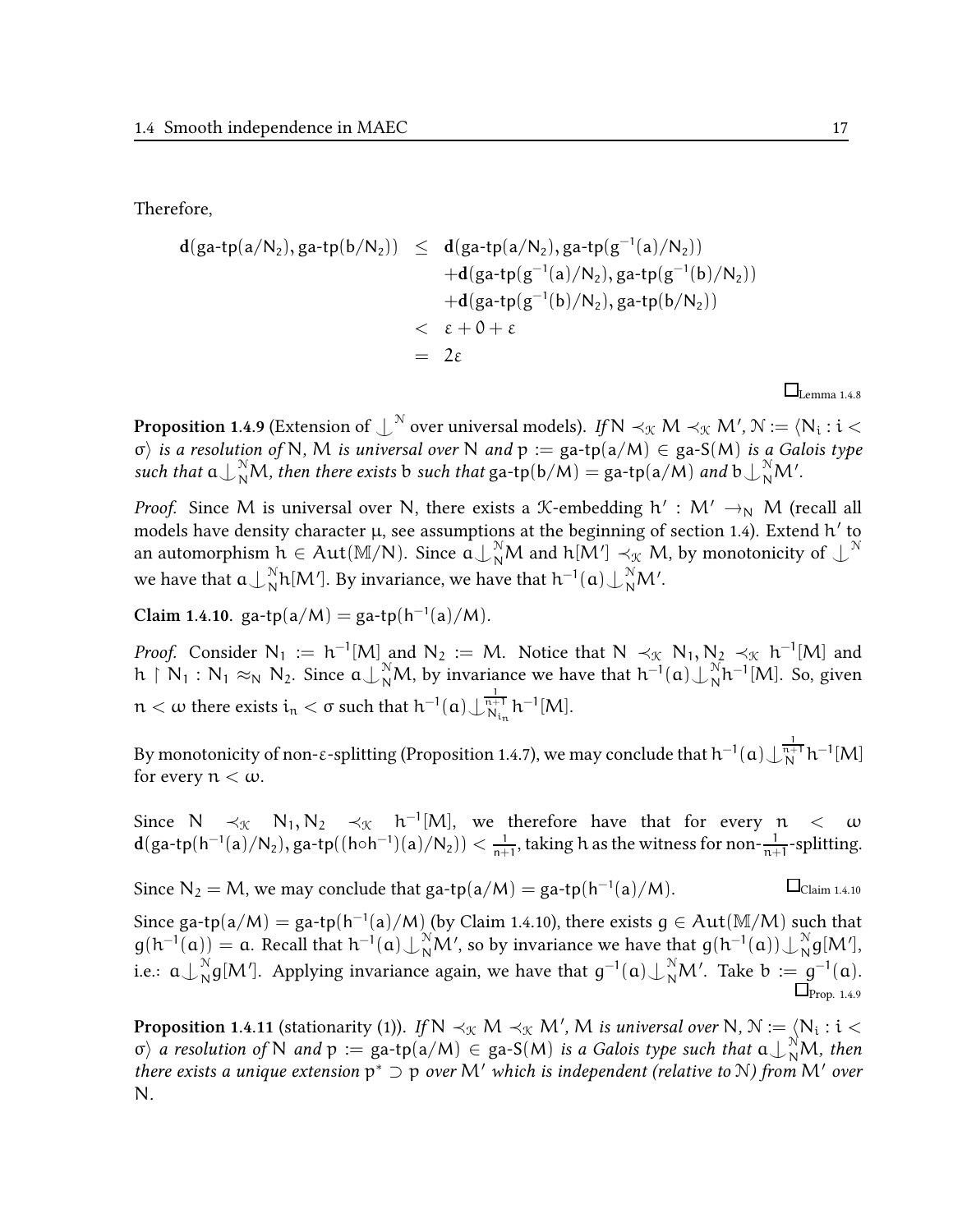*Proof.* By proposition 1.4.9, there exists at least one extension  $p^*:=\text{ga-tp}(b/M')$  of  $p$  such that

 $\mathfrak{b}\!\downarrow_{\mathsf{N}}^{\mathbb{N}}\!\mathsf{M}'$ 

Let  $q^* := ga\text{-tp}(c/M') \supset p$  be any other extension of p such that for any  $c \models q^*, c \bigcup_N^N M'.$  So,  $\mathsf{p}^*\restriction \mathsf{M}=\mathsf{q}^*\restriction \mathsf{M}=\mathsf{p},\, \mathsf{b}\bigcup_{\mathsf{N}}^\mathsf{N}\mathsf{M}'$  and  $\mathsf{c}\bigcup_{\mathsf{N}}^\mathsf{N}\mathsf{M}'.$  We will prove that  $\mathsf{p}^*=\mathsf{q}^*.$ 

Let ε > 0. So, there exist  $i_{\varepsilon}^{\mathfrak{a}}, i_{\varepsilon}^{\mathfrak{b}} < \sigma$  such that  $\mathfrak{a} \perp^{\varepsilon}$  $\mathbb{E}_{\mathrm{N}_{\mathrm{t}^a_\varepsilon}} \mathsf{M}'$  and  $\mathfrak{b}\bigcup_\mathfrak{N}^\varepsilon$  $N_{i_{\mathcal{E}}^{b}}$ M'. Taking  $\mathfrak{i} := \max\{\mathfrak{i}_{\varepsilon}^{\mathfrak{a}}, \mathfrak{i}_{\varepsilon}^{\mathfrak{b}}\}$ , by monotonicity of non-ε-splitting we have that  $\mathfrak{a}\bigcup_{N_\mathbf{i}}^\varepsilon \mathsf{M}'$  and  $\mathfrak{b}\bigcup_{N_\mathbf{i}}^\varepsilon \mathsf{M}'$ .

Since M is universal over  $N_i$  (because M is universal over N),  $a\bigcup_{N_i}^{\varepsilon}M',$   $b\bigcup_{N_i}^{\varepsilon}M'$  and  $p^*$   $\upharpoonright$  $M = \mathfrak{q}^* \restriction M$ , by lemma 1.4.8 we have that  $\mathsf{d}(\mathsf{p}^*, \mathsf{q}^*) < 2\varepsilon$ . Therefore  $\mathsf{p}^* = \mathsf{q}^*$ , as ε was taken  $\Delta P_{\text{prop. 1.4.11}}$ 

The following property of smooth independence (called antireflexivity) is the metric version of the following property of thorn-forking in the first order setting: if  $\mathfrak{a}\bigcup\frac{\mathfrak{b}}{\mathfrak{b}}$  $B_B^p$ a then  $a \in \text{acl}(B)$ .

**Proposition 1.4.12** (Antireflexivity). Let M  $\prec_{\mathcal{K}} N$  where M is a  $(\mu, \theta)$ -limit model witnessed by  $\mathcal{M} := \{M_i : i < \theta\}$ . If  $\mathfrak{a} \cup_{\mathcal{M}}^{\mathcal{M}} \mathsf{N}$  and  $\mathfrak{a} \in \mathsf{N}$ , then  $\mathfrak{a} \in \mathsf{M}$ .

*Proof.* Let  $\varepsilon > 0$  and  $i_{\varepsilon} < \theta$  be such that  $a \bigcup_{\Lambda}^{\varepsilon}$  $\sum_{\lambda}^{\varepsilon} \mathsf{N}.$  Since  $\mathsf{M}$  is universal over  $\mathsf{M}_{\mathfrak{i}_\varepsilon},$  there exists an  $\prec_{\mathcal{K}}$ -embedding f : N  $\rightarrow$  M which fixes  $M_{i_{\kappa}}$  pointwise. Define  $c := f(a)$ . Notice that  $c \in M$ . Setting  $\mathsf{N}_1:=\mathsf{N}$  and  $\mathsf{N}_2:=\mathsf{f}[\mathsf{N}]$ , notice that  $\mathsf{M}_{\mathfrak{i}_\epsilon}\prec_{\mathfrak{K}}\mathsf{N}_1\stackrel{\epsilon}{\approx}_{\mathsf{M}_{\mathfrak{i}_\epsilon}}\mathsf{N}_2\prec_{\mathfrak{K}}\mathsf{N}.$  Since  $\mathfrak{a}\bigcup{}_{\mathsf{N}}^{\epsilon}$  $\frac{\varepsilon}{M_{i_{\varepsilon}}}$ N, then

$$
\begin{array}{lcl} d(ga\text{-}tp(a/N_2), ga\text{-}tp(c/N_2)) & = & d(ga\text{-}tp(a/N_2), ga\text{-}tp(f(a)/N_2)) \\ & & < \epsilon \end{array}
$$

Since  $c = f(a) \in f[N] = N_2$ , c is the unique realization of ga-tp(c/N<sub>2</sub>). Therefore, we can find  $\alpha' \models$  ga-tp(a/N<sub>2</sub>) such that  $d(\alpha', c) < \varepsilon$  (by definition of distance between types).

Since  $a' \models$  ga-tp $(a/N_2)$ , there exists  $g \in Aut(M/N_2)$  such that  $g(a) = a'.$  Therefore,

$$
d(a, c) = d(g(a), g(c)) (g \text{ is an isometry})
$$
  
=  $d(a', c)$  (since  $c \in N_2$  and  $g \in Aut(M/N_2)$ )  
<  $\varepsilon$ 

Defining  $B(a, \varepsilon) := \{b \in N : d(a, b) < \varepsilon\}$ , we have that  $c \in B(a, \varepsilon) \cap f[N] \subseteq B(a, \varepsilon) \cap M$ , so  $B(\alpha, \varepsilon) \cap M \neq \emptyset$ , hence  $\alpha \in \overline{M} = M$ .  $\Box$ Prop. 1.4.12

The following fact strongly uses µ-d-stability.

**Proposition 1.4.13** (Local character of  $\varepsilon$ -non-splitting). Let  $\varepsilon > 0$ . For every  $p \in ga-S(N)$  with N of density character  $> \mu$  there exists M  $\prec_{\mathfrak{K}} N$  with density character  $\mu$  such that  $\mathfrak{p} \bigcup_{\mathfrak{M}}^{\varepsilon} N$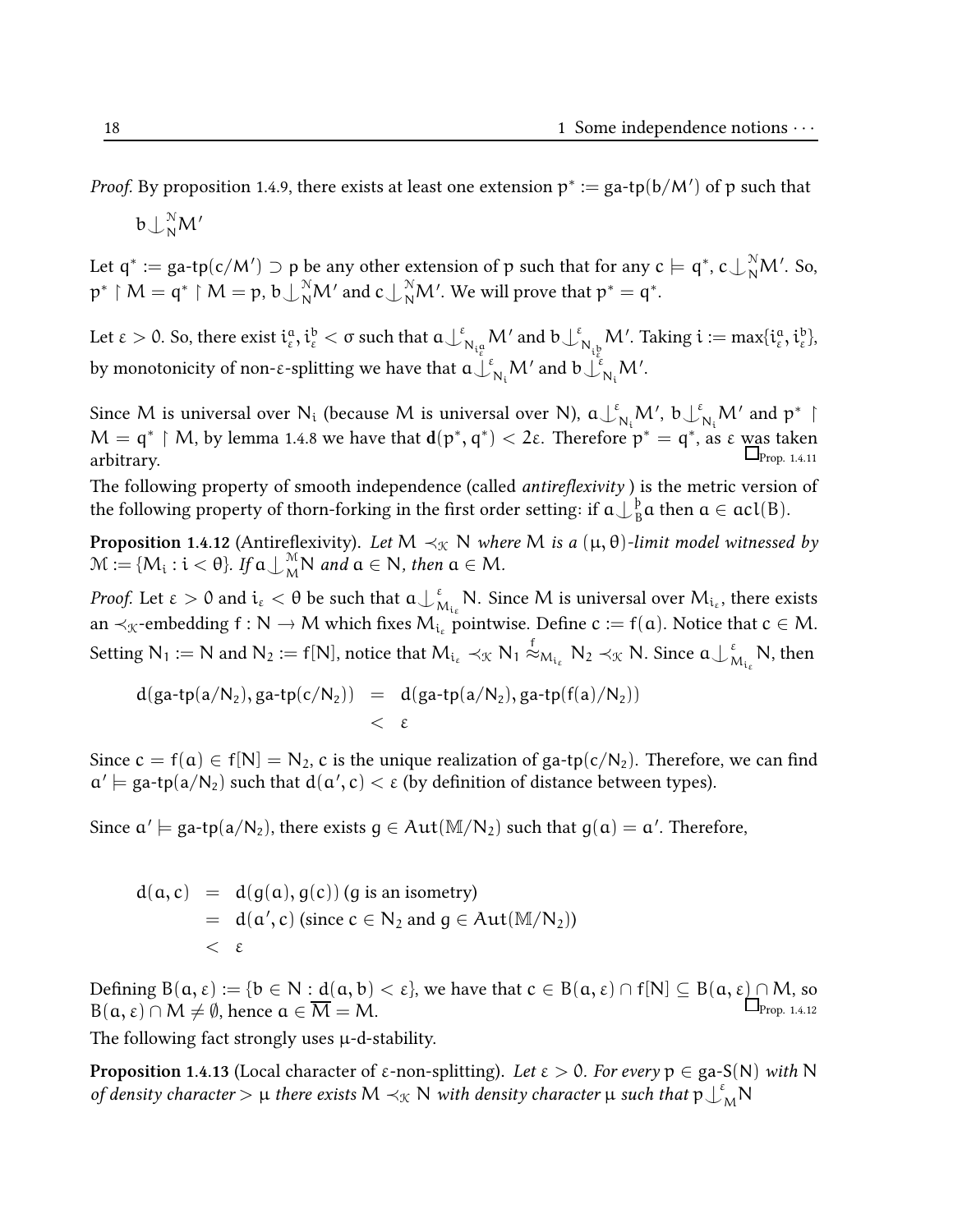*Proof.* Suppose that there exists some  $p := ga\text{-}tp(\overline{a}/N)$  such that  $p \not\perp_M^{\varepsilon} N$  for every  $M \prec_{\mathcal{K}} N$ with density character  $\mu$ . If  $\overline{a} \in N$ , it is straightforward to see that p does not  $\varepsilon$ -split over its domain. Then, suppose that  $\overline{\mathfrak{a}} \notin \mathbb{N}$ .

Define  $\chi := \min\{\kappa : 2^{\kappa} > \mu\}$ . So,  $\chi \leq \mu$  and  $2^{<\chi} \leq \mu$ .

We will construct a sequence of models  $\langle M_\alpha, N_{\alpha,1}, N_{\alpha,2} : \alpha < \chi \rangle$  in the following way: First, take  $M_0 \prec_{\mathcal{K}} N$  as any submodel of density character  $\mu$ .

Suppose  $\alpha := \gamma + 1$  and that M<sub>γ</sub> (with density character  $\mu$ ) has been constructed. Then p ε-splits over M<sub>γ</sub>. Then there exist M<sub>γ</sub>  $\prec_{\mathcal{K}} N_{\gamma,1}, N_{\gamma,2} \prec_{\mathcal{K}} N$  with density character  $\mu$  and  $F_{\gamma}: N_{\gamma,1} \approx_{M_{\gamma}} N_{\gamma,2}$  such that  $d(F_{\gamma}(p \upharpoonright N_{\gamma,1}), p \upharpoonright N_{\gamma,2}) \geq \varepsilon$ . Take  $M_{\gamma+1} \prec_{\mathcal{K}} N$  a submodel of size μ which contains  $|N_{\gamma,1}| \cup |N_{\gamma,2}|$ . At limit stages α, take  $\mathcal{M}_{\alpha} := \bigcup_{\gamma<\alpha} \mathcal{M}_{\gamma}.$ 

Let us construct a sequence  $\langle M^*_\alpha:\,\alpha\le\chi\rangle$  of models and a tree  $\langle \mathsf{h}_\eta:\eta<\,\alpha\rangle$   $(\alpha\,\le\,\chi)$  of K-embeddings such that:

- 1.  $\gamma < \alpha$  implies  $M^*_{\gamma} \prec_{\mathcal{K}} M^*_{\alpha}$ .
- 2.  $\mathcal{M}^*_\alpha:=\bigcup_{\gamma<\alpha} \mathcal{M}^*_\gamma$  if  $\alpha$  is limit.
- 3.  $\gamma < \alpha$  and  $\eta \in {}^{\alpha}2$  imply that  $h_{\eta | \gamma} \subset h_{\eta}$ .
- 4.  $h_{\eta}: M_{\alpha} \to M_{\alpha}^{*}$  for every  $\eta \in {}^{\alpha}2$ .
- 5. If  $\eta \in$   $\gamma$ 2 then  $h_{\eta \cap 0}(N_{\gamma,1}) = h_{\gamma \cap 1}(N_{\gamma,2})$

Take  $\mathcal{M}_0^*:=\mathcal{M}_0$  and  $\mathsf{h}_\langle\rangle:=\mathsf{id}_{\mathcal{M}_0}.$ 

If α is limit, take  $M^*_{\alpha}:=\overline{\bigcup_{\gamma<\alpha}M^*_{\gamma}}$  and if  $\eta\,\in\,^{\alpha}2$  define  $h_{\eta}:=\overline{\bigcup_{\gamma<\alpha}h_{\eta\restriction\gamma}}$ , the unique extension of  $\bigcup_{\gamma<\alpha}$   $h_{\eta\restriction\gamma}$  to  $\mathcal{M}_{\alpha} = \bigcup_{\gamma<\alpha} \mathcal{M}_{\gamma}$ .

If  $\alpha:=\gamma+1$ , let  $\eta\in$   $^{\gamma}2$ . Take  $\overline{h_{\eta}}\supset h_{\eta}$  any automorphism of the monster model M (this is possible because M is model-homogeneous).

Notice that  $\overline{h_{\eta}} \circ F_{\gamma}(N_{\gamma,1}) = \overline{h_{\eta}}(N_{\gamma,2})$ . Define  $h_{\eta \cap 0}$  as any extension of  $\overline{h_{\eta}} \circ F_{\gamma}$  to  $M_{\gamma+1}$  and  $h_{\eta\cap 1}$  as  $h_\eta\restriction M_{\gamma+1}.$  Take  $M_{\gamma+1}^*\prec_{\mathfrak X} N$  as any model with density character  $\mu$  which contains  $h_{\eta \cap l}(M_{\gamma+1})$  for any  $\eta \in {}^{\gamma}2$  and  $l = 0, 1$ .

Now, for every  $\eta \leq x^2$ , let H<sub>n</sub> be an automorphism of M which extends h<sub>n</sub>,

Claim 1.4.14. If  $\eta \neq \nu \in {}^{\chi}2$  then  $d(ga\text{-}tp(H_{\eta}(\overline{a})/M_{\chi}^{\ast}), ga\text{-}tp(H_{\nu}(\overline{a})/M_{\chi}^{\ast})) \geq \varepsilon$ .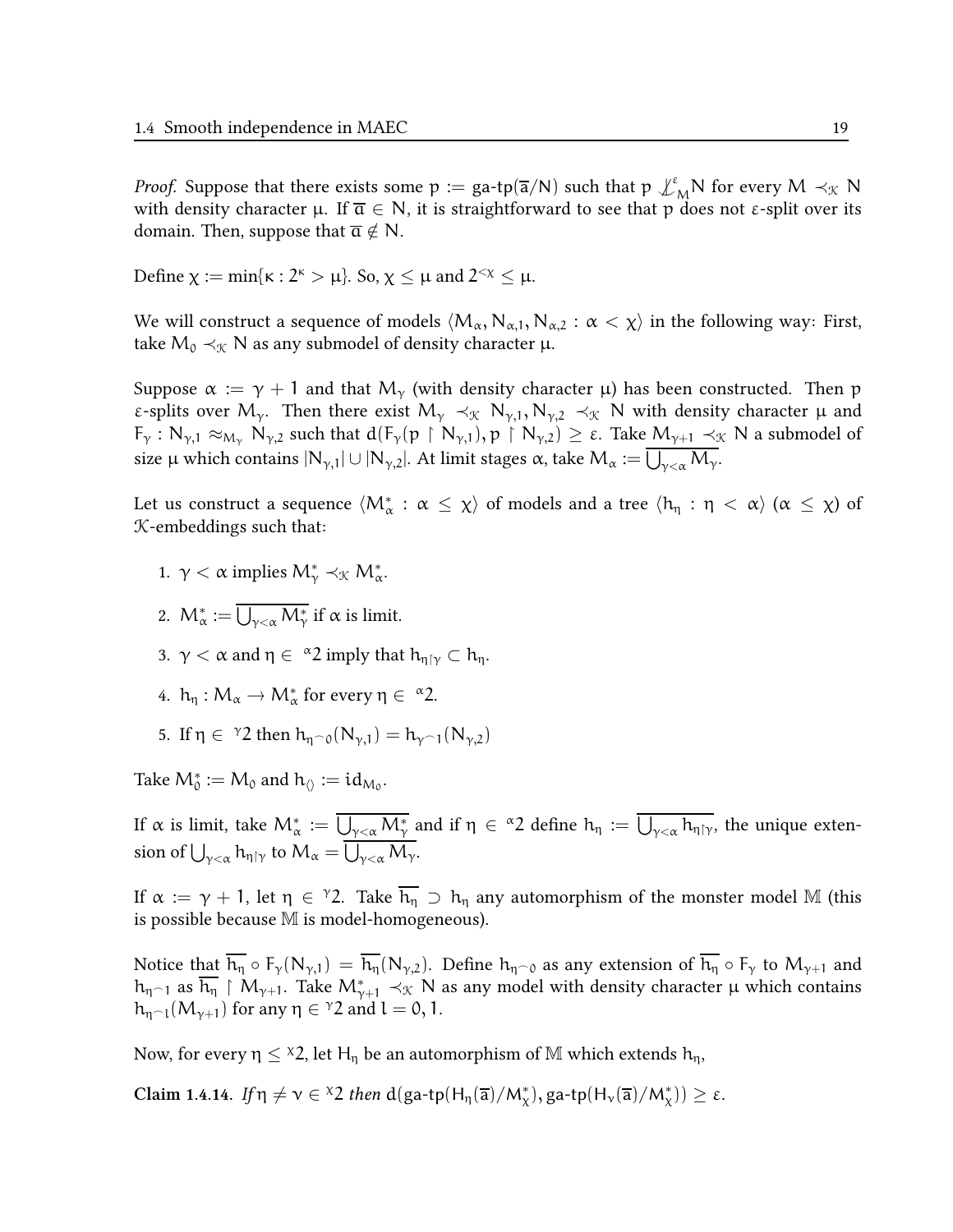Proof. Suppose not, then  $d(ga\hbox{-}tp(H_\eta(\overline{a})/M_\chi^*), g a\hbox{-}tp(H_\nu(\overline{a})/M_\chi^*))<\varepsilon.$  Let  $\rho:=\eta\wedge\nu.$  Without loss of generality, suppose that  $\rho \circ 0 \leq \eta$  and  $\rho \circ 1 \leq \nu$ . Let  $\gamma := \lg(\rho)$ . Since  $h_{\rho \circ 0}(N_{\gamma,1}) =$  $h_{\rho^{-1}}(N_{\gamma,2}) \prec_{\mathfrak{K}} M_{\chi}^*$ , thend(ga-tp(H<sub>η</sub>( $\overline{a}$ )/ $h_{\rho^{-0}}(N_{\gamma,1})$ ), ga-tp(H<sub>ν</sub>( $\overline{a}$ )/ $h_{\rho^{-1}}(N_{\gamma,2})$ )  $< \varepsilon$ . Also<sup>3</sup>

$$
d(ga\text{-}tp(H_{\nu}^{-1}\circ H_{\eta}(\overline{a})/F_{\gamma}(N_{\gamma,1})), ga\text{-}tp(\overline{a}/N_{\gamma,2})) = \\ d(ga\text{-}tp(H_{\eta}(\overline{a})/h_{\rho^{\frown}0}(N_{\gamma,1})), ga\text{-}tp(H_{\nu}(\overline{a})/h_{\rho^{\frown}1}(N_{\gamma,2})) < \epsilon
$$

(as  $H_v$  is an isometry,  $h_{\rho\supset 0} = h_\rho \circ F_\gamma$ ,  $\rho < v$ ,  $\rho\widehat{\ }\ 0 \leq \eta$  and  $\rho\widehat{\ }\ 1 \leq v$ ). Since  $H_v^{-1}\circ H_\eta \supset F_\gamma$ , then  $d(F_{\gamma}(p \upharpoonright N_{\gamma,1}), p \upharpoonright N_{\gamma,2}) < \varepsilon$ , which contradicts the choice of  $N_{\gamma,1}$ ,  $N_{\gamma,2}$  and  $F_{\gamma}$ . This finishes the proof of claim 1.4.14

We have that  $dc(M^*_{\chi}) = \mu$ , but claim 1.4.14 says that there are at least  $2^{\chi} > \mu$  many types mutually at distance at least ε. Therefore  $dc(ga-S(M^*_{\chi})) > \mu$ , which contradicts  $\mu$ -d-stability.  $\Box$ Prop. 1.4.13

Corollary 1.4.15 (Existence). For every  $\overline{\mathfrak{a}} \in \mathbb{M}$  and every  $N \in \mathcal{K}$  there exist  $M \prec_{\mathcal{K}} N$  with density character  $\mu$  and a resolution  $\mathcal{M} := \langle M_i : i < \omega \rangle$  of  $M$  such that  $\mathfrak{a} \bigcup_{M}^{\mathcal{M}} N$ .

*Proof.* Let  $n < \omega$ . By proposition 1.4.13, there exists  $M_n \prec_{\mathcal{K}} N$  with density character  $\mu$  such that  $\overline{\mathfrak{a}}\cup_{M_{\mathfrak{n}}}^{\frac{1}{\mathfrak{n}+1}}$ N. By monotonicity, without loss of generality we can assume that  $\mathfrak{m}<\mathfrak{n}<\omega$ implies  $\mathsf{M}_\mathfrak{m}\prec_{\mathfrak{X}}\mathsf{M}_\mathfrak{n}.$  Take  $\mathsf{M}\coloneqq\bigcup_{\mathfrak{n}\leq\omega}\mathsf{M}_\mathfrak{n}.$  Notice that  $\text{dc}(\mathsf{M})=\mu.$ It is straightforward to see that  $\overline{\mathfrak{a}}\bigcup_{\mathsf{M}}^{\mathsf{M}}\mathsf{N}.$  $\Box$ Prop. 1.4.15

**Lemma 1.4.16** (Continuity of smooth independence). *Let*  $(b_n)_{n<\omega}$  *be a convergent sequence and*  $\mathbb{b} := \lim_{n < \omega} \mathbb{b}_n$ . If  $\mathbb{b}_n \bigcup_{N}^N M$  for every  $n < \omega$ , then  $\mathbb{b} \bigcup_{N}^N M$ .

*Proof.* Since  $b_n\bigcup_N^\mathbb{N}M$  for every  $n<\omega$ , for an arbitrary fixed  $\varepsilon>0$  there exists  $i_{n,\varepsilon}<\sigma$  such that for every  $\mathrm{N}_{\mathrm{i}_{\mathrm{n},\varepsilon}}\prec_{\mathfrak{X}}\mathrm{N}^1\stackrel{\mathrm{h}}{\approx}_{\mathrm{N}_{\mathrm{i}_\mathrm{n},\varepsilon}}\mathrm{N}^2\prec_{\mathfrak{X}}\mathrm{M}$  we have that  $\mathrm{d}(\mathrm{ga\text{-}tp(\mathrm{b}_\mathrm{n}/\mathrm{N}^2),\mathrm{ga\text{-}tp(\mathrm{h}(\mathrm{b}_\mathrm{n})/\mathrm{N}^2)})<\varepsilon/3.$ 

Let K  $\langle \omega \rangle$  be such that for every  $n \geq K$  we have that  $d(b_n, b) \langle \varepsilon/3$ . Thus,  $d(ga-tp(b_n/N^2), ga-tp(b/N^2)) < \varepsilon/3$  for every  $n \geq K$ .

Since h is an isometry, we have that  $(h(b_n)) \to h(b)$  and also for every  $n \geq K$  we have that  $d(h(b_n), h(b)) < \varepsilon/3$  (and therefore $d(ga\text{-}tp(h(b_n)/\mathsf{N}^2), ga\text{-}tp(h(b)/\mathsf{N}^2)) < \varepsilon/3$ ).

Hence, for any  $n \geq K$  we have that

$$
\begin{array}{lcl} d(ga\hbox{-}tp(h(b)/N^2),ga\hbox{-}tp(b/N^2)) & \leq & d(ga\hbox{-}tp(h(b)/N^2),ga\hbox{-}tp(h(b_n)/N^2)) + \\ & & d(ga\hbox{-}tp(h(b_n)/N^2),ga\hbox{-}tp(b_n/N^2)) + \\ & & d(ga\hbox{-}tp(b_n/N^2),ga\hbox{-}tp(b/N^2)) \\ & & < \epsilon/3 + \epsilon/3 + \epsilon/3 = \epsilon. \end{array}
$$

<sup>&</sup>lt;sup>3</sup>This distance between Galois types makes sense, as  $h_{\rho \cap 0}(N_{\gamma,1}) = h_{\rho \cap 1}(N_{\gamma,2})$ .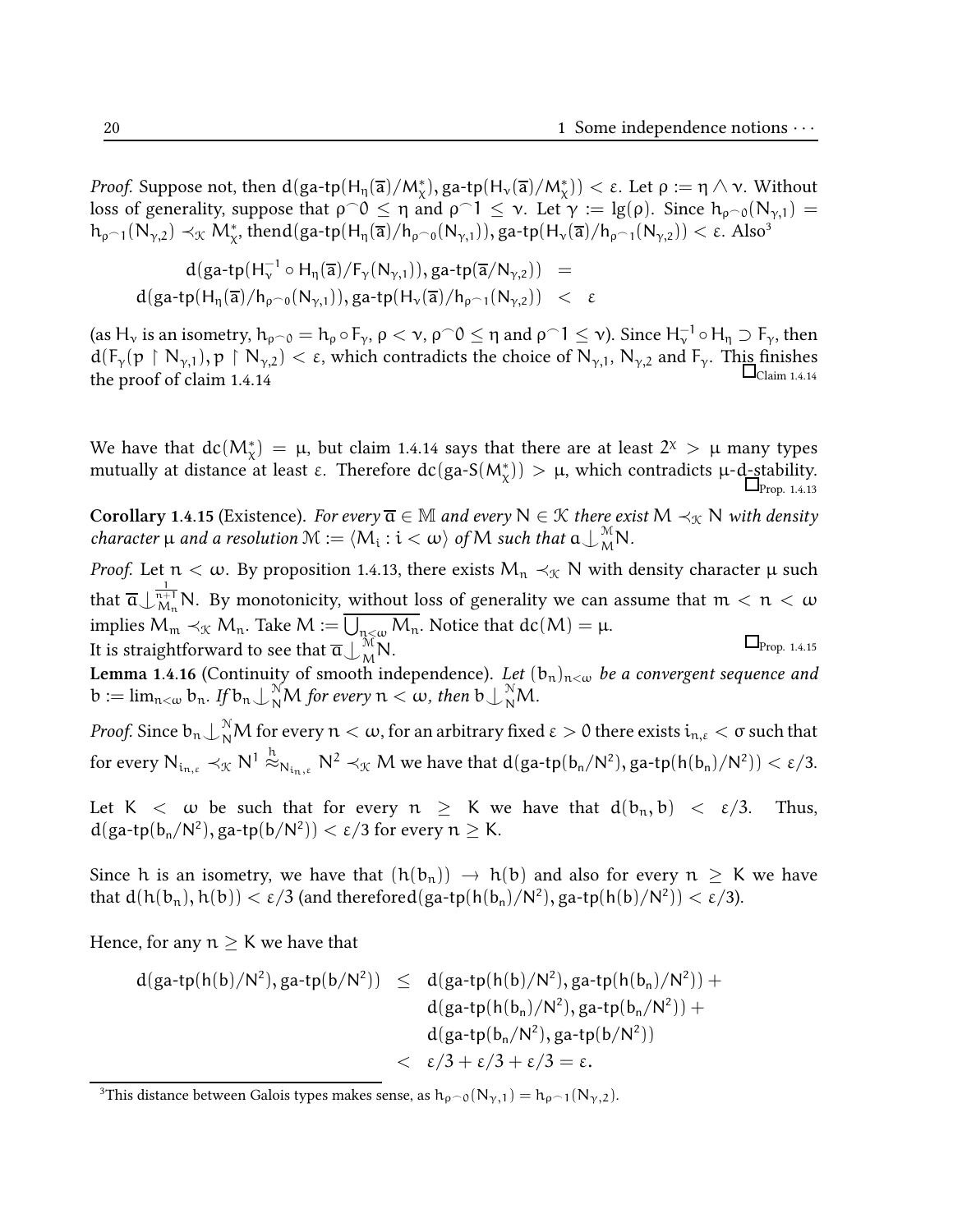Therefore,  $\mathfrak{b}\bigcup_{\mathfrak{d}}^{\mathfrak{g}}$  $_{\aleph_{\mathfrak{m},\varepsilon}}^{\varepsilon}$ M and so, b $\mathop{\cup}_{\mathsf{N}}^{\mathfrak{N}}$ 

**Proposition 1.4.17** (stationarity (2)). Let  $\mathsf{M}_0\prec_\mathfrak{K}\mathsf{M}\prec_\mathfrak{K}\mathsf{N}$  be such that  $\mathsf{M}$  is a  $(\mu,\sigma)$ -limit model over  $M_0$ , witnessed by  $M := \langle M_i : i < \sigma \rangle$ . If  $a, b \perp_M^M N$  and  $ga\text{-tp}(a/M) = ga\text{-tp}(b/M)$ , then  $ga-tp(a/N) = ga-tp(b/N).$ 

*Proof.* Let  $\varepsilon > 0$ . Since  $a, b \perp_M^M N$ , there exists  $i < \sigma$  such that  $a, b \perp_I^{\varepsilon}$  $N_i$ <sup>N</sup> (by definition and monotonicity of non-ε-splitting). Since  $M_{i+1}$  is universal over  $M_i$  and  $M_i \prec_{\mathcal{K}} N$ , there exists a  $\prec_{\mathcal{K}}$ -embedding  $f : N \to_{M_i} M_{i+1}$ . Also, since  $M_i \prec_{\mathcal{K}} f[N] \approx_{M_i} N \prec_{\mathcal{K}} N$  and  $\mathfrak{a}\downarrow^{\varepsilon}$  $\mathcal{M}_i$ N, then d(ga-tp(a/N), ga-tp(f<sup>-1</sup>(a)/N)) < ε. Doing a similar argument, we have that  $d(ga-tp(b/N), ga-tp(f^{-1}(b)/N)) < \varepsilon$ .

On the other hand, we have that ga-tp(a/f[N]) = ga-tp(b/f[N]) (since by hypothesis ga-tp(a/M) = ga-tp(b/M) and f[N]  $\prec_{\mathfrak{K}} M_{i+1} \prec_{\mathfrak{K}} M$ ), therefore we have that ga-tp(f<sup>-1</sup>(a)/N) = ga-tp(f<sup>-1</sup>(b)/N).

Hence

$$
d(ga\text{-}tp(a/N), ga\text{-}tp(b/N)) \leq ga\text{-}tp(a/N) + ga\text{-}tp(f^{-1}(a)/N) + d(ga\text{-}tp(f^{-1}(a)/N), ga\text{-}tp(f^{-1}(b)/N)) + d(ga\text{-}tp(f^{-1}(b)/N), ga\text{-}tp(b/N)) < \epsilon + 0 + \epsilon = 2\epsilon
$$

Therefore,  $\text{ga-tp}(a/N) = \text{ga-tp}(b/N)$ .

Remark 1.4.18. Notice that stationarity (1) (proposition 1.4.11) and stationarity (2) (proposition 1.4.17) are a bit different. The first one states uniqueness of smooth independent extensions in the case that  $N \prec_{\mathcal{K}} M \prec_{\mathcal{K}} M'$ , M is universal over N, ga-tp(a/M) = ga-tp(b/M) and  $a, b \perp_{N}^{N} M$ ; the second one is a bit weaker in the sense that we just require ga-tp(a/M) = ga-tp $(b/M)$  and  $a, b\bigcup^{\mathcal{M}}_{\mathcal{M}}\!\!M'$  if  $\mathcal{M}\prec_{\mathcal{K}}\!\mathcal{M}',$  where  $M$  still keeps a kind of universality. We proved this other version of stationarity because we need to use it to prove an instance of transitivity of smooth independence.

**Proposition 1.4.19** (transitivity). Let  $M_0 \prec_{\mathfrak{K}} M_1 \prec_{\mathfrak{K}} M_2$  be such that  $M_0$  is a  $(\mu, \sigma_0)$ -limit model over some  $M' \prec_{\mathfrak{K}} M_0 \prec_{\mathfrak{K}} M_1$  (witnessed by  $\mathfrak{M}_0$ ) and  $M_1$  is a  $(\mu, \sigma_1)$ -limit model over  $M_0$  (witnessed by  $\mathcal{M}'_1$ ). Let  $\mathcal{M}_1 := \mathcal{M}_0 \cup \mathcal{M}'_1$ , so  $\mathcal{M}_0 \subset \mathcal{M}_1$ . Then  $\mathfrak{a}\bigcup{}_{M_0}^{M_0}M_2$  iff  $\mathfrak{a}\bigcup{}_{M_0}^{M_0}M_1$  and  $\mathfrak{a}\bigcup{}_{M_1}^{M_1}M_2$ .

*Proof.* ( $\Rightarrow$ ) By monotonicity.

( $\Leftarrow$ ) Suppose  $a\bigcup_{M_0}^{M_0}M_1$  and  $a\bigcup_{M_1}^{M_1}M_2$ . Notice that  $M_1$  is universal over  $M_0$ . Therefore, by extension property (proposition 1.4.9), there exists  $b\models$  ga-tp(a/M<sub>1</sub>) such that  $b\bigcup_{M_0}^{M_0}M_2$ . By

 $\Box$ Lemma 1.4.16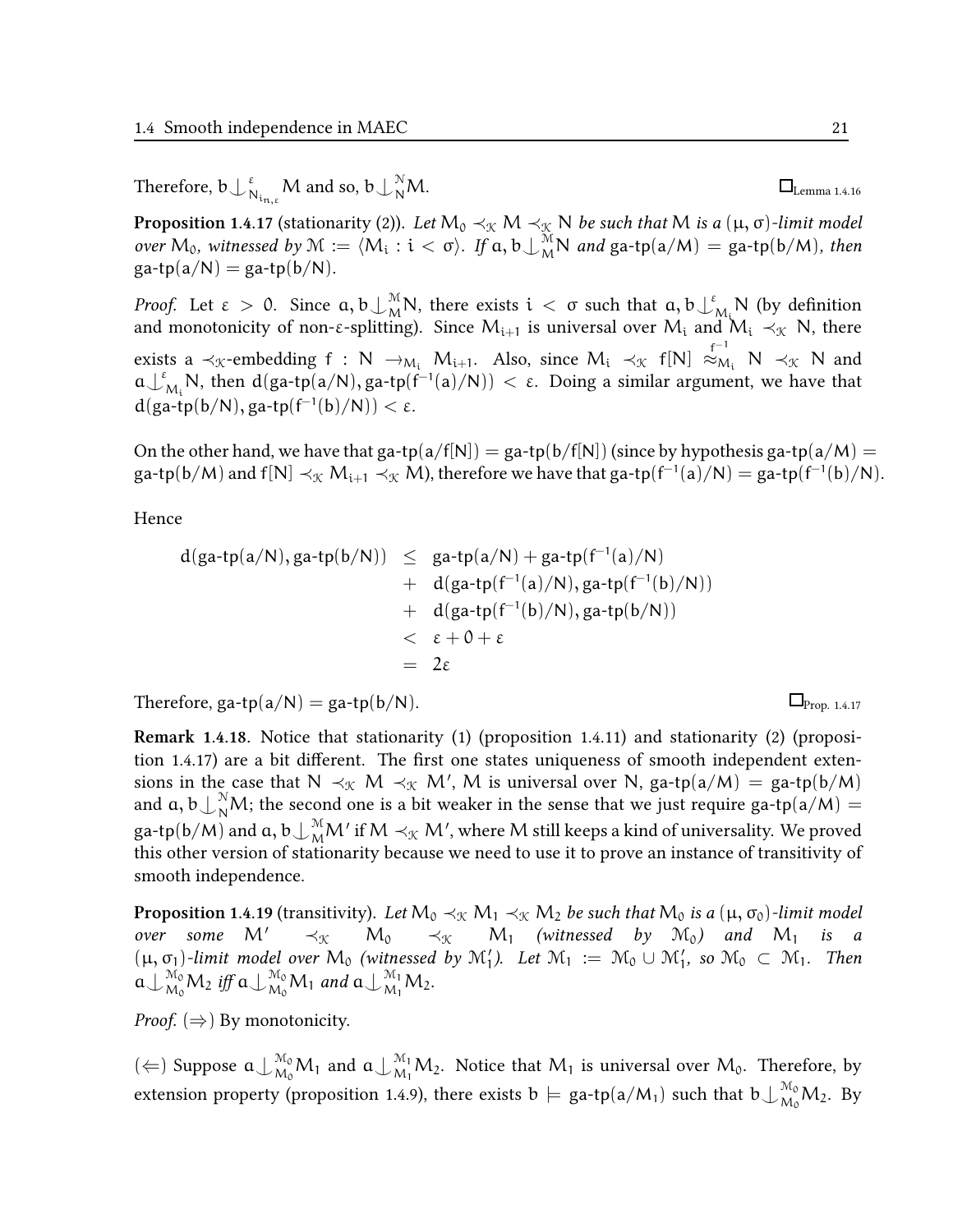monotonicity, we have that  $b\bigcup_{M_1}^{\mathcal{M}_1}M_2$ . Since  $a, b\bigcup_{M_1}^{\mathcal{M}_1}M_2$ , ga-tp $(a/M_1)$  = ga-tp $(b/M_1)$  and since M<sub>1</sub> is a (μ, σ)-limit model over M<sub>0</sub>, then by stationarity (2) (proposition 1.4.17<u>) w</u>e have that ga-tp(a/M<sub>2</sub>) = ga-tp(b/M<sub>2</sub>). Since  $b\perp_{M_0}^{M_0}M_2$ , then  $a\perp_{M_0}^{M_0}M_2$ .  $\Box$  Prop. 1.4.19

# 1.5 Another independence notion in d-tame metric abstract elementary classes.

Tame AECs are a very special kind of AECs which have a categoricity transfer theorem (see [GV06a]) and a nice stability transfer theorem (see [BKV06]). In fact -under  $\aleph_0$ -tameness and  $\aleph_0$ -locality (assuming  $LS(\mathcal{K}) = \aleph_0$ )-, J. Baldwin, D. Kueker and M. VanDieren proved in [BKV06] that  $X_0$ -Galois-stability implies κ-Galois-stability for every cardinality κ. First, they proved that  $\aleph_0$ -Galois-stability implies  $\aleph_n$ -Galois stability for every  $n < \omega$  (in fact, their argument works for getting κ-Galois-stability if  $cf(\kappa) > \omega$ ) and so (by  $\aleph_0$ -locality)  $\aleph_\omega$ -Galois-stable (where the same argument works for getting  $\kappa$ -Galois stability if  $cf(\kappa) = \omega$ ).

In this section, we provide a definition of tameness adapted to the setting of metric abstract elementary classes and a suitable notion of independence in that setting, which we will use in chapter 4 for proving the following upward stability transfer theorem:

**Theorem 4.0.7.** Let K be a  $\mu$ -d-tame (for some  $\mu < \kappa$ ) MAEC. Suppose that K is [LS(K),  $\kappa$ )cofinally d-stable. If  $cf(\kappa) \geq \zeta^*$  then  $\mathcal K$  is  $\kappa$ -d-stable.

We will prove theorem 4.0.7 in chapter 4.

**Definition 1.5.1.** Let *K* be an MAEC. We say that *K* is  $(\zeta, \kappa)$ -cofinally *d*-stable if and only if for any cardinal θ such that ζ  $\leq$  θ  $<$  κ there exists θ  $\leq$  θ′  $<$  κ such that  $\mathcal K$  is θ′-d-stable.

Roughly speaking, a (discrete) AEC is  $\mu$ -tame if and only if the difference between two Galois types over a model  $M \in \mathcal{K}$  is determined by a  $\mathcal{K}$ -submodel of M of cardinality  $\mu$ . Since we have defined a distance between Galois types in MAECs, difference between two Galois types p and q means that  $d(p, q) > 0$ . Using this characterization of difference of Galois types via the distance between two Galois types, we adapt the notion of tameness in the metric context.

**Definition 1.5.2 (d-tameness).** Let *K* be a MAEC and  $\mu \geq LS(\mathcal{K})$ . We say that *K* is  $\mu$ -d-tame iff for every  $\varepsilon > 0$  there exists  $\delta_{\varepsilon} > 0$  such that if for any  $M \in \mathcal{K}$  of density character  $\geq \mu$  if we have that  $d(p, q) \geq \varepsilon$  where  $p, q \in ga-S(M)$ , then there exists  $N \prec_{\mathcal{K}} M$  of density character  $\mu$ such that  $d(p \restriction N, q \restriction N) \geq \delta_{\varepsilon}$ .

Assumption 1.5.3. Throughout this section, we assume that  $K$  is a  $\mu$ -d-tame and a  $\lambda$ -d-stable MAEC.

Notation 1.5.4. Let  $κ > μ$ . Define  $λ := min{θ < κ : μ < θ}$  and  $K$  is  $θ$ -d-stable } (if it makes sense),  $\zeta := \min\{\xi : 2^{\xi} > \lambda\}$  and  $\zeta^* := \max\{\mu^+, \zeta\}.$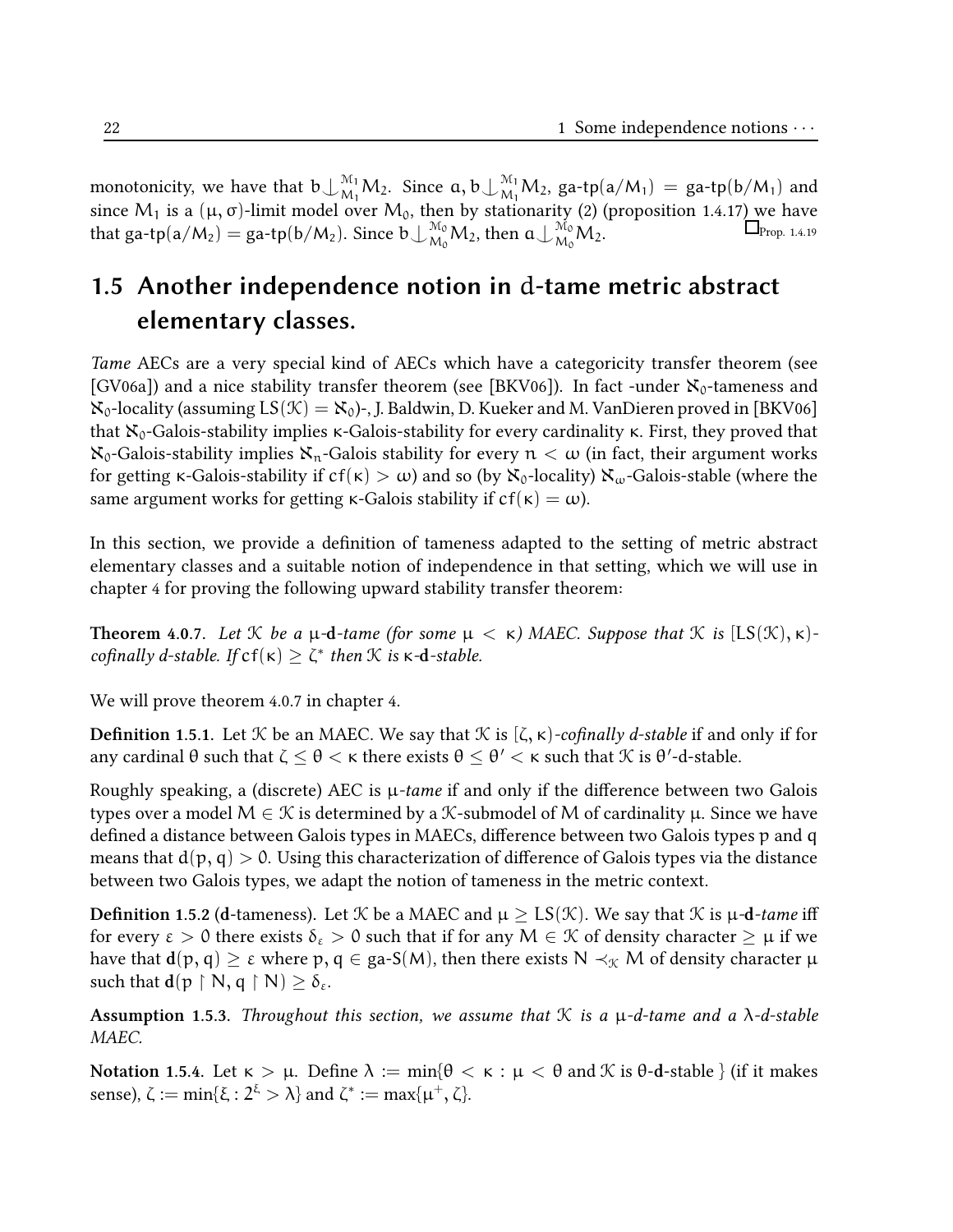**Definition 1.5.5** (tame ε-splitting). Let  $N \prec_{\mathcal{K}} M$  and  $\varepsilon > 0$ . We say that ga-tp(a/M)  $\zeta^*$ tamely  $\varepsilon$ -splits over N iff for every submodel N'  $\prec_{\mathcal{K}} N$  with density character  $\langle \zeta^*, \rangle$  there are models  $N' \prec_{\mathfrak{K}} N_1, N_2 \prec_{\mathfrak{K}} M$  with density character  $\lt \zeta^*$  and  $h : N_1 \approx_{N'} N_2$  such that  $d(ga\text{-}tp(a/N_2), h(ga\text{-}tp(a/N_1)) \geq \varepsilon.$  If  $ga\text{-}tp(a/M)$  does not ζ\*-tamely  $\varepsilon$ -split over N, we denote that by  $a \bigcup_{N}^{T_{\xi}} M$ .



**Definition 1.5.6.** Let N  $\leq$ <sub>X</sub> M. We say that a is *tamely independent* from M over N iff for every  $\varepsilon > 0$  we have that  $a \bigcup_{N}^{T_{\varepsilon}} M$ . We denote this by  $a \bigcup_{N}^{T} M$ 

**Proposition 1.5.7** (Monotonicity). Let  $M_0 \prec_{\mathcal{K}} M_1 \prec_{\mathcal{K}} M_2 \prec_{\mathcal{K}} M_3$  and suppose that  $\mathfrak{a}\bigcup_{M_0}^{\sf T} M_3$ . Then  $a\bigcup_{M_1}^T M_2$ .

*Proof.* Since  $a\bigcup_{M_0}^T M_3$ , given  $\varepsilon > 0$  there exists a model  $N' \prec_{\mathcal{K}} M_0$  with density character  $<\zeta^*$  such that for every pair of models  $\mathsf{N}'\prec_\mathfrak{K}\mathsf{N}_1\stackrel{\mathrm{h}}{\approx_\mathsf{N'}}\mathsf{N}_2\prec_\mathfrak{K}\mathsf{M}_3$  with density character  $<\zeta^*$ we have that  $d(ga-tp(a/N_2), ga-tp(h(a)/N_2)) < \varepsilon$ . But we have that  $N' \prec_{\mathcal{K}} M_1$  and also in particular if  $\mathsf{N}' \prec_{\mathfrak{K}} \mathsf{N}_1 \stackrel{\text{h}}{\approx}_{\mathsf{N}'} \mathsf{N}_2 \prec_{\mathfrak{K}} \mathsf{M}_2$ . Therefore,  $\mathfrak{a}\bigcup_{\mathsf{M}_1}^\mathsf{T} \mathsf{M}_2$ .  $\Box_{\text{Prob. 1.5.7}}$ 

Fact 1.5.8 (Invariance). Let  $f \in Aut(\mathbb{M})$ . If  $\mathfrak{a}\bigcup_{N}^{\mathfrak{I},\varepsilon}M$  then  $f(\mathfrak{a})\bigcup_{f(\mathfrak{f})}^{\mathfrak{I},\varepsilon}$  $f(N)$   $f(M)$ .

Recall that we are assuming that  $\mathcal K$  is  $\lambda$ -d-stable (see assumption 1.5.3). Local character of  $\zeta^*$ tamely ε-non-splitting follows from λ-d-stability.

**Lemma 1.5.9** (Local character of ζ\*-tamely ε-non-splitting). For every M, a and every  $ε > 0$  there exists  $N \prec_{\mathfrak{K}} M$  of density character  $\lt \zeta^*$  such that  $\mathfrak{a} \bigcup_{N}^{\tau,\varepsilon} M$ .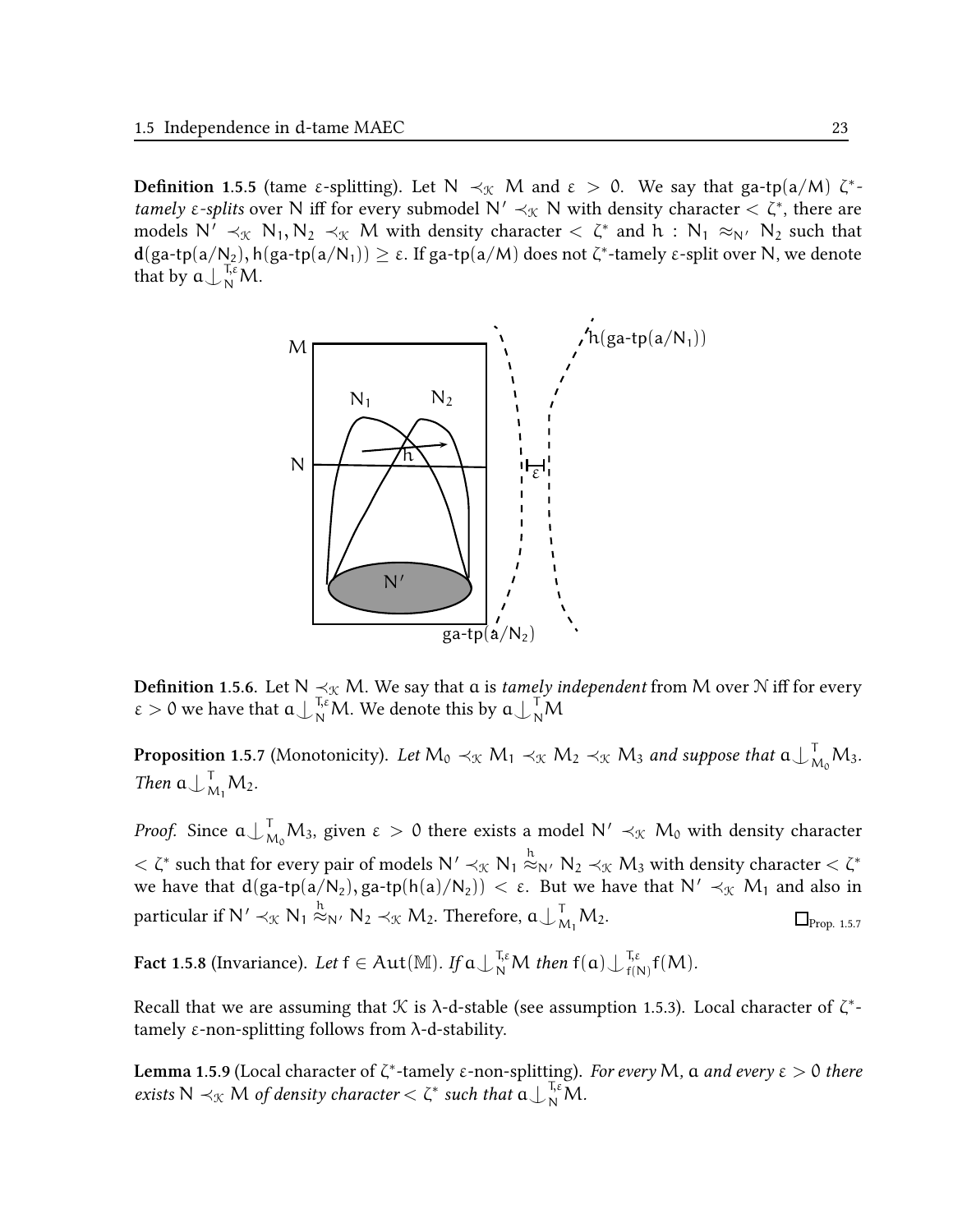*Proof.* Suppose that there exists  $p := \text{ga-tp}(\overline{a}/N)$  such that  $p \not\perp_M^{\tau, \varepsilon} N$  for every  $M \prec_{\mathcal{K}} N$  with density character  $<\zeta^*$ . If  $\overline{\mathfrak{a}}\in\mathsf{N},$  it is straightforward to see that  $\mathfrak p$  does not  $\mathfrak e$ -split over its domain. Then, suppose that  $\overline{\mathfrak{a}} \notin \mathbb{N}$ .

We will construct a sequence of models  $\langle M_\alpha, N_{\alpha,1}, N_{\alpha,2} : \alpha < \zeta \rangle$  in the following way: First, take  $\mathcal{M}_0 \prec_{\mathcal{K}} \mathsf{N}$  as any submodel of density character  $<\zeta^* .$ 

Suppose  $\alpha:=\gamma+1$  and that  ${\sf M}_\gamma$  (with density character  $<\zeta^*$ ) has been constructed. Therefore p ε-splits over M<sub>γ</sub>. Then there exist M<sub>γ</sub> ≺<sub>κ</sub> N<sub>γ,1</sub>, N<sub>γ,2</sub> ≺<sub>κ</sub> N with density character < ζ\* and  $F_{\gamma}: N_{\gamma,1} \approx_{M_{\gamma}} N_{\gamma,2}$  such that  $d(F_{\gamma}(p \upharpoonright N_{\gamma,1}), p \upharpoonright N_{\gamma,2}) \geq \varepsilon$ . Take  $M_{\gamma+1} \prec_{\mathcal{K}} N$  a submodel of size  $<\zeta^*$  which contains  $|N_{\gamma,1}|\cup |N_{\gamma,2}|.$  At limit stages  $\alpha$ , take  $M_\alpha:=\bigcup_{\gamma<\alpha}M_\gamma.$ 

Remark 1.5.10. Notice that  $\langle M_{\gamma} : \gamma < \zeta \rangle$  is a  $\prec_{\mathcal{K}}$ -increasing and continuous sequence such that  $\mathfrak{a}\!\downarrow_{M_\gamma}^{\,\mathtt{I},\varepsilon}\!\mathsf{M}_{\gamma+1}$  for every  $\gamma<\zeta$ .

Let us construct a sequence  $\langle M^*_\alpha:\alpha\leq\zeta\rangle$  of models and a tree  $\langle h_\eta:\eta\in\ \text{``}2\rangle$   $(\alpha\leq\zeta)$  of K-embeddings such that:

- 1.  $\gamma < \alpha$  implies  $M_{\gamma}^* \prec_{\mathcal{K}} M_{\alpha}^*$ .
- 2.  $\mathcal{M}^*_\alpha:=\bigcup_{\gamma<\alpha} \mathcal{M}^*_\gamma$  if  $\alpha$  is limit.
- 3.  $\gamma < \alpha$  and  $\eta \in {}^{\alpha}2$  imply that  $h_{\eta | \gamma} \subset h_{\eta}$ .
- 4.  $h_{\eta}: M_{\alpha} \to M_{\alpha}^{*}$  for every  $\eta \in {}^{\alpha}2$ .
- 5. If  $\eta \in$  <sup>γ</sup>2 then  $h_{\eta \cap 0}(N_{\gamma,1}) = h_{\gamma \cap 1}(N_{\gamma,2})$

Take  $\mathcal{M}_0^* := \mathcal{M}_0$  and  $\mathsf{h}_{\langle\rangle} := \mathsf{id}_{\mathcal{M}_0}.$ 

If α is limit, take  $\mathcal{M}^*_\alpha:=\overline{\bigcup_{\gamma<\alpha}M^*_\gamma}$  and if  $\eta\in {}^\alpha 2$  define  $h_\eta:=\overline{\bigcup_{\gamma<\alpha}h_{\eta\restriction\gamma}}.$ 

If  $\alpha:=\gamma+1$ , let  $\eta\,\in\,{}^{\gamma}2.$  Take  $\overline{h_{\eta}}\,$   $\supset\,h_{\eta}$  any automorphism of the monster model M (this is possible because M is model-homogeneous).

Notice that  $\overline{h_{\eta}} \circ F_{\gamma}(N_{\gamma,1}) = \overline{h_{\eta}}(N_{\gamma,2})$ . Define  $h_{\eta \cap 0}$  as any extension of  $\overline{h_{\eta}} \circ F_{\gamma}$  to  $M_{\gamma+1}$  and  $h_{\eta^{\frown}1}$  as  $h_{\eta}$  ↑  $M_{\gamma+1}.$  Take  $M_{\gamma+1}^*$   $\prec_\mathcal{K} N$  as any model with density character  $<\zeta^*$  which contains  $h_{\eta \cap l}(M_{\gamma+1})$  for any  $\eta \in {}^{\gamma}2$  and  $l = 0, 1$ .

Take H<sub>η</sub> an automorphism of M which extends  $h_n$ , for every  $\eta \leq \zeta^2$ .

Claim 1.5.11. If  $\eta \neq \nu \in {}^{\zeta}2$  then  $d(ga\text{-}tp(H_{\eta}(\overline{a})/M_{\zeta}^{\ast}), g a\text{-}tp(H_{\nu}(\overline{a})/M_{\zeta}^{\ast})) \geq \varepsilon$ .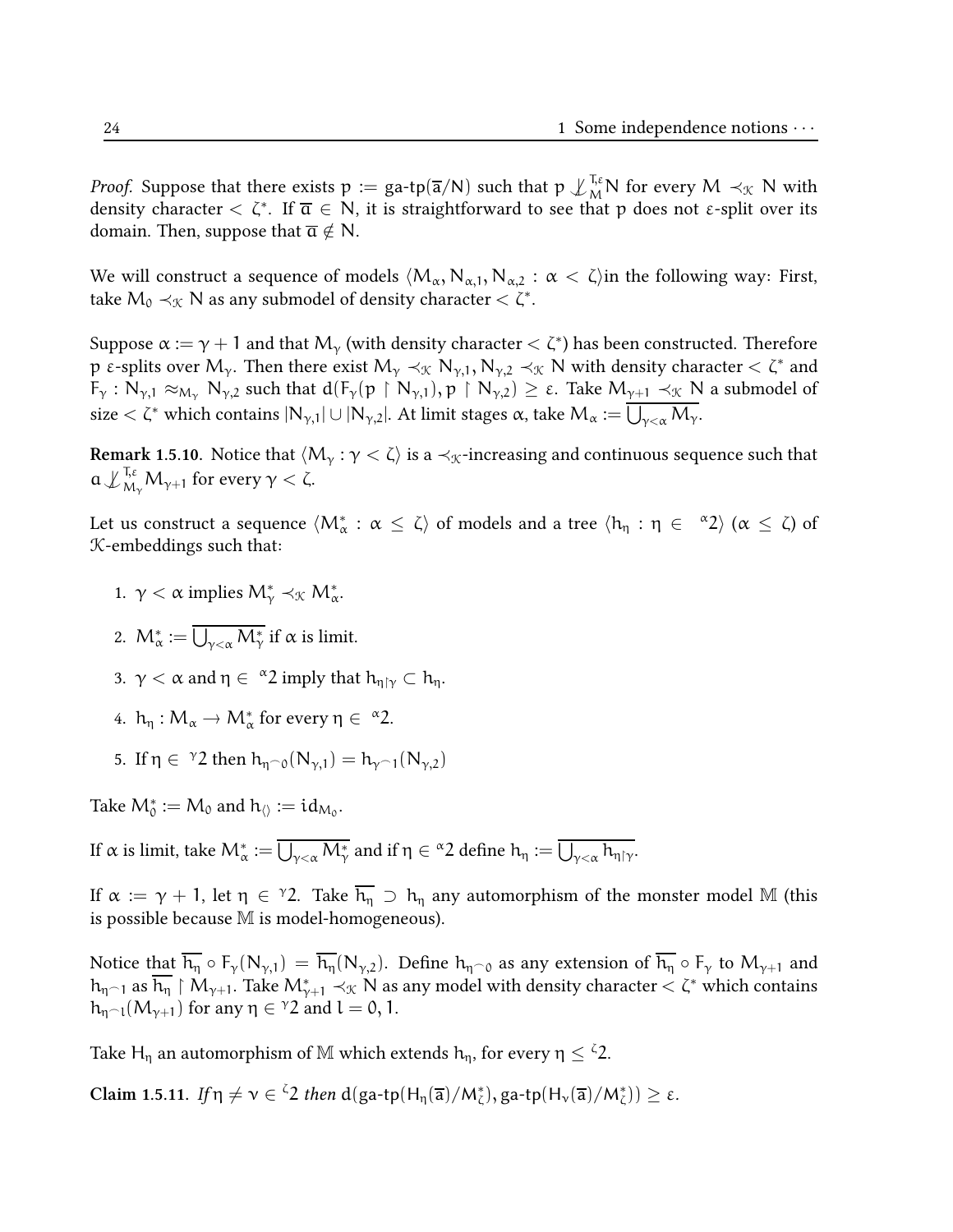*Proof.* Suppose not, then  $d(ga-tp(H_\eta(\overline{a})/M_\zeta^*), ga-tp(H_\nu(\overline{a})/M_\zeta^*)) < \varepsilon$ . Let  $\rho := \eta \wedge \nu$ . Without loss of generality, suppose that  $\rho \circ 0 \le \eta$  and  $\rho \circ 1 \le \nu$ . Let  $\gamma :=$  length( $\rho$ ). Since  $h_{\rho \circ 0}(N_{\gamma,1}) =$  $h_{\rho^{-1}}(N_{\gamma,2})\prec_{\mathfrak{K}} M_{\zeta}^*$ , therefore  $d(ga\text{-tp}(H_{\eta}(\overline{a})/h_{\rho^{-0}}(N_{\gamma,1})), g a\text{-tp}(H_{\nu}(\overline{a})/h_{\rho^{-1}}(N_{\gamma,2}))<\epsilon$ . Also

$$
d(ga\text{-}tp(H_{\nu}^{-1}\circ H_{\eta}(\overline{a})/F_{\gamma}(N_{\gamma,1})), ga\text{-}tp(\overline{a}/N_{\gamma,2})) = \\ d(ga\text{-}tp(H_{\eta}(\overline{a})/h_{\rho^{\frown}0}(N_{\gamma,1})), ga\text{-}tp(H_{\nu}(\overline{a})/h_{\rho^{\frown}1}(N_{\gamma,2})) < \epsilon
$$

(since  $H_v$  is an isometry,  $h_{\rho \cap 0} = h_{\rho} \circ F_v$ ,  $\rho < v$ ,  $\rho \cap 0 \le \eta$  and  $\rho \cap 1 \le v$ ). Since  $H_v^{-1} \circ H_{\eta}(\overline{\mathfrak{a}}) \supset F_v$ , then  $d(F_\gamma(p \upharpoonright N_{\gamma,1}), p \upharpoonright N_{\gamma,2}) < \varepsilon$ , which contradicts the choice of  $N_{\gamma,1}, N_{\gamma,2}$  and  $F_\gamma$ .  $\Box$ Claim 1.5.11 We have that  $dc(M_{\zeta}^*) \leq \lambda$  (because  $dc(M_{\zeta}^*) \leq \zeta^* \cdot \zeta = \max\{\mu^+, \zeta\} \cdot \zeta \leq \lambda$ ). Take  $M^* \succ_{\mathcal{K}} M_{\zeta}^*$  of density character  $\lambda$ ; so by claim 1.5.11 we have that  $dc(ga\text{-}S(M^*)) \geq 2^{\zeta} > \lambda$ , which contradicts  $\lambda$ -d-stability.  $\Box$ 

Lemma 1.5.12 (Weak Stationarity over universal models). For every  $ε > 0$  there exists  $δ$  such that for every  $N_0 \prec_{\mathfrak{K}} N_1 \prec_{\mathfrak{K}} N_2$  and every  $a, b, if N_1$  is universal over  $N_0$ ,  $a, b \downarrow_{N_0}^{T, \delta}$  $\frac{1,0}{N_0} N_2$  and  $d(ga-tp(a/N_1), ga-tp(b/N_1)) < \delta$ , therefore  $d(ga-tp(a/N_2), ga-tp(b/N_2)) < \varepsilon$ .



Proof. Take  $\delta := \delta_{\epsilon}/3$  (see definition of tameness, 1.5.2). Let  $N^* \prec_{\mathcal{K}} N_0$  be a model of density character  $<\zeta^*$  which witnesses  $a, b\bigcup_{N_0}^{T,\delta}$  $N_0^{1,0} N_2$ . Let  $M^{\circ} \prec_{\mathcal{K}} N_2$  be a model of density character μ. Let M<sup>∗</sup>  $\prec_{\mathcal{K}}$  N<sub>2</sub> be a model of density character  $\lt \zeta^*$  which contains  $|N^*| \cup |M^{\circ}|$ . Since N<sub>1</sub> is universal over  $\mathsf{N}_0$ , it is  $<\zeta^*$ -universal over  $\mathsf{N}^*$ . Therefore, there exist a model  $\mathsf{M}'$  such that N<sup>∗</sup> ≺<sub>K</sub> M′ ≺<sub>K</sub> N<sub>1</sub> and an isomorphism f : M′  $\stackrel{f}{\approx}_{N^*}$  M<sup>∗</sup>. Since N<sup>∗</sup> witnesses that  $a, b$  ⊥  $\stackrel{T, \delta}{\sim}_{N_\alpha}$  $\frac{1,0}{N_0} N_2$ and  $\mathsf{N}^{*} \prec_{\mathcal{K}} \mathsf{M}' \stackrel{\mathsf{f}}{\approx}_{\mathsf{N}^{*}} \mathsf{M}^{*} \prec_{\mathcal{K}} \mathsf{N}_{2}$ , therefore

$$
\mathbf{d}(\mathsf{ga\text{-}tp(a/M^*)}, \mathsf{ga\text{-}tp(f(a)/M^*)}) < \delta
$$

and

$$
\mathbf{d}(\mathsf{ga\text{-}tp(b/M^*)}, \mathsf{ga\text{-}tp(f(b)/M^*)}) < \delta.
$$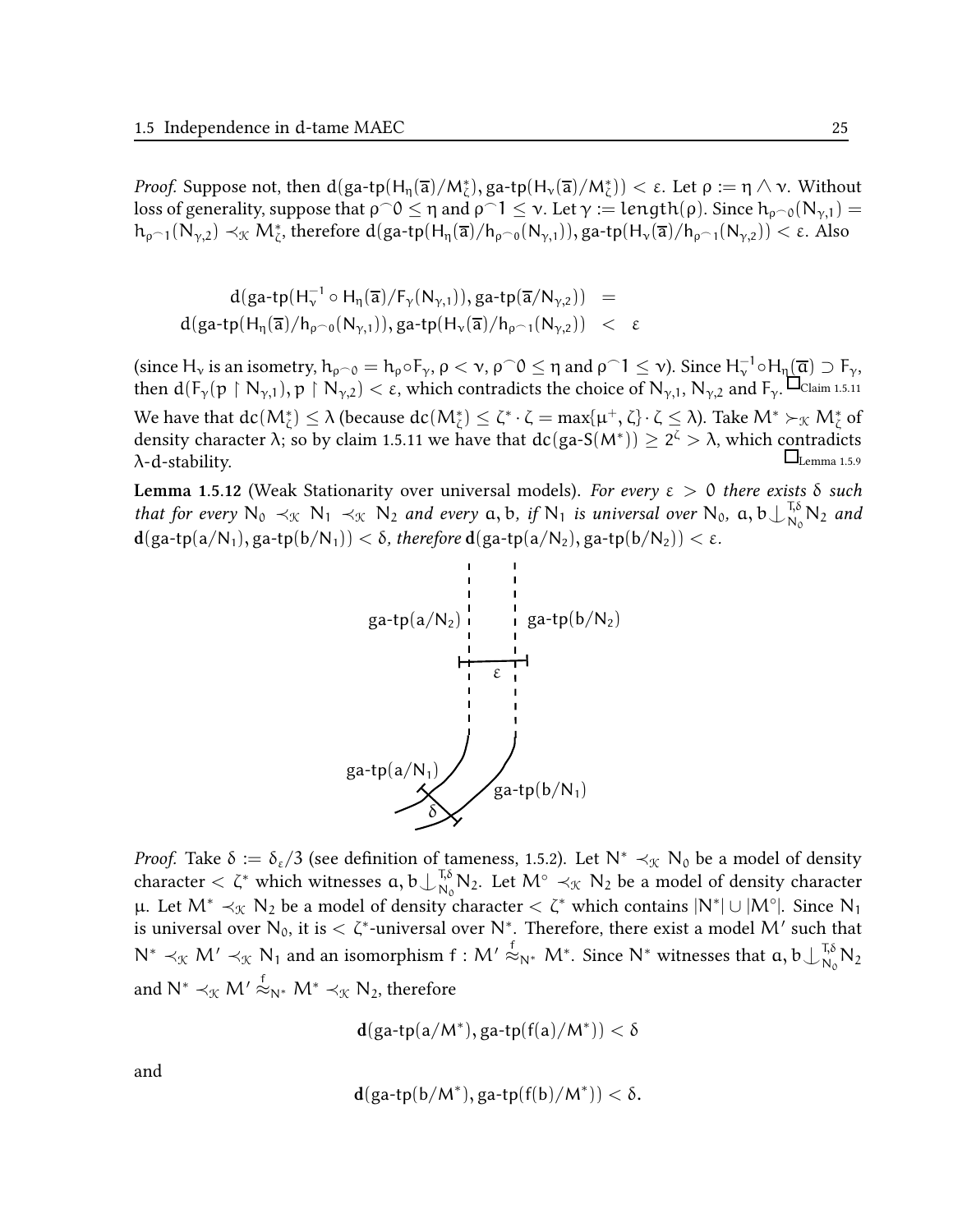Also, we have that

$$
\begin{array}{lcl} d(ga\text{-}tp(a/M'), ga\text{-}tp(b/M')) & \leq & d(ga\text{-}tp(a/N_1), ga\text{-}tp(b/N_1)) \\ & & < \delta \end{array}
$$

Therefore:

$$
\begin{array}{lcl} d(ga\hbox{-}tp(a/M^\circ),ga\hbox{-}tp(b/M^\circ))&\leq& d(ga\hbox{-}tp(a/M^*),ga\hbox{-}tp(b/M^*))\\&\leq& d(ga\hbox{-}tp(a/M^*),ga\hbox{-}tp(f(a)/M^*))\\& &\hbox{-}d(ga\hbox{-}tp(f(a)/M^*),ga\hbox{-}tp(f(b)/M^*))\\& &\hbox{-}d(ga\hbox{-}tp(f(b)/M^*),ga\hbox{-}tp(b/M^*))\\& &<& 3\delta=\delta_\epsilon \end{array}
$$

Since M $^{\circ}$  is an arbitrary X-submodel of N $_2$  of density character  $\mu$ , by  $\mu$ -d-tameness we have that  $d(ga\text{-}tp(a/N_2), ga\text{-}tp(b/N_2)) < \varepsilon$ .  $\Box$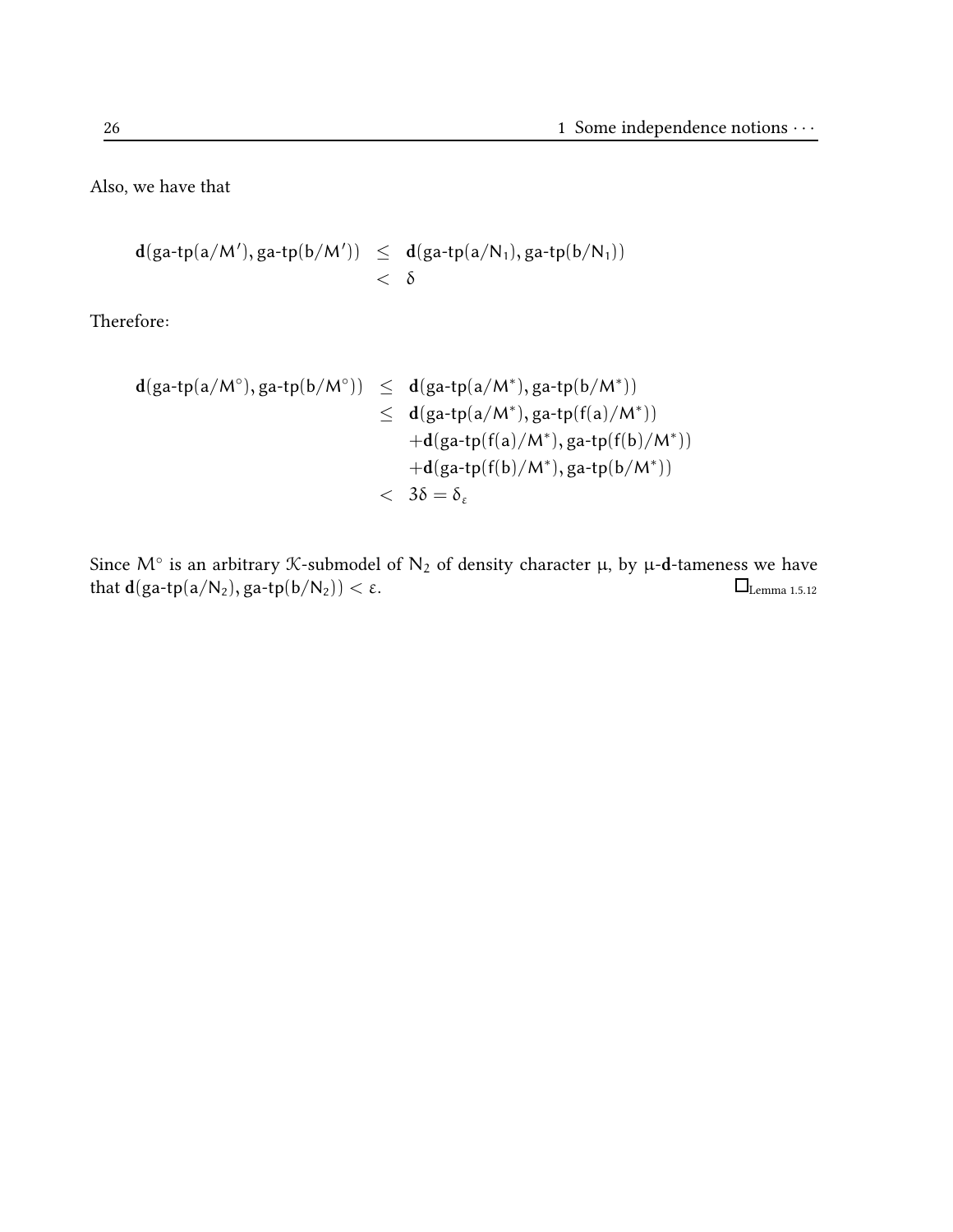# CHAPTER 2

# Existence and uniqueness of Limit Models in Metric Abstract Elementary Classes

One of the most important classical results in Model theory is the Morley categoricity transfer theorem in the setting of countable complete first order theories. The proof of this fact gave us a new useful tool in Model Theory -stability- which has been studied since then.

Shelah stated a conjecture related to this theorem in the setting of (discrete) AECs; see [She99]): For any (discrete) AEC  $K$  there exists a cardinality  $\mu$  (which depends on the Löwenheim-Skolem number of K) such that if K is λ-categorical for some  $\lambda \geq \mu$  then K is κ-categorical for all  $\kappa \geq \mu$ . Actually, this conjecture has been very hard to prove and we just know some partial answers to this in some special kinds of AECs (e.g.: [She99, SV99, GV06a, HK06, She09a]).

Uniqueness (up to isomorphism) of limit models is a robust version of superstability which R. Grossberg and M. VanDieren used in [GV06a] for giving a partial answer -in the setting of tame AEC- to the conjecture due to Shelah given above. In fact, such uniqueness plays the same role of saturated models in the original Morley's proof. R. Grossberg, M. VanDieren and A. Villaveces proved in [GVV08] uniqueness (up to isomorphism) of limit models assuming that  $\mathcal K$  does not allow long splitting chains,  $K$  satisfies locality of splitting and  $K$  is  $\kappa$ -Galois-stable (which follow from categoricity). Those superstability-like assumptions hold under categoricity (see [GV06a]).

M. VanDieren in the Bogotá Meeting in Model Theory 2007 talked about the following equivalence stated by S. Shelah (see [Van]): if  $T$  is a (countable) complete first order theory, the following are equivalent:

- 1. T is superstable (i.e.: T is  $\lambda$ -stable for all  $\lambda \geq 2^{\aleph_0}$ ).
- 2.  $\kappa(T) = N_0$  (i.e.: given any infinite ordinal  $\alpha$ , there are no a tuple  $\overline{\alpha}$  and an increasing chain of sets  $\{A_i:i<\alpha\}$  such that  $\overline{\mathfrak{a}}\nsubseteq_{A_i}A_{i+1}$ ).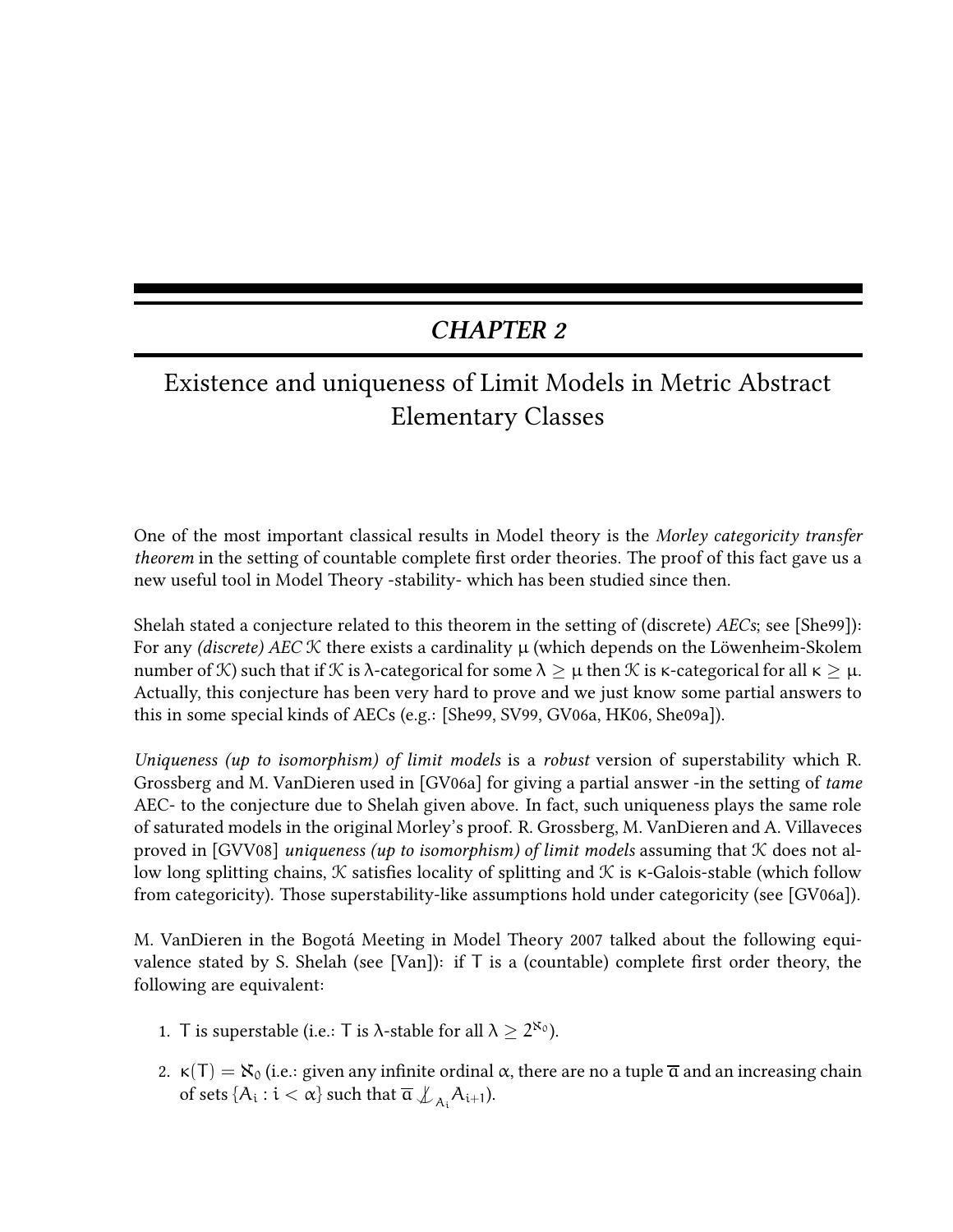- 3. Union of an  $\prec$ -increasing chain of saturated models of T is saturated.
- 4. Given an  $\prec$ -increasing and continuous chain  $\langle \mathsf{M}_\mathfrak{i}: \mathfrak{i} \; < \; \lambda^+ \rangle$  of models of T of size  $\lambda$ such that  $\bigcup_{i<\lambda^+}M_i$  is a saturated model, where  $\lambda>|T|^+$  is a regular cardinal,  $\mathfrak{n}_\lambda(T):=$  $\min\{|\langle M_{\delta}/_{\approx}:\delta\in E\rangle|:E\subset_{\mathrm{club}}\lambda^{+}\}=1$  (see [She]).
- 5. If  $M_1$  and  $M_2$  are Limit Models of T over  $M_0$  with the same cardinality, then  $M_1 \approx_{M_0} M_2$ (consequence of [GVV08], because  $(Mod(T), \prec)$  is an Abstract Elementary Class).

In (discrete) AECs, uniqueness of limit models (up to isomorphism) is a weak notion of superstability. In fact, a suitable version of  $\kappa(T) = \aleph_0$  of non-splitting together with some extra assumptions imply such uniqueness.

In our setting (*MAECs*), we also have a version of *Uniqueness of Limit Models*, which is a consequence of some superstability-like assumptions.

In this thesis, we provide a generalization of such uniqueness of limit models, under analogous superstability-like assumptions, but in the setting of Metric Abstract Elementary Classes. Although we take some ideas from [GVV08] -in fact, the same sketch of their proof works in our setting-, we have to point out that there are essential differences in our proof with respect to the proof in the discrete case:

- 1. Existence of limit models is proved in a similar way as in [She09a], but towards getting an actual realization of a type we need to employ a construction in  $\omega$  many steps, because we cannot find a realization but we can find a realized type which is close enough to such a type (our definition of stability involves a dense subset of the Galois-types space).
- 2. We adapt most of the definitions given in [GVV08] to our setting. For example, our definition of extension of towers involves  $K$ -embeddings, instead of just  $K$ - inclusions as in [GVV08]. Also, instead of a notion of a union of an increasing and continuous chain of towers, we have to define a similar notion via directed limits. Although the proof given in [GVV08] does not use directed limit constructions, we have to point out that the proofs of uniqueness of limit models given in [Van06] use directed limits, however M. VanDieren does not define the extension of towers via embeddings.
- 3. We define the notion of reduced tower using the notion of smooth independence given in chapter 1, instead of just intersections as in [GVV08]. Although we proved that our notion of reduced towers are closed under *directed limits*, are dense and are continuous, the proofs which we provided in this thesis are quite different from the proofs given in [GVV08] because we consider quite different definitions.

In this chapter, we consider the notion of smooth independence defined in chapter 1.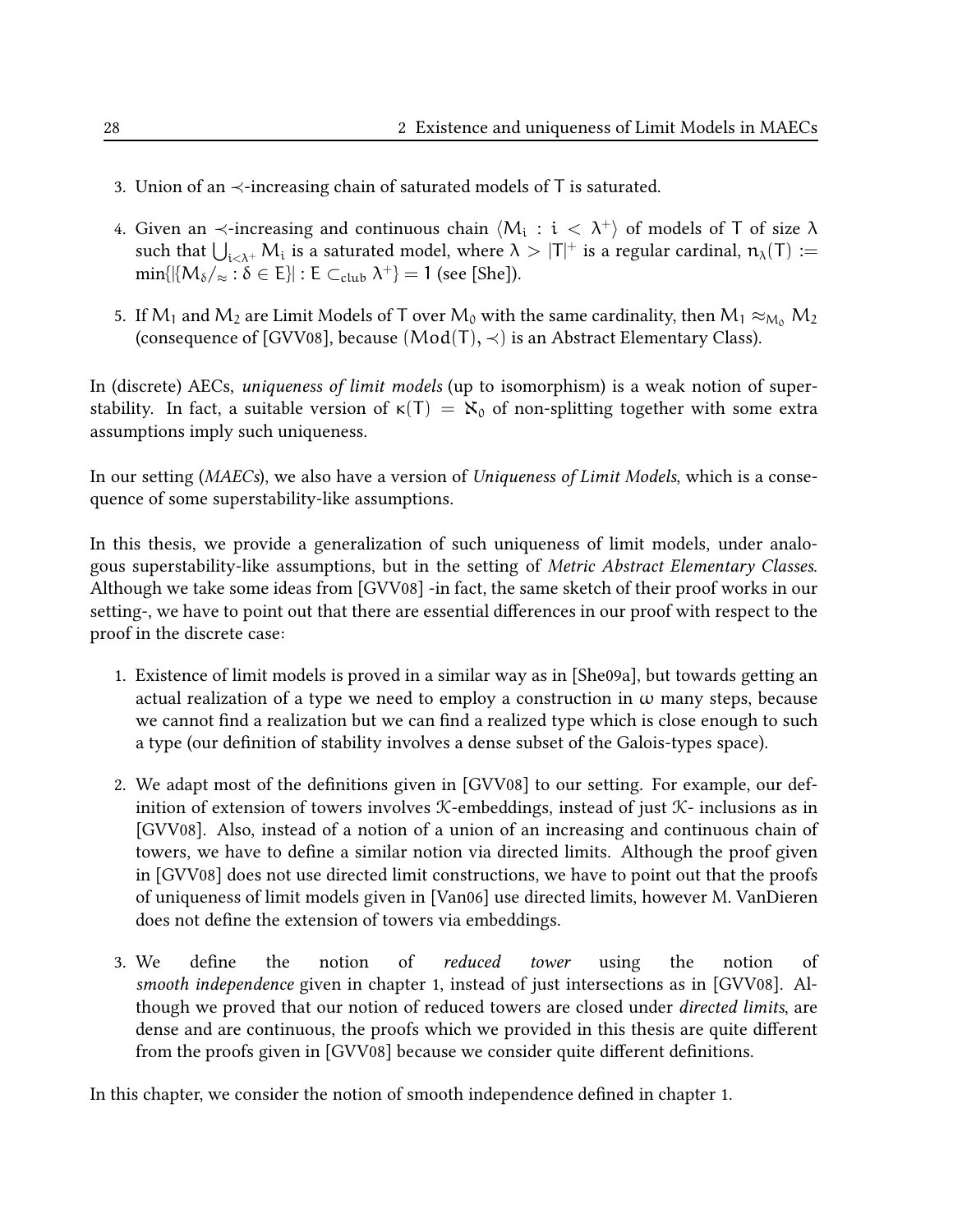# 2.1 Existence of limit models in MAEC

In section 1.1 we define the notion of universal model in the setting of Metric Abstract Elementary Classes (see definition 1.3.16). In this section, we provide a proof of the existence of this kind of models. As some proofs in this work, the sketch of the proof is quite similar to the related one in the setting of (discrete) Abstract Elementary Class (see [GV06b]), but some key details are completely different. For example, one of them is the fact that most often we cannot obtain an actual realization of a Galois-type in just one step because of the definition of d-stability; we can just get a realization of a type which is pretty close to the original one. Because of that, we have to use lemma 1.3.22 (which involves a construction with  $\omega$ -many steps) towards getting an actual realization of a Galois-type.

We now prove the existence of universal extensions in the setting of  $\mu$ -d-stable Metric Abstract Elementary Classes. We point out that this is an adaptation of the proof of the existence of universal extensions over a given model M in the setting of Abstract Elementary Classes (see [GV06b]). In that proof, under  $\mu$ -stability, we can consider an increasing and continuous  $\mathcal{K}$ -chain  $\langle M_i : i < \mu \rangle$  such that  $M_0 := M$  and where  $M_{i+1}$  realizes every Galois-type in ga-S( $M_i$ ). So,  $\bigcup_{\mathfrak{i} < \mu} \mathcal{M}_\mathfrak{i}$  is universal over  $\mathcal{M}.$  But in this setting, we cannot infer directly from  $\mu$ -d-stability that  $M_{i+1}$  realizes every type in ga-S( $M_i$ ). But we use Lemma 1.3.22 in a suitable way to guarantee that requirement.

**Proposition 2.1.1** (Existence of universal extensions). Let  $K$  be a MAEC  $\mu$ -d-stable with AP. Then for all  $\mathsf{M}\in\mathfrak{K}$  such that  $\texttt{dc}(\mathsf{M})=\mu$  there exists  $\mathsf{M}^*\in\mathfrak{K}$  universal over  $\mathsf{M}$  such that  $\texttt{dc}(\mathsf{M}^*)=\mu$ 



Proof. The proof goes almost along the same lines as the proof of existence of universal models in usual AECs (see Claim 2.9 of [GV06b] and Claim 1.15.1 of [She09a]); that is, by trying to capture realizations of types along the construction in a coherent way, and building the universal extension as a union of a chain.

In our metric setting, we need to be careful with the way we realize the types along the construction: although this cannot be done in an immediate way in each successor stage as in [GV06b], lemma 1.3.22 provides the realizations we need between dense subsets of the typespace in  $\omega$ many steps.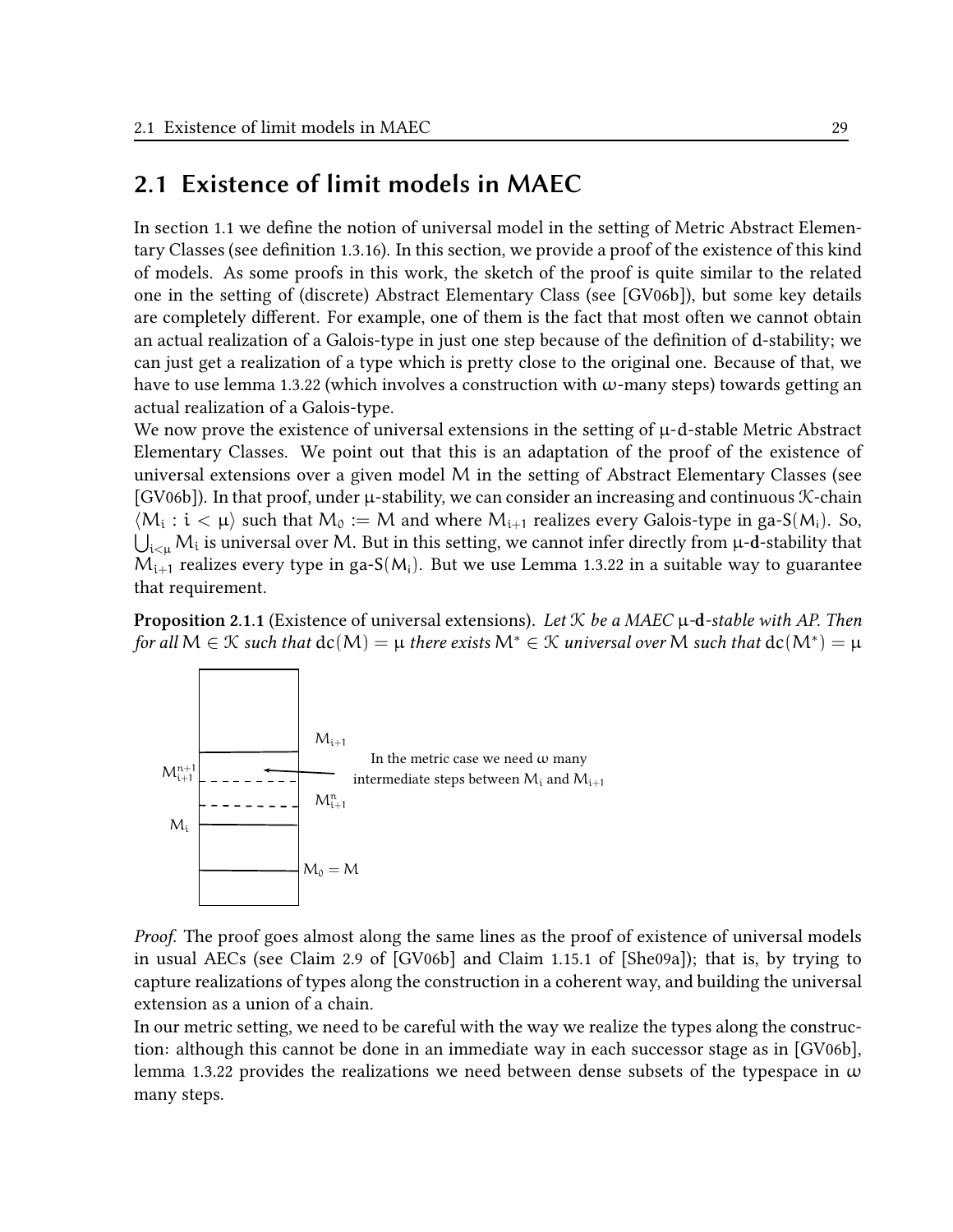We construct an increasing and continuous ≺ $_\mathcal{K}$ -chain of models  $\langle \mathsf{M}_\mathfrak{i}: \mathfrak{i} < \mathfrak{\mu} \rangle$  such that  $\mathsf{M}_\mathfrak{0}:=$ M,  $(M_{i+1}^n : n < \omega)$  is a resolution of  $M_{i+1}$  where  $M_{i+1}^0 := M_i$ ,  $M_{i+1}^{n+1}$  realizes a dense subset of ga-S( $M_{i+1}^n$ ) and  $dc(M_{i+1}^n) = \mu$  for every  $n < \omega$ . This is possible by  $\mu$ -d-stability of K. Take  $\mathcal{M}^*:=\bigcup_{\mathfrak{i} < \mu} \mathcal{M}_\mathfrak{i}.$   $\mathcal{M}^*$  turns out to be universal over  $\mathcal{M}-$  by the same argument as in Claim 2.9 of [GV06b]. For the sake of completeness, we write this proof. Let N  $\in \mathcal{K}$  be such that  $dc(N) = \mu$  and M  $\prec_{\mathcal{K}} N$ . We have to construct a  $\prec_{\mathcal{K}}$ -embedding

 $f: N \to M^*$  such that  $f \upharpoonright M = id_M$ .

Let  $\mathsf{A}:=\{\mathfrak{a}_\mathfrak{i}: \mathfrak{i}<\mathfrak{\mu}\}$  be an enumeration of a dense subset of  $\mathsf{N}\setminus\mathsf{M}$  (i.e.  $\mathsf{A}=\mathsf{N}\setminus\mathsf{M}$ ).

Let  $\langle N_l^i: l \in \{0,1\}, i \langle \mu \rangle$  be an increasing and continuous  $\prec_{\mathcal{K}}$ -chain of models with density character  $\mu$  and  $\langle {\sf f_i} : {\frak i} < \mu \rangle$  be an increasing and continuous ⊆-chain of  $\prec_{\mathfrak X}$ -embeddings such that:

- 1.  $N_0^i \prec_{\mathcal{K}} N_1^i$  for all  $i < \mu$ .
- 2.  $N_0^0 := M$  and  $N_1^0 := N$ .
- 3.  $a \in N_0^{i+1}$ .
- 4.  $f_i: N_0^i \rightarrow M_i$

This is enough: Take  $g: \bigcup_{i<\mu} N_0^i \to M^*$  as the completion of  $\bigcup_{i<\mu} f_i$  given by lemma 1.3.20, and  $f := g \restriction N$  is the desired  $\prec_{\mathcal{K}}$ -embedding.

This is possible: If  $\mathfrak{i}<\mu$  is a limit ordinal, take  $\mathsf{N}^{\mathfrak{i}}_{\mathfrak{l}}:=\bigcup_{\mathfrak{j}<\mathfrak{i}}\mathsf{N}^{\mathfrak{j}}_{\mathfrak{l}}$  $\{0, 1\}$  and  $f_i$  as the completion of  $\bigcup_{j < i} f_j$  given by lemma 1.3.20.

If  $i := j + 1$   $(j < \mu)$ , we consider two cases: If  $a_i \in N^j_C$  $_{0}^{j}$ , take  $N_{0}^{j+1}$  $_0^{j+1} := N_0^j$  $_0^1$  and  $f_{j+1} := f_j$ . Otherwise, as  $f_j: N_0^j \to M_j$  is a ≺<sub>K</sub>-embedding, we take  $M_0^j := f_j[N_0^j]$  $_{0}^{1}]$   $\prec_{\mathcal{K}} M_{j}$ .

Let  $g\supseteq f_j$  and  $(M_1^j)^*\in \mathcal{K}$  be such that  $g: N_1^j$  $\mathcal{F}_1 \stackrel{\approx}{\rightarrow} (M_1^j)^*$ . Notice that  $(M_1^j)^* \succ_{\mathcal{K}} M_0^j$ .

As  $\mathcal K$  satisfies AP, we have that there exist  $\mathsf{M}_1^{\mathsf{j}}\in\mathcal K$  and a  $\prec_{\mathcal K}$ -embedding  $g':\mathsf{(M}_{\mathsf{j}}^*)\to\mathsf{M}_1^{\mathsf{j}}$ such that  $\mathsf{M}_\mathsf{j}\prec_\mathcal{K} \mathsf{M}^\mathsf{j}_\mathsf{1}$  and also the following diagram commutes:

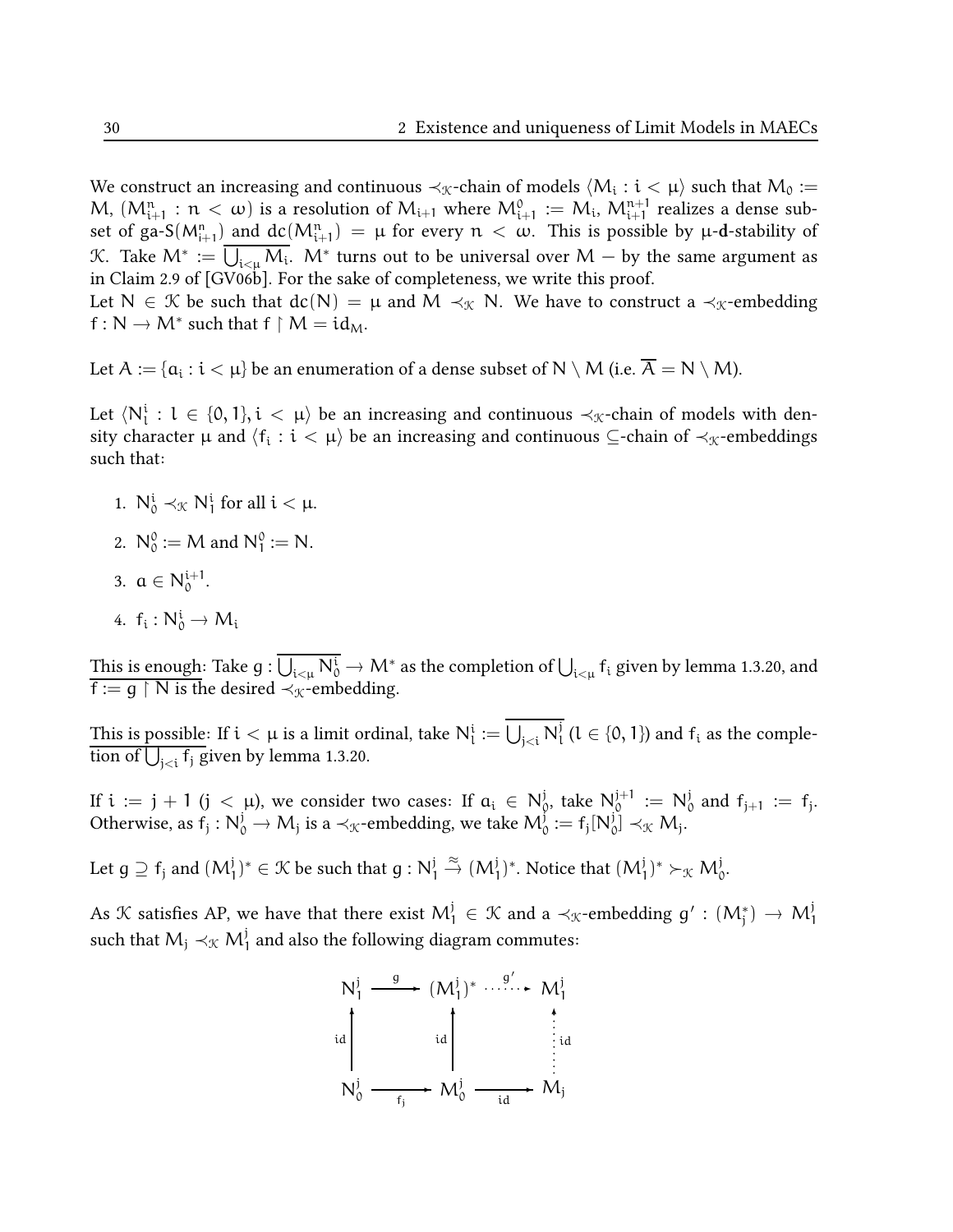As  $a_j \in A \subseteq N = N_1^0 \prec_{\mathcal{K}} N_1^j$  $j_1$ , so  $a_j \in N_1^j$  $j \setminus N^j_0$  $_{0}^{\mathfrak{j}}$ . Therefore,  $\boldsymbol{\mathfrak{g}}(\boldsymbol{\mathfrak{a}}_{\mathfrak{j}})\in \boldsymbol{\mathfrak{g}}[\boldsymbol{\mathsf{N}}]_{0}^{\mathfrak{j}}$  $\mathfrak{g}[\mathsf{N}^{\mathfrak{j}}_{\mathfrak{c}}]$  $\mathcal{G}_0^j] = (M_1^j)^* \setminus M_0^j.$ Without loss of generality (by renaming) we can assume that  $g'(g(\mathfrak{a_j})) \notin M_j$ .

Let  $p := \text{ga-tp}(\text{g}'(\text{g}(\text{a}_j))/\text{M}_j, \text{M}^j)$  $1$ , By 1.3.22 and by construction of  $M_{j+1}$ , we have that p is realized in  $M_{i+1}$ .

Take  $b \models p$  such that  $b \in M_{j+1}$ , so there exist  $N^{**} \in \mathcal{K}$  and a  $\prec_{\mathcal{K}}$ -embedding  $h_1 : M_{j+1} \to N^{**}$ such that  $M_1^j \prec_{\mathfrak{K}} N^{**}$ ,  $g'(g(a_j)) = h_1(b)$  and the following diagram commutes:



So, we have the following commutative diagram:

$$
N_1^j \xrightarrow{g} (M_1^j)^* \cdots \xrightarrow{g'} M_1^j \cdots \xrightarrow{id} N^{**}
$$
\n
$$
N_0^j \xrightarrow{f_j} M_{j+1}
$$

By renaming, take  $\mathsf{N}_1^{\mathsf{j+1}}\in\mathcal{K}$  and  $\mathsf{h}\supseteq\mathsf{g}'\circ\mathsf{g}$  such that  $\mathsf{N}_0^{\mathsf{j}}\prec_\mathcal{K}\mathsf{N}_0^{\mathsf{j+1}}$  $_0^{j+1}$  and  $h: N_1^{j+1}$ 1  $\stackrel{\cong}{\rightarrow} N^{**}.$ 



Take  $N_0^{j+1}$  $\mathfrak{h}_0^{j+1}:=\mathsf{h}^{-1}[\mathsf{h}_1[\mathsf{M}_{j+1}]]$  and  $\mathsf{f}_{j+1}:=\mathsf{h}_1^{-1}$  $_1^{-1} \circ h \upharpoonright N_0^{j+1}$  $_0^{j+1}$ . Note that  $N_0^j \prec_{\mathcal{K}} N_0^{j+1}$  $\mathcal{O}$  $\Box$ Prop. 2.1.1

Corollary 2.1.2. Let K be a MAEC  $\mu$ -d-stable with AP. Then for all  $M \in \mathcal{K}$  such that  $dc(M) = \mu$ there exists  $M^* \in \mathcal{K}$  limit over M such that  $dc(M^*) = \mu$ .

*Proof.* Iterate the construction given in proposition 2.1.1.  $\square$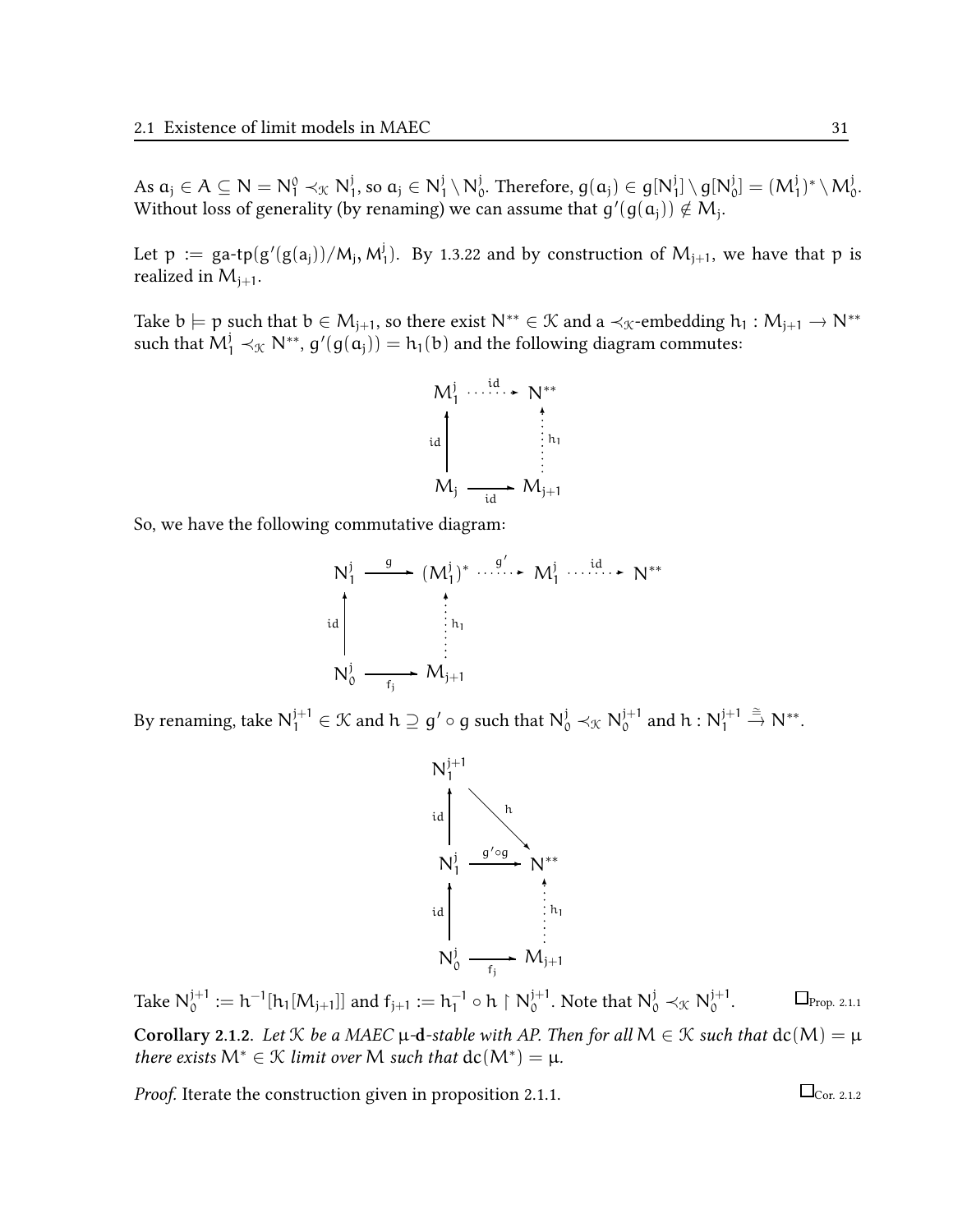### 2.2 Uniqueness of Limit Models

In this section, we prove *uniqueness -up to isomorphism- of limit models* (i.e., if  $M_1$  is a  $(\mu, \theta_1)$ limit model over M and  $M_2$  is a  $(\mu, \theta_2)$ -limit model over M and  $dc(M_1) = dc(M_2)$ , then  $M_1 \approx_M M_2$ ) under suitable superstability-like assumptions. If  $cf(\theta_1) = cf(\theta_2)$ , then by a standard *back and forth* argument we are done. So, if  $cf(\theta_1) \neq cf(\theta_2)$ , as in [GVV08], the key idea is to build a  $(\mu, \theta)$ -limit model over M  $M_{\theta}$  which is also a  $(\mu, \omega)$ -limit model over M for any ordinal  $θ < μ<sup>+</sup>$ , so

$$
M_1 \approx_M M_{\theta_1}
$$
 (because they are  $(\mu, \theta_1)$ -limits over M)  
\n $\approx_M M_{\theta_2}$  (because they are  $(\mu, \omega)$ -limits over M)  
\n $\approx_M M_2$  (because they are  $(\mu, \theta_2)$ -limits over M)

In order to build that model, as in [GVV08], we define the notion of *smooth tower*, which corresponds to an adaptation of the notion of tower given in [GVV08] but in our metric setting. The key idea is to extend (via K-embeddings) a given tower of length of cofinality  $\theta$  to a special kind of tower (reduced towers) which is continuous and to a kind of tower (relatively full tower) which satisfies a kind of relative saturation. Iterating this argument  $\omega$  many times, the idea is to prove that the directed limit of such directed system is a reduced (and therefore a continuous) tower where the completion of its union is a  $(\mu, \theta)$ -limit model over M (which is consequence of the full-relativeness of the extensions given in the directed system). To be a  $(\mu, \omega)$ -limit model over  $M$  is assured defining in a suitable way the notion of extension of towers (see definition 2.2.6). Although this argument has the same sketch of the proof done in [GVV08], we point out that the details in our proof are quite different: e.g., our notion of extension of s-towers involves  $\mathcal{K}$ embeddings instead of just  $K$ -inclusions as in [GVV08], our notion of *reduced tower* involves the notion of smooth independence defined in chapter 1 instead of just intersections as in [GVV08] and since our notion of extension of s-towers involves K-embeddings then we have to consider the notion of directed limit of a directed system of towers instead of the union of an increasing chain of towers as in [GVV08].

We split this section in four subsections: The first one sets the general assumptions in our proof and we define the notion of s-tower, which corresponds to an adaptation of the notion of towers in (discrete) AECs to our setting. The second subsection treats the notion of Reduced s-tower, and we prove some basic properties of this kind of s-tower (density, closure under directed limits and continuity). The third subsection is about the notion of *relatively full s-towers*, which corresponds to a kind of relative saturation inside a s-tower, which allows us to prove that the final construction in this section is in fact a Limit Model. So, alternating  $\omega$  many times the density of Reduced s-towers and relatively full s-towers, the directed limit of this construction is a  $(\mu, \omega)$ -Limit Model which is also a  $(\mu, \theta)$ -Limit Model. We provide the details of the proof in section 2.4.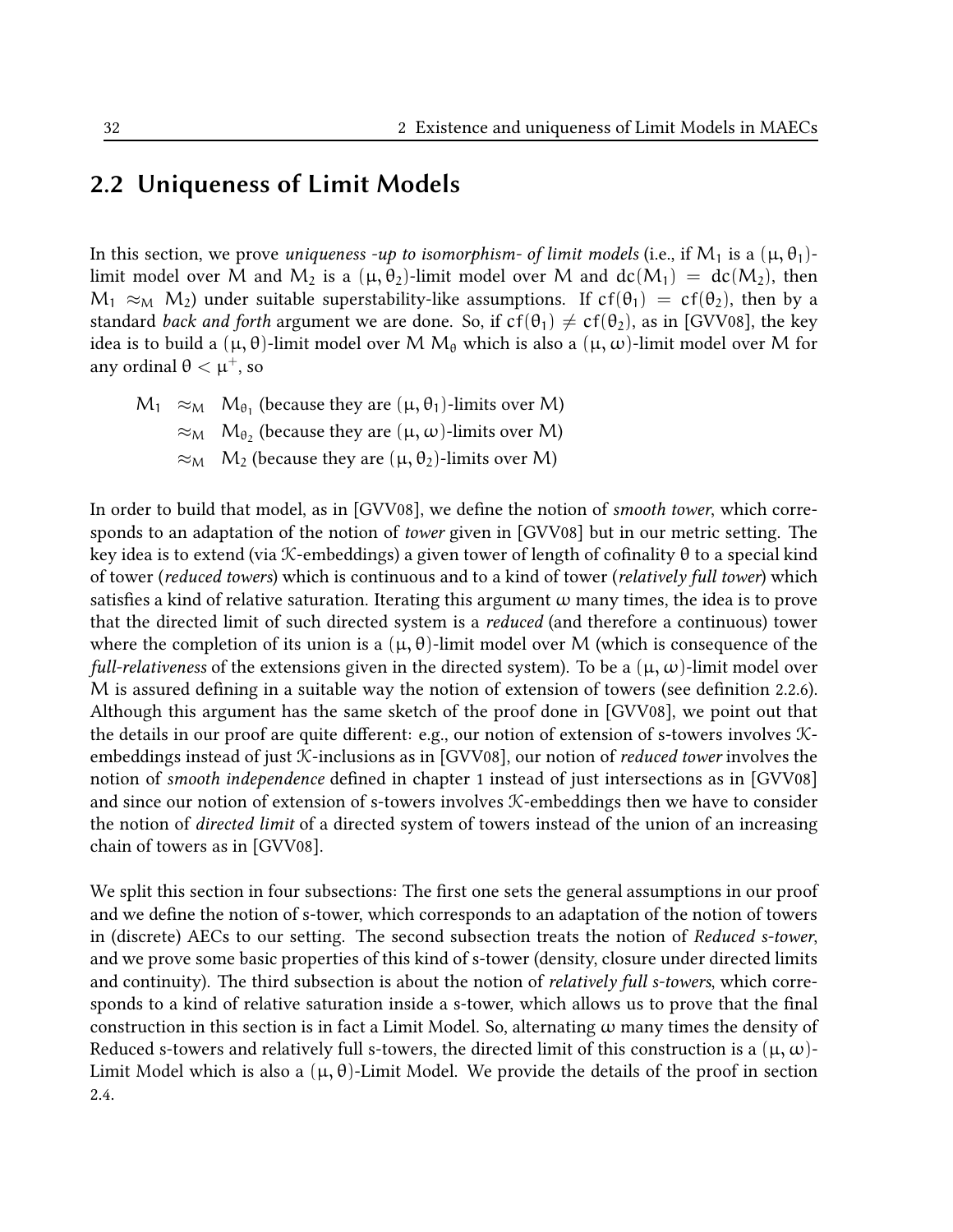#### 2.2.1 Smooth towers

As we stated above, the key idea in the proof of *uniqueness of limit models* is to build a  $(\mu, \theta)$ limit model which is also a  $(\mu, \omega)$ -limit model. Smooth tower (shortly, s-tower) corresponds to an adaptation of the notion of tower given in [GVV08], but in our metric setting. In this section, we define the notion of s-tower, extension of s-towers and directed limit of a directed system of s-towers. The key idea is to take a directed limit of a special kind of s-towers (*reduced* s-towers, which will be defined in subsection 2.2.2) which is continuous, where full-relativeness (which will be defined in subsection 2.2.3) guarantees that the completion of its union is in fact a  $(\mu, \theta)$ -limit model. To be a  $(\mu, \omega)$ -limit model is guaranteed by definition of extension of s-towers.

Assumption 2.2.1. Throughout this section, we assume that all our models have density character  $\leq \mu$ , all orderings denoted by I, I', I<sub> $\beta$ </sub>, etc. have cardinality  $\mu$  as well, and  $cf(I) = cf(I') =$  $cf(I_\beta) > \omega$ , unless otherwise stated.

**Assumption 2.2.2** (superstability). For every a and every increasing and continuous  $\prec_{\mathcal{K}}$ -chain of models  $\langle M_i : i < \sigma \rangle$  and  $M_j$  a resolution of  $M_j$   $(j < \sigma)$ :

- 1. (Continuity) If  $p \restriction M_i \perp_{M_0}^{M_0} M_i$  for all  $i < \sigma$ , then  $p \perp_{M_0}^{M_0}$  $\bigcup_{\alpha\in\mathcal{N}_0}^{\mathbb{M}_0}\bigcup_{\mathfrak{i}<\sigma}\mathcal{M}_\mathfrak{i}.$
- 2. (Local character) if  $cf(\sigma) > \omega$ , there exists  $j < \sigma$  such that  $a \bigcup_{M}^{M_j}$  $\bigcup_{\mathrm{M}_{\mathrm{j}}}^{\mathrm{M}_{\mathrm{j}}} \bigcup_{\mathrm{i<\sigma}} \mathrm{M}_{\mathrm{i}}.$
- 3. (weak ε-simplicity) if  $cf(σ) = ω$ , there exists  $j < σ$  such that  $a \bigcup_{\Lambda}^{\varepsilon}$  $_{\rm M_j}^{\rm g}\bigcup_{\rm i<\sigma}M_{\rm i}.$

Remark 2.2.3. In the continuous setting, we have to split in two different cases the local character assumption, because under superstability, given a finite tuple b and a set B (inside a monster model) there exists a countable set A' of B such that  $\text{tp}(\mathfrak{a}/\mathfrak{B})$  does not fork over A'. In  $\omega$ -dstable homogeneous MAEC, Å. Hirvonen and T. Hyttinen just proved that for every  $\epsilon > 0$  there exists a finite subset A of B such that b is  $\epsilon$  independent from B over A, which takes us to get just a countable subset A of B such that b is independent from B over A

Remark 2.2.4. Notice that assumptions 2.2.2 (2) and (3) imply  $\mathfrak{a}\!\bigcup_{\mathrm{M}}^\mathfrak{M}\!\mathsf{M}$  for every  $\mathfrak a$  and  $\mathfrak M$  a resolution M of M (by monotonicity and definition). Suppose  $\mathcal{M} := \{M_i : i < \sigma\}.$ 

- 1. If  $cf(\sigma) = \omega$ , given  $\varepsilon > 0$ , by  $\varepsilon$ -simplicity there exists  $i_{\varepsilon} < \sigma$  such that  $\alpha \bigcup_{\Lambda}^{\varepsilon}$  $_{M_{i_{\varepsilon}}}^{\varepsilon}$ M. By definition, this means  $\mathfrak{a}\bigcup_{\mathrm{M}}^{\mathrm{M}}\hspace{-0.08cm}\mathsf{M}.$
- 2. If  $cf(\sigma) > \omega$ , then by assumption 2.2.2 (2) (local character) there exists  $i < \sigma$  such that  $a\bigcup_{M_i}^{M_i}M$ . Since  $M_i \prec_{\mathcal{K}} M$ , by monotonicity of s-independence we have  $a\bigcup_{M_i}^{M_i}M$ .

Anyway, under assumption 2.2.2 (2) and (3), we have  $\mathfrak{a}\bigcup^{\mathfrak{M}}\hspace{-0.04cm}M.$  We call assumption 2.2.2 (3) weak ε-simplicity, because in (discrete) first order theories, simplicity (non existence of a formula with the tree property, see [TZ09, Wag00]) implies  $tp(a/A)$  does not fork over A. Also, T. Hyttinen and M. Kesäla used  $a \downarrow_c C$  (where  $\downarrow$  is a well-behaved independence notion defined in the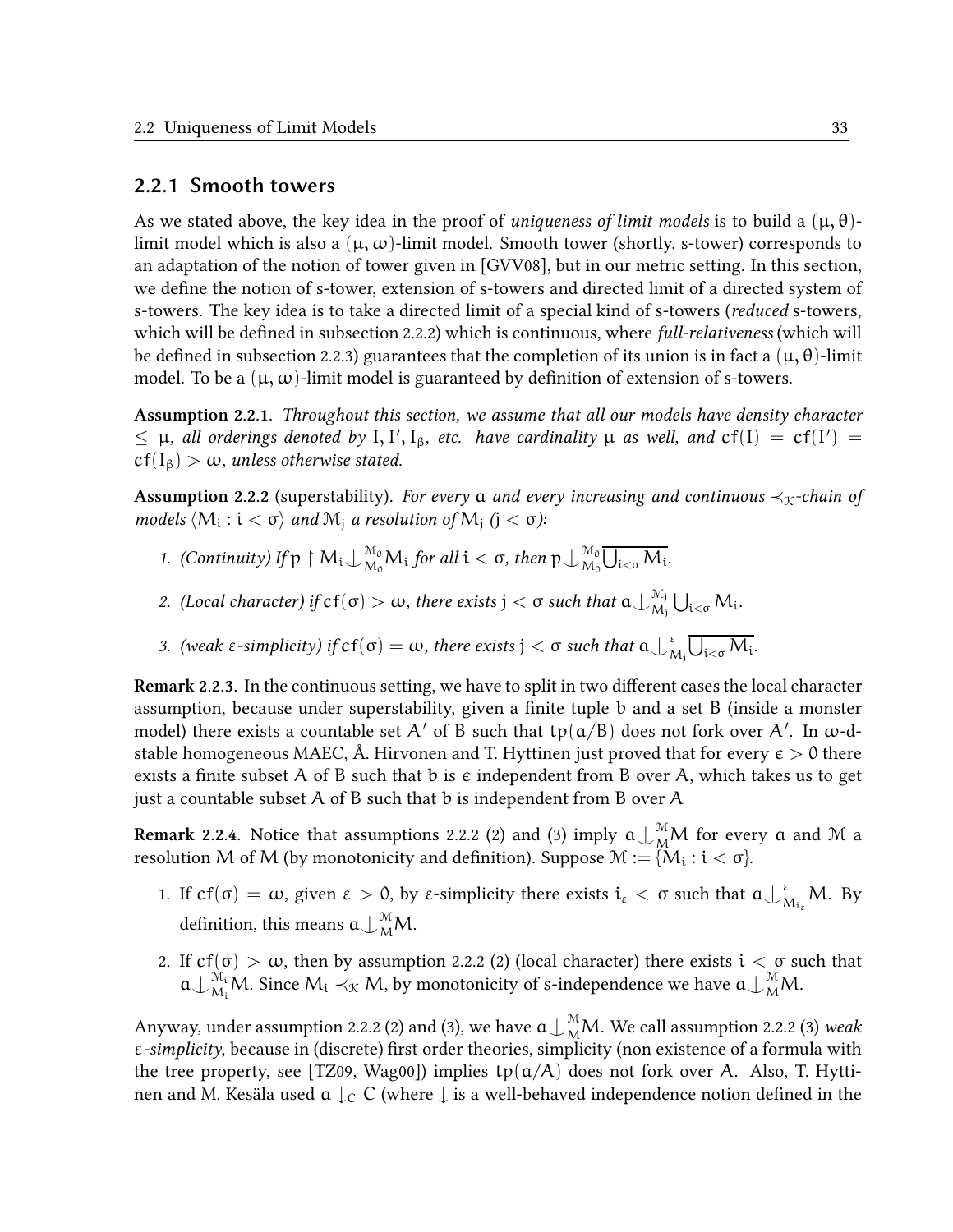context of finitary abstract elementary classes) for every tuple  $\alpha$  and every set  $C$  as a version of simplicity (see [HK06]). In first order, simplicity corresponds to a more general setting than stability, where non-forking still has good properties. In the setting of finitary AECs, under simplicity a suitable notion of independence <sup>↓</sup> also has good properties, but Hirvonen and Hyttinen are interested in proving a categoricity transfer theorem in their setting.

As in (discrete) AECs, a  $(\mu, \theta)$ -limit model is witnessed by a  $\prec_{\mathcal{K}}$ -increasing and continuous chain of models  $(M_i: I < \theta)$  in  $K$  such that for any  $i \in I$  we have that  $M_{i+1}$  is universal over M<sub>i</sub>. By  $\mu$ -d-stability, we can find a model (of density character  $\mu$ ) N<sub>i</sub>  $\prec_{\mathcal{K}} M_i$  such that  $a_1 \nightharpoonup_{N_i}^{N_i} M_i$  (and moreover, such  $N_i$  can be chosen such that  $M_i$  is a  $(\mu, \sigma)$ -limit model over  $N_i$ , by assumption 2.2.2). So, we can define the notion of s-tower in the following way:

**Definition** 2.2.5 (smooth towers). Let I be a well-ordering,  $\mathfrak{M} := (M_i : i \in I)$  be an  $\prec_{\mathfrak{K}}$ increasing chain,  $\overline{\alpha}:=(\alpha_i:i\in I),$   $\mathfrak{N}:=(\mathrm{N}_i:i<\sigma)$  be a sequence of models in  $\mathfrak{K},$   $\mathfrak{M}:=(\mathfrak{M}_j:i<\sigma)$  $j \in I$ ) be a sequence of resolutions  $M_j$  of  $M_j$   $(j \in I)$  and  $\mathcal{N} := (\mathcal{N}_j : j \in I)$  be a sequence of resolutions  $N_j$  of  $N_j$   $(j \in I)$ . We say that  $(\mathfrak{M}, \overline{\alpha}, \mathfrak{N}, \mathfrak{M}, \mathfrak{N})$  is a smooth tower (shortly, s-tower) iff for every  $\mathfrak{i}\in\mathrm{I}$  we have that  $\mathsf{M}_{\mathfrak{i}}$  is a  $(\mu,\sigma)$ -limit model over  $\mathsf{N}_{\mathfrak{i}}$  for some  $\sigma<\mu^+$ ,  $\mathfrak{a}_\mathfrak{i}\in\mathsf{M}_{\mathfrak{i}+1}\setminus\mathsf{M}_{\mathfrak{i}}$ and  $a_i \dot{\bigcup}_{N_i}^{N_i} M_i$ .



Roughly speaking, an s-tower is composed by a  $\prec_{\mathcal{K}}$ -increasing (not necessarily continuous) chain of models  $\mathfrak{M} := (M_i : i \in I)$  and a collection of K-submodels  $\mathfrak{N} := (N_i : i \in I)$ such that each  $M_i$  is a  $(\mu, \sigma)$ -limit model over  $N_i$  (for some  $\sigma < \mu^+$ ) which codify a smooth independence of the elements  $a_i$  taken in the s-tower (i.e.,  $a_i\!\downarrow_{N_i}^{N_i}\!\!M_i$ ).

The following definition is an adaptation of the notion of extension of towers given in  $\left[\text{GVV08},\right]$ SV99]. In the definition given in those papers, they just consider  $K$ -extensions. In this work, we consider extensions via K-embeddings instead of just inclusions, because in our adaptation of the proof of continuity of our notion of reduced towers, directed systems appear in crucial parts of the proof. Following the same philosophy as in (discrete) AECs, we require that every model  $\mathsf{M}_\mathsf{i}'$  in the extension indexed by an element in the set of indexed of the extended s-tower is a universal model over an isomorphic copy of the respective model  $\mathsf{M}_{\mathfrak{i}}$  in the extended s-tower.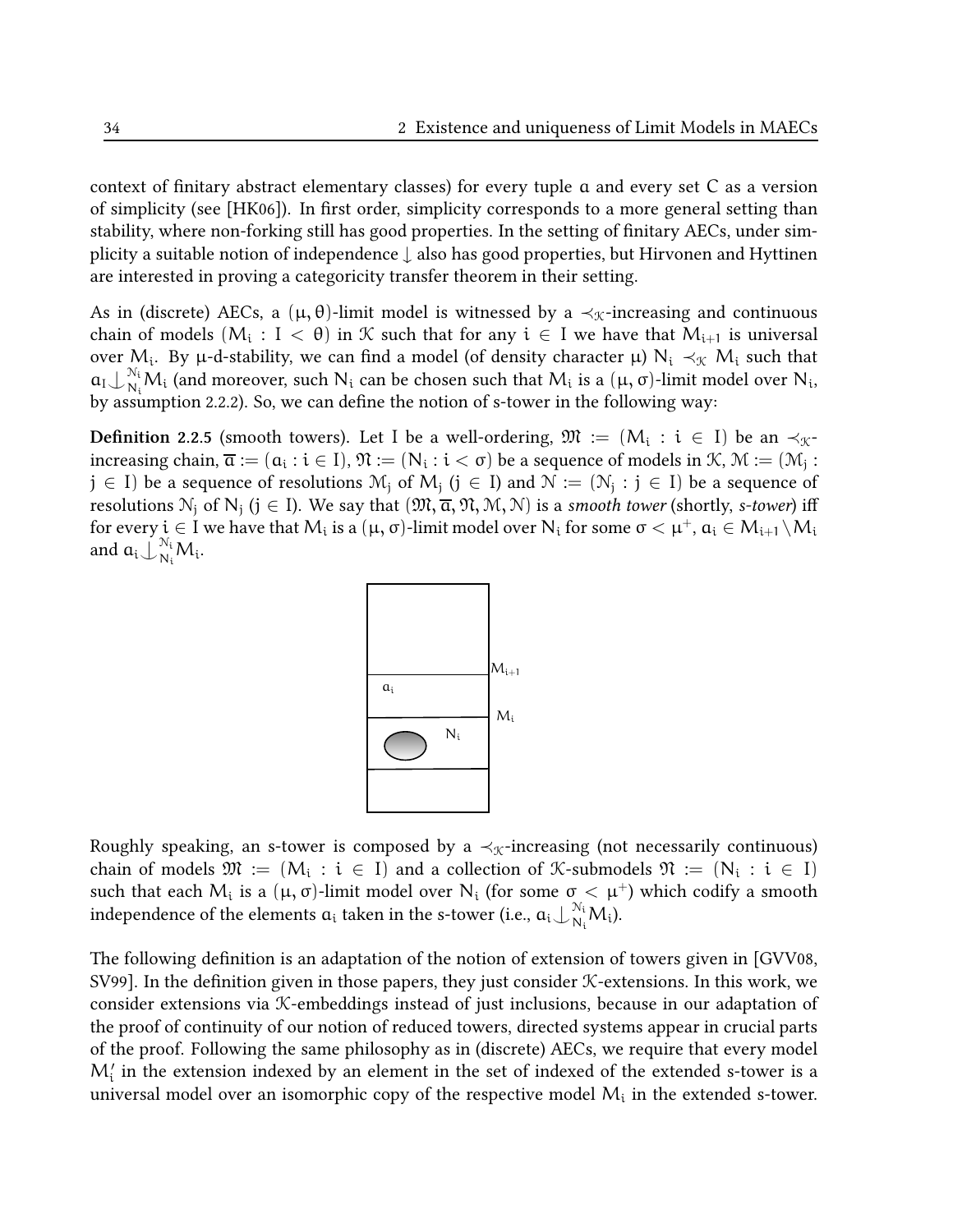So, when we take the directed limit of a directed system of  $\omega$  many s-towers, the corresponding directed limit is a  $(\mu, \omega)$ -limit model

**Definition** 2.2.6 (Extension of s-towers). Let  $I \leq$ I' be well-orderings,  $(\mathfrak{M}, \overline{\alpha}, \mathfrak{N}, \mathcal{M}, \mathcal{N}) \in \mathcal{K}_{\mu, I}$  and  $(\mathfrak{M}', \overline{\alpha}', \mathfrak{N}', \mathcal{M}', \mathcal{N}'$  $\in$   $\mathcal{K}_{\mu,\mathbf{I'}}$ . We say that  $(\mathfrak{M}', \overline{\mathfrak{a}}', \mathfrak{N}', \mathsf{M}', \mathsf{N}'$ ) extends  $(\mathfrak{M}, \overline{\mathfrak{a}}, \mathfrak{N}, \mathfrak{M}, \mathfrak{N})$  (which we denote by  $(\mathfrak{M}', \overline{\mathfrak{a}}', \mathfrak{N}', \mathsf{M}', \mathsf{N}') > (\mathfrak{M}, \overline{\mathfrak{a}}, \mathfrak{N}, \mathfrak{N}, \mathfrak{N}))$  iff there exists a  $\mathcal{K}$ -embedding  $f : \overline{\bigcup_{i \in I} M_i} \to \overline{\bigcup_{j \in I'} M_j'}$ such that for every  $i \in I$ :

- 1.  $M'_i$  is a proper universal model over  $f[M_i]$
- 2.  $f[\mathcal{M}_i] \subset \mathcal{M}'_i$ .
- 3.  $f(a_i) = a'_i$
- 4.  $f[N_i] = N'_i$
- 5.  $f[N_i] = N'_i$



**Definition 2.2.7** (Weak directed limit of an  $\lt$ -increasing chain of towers). Let  $\langle I_{\alpha} : \alpha \lt \beta \rangle$ be an ⊂-increasing chain of well-orderings and suppose that  $\mathrm{I}:=\bigcup_{\alpha<\beta}\mathrm{I}_\alpha$  is a well-ordering. Let  $\langle (\mathfrak{M},\overline{a},\mathfrak{N},\mathfrak{M},\mathfrak{N})^{\alpha}:\alpha<\beta\rangle$  be an  $\leq$ -increasing chain of towers (witnessed by a system of mappings  $(f_{\alpha,\gamma}:\alpha\leq\gamma<\beta)$ ), where  $(\mathfrak{M},\overline{\alpha},\mathfrak{N},\mathfrak{M},\mathfrak{N})^{\alpha}\in\mathfrak{K}_{\mu,\mathrm{I}_{\alpha}}.$  We define the *weak directed limit* of this  $\leq$ -increasing chain as follows:

- 1. For every  $i \in I$ , let  $\alpha(i) := \min\{\alpha < \beta : i \in I_\alpha\}.$
- 2. For  $i ∈ I$ , define  $M := \lim_{\to \langle \bigcup_{i ∈ I_{\alpha}} M_i^{\overline{\alpha}}; f_{\alpha, \gamma} : \alpha ≤ \gamma < \beta \rangle$ , with canonical embeddings denoted by  $f_{\alpha,\beta}.$  Define  $M_i:=\overline{\bigcup_{\alpha(i)\leq \alpha<\beta}f_{\alpha,\beta}[M_i^\alpha]}$  (this definition makes sense because if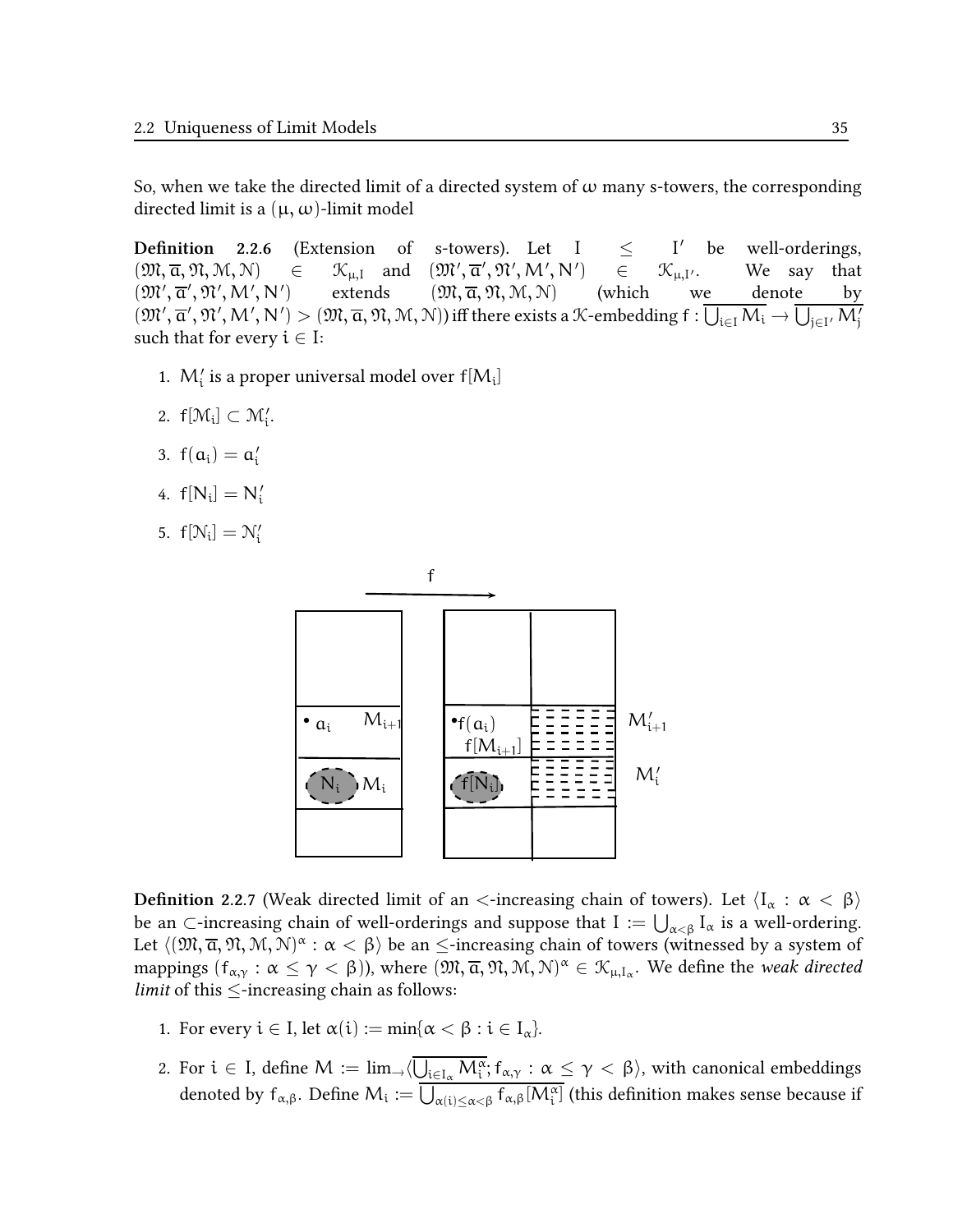$\alpha(i) \leq \alpha < \gamma < \beta$ , then  $f_{\alpha,\beta}[M_i^{\alpha}] = (f_{\gamma,\beta} \circ f_{\alpha,\gamma})[M_i^{\alpha}] \prec_{\mathcal{K}} f_{\gamma,\beta}[M_i^{\gamma}],$   $a_i := f_{\alpha(i),\beta}(\alpha_i^{\alpha(i)})$  $\binom{\alpha(1)}{i}$ and  $N_i := f_{\alpha(i),\beta}[N_i^{\alpha(i)}]$  $\mathbb{R}^{(\alpha(i))}_{i}$ . Define  $\mathfrak{M} := (M_i : i \in I), \overline{\mathfrak{a}} := (\mathfrak{a}_i : i \in I), \mathfrak{N} := (N_i : i \in I),$  $\mathcal{M} := (\mathcal{M}_i : \widetilde{\mathcal{X}} \in I)$  where each  $\mathcal{M}_i$  is defined as the respective concatenations of the resolutions  $f_{\alpha,\beta}[{\mathcal M}_\mathfrak i^\alpha]$  for  $\alpha(\mathfrak i)\le\alpha<\beta$  and  ${\mathcal N}:=(f_{\alpha(\mathfrak i),\beta}[{\mathcal N}_\mathfrak i^{\alpha(\mathfrak i)}]$  $\left[\begin{smallmatrix} \alpha(1) \\ i \end{smallmatrix}\right]$ :  $i \in I$ ).

Fact 2.2.8.  $(\mathfrak{M}, \overline{\alpha}, \mathfrak{N}, \mathfrak{M}, \mathfrak{N})$  is in fact an s-tower.

*Proof.* Notice that  $M_i$  is universal over  $N_i$  (since  $f_{\alpha,\beta}[M_i^\alpha]$  is universal over  $N_i$ ),  $\mathfrak{a}_i\!\downarrow_{N_i}^{N_i}$  $N_i \over N_i f_{\alpha,\beta} [M_i^{\alpha}]$ (by invariance), so by superstability (assumption 2.2.2)  $a_i\!\cup_{N_i}^{N_i}\!M_i.$  Therefore  $(\mathfrak{M},\overline{\mathfrak{a}},\mathfrak{N},\mathfrak{M},\mathfrak{N})$ defined as above is in fact a tower which  $\leq$ -extends every tower  $(\mathfrak{M},\overline{\alpha},\mathfrak{N},\mathfrak{M},\mathbb{N})^{\alpha}$ 

The s-tower  $(\mathfrak{M},\overline{\alpha},\mathfrak{N},\mathfrak{M},\mathbb{N})$  defined as above is called *the weak directed limit* of  $(\mathfrak{M},\overline{\alpha},\mathfrak{N},\mathfrak{M},\mathbb{N})^{\alpha}$ α < β



```
f_{\alpha(i),\alpha(i)+1}
```
#### 2.2.2 Reduced s-Towers

The following is an adaptation of the notion of *reduced tower* given in [GVV08], but using the new notion of extension of towers introduced in this thesis. In (discrete) AECs, reduced towers are such towers that their extensions do not add more information in terms of intersections (see [GVV08]). Our definition follows the same idea, but not adding more information in terms of smooth independence.

As in (discrete) AECs, our notion of reduced s-towers corresponds to a special kind of s-towers which satisfy the following properties: any s-tower can be extended to a reduced s-tower (density of reduced s-towers) and if  $(\mathfrak{M}, \overline{\alpha}, \mathfrak{N}, \mathcal{M}, \mathcal{N})$  is reduced then  $\mathfrak{M}$  is continuous. Continuity is very important in the proof of *uniqueness of limit models* because we require that the final tower in this construction satisfies that the completion of its union is in fact a  $(\mu, \theta)$ -limit model (in particular, we require that the last model in the final s-tower is in fact the completion of the union of every previous model in the final s-tower).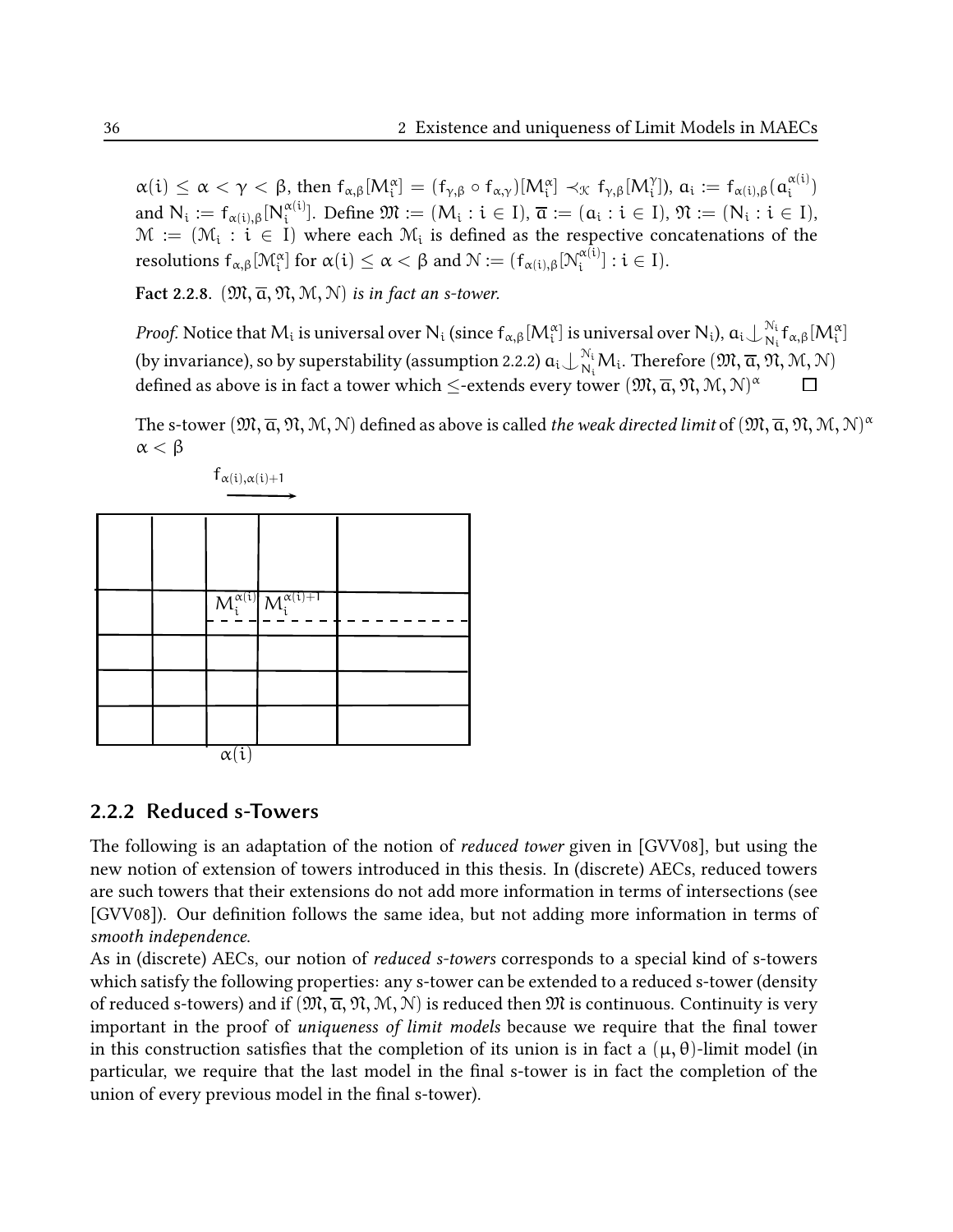**Definition** 2.2.9. We say that  $(\mathfrak{M}, \overline{a}, \mathfrak{N})$  is a *reduced s-tower* iff for every extension  $(\mathfrak{M}', \overline{\mathfrak{a}}', \mathfrak{N}', \mathfrak{N}'') > (\mathfrak{M}, \overline{\mathfrak{a}}, \mathfrak{N}, \mathfrak{N}, \mathfrak{N})$  (witnessed by a X-embedding f) and for every  $j \in I$ we have that  $\mathsf{f}[\overline{\bigcup_{\mathfrak{i}\in \mathcal{I}}\mathcal{M}_{\mathfrak{i}}}] \bigcup \mathsf{f}^{[\mathcal{M}_\mathfrak{j}]}_{\mathsf{f}[\mathcal{M}_\mathfrak{j}]}$  $f^{[{\cal M}_\mathrm{j}]}_{\mathsf{f}[{\cal M}_\mathrm{j}']}\mathsf{M}_\mathrm{j}'$  (i.e.: for every  $\mathrm{b}\in\overline{\bigcup_{\mathrm{i}\in \mathrm{I}}{\cal M}_\mathrm{i}},$   $\mathrm{f}(\mathrm{b})\!\bigcup\!\frac{f^{[{\cal M}_\mathrm{j}]}_{\mathsf{j}[{\cal M}_\mathrm{j}]}$  $f[M_j]M_j^{\prime}$ ).



Roughly speaking, reduced s-towers are s-towers whose their extensions do not add more information in terms of smooth independence.

The following facts are adaptations of the analogous properties proved in [GVV08] which reduced towers satisfy.

**Proposition 2.2.10** (density of reduced s-towers). Every s-tower  $(\mathfrak{M}, \overline{\alpha}, \mathfrak{N}, \mathfrak{N}, \mathfrak{N})$  has an extension which is a reduced s-tower.

*Proof.* Suppose not. So, we can construct an  $<$ -increasing and continuous chain  $\langle ( \mathfrak{M}, \overline{\alpha}, \mathfrak{N}, \mathfrak{M}, \mathfrak{N})^{\alpha}$  :  $\alpha < \mu^+$ ) such that  $(\mathfrak{M}, \overline{\alpha}, \mathfrak{N}, \mathcal{M}, \mathcal{N})^{\alpha+1}$  witnesses that  $(\mathfrak{M}, \overline{\alpha}, \mathfrak{N}, \mathcal{M}, \mathcal{N})^{\alpha}$  is not reduced (via  $f_{\alpha,\alpha+1}: \overline{U_{i\in I} M_i^{\alpha}} \to \overline{U_{i\in I} M_i^{\alpha+1}}$ ). For  $\alpha < \delta \leq \mu^+$  ( $\delta$  a limit ordinal), define  $f_{\alpha,\delta}$  as the canonical K-embedding given by the corresponding directed limit and for  $\alpha < \beta \leq \mu^+$  ( $\beta$  a successor ordinal), take  $f_{\alpha,\beta}$  as the corresponding natural compositions.

Notice that if  $\alpha < \beta < \mu^+$ , then  $f_{\alpha,\mu^+}[M_i^\alpha] \prec_{\mathfrak{K}} f_{\beta,\mu^+}[M_i^\beta]$  (since  $f_{\alpha,\beta}[M_i^\alpha] \prec_{\mathfrak{K}} M_i^\beta$ , so applying  $f_{\beta,\mu^+}$  we have  $f_{\alpha,\mu^+}[M_i^{\alpha}] = (f_{\beta,\mu^+} \circ f_{\alpha,\beta})[M_i^{\alpha}] \prec_{\mathcal{K}} f_{\beta,\mu^+}[M_i^{\beta}]).$ 

For a fixed  $l \in I$ , by assumption 2.2.2 (superstability-like assumptions), for every  $c$  we have that there exists a minimal β  $\lt \t \mu^+$  such that  $c\bigcup_{f}^{f_{\beta,\mu}+[M_1^{\beta}]}$  $f_{\beta,\mu^+}{}^{|\mathcal{M}^{\mathcal{V}}_1|}\overline{\bigcup_{\alpha<\mu^+}f_{\alpha,\mu^+}[M^{\alpha}_1]}$  (which we denote by  $\alpha^l_c$ ). Define  $\alpha_c:=\sup\{\alpha^l_c: l\in I\}<\mu^+$  (because  $|I| \leq \mu$ ). Notice that for every  $i \in I$ ,  $f_{\alpha_c^i, \mu^+}[M_i^{\alpha_c^i}] \prec_{\mathfrak{X}} f_{\alpha_c, \mu^+}[M_i^{\alpha_c}] \prec_{\mathfrak{X}} \overline{\bigcup_{\alpha < \mu^+} f_{\alpha, \mu^+}[M_i^{\alpha}]},$  so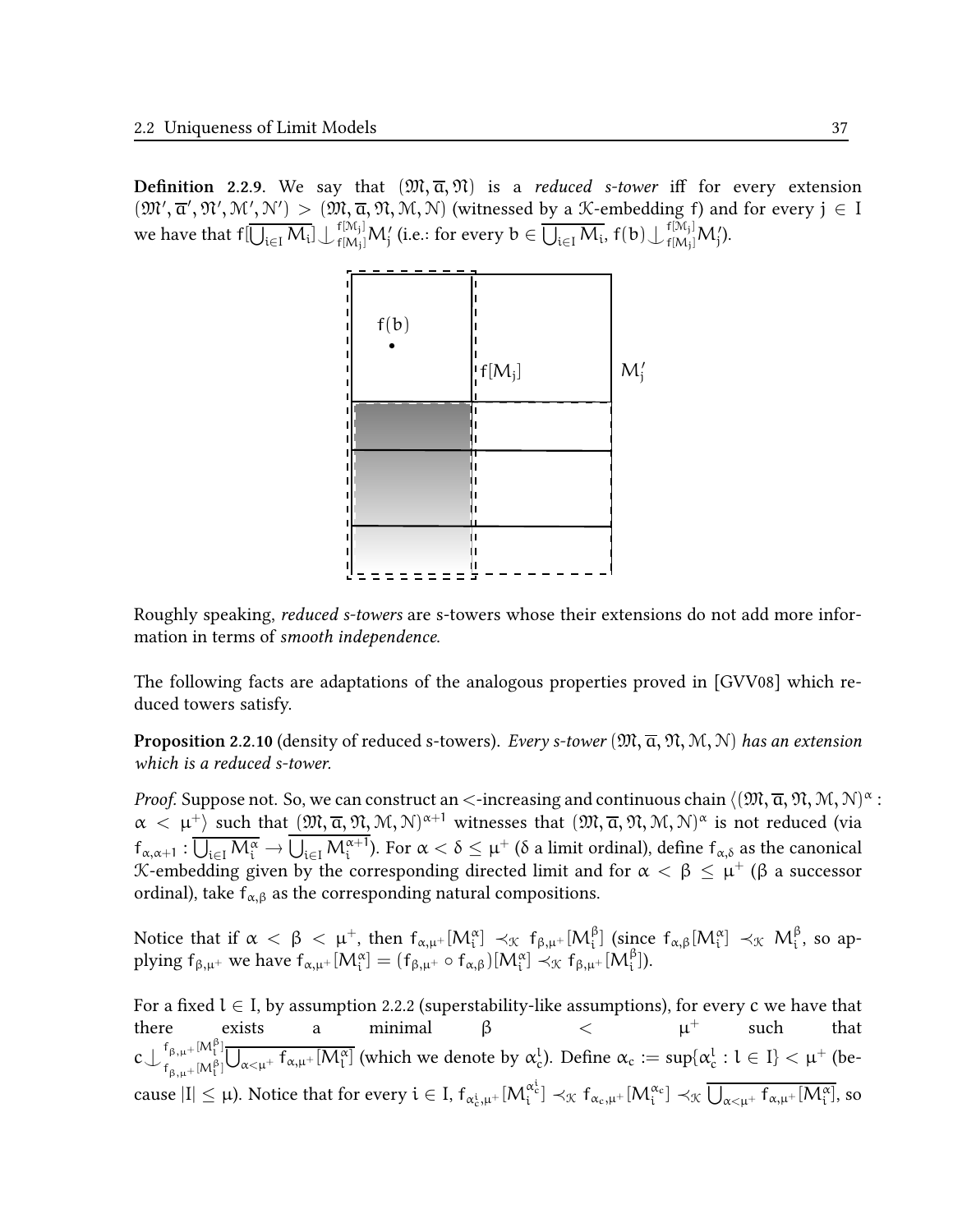by monotonicity we have that  $\mathsf{c}\!\bigcup_{\mathsf{f}}^{\mathsf{f}_{\alpha_{\mathsf{c}},\mathsf{u}}+[\mathsf{M}^{\alpha_{\mathsf{c}}}_\mathsf{t}]}$  $f_{\alpha_c,\mu^+[M_1^{\alpha_c}]}^{\{f_{\alpha_c,\mu^+[M_1^{\alpha_c}}]}\overline{\bigcup_{\alpha<\mu^+}f_{\alpha,\mu^+}[M_1^{\alpha}]}\text{ (since }f_{\alpha_c^i,\mu^+}[M_i^{\alpha_c^i}]\prec_{\mathfrak{K}}f_{\alpha_c,\mu^+}[M_i^{\alpha_c}]).$ 

Take any  $\gamma_0 < \mu^+$ . We have that  $\bigcup_{i \in I} f_{\gamma_0,\mu^+}[M_{\underline{i}}^{\gamma_0}]$  has density character  $\mu$ , so we can take  $B_{\gamma_0} \subseteq \bigcup_{i \in I} f_{\gamma_0,\mu^+}[M_i^{\gamma_0}]$  of cardinality  $\mu$  such that  $\overline{B_{\gamma_0}} = \bigcup_{i \in I} f_{\gamma_0,\mu^+}[M_i^{\gamma_0}]$ . Defining a mapping  $c \mapsto \alpha_c < \mu^+$  for every  $c \in B_{\gamma_0}$ , we have that there exists  $\gamma_0^{\gamma} < \mu^+$  such that  $\alpha_c < \gamma_0^{\gamma}$  for every  $c \in B_{\gamma_0}$ . Take  $\gamma_1 := \max{\gamma_0, \gamma_0'} + 1$ .

Suppose that we have defined  $\gamma_n \leq \mu^+$  for a fixed  $n \leq \omega$ . Take  $B_{\gamma_n} \subseteq \bigcup_{i \in I} f_{\gamma_n,\mu^+}[M_i^{\gamma_n}]$  of cardinality  $\mu$  such that  $\overline{B_{\gamma_n}} = \bigcup_{i \in I} f_{\gamma_n,\mu^+}[M_i^{\gamma_n}]$ . Defining a mapping  $c \mapsto \alpha_c < \mu^+$  for every  $c \in B_{\gamma_n}$ , we have that there exists  $\gamma'_n < \mu^+$  such that  $\alpha_c < \gamma'_n$  for every  $c \in B_{\gamma_n}$ . Take  $\gamma_{n+1} := \max\{\gamma_n, \gamma'_n\} + 1$ .

We have that  $\gamma:=\sup\{\gamma_n:n<\omega\}<\mu^+.$ 

Take  $b \in \overline{\bigcup_{i \in I} f_{\gamma, \gamma+1}[M_i^{\gamma}]}$  which witnesses that  $(\mathfrak{M}, \overline{\alpha}, \mathfrak{N}, \mathcal{M}, \mathcal{N})^{\gamma}$  is not reduced: i.e.: there exists  $k \in I$  such that  $b \nightharpoonup_{f_{k(\alpha)+1}[M]}^{f_{\gamma,\gamma+1}[M_{k}^{\gamma}]}$  $f_{\gamma,\gamma+1}[M^{\gamma}_{k}]M^{\gamma+1}_{k}$ . We know that there exists  $(b_n)$  in  $\bigcup_{i\in I} f_{\gamma,\gamma+1}[M^{\gamma}_{i}]$ such that  $(b_n) \to b$ , so by continuity of smooth independence there exists  $N < \omega$  such that  $b_N \nightharpoonup_{f_{\gamma,\gamma+1}[M^{\gamma}_k]}^{f_{\gamma,\gamma+1}[M^{\gamma}_k]}$  $f_{\gamma,\gamma+1}[M^{\gamma}_{k}]M^{\gamma+1}_{k}$ . By definition, there exists some  $j\in I$  such that  $b_{N}\in f_{\gamma,\gamma+1}[M^{\gamma}_{j}]=0$  $\bigcup_{\alpha < \gamma} f_{\alpha, \gamma + 1} [M_j^{\alpha}]$ . Notice that  $j > k$ .

Since  $b_N \in f_{\gamma,\gamma+1}[M_j^{\gamma}] = \overline{\bigcup_{\alpha < \gamma} f_{\alpha,\gamma+1}[M_j^{\alpha}]}$ , there exists a sequence  $(c_n)$  in  $\bigcup_{\alpha < \gamma} f_{\alpha,\gamma+1}[M_j^{\alpha}]$ such that  $(c_n) \to b_N$ . Since  $b_N \n\downarrow_{f_{\gamma,\gamma+1}[M_k^{\gamma}]}^{f_{\gamma,\gamma+1}[M_k^{\gamma}]}$  $f_{\gamma,\gamma+1}[{\cal M}_k^\gamma] {\cal M}_k^{\gamma+1},$  by continuity of  $\bigcup$  there exists  ${\cal M}<\omega$  such that  $c_M \nsubseteq_{f_{\text{total}}}[M^{\gamma}_{\text{N}}]$  $f_{\gamma,\gamma+1}^{[{\cal M}'_k]}M_k^{\gamma+1}.$ <br> $f_{\gamma,\gamma+1}^{[{\cal M}'_k]}M_k^{\gamma+1}.$ 

Notice that there exists  $\alpha_M < \gamma$  such that  $c_M \in f_{\alpha_M,\gamma+1}[M_j^{\alpha_M}]$ . By definition of  $\gamma$ , there exists  $L < \omega$  such that  $\alpha_M < \gamma_L$ , therefore  $c_M \in f_{\gamma_L, \gamma+1}[M_j^{\gamma_L}]$ , so  $f_{\gamma+1, \mu^+}(c_M) \in f_{\gamma_L, \mu^+}[M_j^{\gamma_L}] \subseteq$  $\bigcup_{i\in I} f_{\gamma_L,\mu^+}[M_i^{\gamma_L}]$ . Take a sequence  $(d_n) \in B_{\gamma_L}$  such that  $(d_n) \to f_{\gamma+1,\mu^+}(c_M)$ . By invariance, we may say  $f_{\gamma+1,\mu^+}(c_M) \not\downarrow_{f_{\gamma+\mu^+}[\mathcal{M}^{\gamma}_k]}^{f_{\gamma,\mu^+}[\mathcal{M}^{\gamma}_k]}$  $f_{\gamma,\mu^+[\mathsf{M}_\mathsf{K}^\gamma]}^{t_{\gamma,\mu^+[\mathsf{M}_\mathsf{K}^\gamma]}f_{\gamma+1,\mu^+}[\mathsf{M}_\mathsf{K}^{\gamma+1}];$  by continuity of  $\bot$  there exists  $\mathsf{K}<\omega$  such that  $d_K \nsubseteq_{f}^{f_{\gamma,\mu}+[M^\gamma_k]}$  $f_{\gamma,\mu^+}[\mathcal{M}^{\gamma}_{\mathbf{k}}]$ <br>  $f_{\gamma,\mu^+}[\mathcal{M}^{\gamma}_{\mathbf{k}}]$ <br>  $f_{\gamma,\mu^+}[\mathcal{M}^{\gamma+1}_{\mathbf{k}}]$ . Let  $c := d_{\mathbf{k}}$ , so  $\alpha_c < \gamma_{L+1} < \gamma$ . Since  $c \bigcup_{f_{\alpha_c,\mu^+}[\mathcal{M}^{\alpha_c}_{\mathbf{k}}]}\nvert_{\mathcal{M}^{\alpha_c}_{\mathbf{k}}}$  $f_{\alpha_c,\mu^+ [M_k^{\alpha_c}]}^{\alpha_c,\mu^+ [J N_k^{\alpha_c}]} \overline{U_{\alpha<\mu^+}} f_{\alpha,\mu^+}^{\alpha} [M_k^{\alpha}],$ then by monotonicity we have  $c \bigcup_{f}^{f_{\gamma,\mu}+[M^{\gamma}_{k}]}$  $f_{\gamma,\mu^+}^{(\gamma,\mu^+[\mathcal{M}_\mathcal{K}^{\vee}]}\,f_{\gamma+1,\mu^+}[M_\mathcal{K}^{\gamma+1}]$  (contradiction).  $\qquad \qquad \Box_{\text{Prop. 2.2.10}}$ 

Proposition 2.2.11 (weak directed limits of reduced s-towers).

If  $\langle ((\mathfrak{M}, \overline{\alpha}, \mathfrak{N}, \mathfrak{M}, \mathfrak{N})^{\gamma}:\gamma<\beta\rangle$  is an  $<$ -increasing and continuous chain of reduced s-towers (witnessed by  $f_{\gamma,\alpha}$  for  $\gamma\leq\alpha<\beta$ ; where  $(\mathfrak{M},\overline{\alpha},\mathfrak{N},\mathfrak{N},\mathfrak{N})^{\gamma}\in\mathfrak{K}_{\mu,\mathrm{I}_{\gamma}}$  and  $\mathrm{I}_{\alpha}\subseteq\mathrm{I}_{\gamma}$  if  $\alpha<\gamma<\beta$ ), the directed limit of this sequence is a reduced s-tower indexed by  $\rm I_\beta:=\bigcup_{\gamma<\beta}I_\gamma.$ 

*Proof.* Suppose not. Let  $(\mathfrak{M},\overline{a},\mathfrak{N},\mathcal{M},\mathcal{N}) > (\mathfrak{M},\overline{a},\mathfrak{N},\mathcal{M},\mathcal{N})^{\beta}$  be an s-tower and  $\underline{f: \bigcup_{i\in I} M_i^{\beta}} \to$  $\overline{\bigcup_{i\in I}{\cal M}_i}$  witnessing that  $({\frak M},\overline{\alpha},{\frak N},{\frak M},{\frak N})^{\beta}$  is not a reduced s-tower. Let  ${\frak b}\,\in\,\bigcup_{i\in I_{\beta}}\,{\sf f}[{\cal M}^{\beta}_i]\,=\,$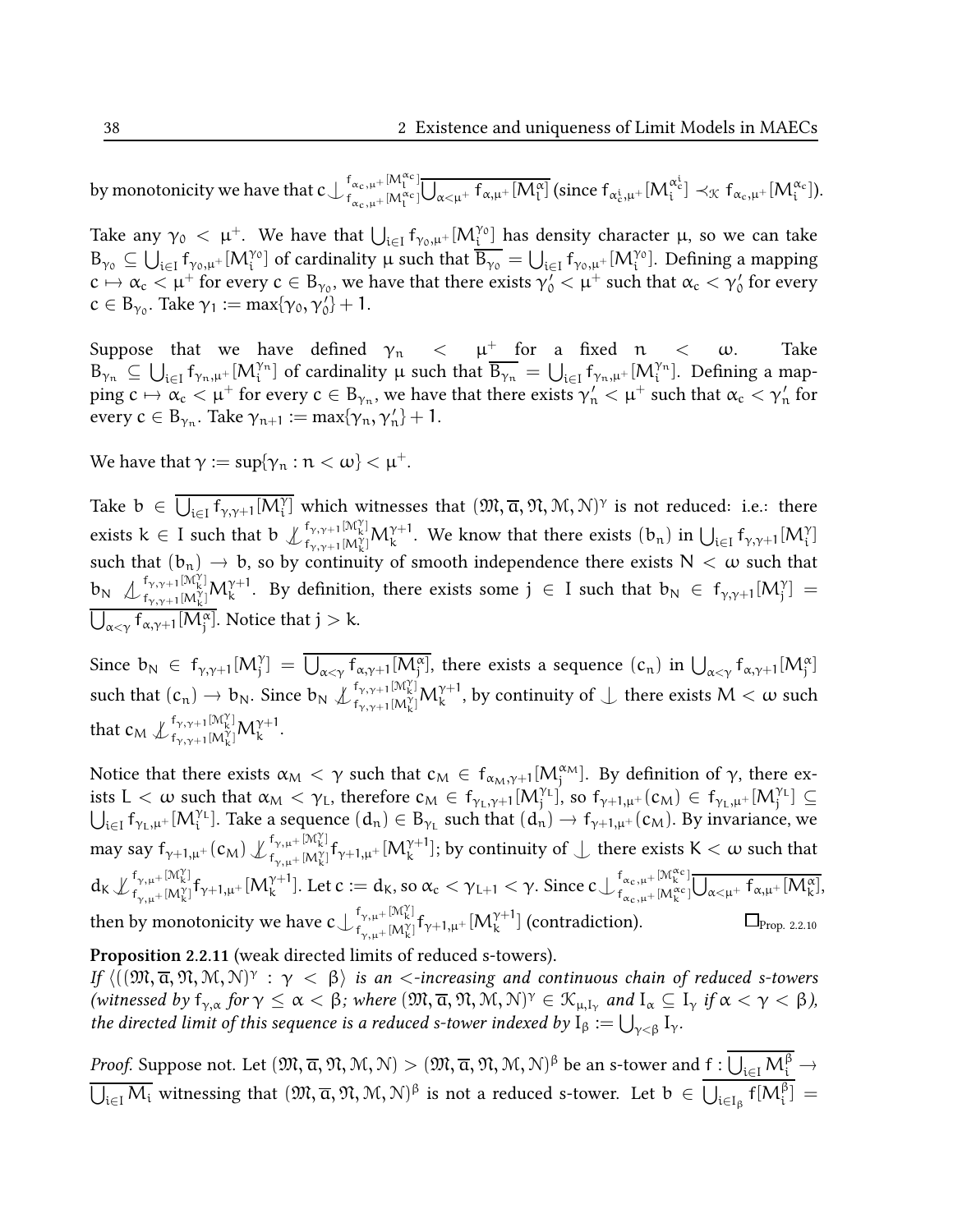$\bigcup_{\mathfrak{i}\in I_{\beta}}\mathsf{f}[M_{\mathfrak{i}}^{\beta}]$  (because  $\mathsf{cf}(I_{\beta})>\omega)$  and  $\mathfrak{i}\in I_{\beta}$  be such that  $\mathfrak{b}\bigcup_{\mathfrak{f}[M_{\mathfrak{i}}^{\beta}]}^{\mathfrak{f}[M_{\mathfrak{i}}^{\beta}]}$  $\int_{f[M_i^{\beta}]}^{f[M_i]} M_i$ . Also, there exists  $j \in I_{\beta}$ such that  $b \in f[M_j^{\beta}].$  Notice that  $j > i.$ 

Since  $b \in f[M_j^{\beta}] := f[\overline{U_{\alpha(j) \leq \alpha < \beta} f_{\alpha,\beta}[M_j^{\alpha}]]}$  (remember  $\alpha(j) := \min\{\gamma < \beta : j \in I_{\gamma}\}\)$ , there exists a sequence  $(b_n)$  in  $\bigcup_{\alpha(j)\leq\alpha<\beta}^{\infty}(f\circ f_{\alpha,\beta})[M_j^{\alpha}]$  such that  $(b_n)\to b$ . By continuity of sindependence, there exists  $\mathsf{N}<\omega$  such that  $\mathsf{b}_\mathsf{N}\not\downarrow\widehat{f}_{\mathsf{f}(\mathsf{M})^{\beta_1}}^{f[\mathsf{M}]^{\beta_1}}$  $\int_{f[M_i^{\beta}]}^{f[M_i^{\beta}]} M_i.$ 

Let  $\alpha(i) := \min\{\gamma \leq \beta : i \in I_{\gamma}\}\$  and  $\gamma$  be such that  $\max\{\alpha(i), \alpha(j)\} \leq \gamma \leq \beta$  and  $b_N \in$  $(f \circ f_{\gamma,\beta})[M_j^{\gamma}] \subseteq \bigcup_{i \in I_{\gamma}} (f \circ f_{\gamma,\beta})[M_i^{\gamma}]$ . Since  $b_N \nsubseteq_{f[M_i^{\beta}]}^{f[M_i^{\beta}]}$  $f[N_{\mathfrak{t}}^{[N_{\mathfrak{t}}]}M_{\mathfrak{t}}]$ , by monotonicity we have that  $b_N \mathcal{L}_{\text{(fof}_N, \beta)}^{(\text{fof}_{\gamma, \beta})[\mathcal{M}_i^{\gamma}]}$  $(\bigcap_{(f \circ f_{\gamma,\beta}) \in [M_i^{\gamma}]} M_i$ . This contradicts the fact that  $(\mathfrak{M}, \overline{\alpha}, \mathfrak{N}, \mathfrak{M}, \mathfrak{N})^{\gamma}$  is a reduced s-tower.  $\Box$ Prop. 2.2.11

**Proposition 2.2.12** (Truncation of reduced towers). Let  $(\mathfrak{M}, \overline{\alpha}, \mathfrak{N}, \mathfrak{M}, \mathfrak{N}) \in \mathcal{K}_{\mu, \mathfrak{l}}$  be a reduced tower and  $I' \subset I$  an initial segment of I. Then  $(\mathfrak{M}, \overline{\alpha}, \mathfrak{N}, \mathfrak{M}, \mathfrak{N}) \restriction I'$  is a reduced tower.

*Proof.* Suppose not, so there exists an initial segment  $I_0 \subset I$  such that  $( \mathfrak{M}, \overline{\alpha}, \mathfrak{N}, \mathfrak{M}, \mathfrak{N} )\restriction I_0$  is not a reduced tower. Hence there exist an extension  $(\mathfrak{M}', \overline{\alpha}', \mathfrak{N}', \mathsf{M}', \mathsf{N}')\geq 0$  $(\mathfrak{M}, \overline{\alpha}, \mathfrak{N}, \mathfrak{M}, \mathfrak{N}) \restriction I_0$  (witnessed by  $f_0$ ),  $b \in \overline{\bigcup_{i \in I_0} M_i}$  and  $i \in I_0$  such that  $b \downarrow_{f_0[M_i]}^{f_0[M_i]}$  $_{\rm f_0[M_i]}^{\rm r_0[M_i]}{\rm M}_i'.$ 

Let  $\delta := \min[I \setminus I_0]$ . Let  $\underline{\delta^-} := \delta$  if  $\delta$  is a limit element and  $\delta^- := \delta - 1$  if  $\delta$  is a successor element. Notice that  $f_0$  :  $\bigcup_{i < \delta} M_i \to \bigcup_{i < \delta} M_i'$ . Let  $\overline{f}_0 \in Aut(\mathbb{M})$  be such that  $\overline{f}_0 \supset f_0$ . Let  $M'_{\delta^-}$  be a universal model over  $f_0[M_{\delta^-}]$  which contains  $\overline{\bigcup_{i<\delta}M'_i}$  and  $N'_{\delta^-}:=f_0[N_{\delta^-}].$  By definition of tower,  $\mathfrak{a}_{\delta^-}\!\cup\!\mathop{N_{\delta^-}\atop N_{\delta^-}}\limits^{\mathcal{N}_{\delta^-}\!} \mathcal{M}_{\delta^-}.$  By invariance,  $\overline{f}_0(\mathfrak{a}_{\delta^-})\!\cup\!\mathop{f_0\lbrack N_{\delta^-}\rbrack}^{\mathsf{f}_0\lbrack N_{\delta^-}\rbrack}$  $\frac{f_0[\mathcal{N}_\delta-]}{f_0[\mathcal{N}_{\delta-}]} f_0[M_{\delta^-}].$  By extension property (proposition 1.4.9), there exists  $g_0 \in Aut(M/\overline{f}_0[M_{\delta^-}])$  such that  $(g_0 \circ \overline{f}_0)(a_{\delta^-}) \cup \frac{\overline{f}_0[N_{\delta^-}]}{\overline{f}_0[N_{\delta^-}]}M'_{\delta^-}.$ Define  $\overline{f}_1 := (g_0 \circ \overline{f}_0)$  and  $f_1 := \overline{f}_1 \upharpoonright M_{\delta^-} = \overline{f}_0 \upharpoonright M_{\delta^-} : M_{\delta^-} \to M'_{\delta^-}$ . Notice that  $f_1 \supseteq f_0$ . Define  $M'_{\delta^-+1}$  as a universal model over  $\overline{f}_1[M_{\delta^-+1}]$  which contains  $M'_{\delta^-}$ . Notice that  $\overline{f}_1(\mathfrak{a}_{\delta^-}) \in \overline{f}_1[\mathsf{M}_{\delta^-+1}] \subset \mathsf{M}'_{\delta^-+1}$  and  $\overline{f}_1(\mathfrak{a}_{\delta^-}) \notin \mathsf{M}'_{\delta^-}$  (by proposition 1.4.12) Proceed in a similar way for obtaining  $f_i$  for every  $i \in I\setminus I_0$ , getting and increasing  $\subset$ -chain of embeddings and define  $g := \overline{\bigcup_{i \in I} f_i}$ . Notice that the tower and g defined in this way witness that  $(\mathfrak{M}, \overline{\alpha}, \mathfrak{N}, \mathfrak{M}, \mathcal{N})$  is not a reduced tower (contradiction).  $\Box_{\text{Prop. 2.2.12}}$ 

**Proposition 2.2.13** (reduced towers are continuous). If  $(\mathfrak{M}, \overline{a}, \mathfrak{N}, \mathfrak{M}, \mathfrak{N})$  is a reduced tower, then it is continuous.

*Proof.* Let  $\mathfrak{T}_0 := ((\langle M_i : i \in I \rangle, \langle a_i : i \in I \rangle, \langle N_i : i \in I \rangle, \langle M_i : i \in I \rangle, \langle N_i : i \in I \rangle))$ be a reduced s-tower which is not continuous. Let  $\delta$  be the minimum limit ordinal such that continuity fails in  $\mathfrak{T}_0$  at  $\delta$ ; i.e.: there exists  $\mathfrak{b}\in M_\delta\setminus\bigcup_{\mathfrak{i}<\delta}M_\mathfrak{i}.$  Without loss of generality, by truncation of reduced towers -Proposition 2.2.12-, we may assume that  $I := \delta + 1$ . By density of reduced towers, let  $\mathfrak{T}_1 := (\langle M^1_i : i \leq \delta \rangle, \langle f_{0,1}(\mathfrak{a_i}) : i \leq \delta \rangle, \langle f_{0,1}[N_i] : i \leq \delta \rangle, \langle \mathcal{M}^1_i : i \leq$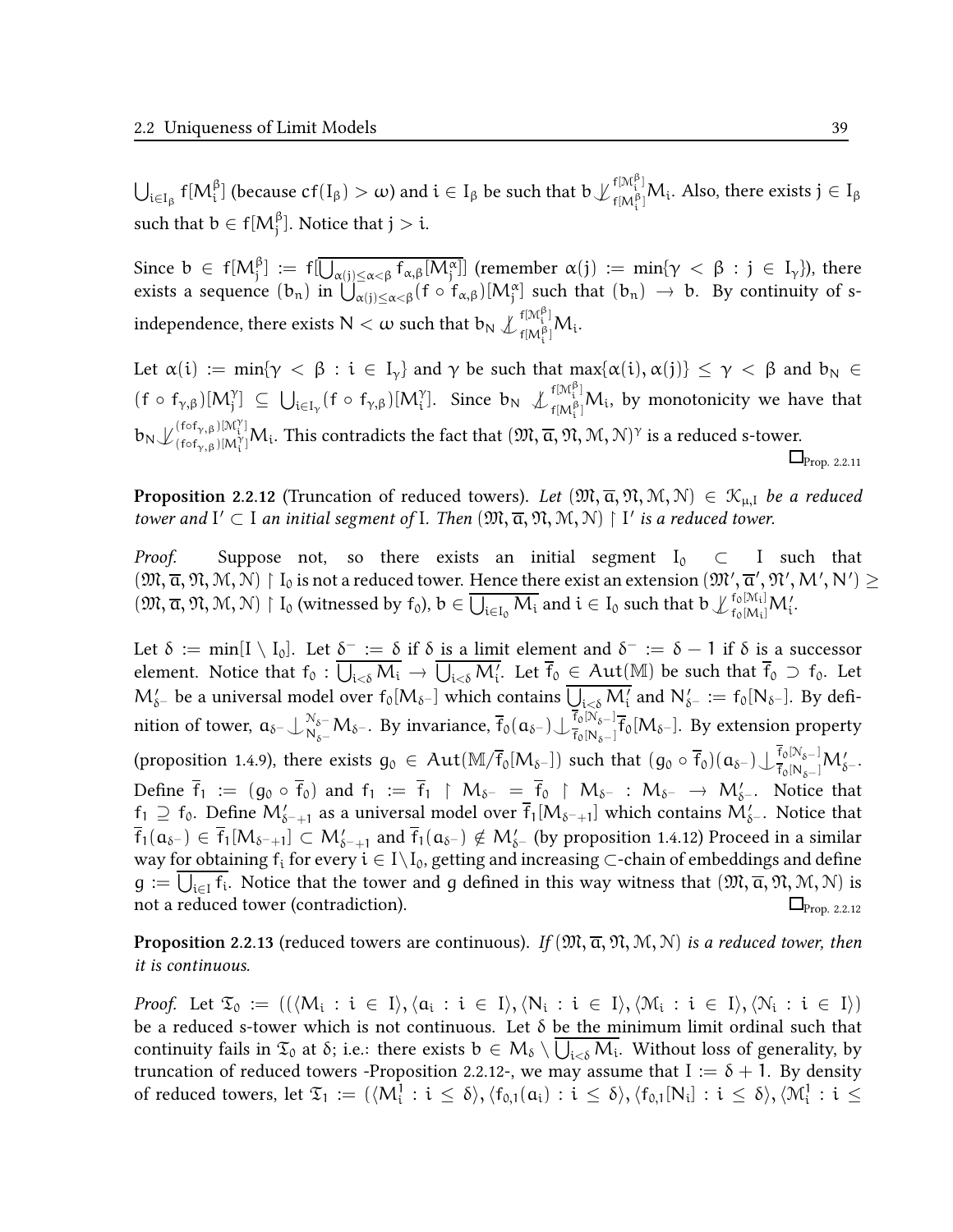δ $\rangle,\langle f_{0,1}[N_i]:i\leq\delta\rangle)$  be a reduced tower which extends  $\mathfrak{T}_0$  via  $f_{0,1}.$  For  $\beta=\alpha+1<\delta,$  extend  $\mathfrak{T}_{\alpha} := (\langle M^{\alpha}_{\mathfrak{i}} : \mathfrak{i} \leq \delta \rangle, \langle f_{0, \alpha}(\mathfrak{a}_{\mathfrak{i}}) : \mathfrak{i} \leq \delta \rangle, \langle f_{0, \alpha}[N_{\mathfrak{i}}] : \mathfrak{i} \leq \delta \rangle, \langle M^1_{\mathfrak{i}} : \mathfrak{i} \leq \delta \rangle, \langle f_{0, \alpha}[N_{\mathfrak{i}}] : \mathfrak{i} \leq \delta \rangle)$  to a  $\text{reduced tower }(\langle\mathsf{M}_{\mathfrak{i}}^{\alpha+1}:\mathfrak{i}\leq \delta\rangle,\langle\mathfrak{f}_{\alpha,\alpha+1}\circ\mathfrak{f}_{0,\alpha}(\mathfrak{a}_{\mathfrak{i}}):\mathfrak{i}\leq \delta\rangle,\langle\mathfrak{f}_{\alpha,\alpha+1}\circ\mathfrak{f}_{0,\alpha}[\mathsf{N}_{\mathfrak{i}}]:\mathfrak{i}\leq \delta\rangle,\langle\mathfrak{M}_{\mathfrak{i}}^1:\mathfrak{i}\leq$  $\{\delta\},\langle f_{\alpha,\alpha+1}\circ f_{0,\alpha}[N_i]:i\leq \delta\rangle)$  via  $f_{\alpha,\alpha+1}$  (α  $<\delta$ ). Define  $f_{\alpha,\gamma}$  (α  $\leq \gamma < \delta$ ) inductively as follows: for  $\gamma = \alpha$ , define  $f_{\alpha,\alpha} := id$ ; given  $f_{\alpha,\gamma}$ , define  $f_{\alpha,\gamma+1} := f_{\gamma,\gamma+1} \circ f_{\alpha,\gamma}$ . For  $\beta < \delta$  limit, define  $\mathfrak{T}_{\beta}$  as the weak directed limit of the towers  $\langle \mathfrak{T}_{\alpha}, f_{\alpha,\gamma} : \alpha \leq \gamma < \beta \rangle$ , with  $f_{\alpha,\beta} : \mathcal{M}_{\delta}^{\alpha} \to \mathcal{M}_{\delta}^{\beta}$  the corresponding canonical embedding.

 $\mathrm{Let} \ \mathfrak{T}_\delta := (\langle M_i^\delta : i \leq \delta \rangle, \langle \mathsf{f}_{0,\delta}(\mathfrak{a_i}) : i \leq \delta \rangle, \langle \mathsf{f}_{0,\delta}[\mathrm{N_i}] : i \leq \delta \rangle, \langle \mathfrak{M}_i^1 : i \leq \delta \rangle, \langle \mathsf{f}_{0,\delta}[\mathrm{N_i}] : i \leq \delta \rangle)$ be the weak directed limit of the towers  $(\mathfrak{T}_{\alpha}; f_{\alpha,\beta} : \alpha \leq \beta < \delta)$  with canonical embeddings  $f_{\alpha,\delta}$  $(\alpha < \delta)$ .

Remark 2.2.14 (f<sub>0,α</sub>(b)  $\notin M_{\alpha}^{\alpha}$  for every  $\alpha < \delta$ ). If at some stage  $\alpha < \delta$  f<sub>0,α</sub>(b) appeared inside  $M^{\alpha}_{\alpha}$ , we have that  $f_{0,\alpha}(b) \nsubseteq_{f_{0,\alpha}[M_{\alpha}]} M^{\alpha}_{\alpha}$  because  $f_{0,\alpha}(b) \in M^{\alpha}_{\alpha} \setminus f_{0,\alpha}[M_{\alpha}]$  (by antirreflexivity of smooth independence, Proposition 1.4.12).  $\mathfrak{T}_{\alpha}$  would then witness that  $\mathfrak{T}_0$  is not a reduced tower (contradiction). Therefore, there is no any  $\alpha < \delta$  such that  $f_{0,\alpha}(\textbf{b})$  appears inside  $\mathsf{M}^\alpha_\alpha$ 

By assumption 2.2.2 (2) and (3), we have that either for any fixed  $ε > 0$  there exists  $ζ < δ$ such that  $f_{0,\delta}(b) \bigcup_{f}^{\varepsilon}$  $^{\varepsilon}_{f_{\zeta,\delta}[{\rm M}_{\zeta}^{\zeta}]} \bigcup_{\alpha<\delta} f_{\alpha,\delta}[{\rm M}_{\alpha}^{\alpha}]$  (if cf(δ)  $=\omega,$  apply (3)) or there exists ζ  $<\delta$  such that  $f_{0,\delta}(b)\bigcup_{f_{z,\delta}[M_{\zeta}^{\zeta}]}^{f_{\zeta,\delta}[M_{\zeta}^{\zeta}]}$  $f_{\zeta,\delta}^{(\zeta,\delta,[N\zeta])}\bigcup_{\alpha<\delta}f_{\alpha,\delta}[M_{\alpha}^{\alpha}]$  (if  $cf(\delta)>\omega$ , apply (2)).

Without loss of generality, for the sake of simplicity, we may assume  $\zeta = 0$ .

CASE i = 0: Define  $N'_0 := f_{1,\delta}[M_0^1]$ . Notice that  $f_{1,\delta}[M_0^1] \prec_{\mathfrak{K}} f_{1,\delta}[M_1^1]$ , since  $M_0^1 \prec_{\mathfrak{K}} M_1^1$ . Let  $h_0 := id \upharpoonright f_{0,\delta}[M_0^0]$ . Notice that  $h_0[f_{0,\delta}[M_0^0]] = f_{0,\delta}[M_0^0] \prec_{\mathcal{K}} f_{1,\delta}[M_0^1]$ . Thus  $h_0 : f_{0,\delta}[M_0^0] \rightarrow$  $f_{1,\delta}[M_0^1] \prec_{\mathfrak{K}} N_0'.$ 

**CASE** i = 1: Let  $h_1 := id \upharpoonright f_{1,\delta}[M_1^1] : f_{1,\delta}[M_1^1] \rightarrow f_{2,\delta}[M_1^2]$ . Notice that  $h_0 \subset h_1$ . Since  $\mathsf{f}_{0,1}(\mathfrak{a}_0)\bigcup\substack{\mathfrak{f}_{0,1}[\mathbb{N}_0]}\mathsf{M}_{0}^1$  (since  $\mathfrak{T}_0\leq \mathfrak{T}_1$ ), by invariance -applying  $\mathfrak{f}_{1,\delta}$ - we have

$$
f_{0,\delta}(\mathfrak{a}_0) \bigcup f_{0,\delta}^{0,\delta}[\mathbb{N}_0] f_{1,\delta}[M_0^1]
$$
 (2-1)

Let  $\mathsf{N}_1'$  be a universal model over  $\overline{\bigcup_{\mathfrak{n}<\delta}\mathfrak{f}_{\mathfrak{n},\delta}[\mathsf{M}_{\mathfrak{n}}^{\mathfrak{n}}]}$  containing  $\mathfrak{f}_{0,\delta}(\mathfrak{b}).$  Notice that  $\mathsf{N}_0' := \mathfrak{f}_{1,\delta}[\mathsf{M}_{0}^1] \prec_{\mathfrak{K}}$  $f_{1,\delta}[M_1^1] \prec_{\mathcal{K}} N_1'$ . and  $h_1 : f_{1,\delta}[M_1^1] \rightarrow f_{2,\delta}[M_1^2] \prec_{\mathcal{K}} f_{2,\delta}[M_2^2] \prec_{\mathcal{K}} N_1'$ . Let  $l_{0,1} := id \upharpoonright N_0' : N_0' \rightarrow$  $N'_1$ .

Notice that  $f_{0,1}(a_0) \in M_1^1$  (since  $\mathfrak{T}_1$  is a tower), then  $f_{0,\delta}(a_0) = f_{1,\delta} \circ f_{0,1}(a_0) \in f_{1,\delta}[M_1^1]$ . Therefore, (2-1) means

$$
h_1 \circ f_{0,\delta}(\mathfrak{a}_0) \bigcup_{h_0 \circ f_{0,\delta}[N_0]}^{h_0 \circ f_{0,\delta}[N_0]} l_{0,1}[N'_0] \tag{2-2}
$$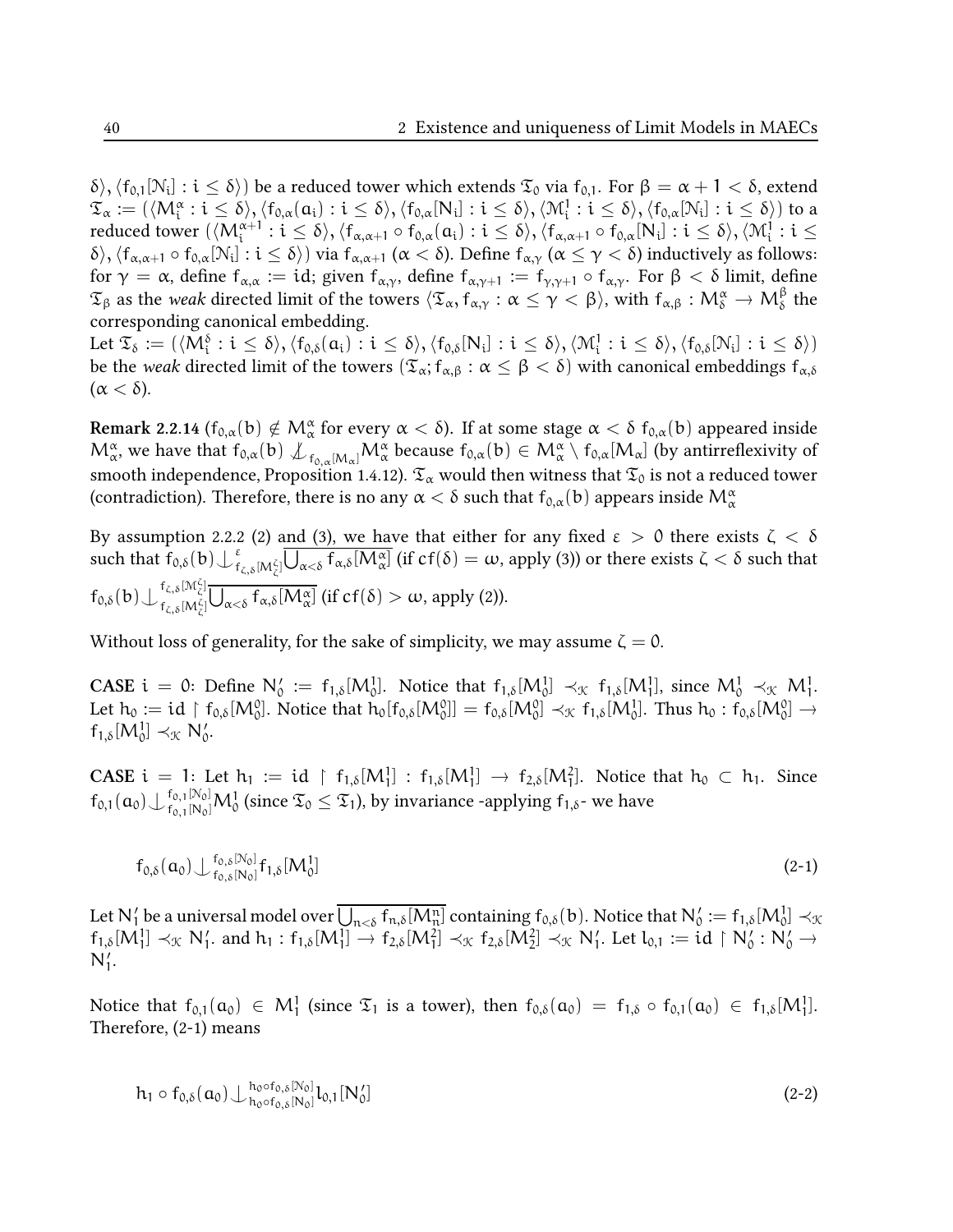CASE  $i = 2$ : Since  $f_{0,1}(a_1) \bigcup f_{0,1}^{0,1} N_1^1$  (definition of  $\leq$  and since  $\mathfrak{T}_1$  is a tower), by invariance and the commutative property of directed limits, applying  $f_{1,\delta}$  we have

$$
f_{0,\delta}(\mathfrak{a}_1) \bigcup f_{0,\delta}^{[0,\delta]}[N_1] f_{1,\delta}[M_1^1] \tag{2-3}
$$

Since  $f_{1,\delta}[M_1^1]$  is universal over  $f_{0,\delta}[N_1]$  and  $f_{1,\delta}[M_1^1] \prec_{\mathfrak{K}} f_{2,\delta}[M_1^2] \prec_{\mathfrak{K}} N'_1$ , by extension -Proposition 1.4.9- there exists  $g_1 \in Aut(\mathbb M/f_{1,\delta}[M_1^1])$  such that

$$
g_1 \circ f_{0,\delta}(\mathfrak{a}_1) \bigcup f_{0,\delta}^{(0)}[N_1] N'_1
$$
\n(2-4)

Notice that  $\mathsf{f}_{3,\delta}[{\mathsf M}_2^3]$  is universal over  $\mathsf{f}_{2,\delta}[{\mathsf M}_2^2]$  (because  $\mathfrak{T}_2\leq\mathfrak{T}_3$ ), in particular it is universal over  $f_{1,\delta}[M_1^1] \prec_{\mathcal{K}} f_{2,\delta}[M_2^2]$ . Since  $g_1 \circ f_{2,\delta}[M_2^2] \succ_K f_{1,\delta}[M_1^1]$ , there exists  $f_1 : g_1 \circ f_{2,\delta}[M_2^2] \rightarrow f_{3,\delta}[M_2^3]$ fixing  $f_{1,\delta}[M_1^1]$  pointwise. Let

$$
h_2 := f_1 \circ g_1 \upharpoonright f_{2,\delta}[M_2^2] : f_{2,\delta}[M_2^2] \to f_{3,\delta}[M_2^3]
$$

Notice that  $h_1 \subset h_2$ , since both  $f_1$  and  $g_1$  fix  $f_{1,\delta}[M_1^1]$  pointwise and  $h_1 := id \restriction f_{1,\delta}[M_1^1]$ .

Let  $\bar{f}_1$  be an automorphism of M extending  $f_1$ . By invariance, applying  $\bar{f}_1$  to (4) we get

$$
f_1 \circ g_1 \circ f_{0,\delta}(\mathfrak{a}_1) \bigcup f_{0,\delta}^{(N_1)}[\bar{f}_1[N'_1].
$$
 (2-5)

Let  $N'_2$  be a universal model over  $f_{3,\delta}[M_2^3]$  containing  $\bar{f}_1[N'_1]$  and  $l_{1,2} := \bar{f}_1 \upharpoonright N'_1 : N'_1 \to N'_2$ . Notice that  $h_2: f_{2,\delta}[M_2^2] \to f_{3,\delta}[M_2^3] \prec_{\mathfrak{K}} N_2'$  and  $f_{0,1}(\mathfrak{a}_1) \in f_{2,\delta}[M_2^2]$ .

Therefore (2-5) means

$$
h_2 \circ f_{0,\delta}(\mathfrak{a}_1) \bigcup \substack{h_1 \circ f_{0,\delta}[N_1] \\ h_1 \circ f_{0,\delta}[N_1]} l_{1,2}[N'_1].
$$
\n(2-6)

CASE  $i=3$ : Since  $f_{0,2}(\alpha_2)\bigcup f_{0,2}^{0,2[N_2]}M_2^2$  (definition of  $\leq$  and since  $\mathfrak{T}_2$  is a tower), by invariance and the commutative property of directed limits, applying  $f_{2,\delta}$  we have

$$
f_{0,\delta}(\alpha_2) \bigcup f_{0,\delta}^{[0,\delta]}[N_2] f_{2,\delta}[M_2^2] \tag{2-7}
$$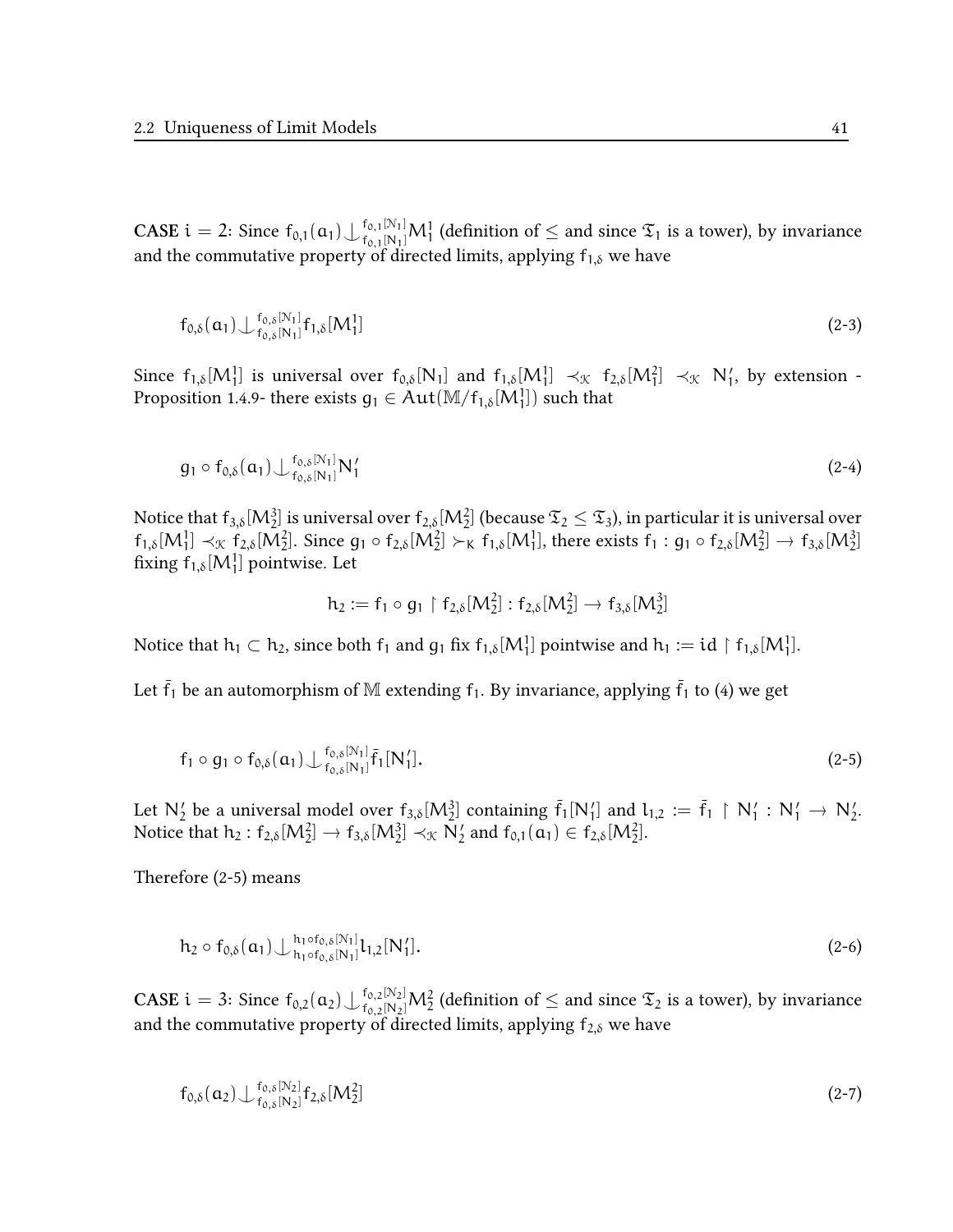Let  $\tilde{\bm{\mathsf{h}}}_2$  be an automorphism of  $\mathbb M$  extending  $\bm{\mathsf{h}}_2$ . By invariance,

$$
\bar{h}_2 \circ f_{0,\delta}(\mathbf{a}_2) \bigcup \substack{h_2 \circ f_{0,\delta}[N_2] \\ h_2 \circ f_{0,\delta}[N_2]} h_2 \circ f_{2,\delta}[M_2^2]
$$
\n(2-8)

Since  $h_2 \circ f_{2,\delta}[M_2^2]$  is universal over  $h_2 \circ f_{0,\delta}[N_2]$  and  $h_2 \circ f_{2,\delta}[M_2^2] \prec_{\mathfrak{K}} N_2'$ , by extension (Proposition 1.4.9) there exists

$$
g_2\in Aut(\mathbb{M}/h_2\circ f_{2,\delta}[M_2^2])
$$

such that

$$
g_2 \circ \bar{h}_2 \circ f_{0,\delta}(a_2) \bigcup \frac{h_2 \circ f_{0,\delta}[N_2]}{h_2 \circ f_{0,\delta}[N_2]} N'_2
$$
\n(2-9)

Notice that  $f_{4,\delta}[M_3^4]$  is universal over  $f_{3,\delta}[M_3^3]$  (because  $\mathfrak{T}_3\leq \mathfrak{T}_4$ ), in particular it is universal over  $h_2[f_{2,\delta}[M_2^2]] \prec_{\mathfrak{K}} f_{3,\delta}[M_2^3] \prec_{\mathfrak{K}} f_{3,\delta}[M_3^3]$ . Since  $g_2 \circ \bar{h}_2 \circ f_{3,\delta}[M_3^3] \succ_K \bar{h}_2[f_{2,\delta}[M_2^2]]$ , there exists

$$
f_2: g_2 \circ \bar{h}_2 \circ f_{3,\delta}[M_3^3] \to f_{4,\delta}[M_3^4]
$$

fixing  $h_2[f_{2,\delta}[M_2^2]]$  pointwise.

Let  $h_3 := f_2 \circ g_2 \circ \bar{h}_2 \upharpoonright f_{3,\delta}[M_3^3] : f_{3,\delta}[M_3^3] \to f_{4,\delta}[M_3^4]$ .

Notice that  $h_2 \subset h_3$ , since both  $f_2$  and  $g_2$  fix  $h_2[f_{2,\delta}[M_2^2]]$  pointwise.

Let  $\bar{f}_2$  be an automorphism of M extending  $f_2$ . Applying invariance to (2-9), we have

$$
f_2 \circ g_2 \circ \bar{h}_2 \circ f_{0,\delta}(\alpha_2) \bigcup \frac{h_2 \circ f_{0,\delta}[N_2]}{h_2 \circ f_{0,\delta}[N_2]} \bar{f}_2[N'_2]
$$
\n(2-10)

Let  $N'_3$  be a universal model over  $f_{4, \delta}[M_3^4]$  containing  $\bar{f}_2[N'_2]$ . Notice that  $h_3 : f_{3, \delta}[M_3^3] \rightarrow$  $f_{4,\delta}[M_3^4] \prec_{\mathcal{K}} N_3'$ . Let  $l_{2,3} := \overline{f}_2 \upharpoonright N_2' : N_2' \to N_3'$ . Notice that  $f_{0,\delta}(\alpha_2) \in f_{3,\delta}[M_3^3]$ .

Therefore, (2-10) means

$$
h_3 \circ f_{0,\delta}(\mathbf{a}_2) \bigcup_{h_2 \circ f_{0,\delta}[N_2]}^{h_2 \circ f_{0,\delta}[N_2]} l_{2,3}[N_2'] \tag{2-11}
$$

Continue in a similar way for  $n < \omega$ .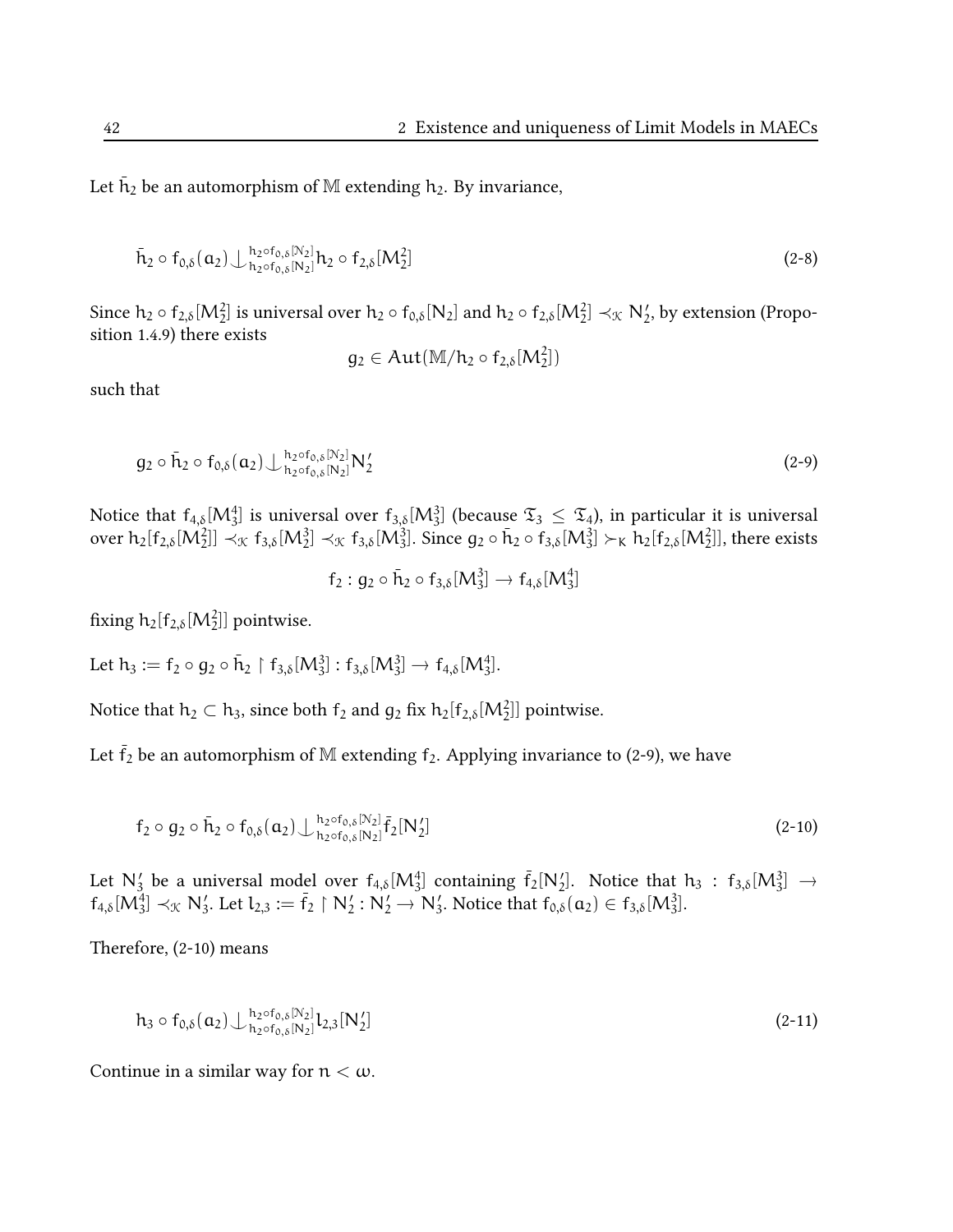**CASE**  $i = \omega$ : Notice that  $i < j < \omega$  implies

$$
f_{i,\delta}[M_i^i]\prec_{\mathfrak{K}} f_{j,\delta}[M_j^j]:
$$

 $f_{i,\delta}[M_i^i] = f_{j,\delta}[f_{i,j}[M_i^i]] \prec_{\mathcal{K}} f_{j,\delta}[M_j^j]$  (since  $f_{i,\delta} = f_{j,\delta} \circ f_{i,j}$ ). Ê

Let  $\hat{\mathsf{N}}_\omega$  be the directed limit of  $\langle\mathsf{N}'_\mathsf{n},\mathsf{l}_{\mathsf{n},\mathsf{m}}:\mathfrak{n}<\omega,\mathfrak{n}<\mathfrak{m}<\omega\rangle,$  with canonical embeddings  $l_{n,\omega}: \mathsf{N}'_n \to \hat{\mathsf{N}}_\omega.$ 

Let  $k_n := l_{n,\omega} \circ h_n : f_{n,\delta}[M_n^n] \to l_{n,\omega}[f_{n+1,\delta}[M_n^{n+1}]]] \prec_{\mathcal{K}} l_{n,\omega}[N'_n] \prec_{\mathcal{K}} \hat{N}_{\omega}$ . Notice that  $k_n \subset$  $k_{n+1}$ : Let  $a \in f_{n,\delta}[M_n^n]$ , then

$$
k_n(a) = l_{n,\omega} \circ h_n(a)
$$
  
\n
$$
= (l_{n+1,\omega} \circ l_{n,n+1}) \circ h'_n(a) \text{ (by commutative\nproperties of canonical embeddings of directed systems)}
$$
  
\n
$$
= l_{n+1,\omega} \circ (l_{n,n+1} \circ h_n)(a)
$$
  
\n
$$
= l_{n+1,\omega} \circ (\bar{f}_n \circ h_n)(a) (l_{n,n+1} := \bar{f}_n \upharpoonright N'_n \text{ by definition)}
$$
  
\n
$$
= l_{n+1,\omega} \circ (f_n \circ g_n \circ h_n)(a) (g_n \text{ fixes } h_n \circ f_{n,\delta}[M_n^n] \text{ pointwise and } \bar{f}_n \supset f_n)
$$
  
\n
$$
= l_{n+1,\omega} \circ h_{n+1}(a) (h_{n+1} = f_n \circ g_n \circ \bar{h}_n \upharpoonright f_{n+1,\delta}[M_{n+1}^{n+1}])
$$
  
\n
$$
= k_{n+1}(a) (by definition of k_{n+1}).
$$

Let  $h_\omega := \overline{\bigcup_{n<\omega} k_n} : \overline{\bigcup_{n<\omega} f_{n,\delta}[M_n^n]} \to \overline{\bigcup_{n<\omega} l_{n,\omega}[f_{n+1,\delta}[M_n^{n+1}]]} \prec_{\mathcal{K}} \hat{N}_\omega.$ 

Notice that

$$
l_{n,n+1} \circ h_n \upharpoonright f_{n,\delta}[M_n^n] = \bar{f}_n \circ h_n \upharpoonright f_{n,\delta}[M_n^n]
$$
  
\n
$$
(l_{n,n+1} := \bar{f}_n \upharpoonright N'_n \text{ and } h_n[f_{n,\delta}[M_n^n]] \prec_{\mathcal{K}} N'_n)
$$
  
\n
$$
= f_n \circ g_n \circ h_n \upharpoonright f_{n,\delta}[M_n^n]
$$
  
\n(since  $g_n$  fixes  $h_n \circ f_{n,\delta}[M_n^n]$  pointwise and  
\n
$$
\bar{f}_n \supset f_n)
$$
  
\n
$$
= h_{n+1} \upharpoonright f_{n,\delta}[M_n^n]
$$
  
\n
$$
= h_n \upharpoonright f_{n,\delta}[M_n^n] \text{ (since } h_{n+1} \supset h_n)
$$

Therefore, we conclude that  $l_{n,n+1}$  fixes  $h_n[f_{n,\delta}[M_n^n]]$  pointwise. Without loss of generality, doing a pull back, we may assume that  $l_{n,\omega}$  fixes  $h_n[f_{n,\delta}[M_n^n]]$  pointwise.

1. Case 1:  $\omega < \delta$ : Let  $N'_\omega$  be a universal model over  $h_\omega[f_{\omega,\delta}[M^{\omega}_{\omega}]] = h_\omega[\overline{\bigcup_{n<\omega}f_{n,\delta}[M^n_n]}]]$ containing  $\mathsf{N}_{\omega}$ .

Notice that  $f_{\omega,\delta}[M^{\omega}_{\omega}] = \overline{\bigcup_{n<\omega} f_{\omega,\delta}[M^{\omega}_{n}]} = \overline{\bigcup_{n<\omega} f_{n,\delta}[M^{\eta}_{n}]}$  (since  $\omega < \delta$  and  $\delta$  is the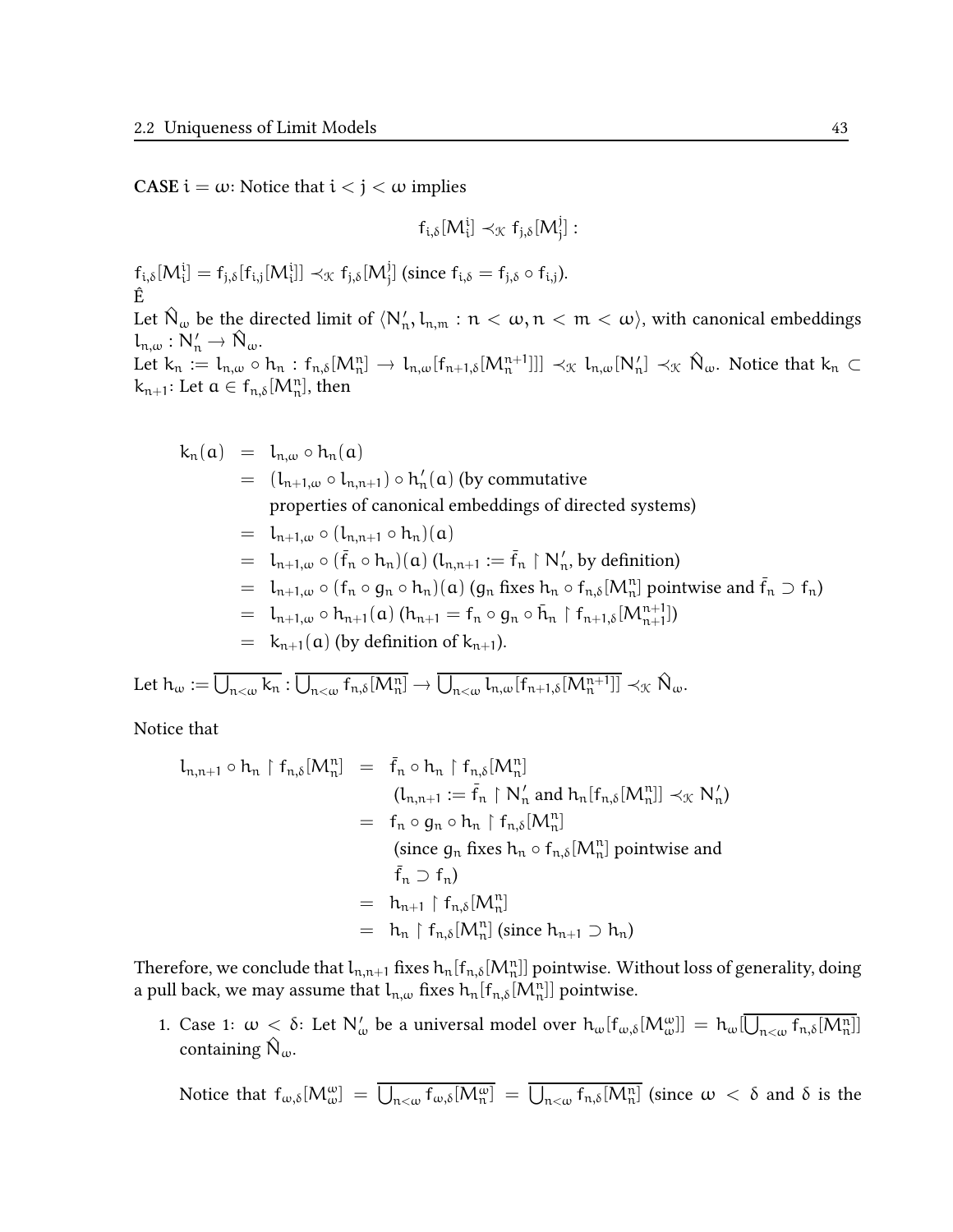minimum ordinal such that there exists a reduced tower with a failure of continuity at level δ).

Notice that

$$
h_{\omega}[\overline{\bigcup_{n<\omega}f_{n,\delta}[M_{n}^{n}]]} = \overline{\bigcup_{n<\omega}k_{n}[f_{n,\delta}[M_{n}^{n}]]}
$$
  
\n
$$
= \overline{\bigcup_{n<\omega}l_{n,\omega}\circ h_{n}[f_{n,\delta}[M_{n}^{n}]]}
$$
  
\n
$$
= \overline{\bigcup_{n<\omega}l_{n,[f_{n,\delta}[M_{n}^{n}]]}
$$
  
\n
$$
\frac{(l_{n,\omega} \text{ is assumed to fix }f_{n,\delta}[M_{n}^{n}]\text{ pointwise})}{\bigcup_{n<\omega}f_{n+1,\delta}[M_{n}^{n+1}]}
$$
  
\n
$$
= \overline{\bigcup_{n<\omega}f_{n,\delta}[M_{n}^{n}]}
$$

Therefore  $h_{\omega}: f_{\omega,\delta}[M_{\omega}^{\omega}] \to f_{\omega,\delta}[M_{\omega}^{\omega}] \prec_{\mathfrak{K}} f_{\omega+1,\delta}[M_{\omega}^{\omega}+1].$ 

Since  $\mathsf{f}_{0,\omega}(\mathfrak{a}_\omega)\bigcup{}_{\mathsf{f}_{0,\omega}[\mathsf{N}_\omega] }^{\mathsf{f}_{0,\omega}[\mathsf{N}_\omega]} \mathsf{M}_\omega^\omega$  (since  $\mathfrak{T}_0\leq \mathfrak{T}_\omega$ ), by invariance and the commutative property of directed limits, applying  $f_{\omega,\delta}$  we have

$$
f_{0,\delta}(\mathbf{a}_{\omega}) \bigcup f_{0,\delta}^{0,\delta} [\mathbb{N}_{\omega}] f_{\omega,\delta} [M^{\omega}_{\omega}]
$$
\n(2-12)

Let  $\bar{h}_{\omega} \in Aut(\mathbb{M})$  be extending  $h_{\omega}$ . By invariance, we have that

$$
\bar{\mathbf{h}}_{\omega} \circ \mathbf{f}_{0,\delta}(\mathbf{a}_{\omega}) \perp \substack{\mathbf{h}_{\omega} \circ \mathbf{f}_{0,\delta}[\mathcal{N}_{\omega}]}{\mathbf{h}_{\omega} \circ \mathbf{f}_{0,\delta}[\mathcal{N}_{\omega}]} \mathbf{h}_{\omega} \circ \mathbf{f}_{\omega,\delta}[\mathcal{M}_{\omega}^{\omega}].
$$
\n(2-13)

Since  $\textsf{h}_\omega\circ\textsf{f}_{\omega,\delta}[\textsf{M}_\omega^\omega]$  is universal over  $\textsf{h}_\omega\circ\textsf{f}_{\textsf{0},\delta}[\textsf{N}_\omega]$  and  $\textsf{h}_\omega\circ\textsf{f}_{\omega,\delta}[\textsf{M}_\omega^\omega]\prec_\mathfrak{X}\textsf{N}'_\omega$ , by extension -Proposition 1.4.9- there exists  $g_\omega \in Aut(M/h'_\omega \circ f_{\omega,\delta}[M^\omega_\omega])$  such that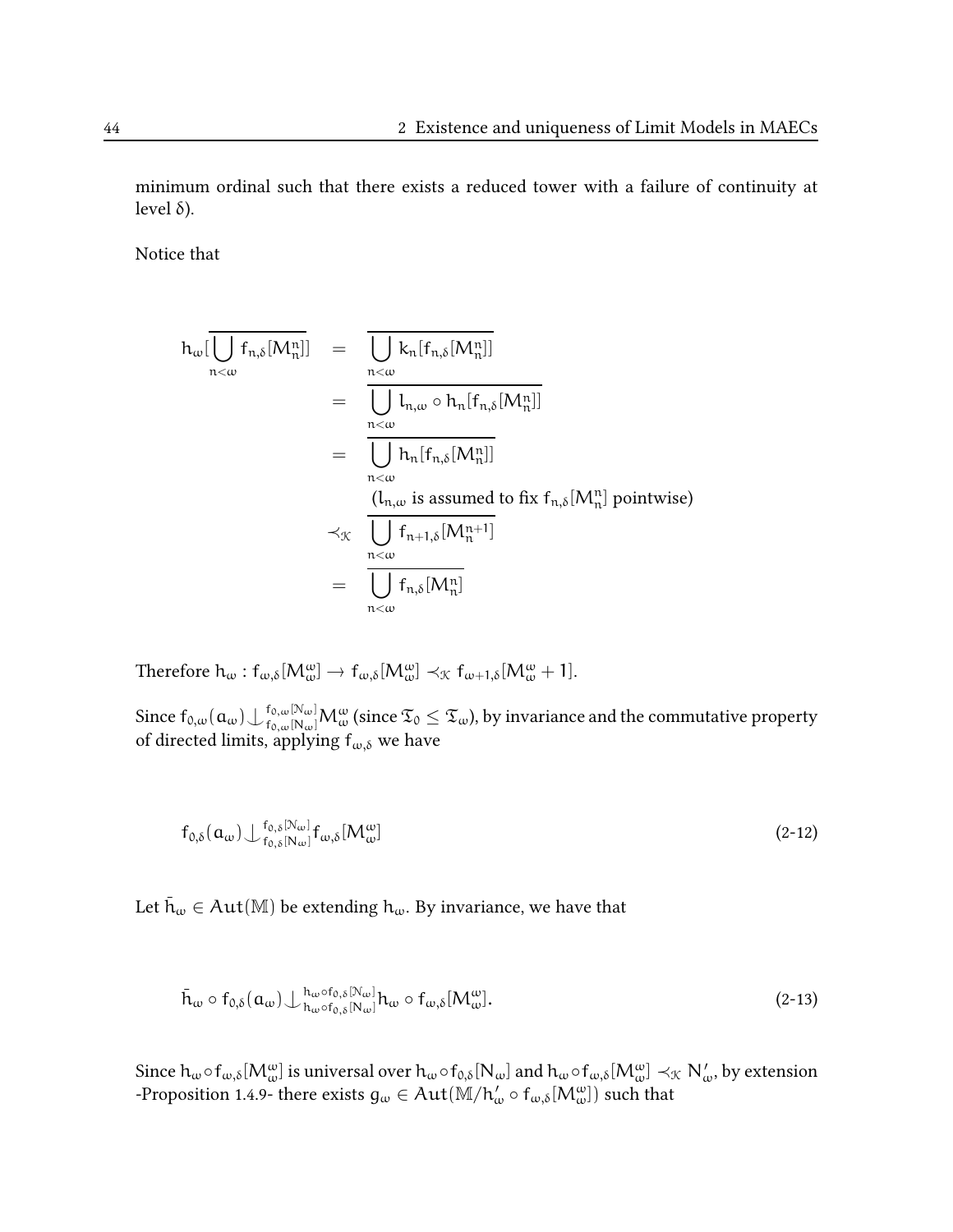$$
g_{\omega} \circ \bar{h}_{\omega} \circ f_{0,\delta}(\alpha_{\omega}) \bigcup \substack{h_{\omega} \circ f_{0,\delta}[N_{\omega}]}{h_{\omega} \circ f_{0,\delta}[N_{\omega}]} N_{\omega}'
$$
\n(2-14)

Notice that  $f_{\omega+2,\delta}[M^{\omega+2}_{\omega+1}]$  is universal over  $f_{\omega+1,\delta}[M^{\omega+1}_{\omega+1}]$ , in particular it is universal over  $h_\omega[f_{\omega,\delta}[M^{\omega}_{\omega}]] \prec_{\mathfrak{K}} f_{\omega,\delta}[M^{\omega}_{\omega}] \prec_{\mathfrak{K}} f_{\omega+1,\delta}[M^{\omega+1}_{\omega+1}].$ 

Let  $\bar h_\omega\in \mathrm{Aut}(\mathbb M)$  extending  $h_\omega$ . Since  $g_\omega\circ\bar h_\omega[f_{\omega+1,\delta}[\mathcal M^{\omega+1}_{\omega+1}]]\succ\kappa \ h_\omega[f_{\omega,\delta}[\mathcal M^{\omega}_{\omega}]]$ , there exists  $f_{\omega}: g_{\omega} \circ \bar{h}_{\omega}[f_{\omega+1,\delta}[M_{\omega+1}^{\omega+1}]] \to \bar{h}_{\omega}[f_{\omega+2}[M_{\omega+1}^{\omega+2}]] \text{ fixing } h_{\omega}[f_{\omega,\delta}[M_{\omega}^{\omega}]] \text{ pointwise.}$ 

Let  $f_{\omega} \in Aut(M)$  extending  $f_{\omega}$ , then by invariance applied to (2-14) we get

$$
f_{\omega} \circ g_{\omega} \circ \bar{h}_{\omega} \circ f_{0,\delta}(\mathfrak{a}_{\omega}) \bigcup \substack{h_{\omega} \circ f_{0,\delta}[N_{\omega}]}{h_{\omega} \circ f_{0,\delta}[N_{\omega}]} \bar{f}_{\omega}[N_{\omega}'] \qquad (2-15)
$$

Let  $h_{\omega+1} := f_{\omega} \circ g_{\omega} \circ \bar{h}_{\omega} \upharpoonright f_{\omega+1,\delta}[M_{\omega+1}^{\omega+1}] : f_{\omega+1,\delta}[M_{\omega+1}^{\omega+1}] \to h_{\omega}'[f_{\omega+2,\delta}[M_{\omega+1}^{\omega+2}]].$  Notice that  $h_\omega \subset h_{\omega+1}$  because both  $f_\omega$  and  $g_\omega$  fix  $h_\omega[f_{\omega,\delta}[M_\omega^\omega]]$  pointwise.

Let  $N'_{\omega+1}$  be a universal model over  $f_{\omega+1,\delta}[M_{\omega}^{\omega+1}] \succ_K h_{\omega}[f_{\omega,\delta}[M_{\omega}^{\omega}]]$  containing  $\bar{f}_{\omega}[N'_{\omega}]$ and  $l_{\omega,\omega+1} := \bar{f}_{\omega} \restriction N'_{\omega} : N'_{\omega} \to N'_{\omega+1}.$ 

Since  $f_{0,\delta}(\mathfrak{a}_\omega) \in f_{\omega+1,\delta}[M^{\omega+1}_{\omega+1}]$ , notice that (2-15) can be written as follows:

$$
h_{\omega+1} \circ f_{0,\delta}(\mathbf{a}_{\omega}) \bigcup \substack{h_{\omega} \circ f_{0,\delta}[N_{\omega}]}{h_{\omega} \circ f_{0,\delta}[N_{\omega}]} l_{\omega,\omega+1}[N'_{\omega}]
$$
\n(2-16)

2. Case 2:  $\omega = \delta$ : We have the following diagram:

$$
M_{\omega}^{\omega}
$$
\n
$$
\frac{d}{d}
$$
\n
$$
T_{n,\delta}[M_{n}^{n}] \longrightarrow \hat{N}_{\omega}
$$

We want to find  $\bar{h} \in Aut(M)$  such that  $\bar{h}(f_{0,\delta}(b)) = l_{1,\omega}(f_{0,\delta}(b))$ , extending  $h_{\omega}$ . We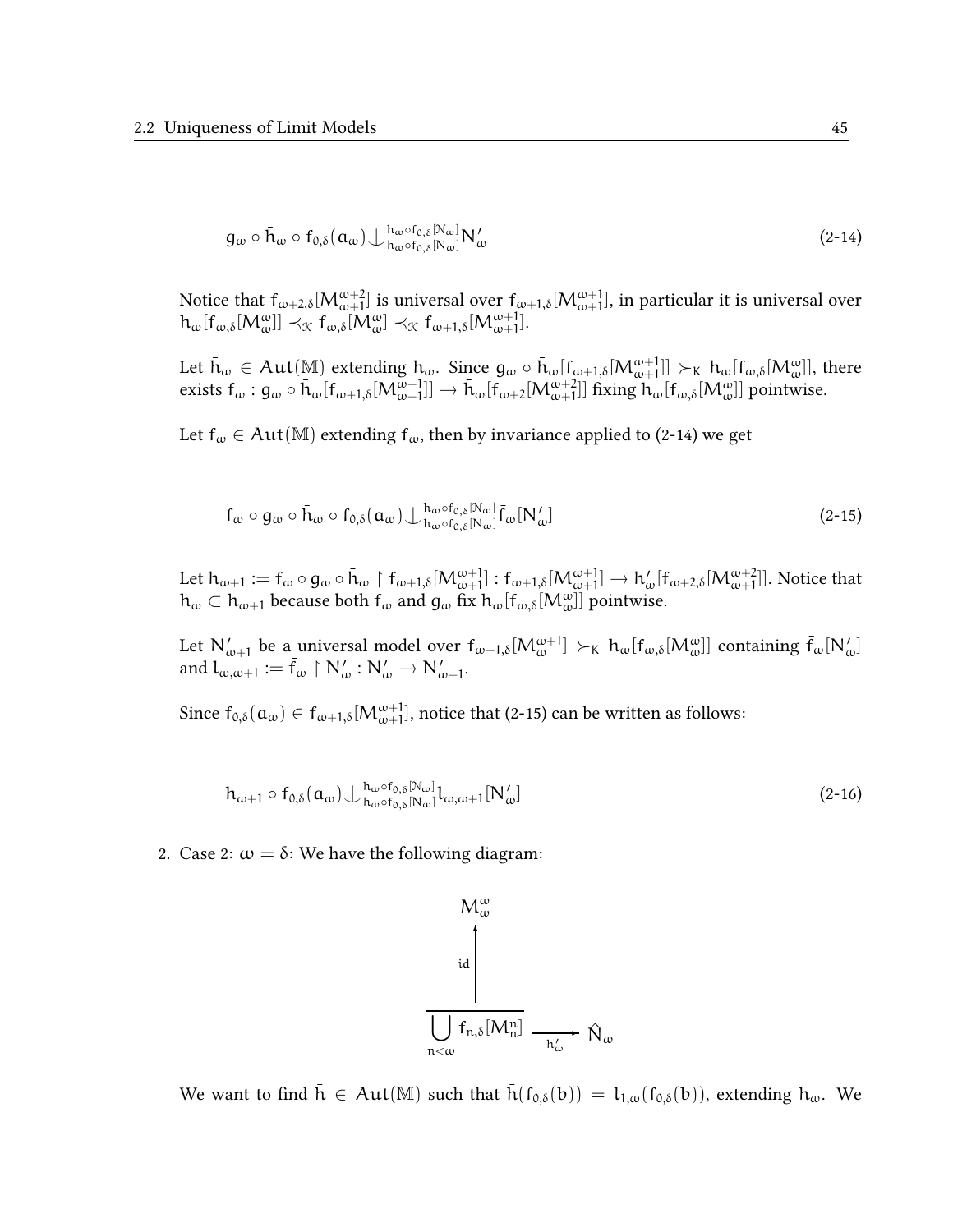just know that for a fixed  $ε > 0$  there exists  $ζ < δ$  -recall that without loss of generality, we may assume  $\zeta = 0$ - such that  $f_{0,\delta}(b) \bigcup_{f} g$  $^{\varepsilon}_{\mathsf{f}_{0,\delta}[\mathsf{M}^0_0]} \bigcup_{\mathfrak{i<\delta}}\mathsf{f}_{\mathfrak{i},\delta}[\mathsf{M}^{\mathfrak{i}}_{\mathfrak{i}}].$  We conjecture that under the stronger condition  $f_{0,\delta} (b) \bigcup_{f_{\delta,\delta} [M^0_0]}^{f_{0,\delta} [M^0_0]}$  $f_{0,\delta}^{[0,\delta][\mathsf{M}^0_0]} \overline{\bigcup_{\mathbf{i} < \delta} f_{\mathbf{i},\delta} [\mathsf{M}^{\mathbf{i}}_{\mathbf{i}}]}$  we could find such automorphism in a similar way as it was proved in [GVV08] that there exists an automorphism  $\bar{h}$  of the monster model such that  $\bar{h}(b) = b$ , extending some mapping h with domain  $\bigcup_{i < \delta} M_i^i$ . Suppose that we were succeeded finding such automorphism h.

Let  $h:=\bar{h}\restriction M^{\omega}_{\omega}$  and  $N'_{\omega}$  be a universal model over  $h[M^{\omega}_{\omega}]$  containing  $\hat{\mathsf{N}}_{\omega}.$ Since  $h \supset h_{\omega}$ , notice that the following diagram commutes:



Define  $j := h \circ f_{0,\delta} : M^0_{\omega} \to N'_{\omega}$ . Notice that by equations (2-2), (2-6) and (2-11), we can assure that

$$
h_{i+1}(f_{0,\delta}(\mathbf{a}_{i})) \bigcup \substack{h_{i}\circ f_{0,\delta}[\mathcal{N}_{i}]}{h_{i}\circ f_{0,\delta}[\mathcal{N}_{i}]} l_{i,i+1}[\mathbf{N}'_{i}]
$$
\n(2-17)

Since  $h_{i+1} \supset h_i$ , we have that

$$
h_{i+1}(f_{0,\delta}(\mathfrak{a}_i))\bigcup{h_{i+1}\circ f_{0,\delta}[N_i] \atop h_{i+1}\circ f_{0,\delta}[N_i]} l_{i,i+1}[N'_i]
$$

By invariance, applying  $l_{i+1,\omega}$  we get

 $l_{i+1,\omega} \circ h_{i+1}(f_{0,\delta}(\mathfrak{a}_i)) \bigcup_{l_{i+1,\omega} \circ h_{i+1} \circ f_{0,\delta}[\mathbb{N}_i]}^{l_{i+1,\omega} \circ h_{i+1} \circ f_{0,\delta}[\mathbb{N}_i]}$  $\mathcal{L}_{i+1,\omega}$ ° $\mathcal{L}_{i+1,\omega}$ o $\mathcal{L}_{i+1}$ of $\mathcal{L}_{i,\delta}$ [N $_i$ ] $\mathcal{L}_{i,\omega}$ [N $_i'$ ]

Since  $l_{i+1} \circ h_{i+1} =: k_{i+1} \subset h_\omega \subset h$ , we get

$$
h(f_{0,\delta}(a_i)) \bigcup\nolimits_{h \circ f_{0,\delta}[N_i]}^{h \circ f_{0,\delta}[N_i]} l_{i,\omega}[N_i']
$$

i.e.,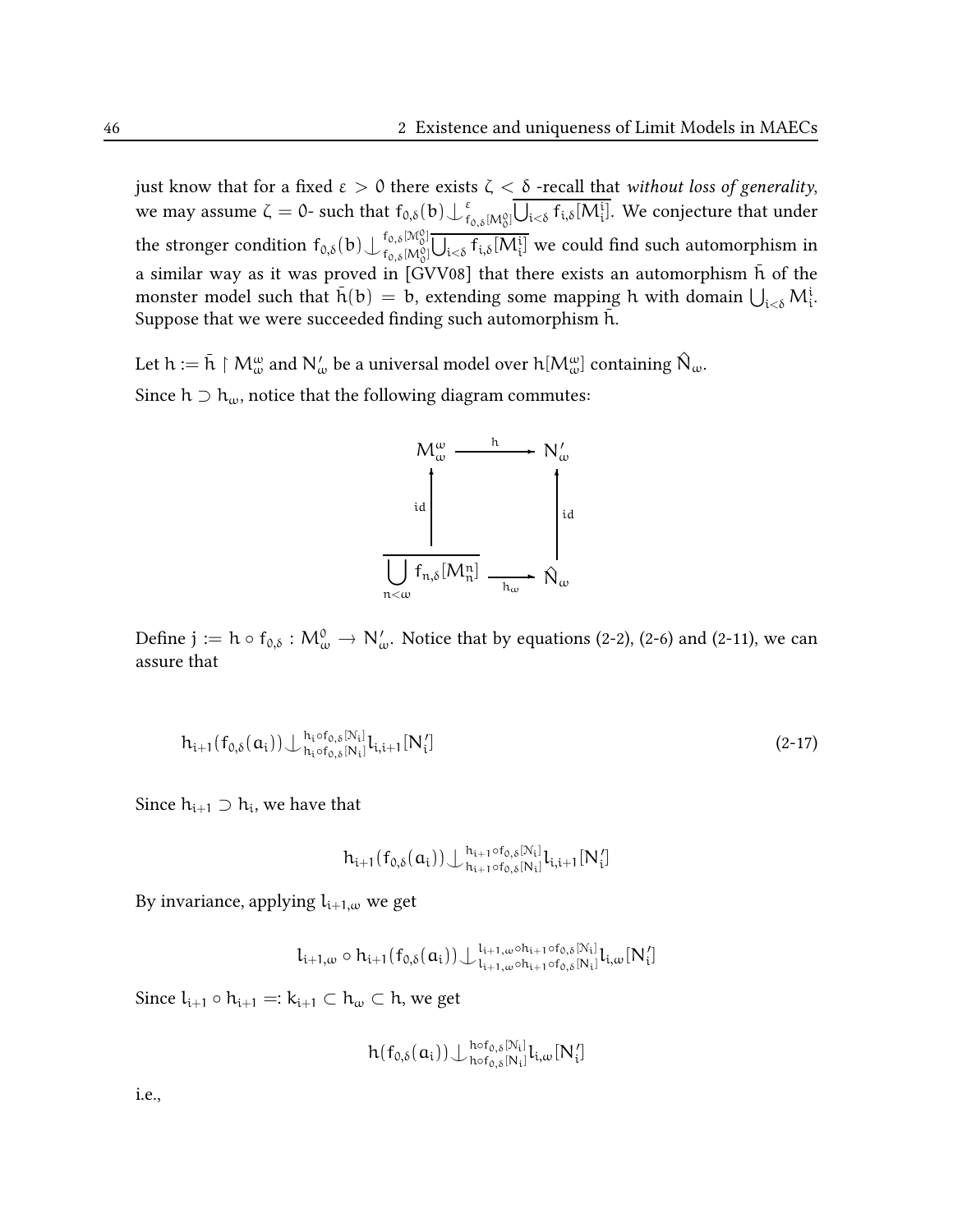$$
j(a_i) \bigcup_{j[N_i]}^{j[N_i]} l_{i,\omega}[N'_i] \tag{2-18}
$$

By antirreflexivity -Prop. 1.4.12-, we have that  $j(a) \notin l_{i,\omega}[N'_i]$  because  $j(a_i) \notin j[N_i]$  and  $\mathfrak{j}(\mathfrak{a}_\mathfrak{i})$   $\mathcal{\downarrow}_{\mathfrak{j}\mathfrak{l}\mathfrak{N}_\mathfrak{i}\mathfrak{l}}^{\mathfrak{j}\mathfrak{l}\mathfrak{N}_\mathfrak{i}\mathfrak{l}}$  $j_{[{\sf{N}}_{{\bf i}}]}^{\textrm{\tiny{[N]}}1}$  $\downarrow_{i,\omega}$   $[{\sf{N}}_{{\bf i}}']$ .

Therefore, the tower based on  $\langle \mathsf{l}_{\mathfrak{i},\omega}[N'_{\mathfrak{i}}]: \mathfrak{i} < \omega \rangle$ ,  $\langle \mathfrak{j}[N_{\mathfrak{i}}]: \mathfrak{i} < \omega \rangle$  and  $\langle \mathfrak{j}(\mathfrak{a}_{\mathfrak{i}}): \mathfrak{i} < \omega \rangle$ extends  $\mathfrak{T}_0$  via j.

Notice that  $j(b) = h \circ f_{0,\delta}(b) = l_{1,\omega} \circ f_{0,\delta}(b) \in l_{1,\omega}[N'_1] \setminus h[f_{0,\delta}[M_1^0]] = j[M_1^0]$ , then by antirreflexivity -Proposition 1.4.12- we have that  $j(b) \n\bigcup_{i \in M^{[i]} }^{j \in M^{[i]} }$  $\lim_{j[M_1^0]} l_{1,\omega}[N_1'],$  contradicting the reducibility of  $\mathfrak{T}_0$ .

For  $i < \delta$  a successor ordinal, proceed as in the case  $i = 3$ . If  $i < \delta$  is a limit ordinal, proceed as in the case  $\omega < \delta$ . And finally, for  $i = \delta$  proceed as in the case  $\omega = \delta$ .

### 2.2.3 Full-relativeness of s-towers

As in (discrete) AECs, relatively full s-towers are a kind of s-towers which are relatively saturated. Reduced s-towers guarantee that the completion of the union of our directed system is continuous, *relatively full s-towers* guarantee that such completion satisfies that every model indexed by a successor ordinal is in fact universal over its predecessor model (i.e., such model is in fact a  $(\mu, \theta)$ -limit model).

Before defining *relatively full s-towers*, we have to define a notion of strong type as in [GVV08, SV99].

Definition 2.2.15 (strong type). Let M be a  $\sigma$ -limit model

1. 
$$
\mathfrak{St}(M) := \left\{ \begin{aligned} & N \prec_{\mathfrak{K}} M \\ & N \text{ is a } (\mu, \theta) \text{-limit model} \\ & M \text{ is universal over } N \\ & \mathfrak{p} \in \text{ga-S}(M) \text{ is non-algebraic} \\ & \text{and } \mathfrak{p} \cup_{N}^{\mathcal{N}} M \\ & \text{for some resolution } \mathcal{N} \text{ of } N. \end{aligned} \right\}
$$

2. Two strong types  $(p_l, N_l) \in \mathfrak{St}(M_l)$   $(l \in \{1, 2\})$  are *parallel* (which we denote by  $(p_1, N_1) \parallel$  $(p_2, N_2)$  iff for every  $M' \succ_{\mathcal{K}} M_1, M_2$  with density character  $\mu$ , there exists  $q \in ga-S(M')$ which extends both  $p_1$  and  $p_2$  and  $q\bigcup_{N_1}^{N_1}M'$  ( $l\in\{1,2\}$ ) (where  $\mathcal{N}_l$  is the resolution of  $N_1$ which satisfies  $p_i\bigcup_{N_l}^{N_l}M_l$ ).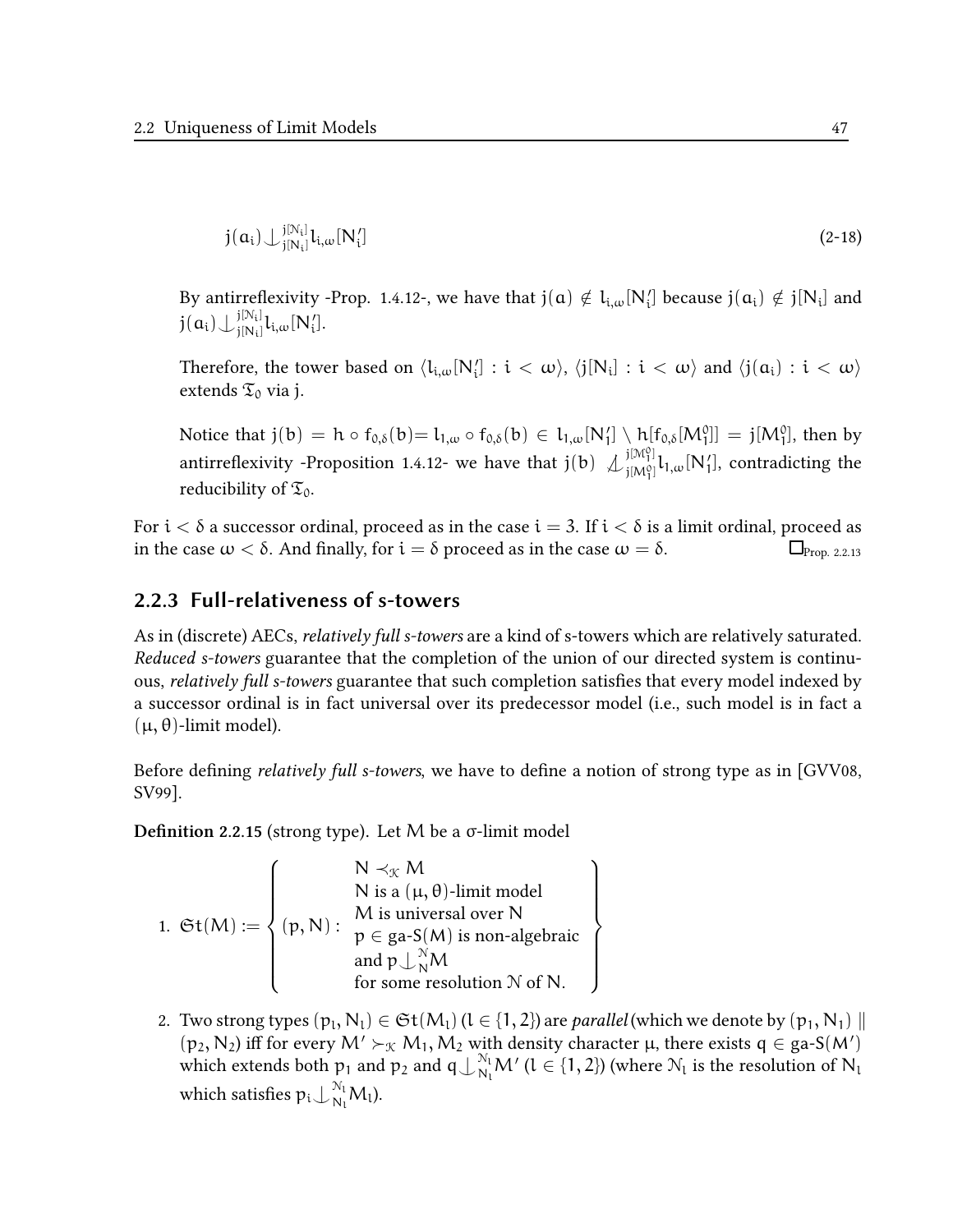Assumption 2.2.16. Through this subsection, assume that  $I$  is a well order which has a cofinal sequence  $(i_{\alpha} : \alpha < \theta)$ , where  $cf(\theta) > \omega$ .

**Definition 2.2.17** (Metric s-Towers). An s-tower  $(\mathfrak{M}, \overline{\alpha}, \mathfrak{N}, \mathfrak{M}, \mathfrak{N})$  is called a *metric s-tower* if the resolution witnessing that  $\mathsf{M}_{\mathfrak{i}}$  is a  $(\mu,\sigma)$ -limit model over  $\mathsf{N}_{\mathfrak{i}}$  is spread-out. A spread-out resolution M of M is a resolution where for every γ,  $\mathcal{M}^{\gamma+1}$  is an  $\omega_1$ -limit over  $\mathcal{M}^\gamma.$ 

**Definition 2.2.18** (relatively full s-towers). Let  $(\mathfrak{M}, \overline{\alpha}, \mathfrak{N}, \mathfrak{M}, \mathfrak{N})$  be an s-tower indexed by I. Let ( $M_i^{\gamma}$  :  $\gamma$  < σ) be a sequence which witnesses that  $M_i$  is a ( $\mu$ , σ)-limit model. We say that  $(\mathfrak{M},\overline{\alpha},\mathfrak{N},\mathfrak{M},\mathfrak{N})$  is a relatively full s-tower with respect to  $(\mathcal{M}_i^\gamma)_{i\in I,\gamma<\sigma}$  iff for every  $\mathfrak{i}_\alpha\leq\mathfrak{i}<\mathfrak{i}_{\alpha+1}$ and  $(p,M_i^\gamma)\in \mathfrak{St}(M_i)$  there exists  $i\leq j< i_{\alpha+1}$  such that  $(p,M_i^\gamma)\parallel (ga\text{-}tp(a_j/M_j),N_j).$ 

**Proposition** 2.2.19. *Suppose that for every*  $\alpha < \theta$  *there are*  $\mu\cdot\omega$  *many elements between*  $i_\alpha$  *and*  $i_{\alpha+1}.$ Let  $(\mathfrak{M}, \overline{\alpha}, \mathfrak{N}, \mathfrak{M}, \mathbb{N})$  be a relatively full s-tower with respect to  $(\mathsf{M}_i^\gamma)_{i \in I, \gamma < \sigma}$ . Then  $\mathsf{M} := \overline{\bigcup_{i \in I} \mathsf{M}_i}$ is a limit model over  $\mathsf{M}_{\mathfrak{t}_0}.$ 

*Proof.* It is enough to prove that  $M_{i_{\alpha+1}}$  is universal over  $M_{i_\alpha}$ . Let  $p:=$  ga-tp(a/M $_{i_\alpha})\in$  ga-S(M $_{i_\alpha})$ and  $\varepsilon > 0$ . So, by assumption 2.2.2 there exists  $\gamma := \gamma_{\varepsilon} < \sigma$  such that  $a \perp_{M_{i_0}^{\gamma_{\varepsilon}}}^{\varepsilon} M_{i_0}$ .

By construction,  $\mathcal{M}_{i_\alpha}^{\gamma+1}$  is a  $(\mu,\omega_1)$ -limit model over  $\mathcal{M}_{i_\alpha}^\gamma.$  Let  $(\mathcal{M}_i^* \, : \, i \, < \, \omega_1)$  be a resolution which witnesses that.

Consider  $q := p \restriction M_{i_\alpha}^{\gamma+1}$ , so by assumption 2.2.2 there exists  $i < \omega_1$  such that  $q \bigcup_{M_i^*}^{M_i^*} M_{i_\alpha}^{\gamma+1}$ . By extension over universal models (proposition 1.4.9) (notice that  ${\cal M}_{\mathfrak{i}_\alpha}^{\gamma+1}$  is universal over  ${\cal M}_{\mathfrak{i}}^*),$ there exists  $q^* \in \text{ga-S}(M_{i_\alpha})$  an extension of q such that  $q^* \perp_{M_i^*}^{M_i^*} M_{i_\alpha}$ . So,  $(q^*, M_i^*) \in \mathfrak{St}(M_{i_\alpha})$ . By relatively fullness of  $(\mathfrak{M}, \overline{\alpha}, \mathfrak{N}, \mathfrak{M}, \mathfrak{N})$ , there exists  $i_{\alpha} \leq j_1 < i_{\alpha+1}$  such that  $(\mathfrak{q}^*, \mathcal{M}^*_i)$   $\parallel$  $(ga-tp(a_j/M_j), N_j)$ . Therefore,  $q^* = ga-tp(a_j/M_{i_{\alpha}})$  and so  $q^*$  is realized in  $M_{j_1}$ .

By monotonicity of non-ε-splitting, we have that  $p$  does not ε-split over  $M_i^*$  (since  $p$  does not ε-split over  $M_{i_\gamma}^\gamma$  and  $M_{i_\alpha}^\gamma \prec_\mathcal{K} M_i^*$ ); i.e.  $p \perp_{M_i^*}^\epsilon M_{i_\alpha}$ . Since  $\mathsf{q}^* \perp_{M_i^*}^{\mathcal{M}_i^*} M_{i_\alpha}$ , then  $\mathsf{q}^* \perp_{M_i^*}^\epsilon M_{i_\alpha}$  (by monotonicity of non- $\varepsilon$ -splitting).

Also, since  $\mathfrak{q} = \mathfrak{p} \restriction \mathsf{M}_{\mathfrak{i}_{\alpha}}^{\gamma+1}$  and  $\mathfrak{q}^* \supset \mathfrak{q}$ , then  $\mathfrak{q}^* \restriction \mathsf{M}_{\mathfrak{i}_{\alpha}}^{\gamma+1} = \mathfrak{p} \restriction \mathsf{M}_{\mathfrak{i}_{\alpha}}^{\gamma+1}$ . Notice that  $\mathsf{M}_{\mathfrak{i}_{\alpha}}^{\gamma+1}$  is universal over  $\mathsf{M}^*_\mathfrak{i}.$ 

Since  $p$ ,  $\mathsf{q}^*\bigcup_{\mathsf{M}_\mathfrak{i}^*}^{\varepsilon}\mathsf{M}_{\mathfrak{i}_\alpha}$ , by a weak version of the stationarity (Lemma 1.4.8), we have that  $\mathbf{d}(\mathsf{p},\mathsf{q}^*)<$ 2ε. Therefore,  $M_{j_1}$  realizes a dense subset of ga-S( $M_{i_\alpha}$ ).

Doing a similar argument, we can construct an increasing sequence  $(j_n : n < \omega)$  in I (where  ${\rm j}_0:= {\rm i}_\alpha$ ) such that  ${\rm i}_\alpha\leq {\rm j}_{\rm n}<{\rm i}_{\alpha+1},$  where  ${\rm M}_{{\rm j}_{\rm n+1}}$  realizes a dense subset of ga-S( ${\rm M}_{{\rm j}_{\rm n}}$ ).

Therefore, by lemma 1.3.22 we have that  $\mathsf{M}^*:=\bigcup_{\mathfrak{n<}\omega}\mathsf{M}_{\mathfrak{j}_\mathfrak{n}}\prec_{\mathfrak{K}}\mathsf{M}_{\mathfrak{i}_{\alpha+1}}$  realizes every type over  $M_{j_0} = M_{i_\alpha}$ , so  $M_{i_{\alpha+1}}$  does.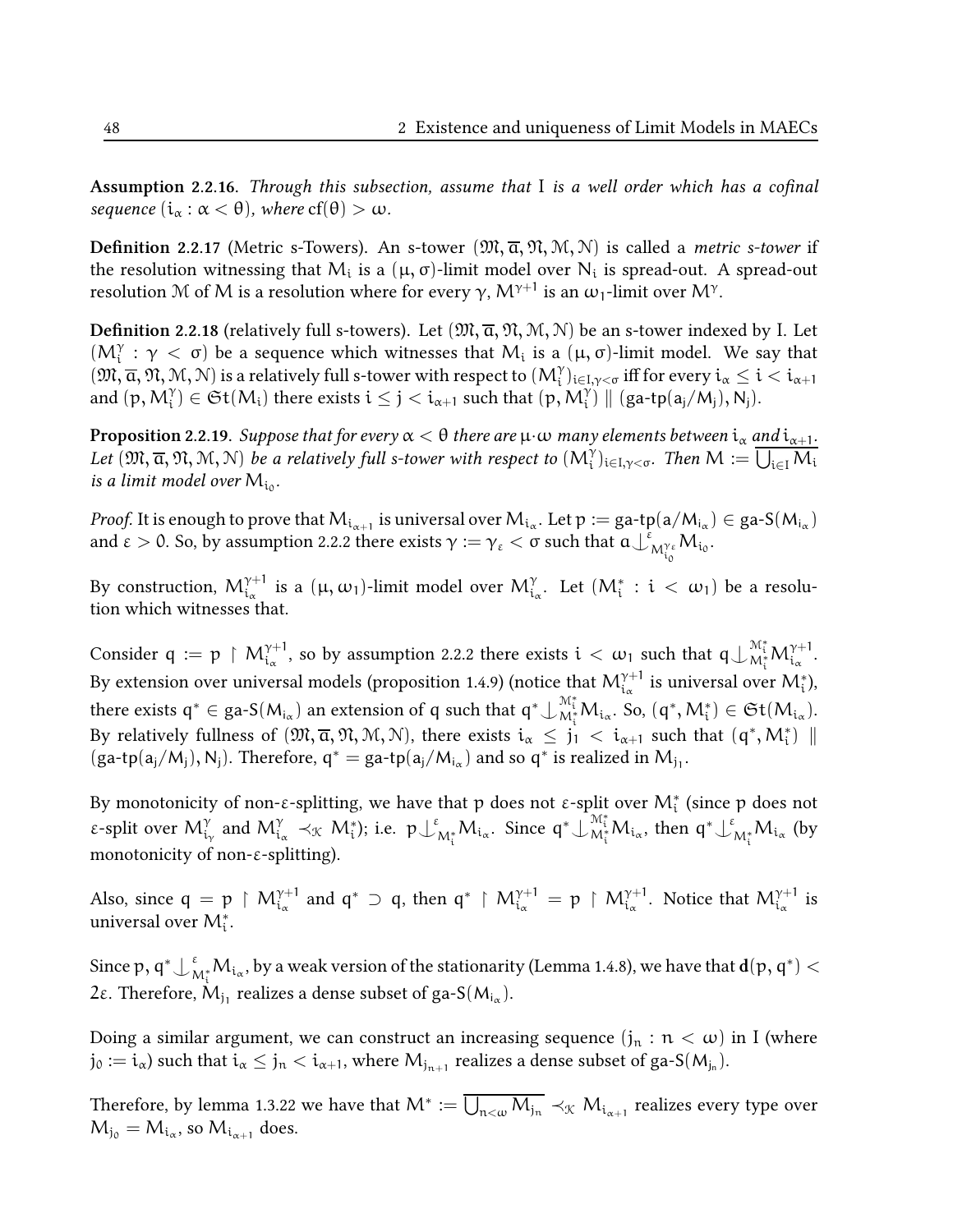#### $\Box$ Prop. 2.2.19

The following fact is proved in a similar way as the discrete case (see [GVV08]). For the sake of completeness, we give a proof of this result.

 $\bf Proposition~2.2.20.$   $\emph{If}(\mathfrak{M},\overline{a},\mathfrak{N},\mathcal{M},\mathcal{N})\in\mathfrak{K}_{\mu,\mathrm{I}}^{*},$  there exists  $(\mathfrak{M}',\mathfrak{a},\mathfrak{N},\mathcal{M}',\mathcal{N})>(\mathfrak{M},\overline{a},\mathfrak{N},\mathcal{M},\mathcal{N})$ in  $\mathcal{K}_{\mu,I}^*$  such that for every limit  $i \in I$ ,  $M_i'$  is a  $(\mu,\mu)$ -limit over  $\bigcup_{j < i} M_j$ 

*Proof.* First, we construct by induction on  $i \in I$  a model  $M_i^+ \succ_{\mathcal{K}} M_i$  and a directed system  $(f_{i,j} : i < j \in I)$  of  $\prec_{\mathcal{K}}$ -embeddings (as in the discrete AEC case, one may prove that the "union axioms" for metric AEC also hold for directed systems) such that  $f_{i,j}: M_i^+ \to M_j^+$  and  $f_{i,j} \restriction M_i = id_{M_i}.$ 

Suppose  $(M_k^+ : k \leq i)$  and  $(f_{k,l} : k < l \leq i)$  are constructed. We give the construction of  $M_{i+1}^+$  and  $f_{i,i+1}$ . The construction of  $f_{j,i+1}$   $(j < i)$  are given by definition of directed system. Let  $M^*_{i+1}$  be a limit model over  $M^+_i$  and  $M_{i+1}$ . Since  $a_{i+1} \bigcup_{N_{i+1}}^{N_{i+1}} M_{i+1}$  and  $M_{i+1}$  is universal over  $N_{i+1}$  (by definition of s-tower), by the extension property ([VZ10b, 2.7]) and invariance of smooth independence there exists  $f \in Aut(M/M_{i+1})$  such that  $a_{i+1} \bigcup_{N_{i+1}}^{N_{i+1}}$  $_{\mathrm{N_{i+1}}}^{\mathrm{N_{i+1}}}$ f $[\mathrm{M_{i+1}^*}]$ . Define  $M^+_{i+1} := f[M^*_{i+1}]$  and  $f_{i,i+1} := f \upharpoonright M^+_i$ .

For limit  $i \in I$ , first take the directed limit of  $(M_k^+ : k \leq i)$  and  $(f_{k,l} : k < l \leq i)$  and then consider  $\mathsf{M}^+_i$  a limit model over this directed limit and  $(\mu, \mu)$ -limit over  $\overline{\bigcup_{j < i} \mathsf{f}_{j,i}[\mathsf{M}^+_j]}.$ 

Fix  $\rm j\in I.$  Let  $\rm f_{j,sup(I)}$  and  $\rm M'_{j,sup(I)}$  be the respective directed limit of this directed system. Without loss of generality, we may assume that  $f_{j, sup(1)} \upharpoonright M_j = id_{M_j}$  (just doing a pull back). Define  $M'_{j} := f_{j, \text{sup}(I)}[M^{+}_{j}].$ 

Notice that the s-tower  $(\mathfrak{M}',\overline{\alpha},\mathfrak{N},\mathsf{M},\mathsf{N})$  defined in this way satisfies the requirements of the proposition and that  $(\mathfrak{M}',\overline{\mathfrak{a}},\mathfrak{N},\mathsf{M},\mathsf{N})$  is not necessarily continuous.  $\qquad \qquad \Box_{\text{Prop. 2.2.20}}$ 

 ${\tt Lemma~2.2.21}$  (weak relatively full).  $Given\, (\mathfrak{M}, \overline{\alpha}, \mathfrak{N}, \mathfrak{N}, \mathfrak{N})\in\mathfrak{K}^*_{\mu, I_n},$  there exists  $(\mathfrak{M}',\mathfrak{a}, \mathfrak{N}, M',\mathfrak{N})>$  $(\mathfrak{M}, \overline{\alpha}, \mathfrak{N}, \mathfrak{M}, \mathfrak{N})$  in  $\mathfrak{K}_{\mu, I_{n+1}}^*$  such that for every  $(p, N) \in \mathfrak{St}(M_i)$  (where  $i \in I_n$  and  $i_\alpha \leq i < i_{\alpha+1}$ ) there exists  $i \leq j < i_{\alpha+1}$  such that  $(ga-tp(a_j/M'_j), N_j) \parallel (p, N)$ .

*Proof.* Let  $M'_{i_{\alpha+1}}$  be a  $(\mu, \mu)$ -limit model over  $\bigcup_{j < i_{\alpha+1}, j \in I_n} M_j$  (by proposition 2.2.20). Let  $\langle M'_i :$  $l\in I_{n+i}, i_\alpha+\mu\cdot n < l < \alpha+1\rangle$  be an enumeration of a resolution which witnesses that  ${\sf M}'_{i_{\alpha+1}}$ is  $(\mu, \mu)$ -limit over  $\bigcup_{j < i_{\alpha+1}, j \in I_n} M_j$ .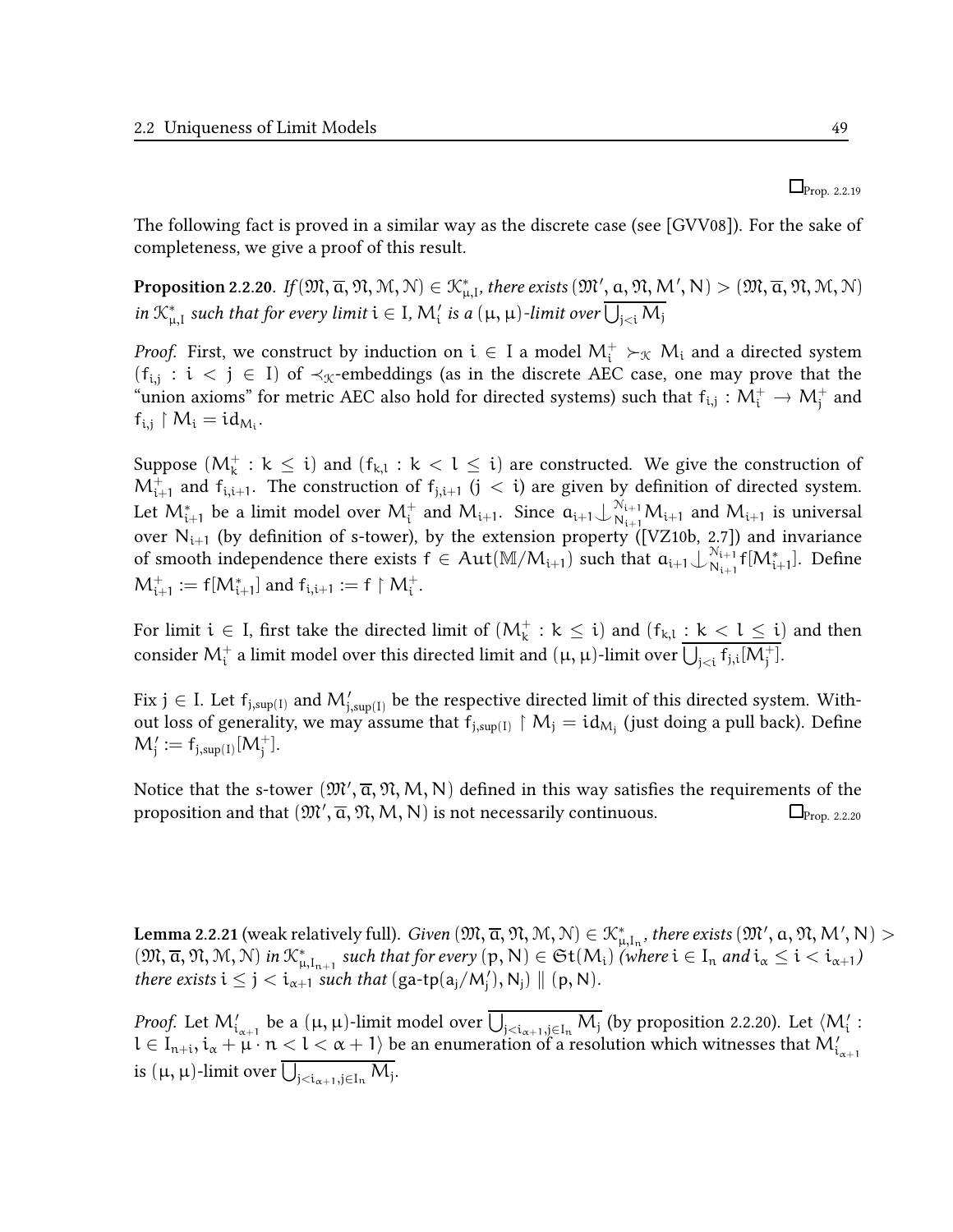Let  $\mathfrak{S} := \{(\mathfrak{p},\mathsf{N})^l_\alpha : i_\alpha + \mu \cdot \mathfrak{n} < l < i_{\alpha+1}\}$  be an enumeration of a dense subset of  $\bigcup \{\mathfrak{St}(M_i) :$  $\mathfrak{i}\in\mathrm{I}_{\mathfrak{n}},\mathfrak{i}_\alpha\leq\mathfrak{i}<\mathfrak{i}_{\alpha+1}\}$  (by  $\mu$ -stability). Therefore, given  $(\mathfrak{p},\mathsf{N})_{\alpha}^{\mathfrak{l}}\in\mathfrak{S}$  there exists  $\mathfrak{i}\in\mathrm{I}_{\mathfrak{n}}$  such that  $\mathfrak{i}_\alpha\leq\mathfrak{i}<\mathfrak{i}_{\alpha+1}$  such that  $(\mathfrak{p},\mathsf{N})_{\alpha}^{\mathfrak{l}}\in\mathfrak{St}(M_{\mathfrak{i}}).$  So  $\mathfrak{p}^{\mathfrak{l}}_\alpha\bigcup_{\mathsf{N}^{\mathfrak{l}}_\alpha^{\mathfrak{l}}}\mathsf{M}_{\mathfrak{i}}.$  Since by definition of strong type  $M_i$  is universal over  $N^l_{\alpha}$  and  $M_i\prec_\mathfrak{K} M'_l$ , by proposition 1.4.9 there exists  $\mathfrak{p}^*\in$  ga-S( $M'_l)$  which extends  $p^l_\alpha$  and  $p^*\!\cup_{N^l_\alpha}^{\mathbb{N}^l_\alpha}\mathsf{M}'_l.$  Notice that  $\mathsf{M}'_{\text{succ}_{I_{n+1}}(l)}$  is universal over  $\mathsf{M}'_l$  (by construction), then there exists  $a_l \in M_{\text{succ}_{l_{n+1}}(l)}'$  such that  $a_l \models p^*.$  Consider  $\mathsf{N}_l := \mathsf{N}_{\alpha}^l.$  So,  $a_l \bigcup_{\mathsf{N}_l}^\mathcal{N} M_l'.$  The s-tower constructed in this way satisfies the requirements of the proposition.  $\Box$  Lemma 2.2.21

### 2.2.4 Uniqueness of Limit Models

The following fact is inspired by the related result given in [GVV08]. Although the sketch of the proof in the metric case is the same as the proof given in [GVV08], we have to point out that the details of the steps in the proof are quite different.

**Proposition** 2.2.22. There is a  $(\mu, \theta)$ -d-limit model over M which is also a  $(\mu, \omega)$ -d-limit model over M.

*Proof.* Consider a tower  $(\mathfrak{M}, \overline{\mathfrak{a}}, \mathfrak{N}, \mathfrak{M}, \mathfrak{N})^0 \in \mathfrak{K}_{\mu, I_0}$  such that  $\mathsf{M}^0_0 := \mathsf{M}$ . Suppose that we have constructed  $(\mathfrak{M},\overline{\alpha},\mathfrak{N},\mathfrak{M},\mathfrak{N})^n\in\mathfrak{K}_{\mu,\mathrm{I}_n}.$  By lemma 2.2.21 and proposition 2.2.10, there ex- $\overline{\lim_{m\to\infty}}$  an s-tower  $(\mathfrak{M},\overline{\alpha},\mathfrak{N},\mathcal{M},\mathcal{N})^n\,\leq\,(\mathfrak{M},\overline{\alpha},\mathfrak{N},\mathcal{M},\mathcal{N})^{n+1}$  (witnessed by  $f_{n,n+1}\,:\,\overline{\bigcup_{i\in I_n}M_i^n}\,\to\,$  $\bigcup_{j\in I_{n+1}} M^{n+1}_{j}$  which is reduced and also satisfies the properties given in lemma 2.2.21. At  $I_{\omega}$ , consider  $(\mathfrak{M}, \overline{\alpha}, \mathfrak{N}, \mathfrak{M}, \mathbb{N})^w$  as the directed limit of  $\langle (\mathfrak{M}, \overline{\alpha}, \mathfrak{N}, \mathfrak{M}, \mathbb{N})^n, f_{n,m} : n \leq m < \omega \rangle$ . By proposition 2.2.11,  $(\mathfrak{M}, \overline{\alpha}, \mathfrak{N}, \mathfrak{M}, \mathfrak{N})^{\omega}$  is a reduced tower (and so continuous, by proposition 2.2.13).

Claim 2.2.23.  $\mathcal{M}_{\mathfrak{i}_\theta}^{\omega}$  is a  $(\mu,\omega)$ -d-limit model witnessed by  $\{\mathsf{f}_{\mathfrak{n},\omega}[\mathcal{M}_{\mathfrak{i}_\theta}^{\mathfrak{n}}]: \mathfrak{n}<\omega\}$ 

*Proof.* By definition of  $\leq$ .  $\Box$ 

Claim 2.2.24.  $M_{\theta}^{\omega}$  is a  $(\mu, \theta)$ -d-limit model

*Proof.*  $(\mathfrak{M}, \overline{\alpha}, \mathfrak{N}, \mathfrak{M}, \mathfrak{N})^{\omega}$  is relatively full to  $(\mathsf{f}_{\mathfrak{n}, \omega}[M_\mathfrak{i}^{\mathfrak{n}}])_{\mathfrak{n}<\omega, \mathfrak{i}\in \mathfrak{l}_\omega}$  (by lemma 2.2.21). So, by proposition 2.2.19,  $\mathcal{M}_{\mathfrak{i}_\theta}^\omega$  is a  $(\mu,\theta)$ -d-limit witnessed by  $\{ \mathcal{M}_{\mathfrak{i}}^\omega : \mathfrak{i} < \mathfrak{1}_\theta \}$  (notice that continuity of reduced towers guarantees that  $M^\omega_{\frak{t}_\theta}=\overline{\bigcup_{i<\frak{t}_\theta}M^\omega_i}$ ). This finishes the proof of claim 2.2.24  $\hskip10mm\Box$ Claim 2.2.24

So, we have constructed a  $(μ, ω)$ -d-limit model over M which is also a  $(μ, θ)$ -d-limit model over  $\mathsf{M}.$   $\Box_{\text{Prop. 2.2.22}}$ 

Corollary 2.2.25. If  $M_i$  is a  $(\mu, \theta_i)$ -d-limit over  $M$  ( $i \in \{1, 2\}$ ), then  $M_1 \approx_M M_2$ .

*Proof.* By proposition 2.2.22, they are isomorphic to a  $(\mu, \omega)$ -d-limit model over M.  $\square_{\text{Cor. 2.2.25}}$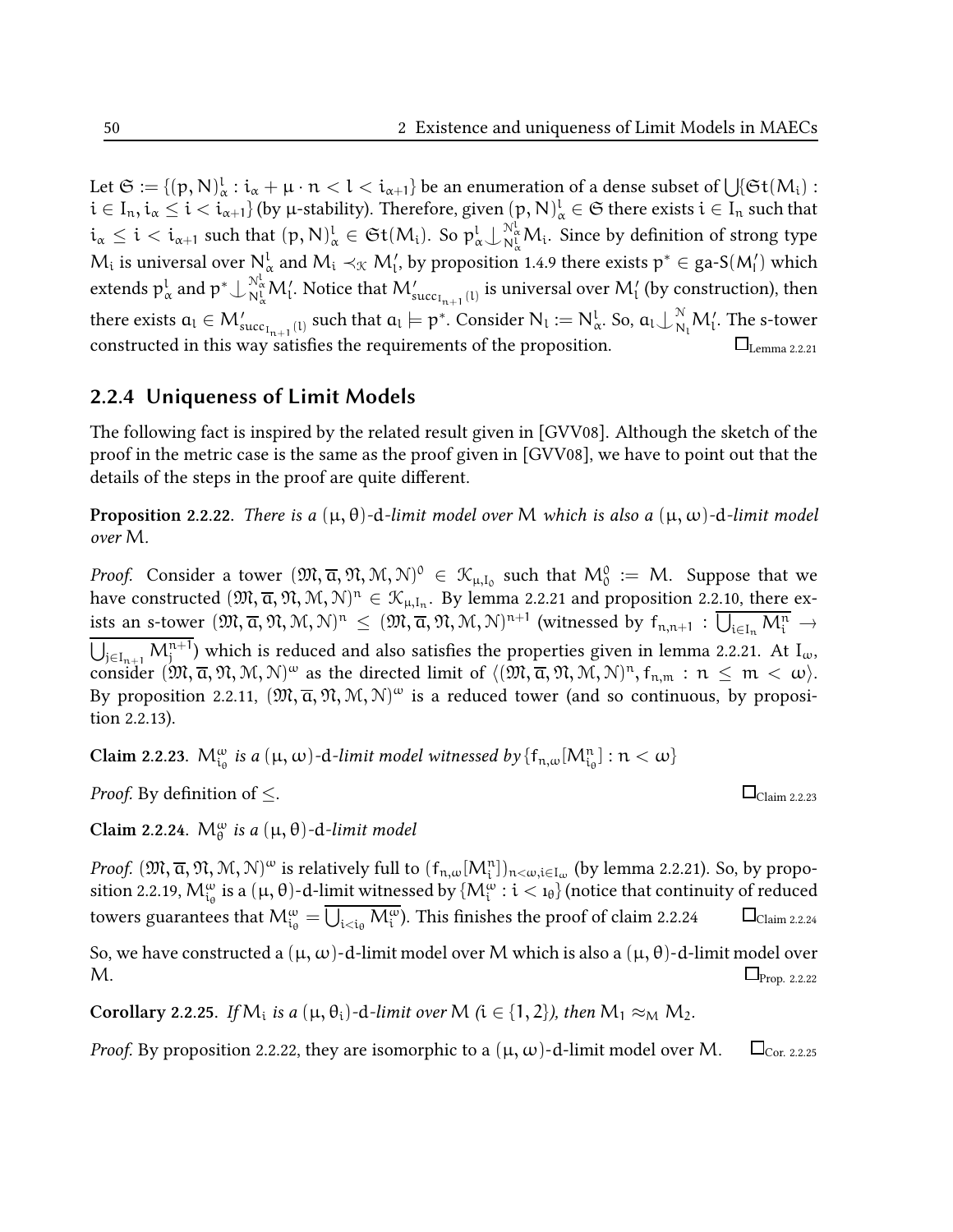# CHAPTER 3

# Domination, orthogonality and parallelism in superstable Metric Abstract Elementary Classes

The study of Zilber's trichotomy for strongly minimal sets in understanding the classification -up to bi-interpretability- of uncountably categorical strongly minimal theories is considered the beginning of Geometric Stability Theory, although restricted to  $\omega_1$ -categoricity. However, some people consider that the actual birth of Geometric Stability Theory is the study of the non-finite axiomatizability of totally categorical theories -works of Cherlin, Harrington, Lachlan and Zilber-. Buechler used generalizations of this machinery outside of totally-categorical and  $\omega_1$ -categorical settings and got a proof of his famous dichotomy theorem on the collection D of realizations of  $stp(a/A)$  for a any realization of a weakly minimal type, which says that either D is locally modular or p has Morley rank 1 [Bue85].

In Superstable First Order theories, there is a nice development of Geometric Stability Theory (see [Pil96, Bue96]), which corresponds to a generalization of the results studied in the categorical settings. In his doctoral thesis, E. Hrushovski extended this work to Stable First Order Theories [Hru86]. Also, this study has been extended to Rosy Theories by A. Onshuus and A. Usvyatsov (see [OU09a]). In abstract settings, S. Shelah provided some extensions of these results in AEC Good Frames (see [She09b]), which corresponds to a setting that J. Baldwin calls intermediate stability theory because it does not really consider more refined techniques of geometric stability theory, e.g. group configurations and Hrushovski's analysis.

This chapter is devoted to the study of some basic notions of classical Geometric Stability Theory -domination, orthogonality and parallelism, in fact notions well-behaved in stable theories- in Superstable MAECs, extending the results given by J. Baldwin ([Bal0x]) and Shelah [She09b], and studying some properties which were not proved in [She09b].

Assumption 3.0.26. Throughout this chapter, we assume AP, JEP, CTP, existence of arbitrarily large enough models and 2.2.2 (the superstability-like assumptions which we used in chapter 2). For the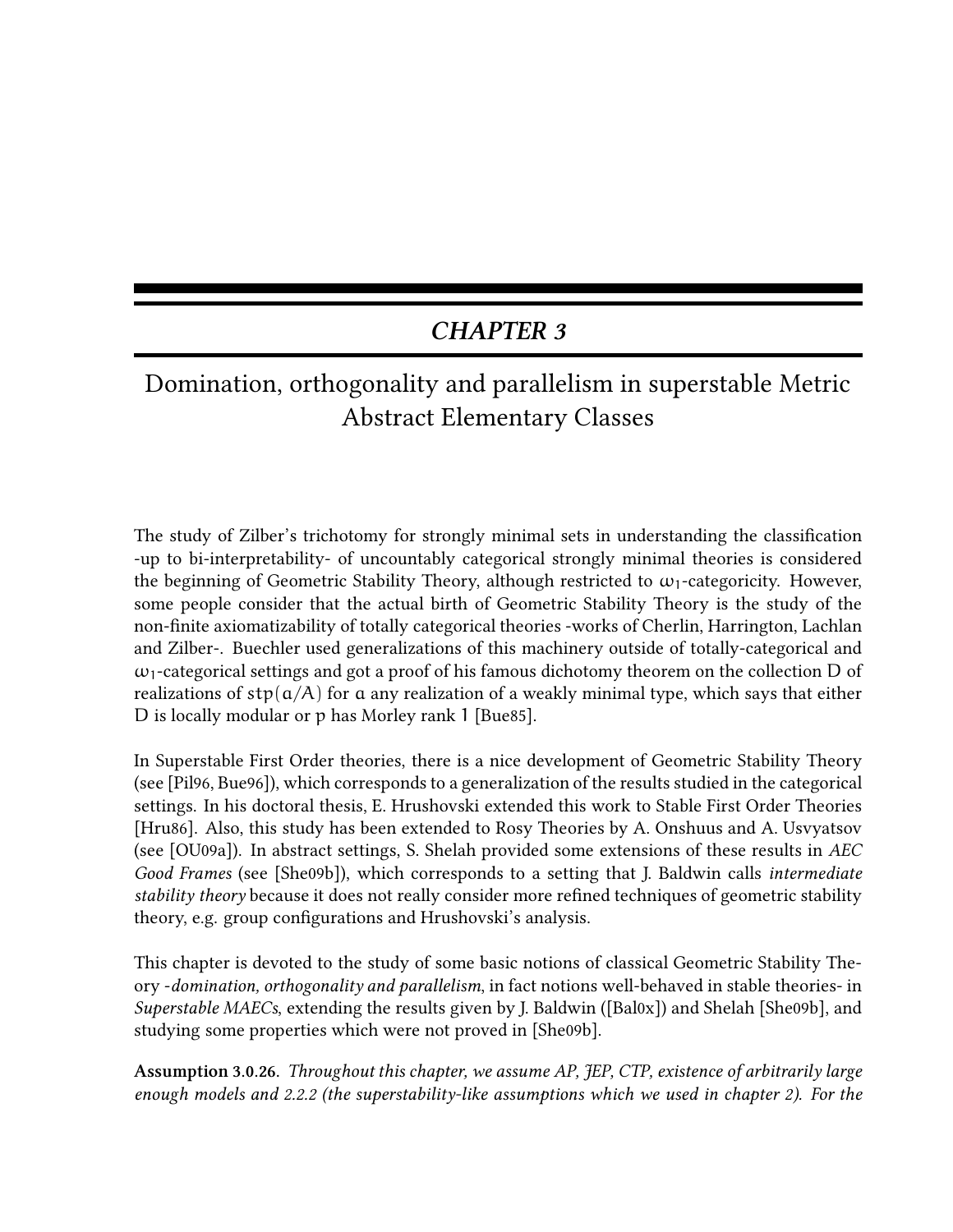sake of completeness, we write those assumptions once more: For every a and every increasing and continuous  $\prec_{\mathfrak{K}}$ -chain of models  $\langle \mathsf{M}_\mathfrak{i}: \mathfrak{i} < \mathfrak{\sigma} \rangle$  and  $\mathsf{M}_\mathfrak{j}$  a resolution of  $\mathsf{M}_\mathfrak{j}$   $(\mathfrak{j} < \mathfrak{\sigma})$ :

1. (Continuity) If  $p \restriction M_i \perp_{M_0}^{M_0} M_i$  for all  $i < \sigma$ , then  $p \perp_{M_0}^{M_0}$  $\bigcup_{M_0}^{M_0}\bigcup_{i<\sigma}M_i.$ 

2. (Locality) if  $cf(\sigma) > \omega$ , there exists  $j < \sigma$  such that  $a \bigcup_{M_1}^{M_j}$  $\bigcup_{\mathrm{M}_{\mathrm{j}}}^{\mathrm{M}_{\mathrm{j}}} \bigcup_{\mathrm{i<\sigma}} \mathrm{M}_{\mathrm{i}}.$ 

3. (ε-simplicity) if  $cf(\sigma) = \omega$ , there exists  $j < \sigma$  such that  $\alpha \bigcup_{\Lambda}^{\varepsilon}$  $_{\rm M_j}^{\rm g}\bigcup_{\rm i<\sigma}M_{\rm i}.$ 

Under these assumptions, we proved uniqueness of limit models (see corollary 2.2.25): If  $\mathsf{M}_{\mathfrak{t}}$  is a  $(\mu, \theta_i)$ -d-limit over M ( $i \in \{1, 2\}$ ) such that  $dc(M_1) = dc(M_2)$ , then  $M_1 \approx_M M_2$ . Remember that assumptions 2.2.2 2. and 3. imply  $a\bigcup_{M}^{M}M$  for every  $M$  and every resolution  $M$  of  $M$ (remark 2.2.4)

## 3.1 Domination in MAEC

In this section, we define a natural adaptation of the notion of domination in the setting of superstable MAECs that exhibit the superstability-like assumption 2.2.2. We base the development of this section on [Bal0x] but we use s-independence instead of intersections as Baldwin does.

According to S. Buechler ([Bue96]), the motivating question which takes us to the notion of domination is whether nonorthogonal (first order syntactical) types p and q have bases relative to a model M (i.e., maximal Morley sequences of p and q respectively over the domain of the respective types contained in M) with the same cardinality. In such context, domination is a kind of opposite notion to orthogonality. In first order, we say that a (possibly infinite) set B dominates another (possibly infinite) set A over C if and only if for any set D, if  $\mathtt{B}\bigcup_{\mathsf C} \mathtt{D}$  then  $A\bigcup_{\text{C}}$ D. But in our setting, we cannot define independence on sets because, in general, Galois types are defined on models. Because of that, we have to adapt this notion to our general context.

Notation 3.1.1.  $(M, M, N, a)$  means that  $M \prec_{\mathcal{K}} N$ , M is a limit model witnessed by M and  $a \in N \setminus M$ .

**Definition** 3.1.2. We say that  $(M, M, N, a) \prec_{\sf nf} (M', M', N', a)$  if and only if M' is a limit model over  $\mathsf{M},\mathfrak{M}\subset\mathfrak{M}'$  and  $\mathfrak{M}$  corresponds to an initial segment of  $\mathfrak{M}',\mathsf{N}\prec_\mathfrak{X}\mathsf{N}'$  and  $\mathfrak{a}\!\downarrow_{\mathfrak{M}}^{\mathfrak{M}}\!\mathfrak{M}'.$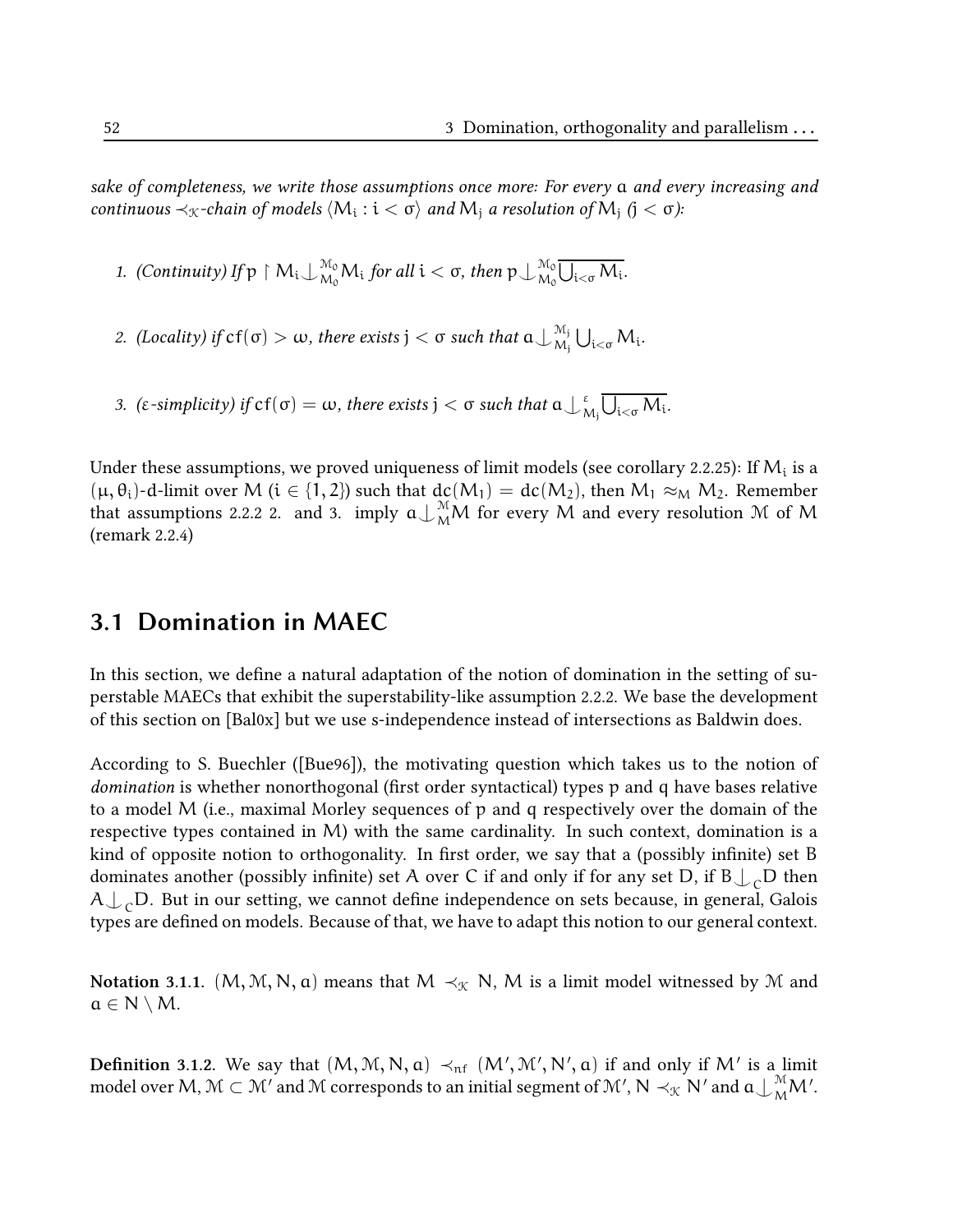

**Definition 3.1.3.** We say that a set A is smooth independent from M over N relative to a resolution  $\mathcal N$  of  $\mathsf N$  -denoted by  $\mathsf A\bigcup_{\mathsf N}^{\mathsf N}\mathsf M$  - if and only if  $\mathsf b\bigcup_{\mathsf N}^{\mathsf N}\mathsf M$  for every finite tuple  $\mathsf b\in\mathsf A.$ 

**Definition 3.1.4.** Given  $(M, M, N, a)$ , we say that a *dominates* N over M relative to M (denoted by  $a \rhd_M^{\mathcal{M}} N$ ) iff for every  $(M', \mathcal{M}', N', a) \succ_{\text{nf}} (M, \mathcal{M}, N, a)$  we have that  $N \perp_M^{\mathcal{M}} M'$  (i.e., for every  $b \in N b \bigcup_{M}^{M} M'$ ).

Remember that in first order, B dominates  $\mathsf A$  over  $\mathsf C$  if and only if for any set  $\mathsf D,$  if  $\mathsf B\big\downarrow_{\mathsf C}\mathsf D$  then  $\mathsf{A}\bigcup_{\mathsf{C}}\mathsf{D}.$  Because in our general context Galois types are defined on models instead of sets, we have to adapt this notion to our setting. Notice that  $(\mathsf{M}',\mathfrak{M}',\mathsf{N}',\mathfrak{a})\succ_{\sf nf} (\mathsf{M},\mathfrak{M},\mathsf{N},\mathfrak{a})$  implies  $a\bigcup_{M}^{M}M'$ , so  $a \rhd_M^{M}N$  means that  $a\bigcup_{M}^{M}M'$  implies  $N\bigcup_{M}^{M}M'$ , agreeing with the first order notion of domination.

The following proposition says that domination over a model  $M_{\alpha}$  implies domination over a  $\mathcal{K}$ superstructure  $M \succ_{\mathcal{K}} M_{\alpha}$  if there is some independence from M over  $M_{\alpha}$  (i.e., the information given over M is the same over  $M_{\alpha}$ ).

**Proposition** 3.1.5. Let  $(M, M, N, a)$  (where  $M := \{M_i : i < \theta\}$  witnesses that  $M$  is a limit model) and  $\mathcal{M}_{\alpha} \subset \mathcal{M}$  be a resolution of  $M_{\alpha}$   $(\alpha < \theta)$  such that  $a \bigcup_{M_{\alpha}}^{M_{\alpha}} M$ . If  $a \rhd_{M_{\alpha}}^{M_{\alpha}} N$  then  $a \rhd_M^{\mathcal{M}} N$ .

*Proof.* Let  $(M', \mathcal{M}', N', a) \succ_{\sf nf} (M, \mathcal{M}, N, a)$ . Therefore,  $\mathfrak{a}\!\cup_{\mathcal{M}}^\mathcal{M} M'$ . By hypothesis  $\mathfrak{a}\!\cup_{\mathcal{M}_\alpha}^\mathcal{M_\alpha} M$ , hence  $a\bigcup_{\mathcal{M}_{\alpha}}^{\mathcal{M}_{\alpha}}\mathcal{M}'$  (by transitivity, proposition 1.4.19). So,  $(\mathcal{M}', \mathcal{M}', \mathcal{N}', a) \succ_{\text{nf}} (\mathcal{M}_{\alpha}, \mathcal{M}_{\alpha}, \mathcal{N}, a)$ . Since  $a\ \rhd_{\mathcal{M}_\alpha}^{\mathcal{M}_\alpha}$  N, then  $N\bigcup_{\mathcal{M}_\alpha}^{\mathcal{M}_\alpha}\mathcal{M}'$ . By monotonicity (proposition 1.4.6),  $N\bigcup_{\mathcal{M}}^{\mathcal{M}}\mathcal{M}'$ , therefore  $a \rhd_M^M N$ .  $\Box_{\text{Prop. 3.1.5}}^{\mathcal{M}}$  N.

The following proposition is a kind of reciprocal of proposition 3.1.5. This says that under some independence from M over  $M_{\alpha}$ , domination over M implies domination over  $M_{\alpha}$ .

**Proposition** 3.1.6. Let  $(M, M, N, a)$  (where  $M := \{M_i : i < \theta\}$  witnesses that M is a  $(\mu, \sigma)$ limit model) and  $\mathcal{M}_\alpha\subset\mathcal{M}$  be a resolution of  $M_\alpha$  ( $\alpha<\theta$ ) such that  $N\bigcup_{M_\alpha}^{\mathcal{M}_\alpha}M$ . If  $\alpha\vartriangleright^{\mathcal{M}}_M N$  then  $a \rhd_{M_\alpha}^{\mathcal{M}_\alpha} N$ .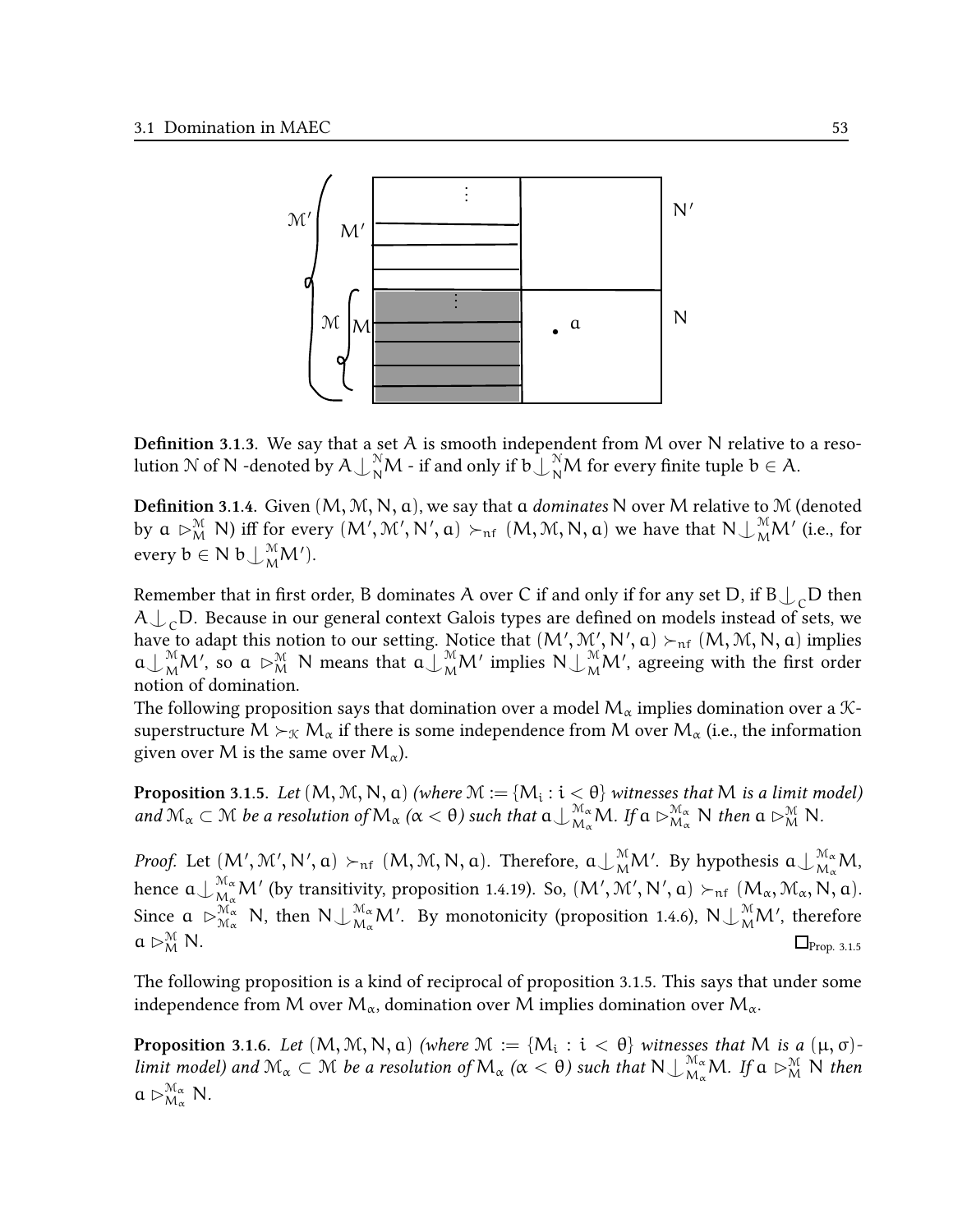*Proof.* Let  $(M', M', N', a) \succ_{\mathrm{nf}} (M_\alpha, \mathcal{M}_\alpha, N, a)$ . Let  $M \cup M' \subset \hat{M} \prec_{\mathcal{K}} \mathbb{M}$  (by downward Löwenheim-Skolem axiom) and  $\mathsf{M}^* \succ_\mathfrak{K} \hat{\mathsf{M}}$  be a limit over  $\hat{\mathsf{M}}$  -and so  $\mathsf{M}^*$  is a limit model over M, where  $\mathcal{M}^{**}$  is a witness of that-. Let  $\mathsf{N}^* \succ_{\mathcal{K}} \mathsf{N}$  be such that  $\mathsf{N}^* \succ_{\mathcal{K}} \mathsf{M}^*$ . and  $\mathcal{M}^* := \mathcal{M}^\frown \mathcal{M}^{**}$ 



Since  $\mathfrak{a}\!\cup_{\mathcal{M}_\alpha}^{\mathcal{M}_\alpha}\mathcal{M}'$  (by definition of  $\prec_{\mathfrak{nf}}$ ) and  $\mathcal{M}'$  is universal over  $\mathcal{M}_\alpha$ , by the extension property of smooth independence (proposition 1.4.9), there exists  $\mathfrak{a}'\models$  ga-tp(a/M′) such that  $\mathfrak{a}'\bigcup_{\mathsf{M}_\alpha}\mathsf{M}^*$ . Without less of generality, suppose  $\mathfrak{a}\bigcup_{\mathcal{M}_\alpha}^{\mathcal{M}_\alpha}\mathcal{M}^*.$  Notice that  $(\mathcal{M}^*,\mathcal{M}^*,\mathsf{N}^*,\mathsf{a})\succ_{\mathrm{nf}} (\mathcal{M},\mathcal{M},\mathsf{N},\mathsf{a}).$ Since  $a \rhd_M^{\mathcal{M}} N$ , then  $N \rhd_M^{\mathcal{M}^*}$ . By hypothesis,  $N \rhd_M^{\mathcal{M}^*} M$ , so by transitivity (proposition 1.4.19, since M and  $M_\alpha$  are limit models over  $M_0$ ) N $\bigcup_{M_\alpha}$ M $^*$ , and by monotonicity (proposition 1.4.6)  $\mathsf{N}\bigcup_{\mathcal{M}_\alpha}^{\mathcal{M}_\alpha}\mathcal{M}'$  (since  $\mathcal{M}_\alpha\prec_{\mathfrak{X}}\mathcal{M}'\prec_{\mathfrak{X}}\mathcal{M}^*$ ). So, we have that  $\mathfrak{a}\rhd_{\mathcal{M}_\alpha}^{\mathcal{M}_\alpha}$  $\Box$ Prop. 3.1.6

The following proposition says that given any tuple  $(M, M, N, a)$ , we can find some extensions  $\mathsf{N}'\succ_\mathfrak{K} \mathsf{N}$  and  $\mathsf{M}'\succ_\mathfrak{K} \mathsf{M}$  such that  $\mathsf{N}'\succ_\mathfrak{K} \mathsf{M}'$ , and  $\mathfrak a$  dominates  $\mathsf{N}'$  over  $\mathsf{M}'$ .

**Proposition** 3.1.7. Given  $(M, M, N, a)$  there exists  $(M', M', N', a) \succ_{\sf nf} (M, M, N, a)$  such that  $a \rhd^{\mathcal{M}'}_{M'} N'$ .

*Proof.* Suppose not. This allows us to construct an  $\prec$ <sub>nf</sub>-increasing and continuous sequence of tuples  $\langle (M^\alpha, \mathcal{M}^\alpha, \mathcal{N}^\alpha, \mathfrak{a}) \; : \; \; \alpha \;\; < \; \; \mu^+ \rangle$  such that  $(M^0, \mathcal{M}^0, \mathcal{N}^0, \mathfrak{a}) \; := \; \; (M, \mathcal{M}, \mathcal{N}, \mathfrak{a})$  and  $(M^{\alpha+1},\mathcal{M}^{\alpha+1},N^{\alpha+1},a)$  witnesses that  $(M^{\alpha},\mathcal{M}^{\alpha},N^{\alpha},a)$  does not satisfy that  $a\rhd_{M^{\alpha}}^{\mathcal{M}^{\alpha}}N^{\alpha}.$  Therefore, there exists  $b \in N^{\alpha}$  such that  $a\bigcup_{M_{\alpha}}^{M^{\alpha}} M^{\alpha+1}$  but  $b \not\bigcup_{M^{\alpha}}^{M^{\alpha}} M^{\alpha+1}$ . By assumption 2.2.2, given any  $c$  there exists  $\alpha_{\rm c}<\mu^+$  such that  $c\int_{\rm M}^{\rm M\alpha_{\rm c}}$  $\int_{M^{\alpha_c}}^{M^{\alpha_c}} \bigcup_{\alpha<\mu^+} M^{\alpha}.$ 

Consider  $\gamma_0<\mu^+$ . Since  $N^{\gamma_0}$  has density character  $\mu$ , there exists  $B_{\gamma_0}$  a dense subset of  $N^{\gamma_0}$  of cardinality  $\mu$ . Defining  $f_0 : B_{\gamma_0} \to \mu^+$  as  $f(c) := \alpha_c$ , we have that there exists  $\gamma'_0 < \mu^+$  such that  $f(c) := \alpha_c < \gamma'_0$  for every  $c \in B_{\gamma_0}$ . Define  $\gamma_1 := \max{\gamma_0, \gamma'_0} + 1$ .

In the same way we define  $B_{\gamma_n}$  and  $\gamma_n$  for every  $n < \omega$ . Notice that  $(\gamma_n : n < \omega)$  is an increasing sequence of ordinals  $\lt \mu^+$ .

Define  $\gamma := \sup\{\gamma_n : n < \omega\}$ . Notice that  $\gamma < \mu^+$ .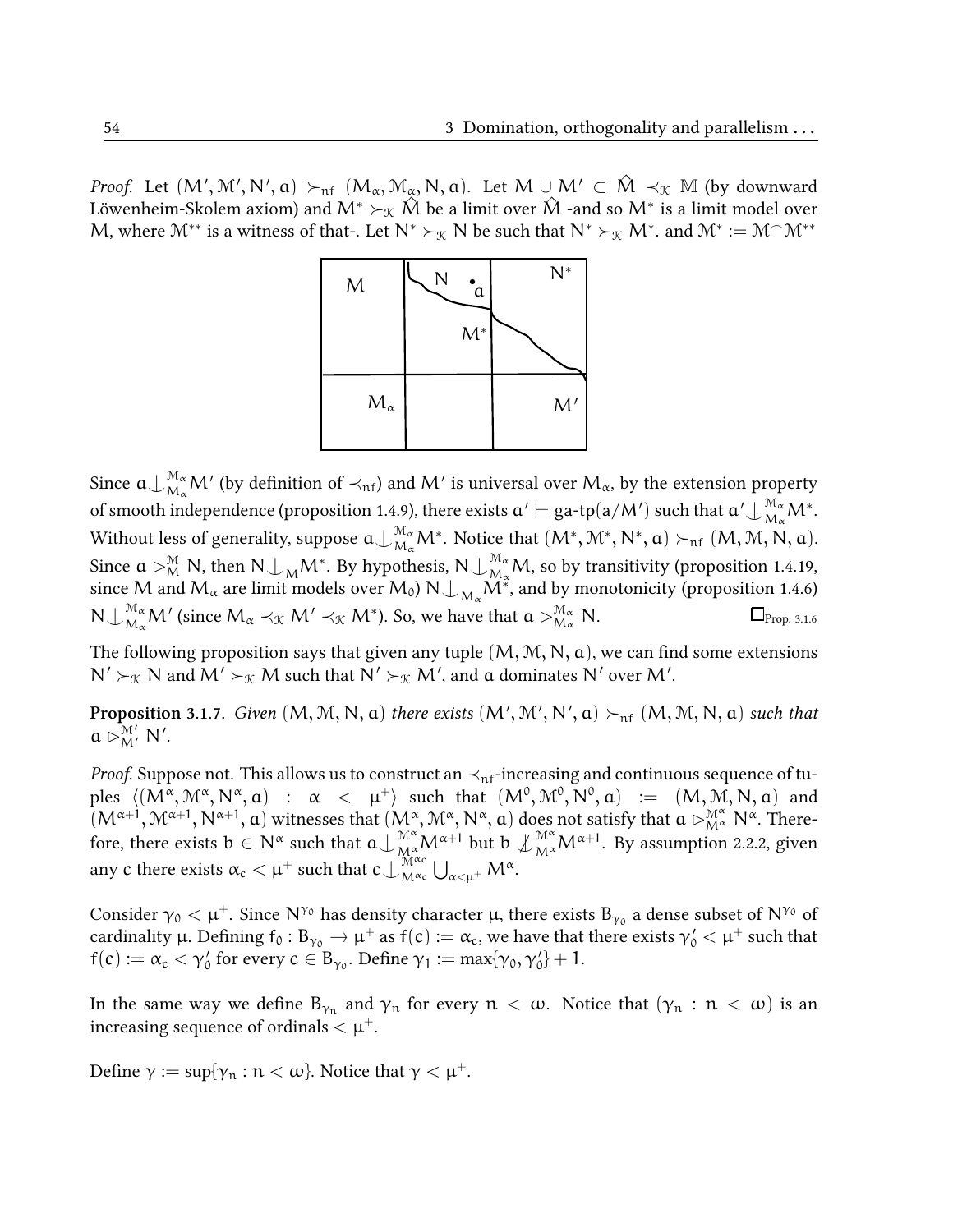Let  $b \in N^{\gamma}$  be such that  $b \n\bigcup_{M^{\gamma}}^{M^{\gamma}} M^{\gamma+1}$ . Since  $N^{\gamma} := \overline{\bigcup_{\alpha < \gamma} N^{\alpha}}$ , there exists a sequence  $(b_n) \in \bigcup_{\alpha < \gamma} N^{\alpha}$  such that  $(b_n) \to b$ . By proposition 1.4.16 (continuity of  $\bigcup$ ), there exists  $k < \omega$  such that  $b_k \nleq \mathcal{N}_{M^{\gamma}}^{M^{\gamma}} M^{\gamma+1}$ . Since  $b_k \in \bigcup_{\alpha < \gamma} N^{\alpha}$ , there exists  $\beta < \gamma$  such that  $b_k \in N^{\beta}$ . Since  $\beta < \gamma := \sup \{ \gamma_n : n < \omega \}$ , there exists  $m < \omega$  such that  $\beta < \gamma_m$ , so  $b_k \in N^{\gamma_m}$ . Since by construction we have that  $\overline{B_{\gamma_m}} = N^{\gamma_m}$ , there exists a sequence  $(c_n) \in B_{\gamma_m}$  such that  $(c_n) \to b_k$ . By proposition 1.4.16 again, there exists  $l < \omega$  such that  $c := c_l \nleq_{M\gamma} M^{\gamma+1}$ . By construction,  $\alpha_c < \gamma_{m+1} < \gamma < \gamma + 1 < \mu^+$ , then by proposition 1.4.6 (monotonicity of  $\perp$ ) we have that  $c \n\perp_{M^{\alpha_c}}^{M^{\alpha_c}}$  $\bigcup_{N^{\alpha_c}} \bigcup_{\alpha<\mu^+} \mathsf{M}^{\alpha}$  (contradiction). Therefore, the proposition is true.  $\Box_{\text{Prop. 3.1.7}}$ 

The following proposition says that under the conclusions of the previous proposition, we can find an extension  $\bar{N}^*$  of  $N'$  such that  $\alpha$  dominates  $N^*$  over M.

**Proposition** 3.1.8. Suppose  $(\mathsf{M},\mathbb{M},\mathsf{N},\mathfrak{a})\prec_{\mathfrak{n} \mathfrak{f}} (\mathsf{M}',\mathbb{M}',\mathsf{N}',\mathfrak{a})$ , where  $\mathsf{M}$  is a  $(\mu,\sigma_1)$ -limit model witnessed by  $\mathcal{M} := \langle M_i : i < \sigma_1 \rangle$ ,  $M'$  is a  $(\mu, \sigma_2)$ -limit model over M witnessed by  $\mathcal{M}''$  and  $\mathcal{M}' := \mathcal{M} \cap \mathcal{M}'$ ,  $a \perp_{\mathcal{M}_{\alpha}}^{\mathcal{M}_{\alpha}} M$  for some limit  $\alpha < \sigma$  and  $a \rhd_{\mathcal{M}'}^{\mathcal{M}'} N'$ . Then, there exist  $N^*$  and a resolution M<sup>\*</sup> which witnesses that M is a limit model over  $\mathcal{M}_0$  such that  $a \rhd_M^{\mathcal{M}^*} \mathbb{N}^*$ .

*Proof.* Let  $p := ga-tp(a/M)$  and  $p' := ga-tp(a/M)$ ). Since  $a\bigcup_{M_\alpha}^{M_\alpha} M$  (by hypothesis),  $\mathfrak{a}\!\cup_{\mathrm{M}}^\mathfrak{M}\!\mathsf{M}'$  (by definition of  $\prec_{\mathrm{nf}}$ ) and M,  $\mathsf{M}_\alpha$  are limit models over  $\mathsf{M}_0$ , by transitivity (proposition 1.4.19) we have  $a\bigcup_{M_\alpha}^{\mathcal{M}_\alpha} \mathcal{M}'$ .

Notice that since M and M $^\prime$  are limit over  $\rm M_{\alpha}$  witnessed by M and M $^\prime$  respectively such and  $\mathcal{M}\, \subset\, \mathcal{M}',$  then  $M$  and  $M'$  are limit over  $M_1\, \in\, \mathcal{M}.$  By corollary 2.2.25 (uniqueness of limit models), there exists  $f : M' \stackrel{\approx}{\rightarrow}_{M_{\alpha+1}} M$ . Since  $a \bigcup_{M_\alpha}^{M_\alpha} M'$ , we have that  $f(a) \bigcup_{M_\alpha}^{M_\alpha} M'$  (by invariance, proposition 1.4.5). Notice that  $M_{\alpha+1}$  is universal over  $M_{\alpha}$ . Then, as ga-tp(a/ $M_{\alpha+1}$ ) = ga-tp $(\widehat{f(a)}/M_{\alpha+1})$  and  $a, f(a)\bigcup_{\mathcal{M}_\alpha}^{\mathcal{M}_\alpha}M$ , by stationarity (proposition 1.4.11) we may say ga-tp $(a/M)=(a)$  $ga-tp(f(a)/M)$ .

Consider  $q \in Aut(M/M)$  such that  $(q \circ f)(a) = a$ . Notice that

$$
(g \circ f)(M', \mathcal{M}', N', a) = (M, (g \circ f)[\mathcal{M}'], (g \circ f)[N'], a)
$$

witnesses that  $a \rhd_M^{\mathcal{M}^*} N^*$ , where  $N^* := (g \circ f)[N']$  and  $\mathcal{M}^* := (g \circ f)[\mathcal{M}'] = f[\mathcal{M}']$ . Notice that  $\mathcal{M}^*$  is also a resolution which witnesses that  $\mathcal M$  is a limit model over  $\mathcal M_0$  (remember that in particular f fixes  $M_0$  pointwise).

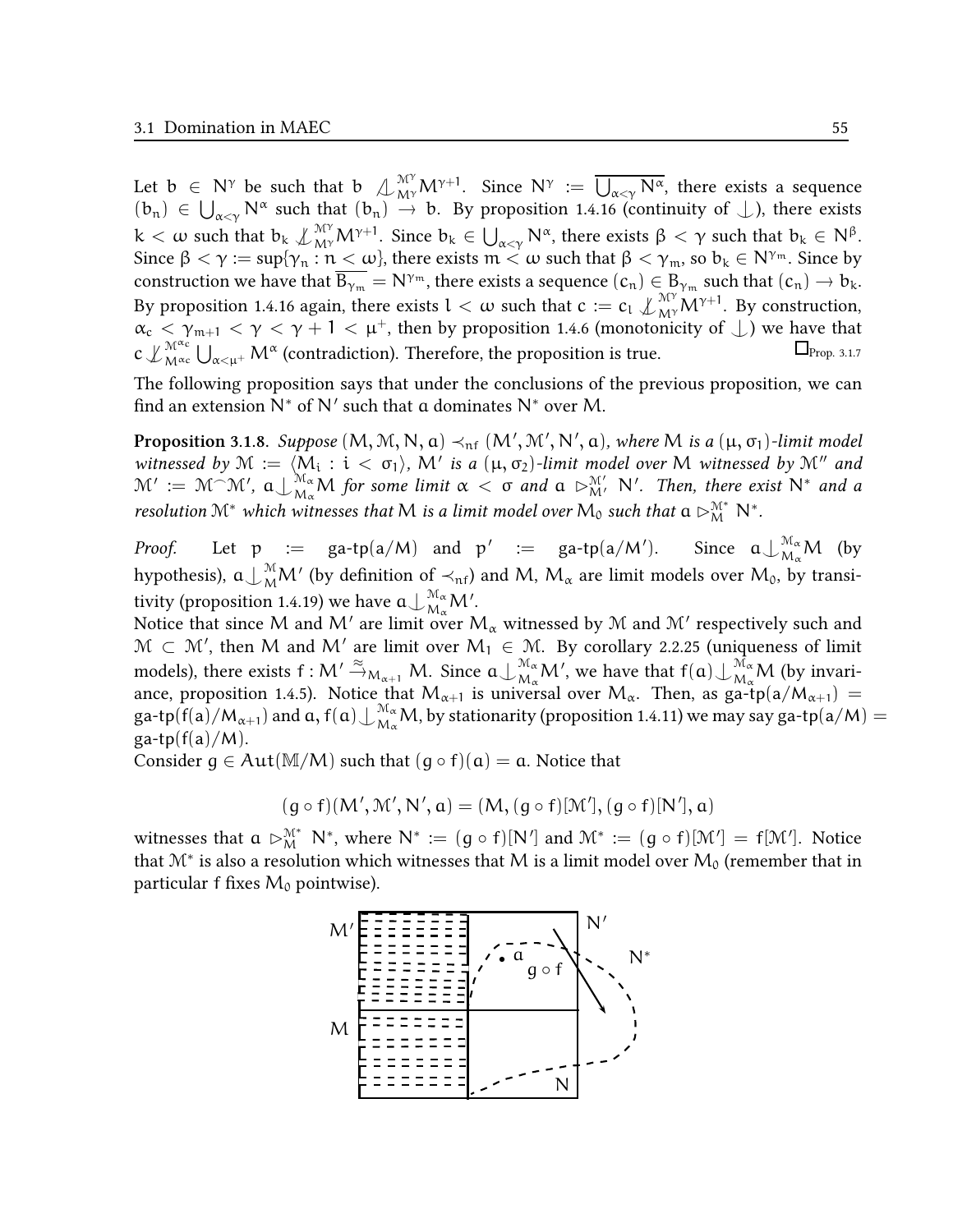$\Box$ Prop. 3.1.8

 ${\rm Remark~3.1.9.}$  Notice that given  $(M, \mathcal{M}, \overline{\alpha}, \mathsf{N}),$  if  $\mathsf{M}'$  is limit model over  $\mathsf{M}$  such that  $\mathsf{N}\bigcup^{\mathcal{M}}_{\mathsf{M}}\mathsf{M}',$ in particular we have that  $a\bigcup_M^{\mathcal{M}}\!M'$  because  $a\in\mathsf{N}.$  Therefore, if  $\overline{a}\vartriangleright^\mathcal{M}_M\mathsf{N}$  we may say that  $\overline{a}$ and N are equidominant over  $\widetilde{M}$  relative to  $\mathcal{M},$  which we denote by  $\overline{\mathfrak{a}}\rhd^{\mathcal{M}}_{\mathcal{M}}$  N.

 $\bf Corollary~3.1.10. \; Given\ (M,M,\overline{a},N) \; such \; that \; \overline{a} \bigcup_{M_\alpha}^{\mathcal{M}_\alpha} M$  for some limit ordinal  $\alpha$  such that  $M_\alpha \in$ M (and therefore ga-tp( $\overline{a}/M$ ) is a stationary type because M is an universal model over  $M_{\alpha}$ ), there exist N<sup>\*</sup> and a resolution M<sup>\*</sup> which witnesses that M is a limit model over M<sub>0</sub> such that  $\overline{\mathfrak{a}} \bowtie_M^{\mathcal{M}^*} \mathsf{N}^*.$ 

Question 3.1.11. In general, we cannot assure the existence of prime models in metric and discrete AECs. In superstable first order theories, we can prove that if  $p$  is a stationary syntactic type, there exist regular types  $p_1, \dots, p_n$  such that  $p \bowtie p_1 \otimes \dots \otimes p_n$ . Setting  $(\overline{a}_1, \dots, \overline{a}_n) \models$  $p_1 \otimes \cdots \otimes p_n$  and  $\overline{\mathfrak{a}} \models p$ , it is known that  $M[\overline{\mathfrak{a}}_1, \cdots \overline{\mathfrak{a}}_n] = M[\overline{\mathfrak{a}}]$  (i.e., the a-prime model over  $M \cup {\overline{\alpha}}$  and the a-prime model over  $M \cup {\overline{\alpha}}_1, \dots, {\overline{\alpha}}_n$  agree). In Hilbert spaces with a unitary operator (section 5.1), notice that corollary 3.1.10 says that that given  $\overline{\alpha} \in \mathcal{H}$  (where  $\mathcal{H}$  is a monster Hilbert space with a unitary operator) and M a Hilbert space with a unitary operator such that M is saturated enough and  $\overline{a} \notin M$ , there exists a Hilbert space with a unitary operator N<sup>\*</sup> ⊃ acl( $M\overline{a}$ ) extending M such that for every Hilbert space with a unitary operator  $\mathsf{M}'\geq \mathsf{M}$ ,  $\mathsf{P}_\mathsf{M}(\overline{\mathsf{a}})=\mathsf{P}_{\mathsf{M}'}(\overline{\mathsf{a}})$  (the orthogonal projections over  $\mathsf{M}$  and  $\mathsf{M}'$  respectively) implies that  $\mathsf{P}_\mathsf{M}(\mathsf{b})=\mathsf{P}_{\mathsf{M}'}(\mathsf{b})$  for every  $\mathsf{b}\in\mathsf{N}^*;$  i.e.:  $\overline{\mathfrak{a}}$  determines the projections on  $\mathsf{M}$  of all elements in  $\mathsf{N}^*$ . A natural question that arises at this point is under which assumptions (e.g.,  $\omega$ -d-stability or related properties) an MAEC admits prime models over sets. This question takes us to wonder what we can conclude on domination, orthogonality and parallelism under existence of primer models over sets.

# 3.2 Orthogonality

Orthogonality arose from the question on the existence of bases -maximal Morley sequences- of arbitrary size in a model, for (first order syntactical types)  $p$  and  $q$  (see [Bue96]).

In this section, we adapt the study of orthogonality which S. Shelah did in the setting of good frames in (discrete) Abstract Elementary Classes (see [She09b, She09a]). Shelah provided a suitable study of superstability in (discrete) AECs via good frames. But he did not assume the existence of a monster model as in 1.3.5 and he worked on an abstract notion of independence. Most of the definitions in this section are inspired on Shelah's work ([She09b]), with some exceptions  $(e.g., the definition of domination of types, which we define in this thesis in order to prove that$ domination corresponds to a kind of nonorthogonality), but we have to point out that our analysis is a bit different than the work done in [She09b] because we are assuming the existence of a homogeneous monster model and we are working on a fixed notion of independence (smooth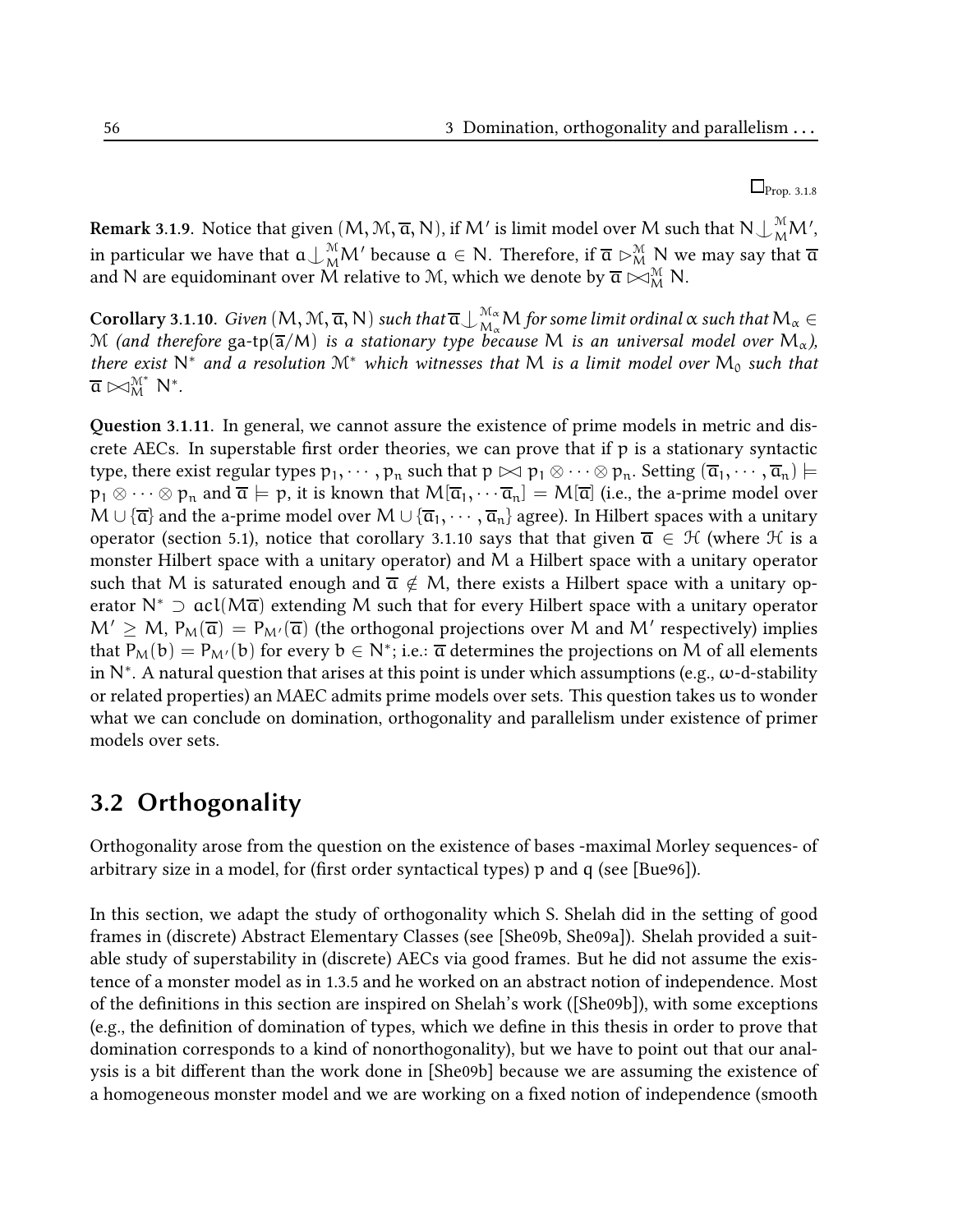independence). In this section, we obtain a "simplification" of the notions given by Shelah to our setting and prove some basic facts which were not proved in [She09b].

Although, we have to point out that there would be some problems proving the existence of weakly orthogonal types in the way as our notion of weak orthogonality is being defined. In spite of that, we develop this section for showing some nice properties as a consequence of uniqueness of limit models.

Notation 3.2.1.  $(M, M, N, b, \alpha)$  means  $\mathcal{M}:=\{M_\mathfrak{t}: \mathfrak{t}<\delta\}$  is a resolution of  $M$  which witnesses that M is a limit model,  $\alpha < \delta$  is a limit ordinal,  $M \prec_{\mathfrak{K}} N$ ,  $b \in N \setminus M$  and  $b \bigcup_{\mathcal{M}_{\alpha}}^{\mathcal{M}_{\alpha}} M$ , where  $\mathcal{M}_{\alpha}$ is a resolution of  $M_{\alpha}$  such that  $\mathcal{M}_{\alpha} \subset \mathcal{M}$ .



#### 3.2.1 Orthogonality and Independence of sequences

**Definition 3.2.2.** Let  $\mathbb{J}$  be a sequence of elements in M, M  $\subset$  N where M  $\prec_{\mathcal{K}} N$  and M be a resolution of M. We say that  $\bar{\mathbb{J}}$  *is independent* in  $(\mathsf{M},\mathsf{N})$  iff there exist  $\langle\mathsf{M}_{\mathsf{j}},\mathsf{a}_{\mathsf{i}}:\mathsf{j}\leq\alpha,\mathsf{i}<\alpha\rangle$ and  $N^+ \in \mathcal{K}$  such that

- 1.  $\langle N_i : i \leq \alpha \rangle$  is a  $\prec_{\mathcal{K}}$ -increasing and continuous chain.
- 2.  $\mathbb{J} = {\alpha_i : i < \alpha}.$
- 3.  $M \prec_{\mathcal{K}} N_i \prec_{\mathcal{K}} N^+$  and  $N \prec_{\mathcal{K}} N^+$ .
- 4.  $a_i \in N_{i+1} \setminus N_i$ .
- 5.  $a_i \bigcup_{M}^{M} N_i$ .

**Definition 3.2.3.** Let  $M \in \mathcal{K}$  be a limit model witnessed by M and  $\mathcal{M}_{\alpha}$  be a resolution of a model  $M_{\alpha} \in \mathcal{M}$  such that  $\mathcal{M}_{\alpha} \subset \mathcal{M}$ . Let  $p, q \in ga-S(M)$  be non-algebraic types such that  ${\sf p},\mathsf{q}\bigcup_{\mathsf{M}_\alpha}^{\mathsf{M}_\alpha}\mathsf{M}.$  We say that  ${\sf p}$  is weakly orthogonal to  $\mathsf{q}$  relative to  $\alpha$  (denoted by  $\mathsf{p}\perp_\alpha^{\mathsf{wk}}\mathsf{q}$ ) iff given  $(M, M, N, b, \alpha)$  where  $b \models q$  and  $p' \in ga-S(N)$  any extension of p, then  $p' \bigcup_{M}^{M} N$  -notice that by definition of  $(M, M, N, b, \alpha)$ ,  $b \in N$ -. We drop the subindex  $\alpha$  if it is clear.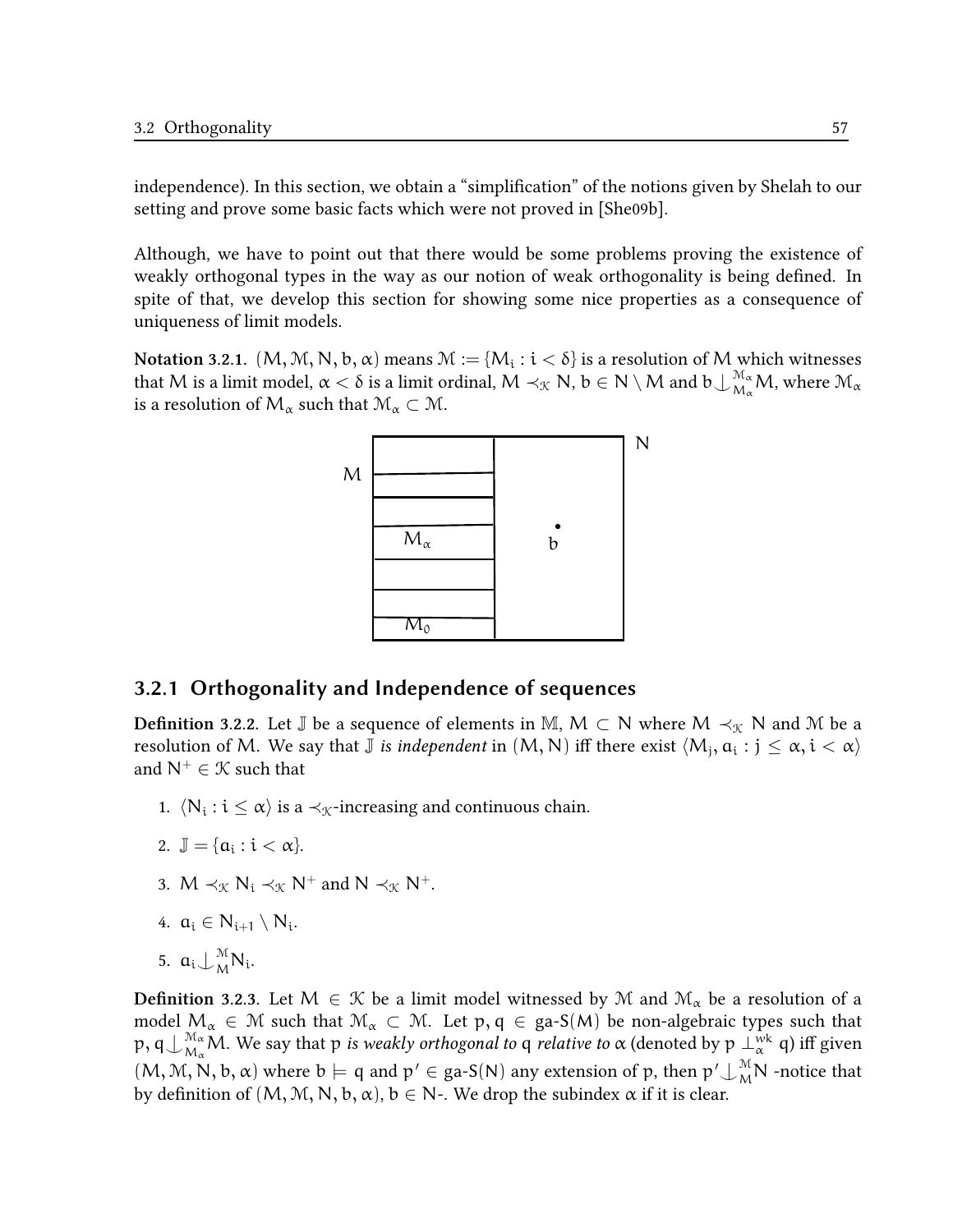

In first order, for stationary types p,  $q \in S(A)$ , we say that p is (almost) orthogonal to q (over A) if and only if there exist realizations  $\mathfrak{a}\models\mathfrak{p}$  and  $\mathfrak{b}\models\mathfrak{q}$  such that  $\mathfrak{a}\bigcup_\mathcal{A}\mathfrak{b}.$  Since in our setting we cannot consider independence either from or over sets which are not models, we have to adapt this notion to our context, as in [She09b]. Notice that if we could define smooth independence on sets,  $\mathsf{p'}\bigcup_{\mathsf{M}}^{\mathsf{M}}\mathsf{N}$  would imply  $\mathsf{p}\bigcup_{\mathsf{M}}^{\mathsf{M}}$  $\mathcal{L}_{\mathcal{M}}^{\mathcal{M}}$ b because b  $\in$  N. Hence, weak orthogonality corresponds to a stronger notion of orthogonality. In spite of that, the notion of independence defined at the beginning of this subsection (independence of sequences, definition 3.2.2) allows us to catch such independence between a realization a of p and a realization b of q.

Example 3.2.4. Consider the class of Hilbert spaces. As in Hilbert spaces together with a unitary operator (see section 5.1), independence is characterized by agreeing with the respective projections (i.e.,  $a \perp_{N} M$  if and only if  $P_{N}(a) = P_{M}(a)$ ). In this case,  $p \perp^{wk} q$  (both of them in ga-S(M)) means that for every Hilbert space  $N \geq M$  which contains a realization of q and given any realization  $\alpha$  of p,  $P_M(\alpha) = P_N(\alpha)$ . If  $M = \langle 0 \rangle$  and  $N = \langle b \rangle$ , notice that weak orthogonality implies that  $0 = P_M(a) = P_N(a)$ , therefore a and b are orthogonal in the sense of the inner product in Hilbert spaces.

**Proposition** 3.2.5. Let  $\mathsf{p},\mathsf{q}\in\mathsf{ga\text{-}S(M)}$  be such that  $\mathsf{p}\perp_\alpha^\mathrm{wk}\mathsf{q}$  and  $\mathfrak{M}_\alpha$  and  $\mathfrak{M}$  be resolutions of  $\mathsf{M}_\alpha$ and M respectively such that  $\mathcal{M}_{\alpha} \subset \mathcal{M}$ , where M witnesses that M is a limit model. If  $N' \succ_{\mathcal{K}} M$ contains a realization  $a$  of  $p$  and a realization  $b$  of  $q$ , then  $\{a, b\}$  is independent in  $(M, N')$ .

*Proof.* Define  $N_0 := M$ . Given M, N', and  $a, b \in N'$  as above, by Downward Löwenheim-Skolem axiom of MAEC (definition 1.1.4 (6)) there exists  $N_1 \in \mathcal{K}$  of size  $\mu$  such that  $N_0 \cup \{b\} \subset$  $N_1 \prec_{\mathcal{K}} N'$ . Notice that  $b \notin N_0$  (since q is non-algebraic). Trivially we have that  $b \bigcup_{N_0}^{N_0}$  $\frac{N_0}{N_0} N_0.$ Since ga-tp(a/N<sub>1</sub>)  $\supset$  p, applying  $\mathfrak{p}\perp_\alpha^{\text{wk}}$  q to  $(\mathsf{M},\mathfrak{M},\mathsf{N}_1,\mathsf{b},\alpha)$  we may say  $\mathfrak{a}\perp_{\mathsf{N}_0}^{\mathsf{N}_0}$  $\frac{N_0}{N_0} N_1$ . Notice that  $a \notin N_1$  since  $a \notin N_0$  (since p is non-algebraic and by antirreflexivity, proposition 1.4.12). Let  $N_2 \succ_{\mathcal{K}} N'$ .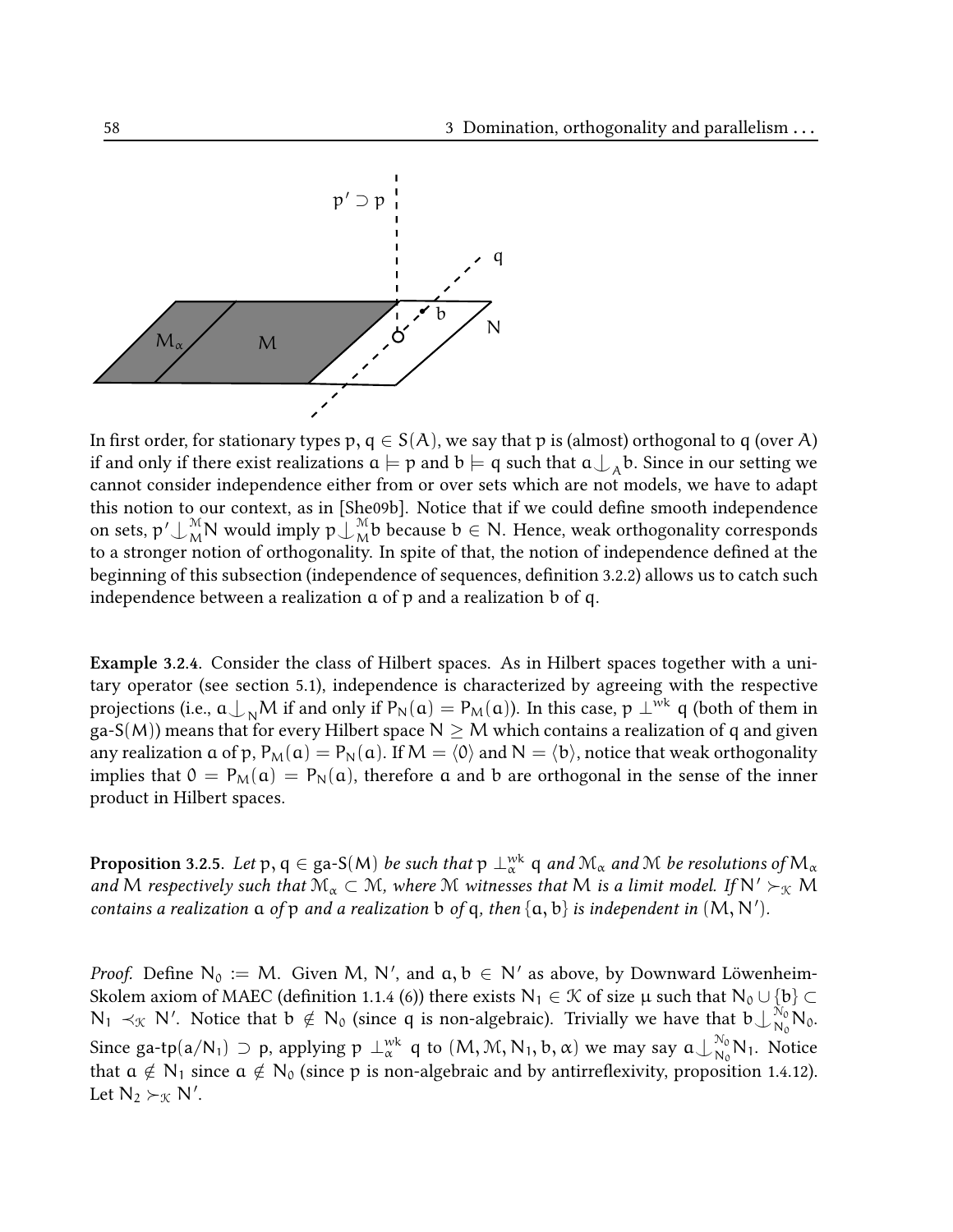

Defining  $N^+ := N_2$ ,  $a_0 := b$  and  $a_1 := a$ , notice that  $\{N_0, N_1, N_2; a_0, a_1\}$  and  $N^+$  witness that  $\{\alpha, b\}$  is independent in  $(M, N')$ .  $\Box$ Prop. 3.2.5

The following proposition says that given p,  $q \in ga-S(M)$  and  $N \succ_{\mathcal{K}} M$  has a realization of q, then p is weakly orthogonal to q if and only if p has just one extension in ga- $S(N)$ .

**Proposition 3.2.6.** Let  $p, q \in \text{ga-S}(M)$  be non-algebraic types, M be a resolution of M which witnesses that M is a limit model such that  $p, q \in M_\alpha$  where  $M_\alpha \in M$  and  $M_\alpha \subset M$  is a resolution of  $M_\alpha$ . Then  $p\perp^{\text{wk}}_{\alpha} q \Leftrightarrow$  for any  $(M, \mathcal{M}, N, b, \alpha)$  such that  $q = \text{ga-tp}(b/M)$ , p has just one extension in ga- $S(N)$ .

Proof.

- $\Rightarrow$  Suppose  $\mathfrak{p}\perp^{\text{wk}}_{\alpha}$  q, then every extension  $\mathfrak{p}'\in$  ga-S(N) of  $\mathfrak{p}$  satisfies  $\mathfrak{p}'\!\cup_{M}^{\mathfrak{M}}\!\mathsf{N};$  since  $\mathsf{M}_{\alpha}$ and M are limit model over  $\mathcal{M}_0$ , by transitivity (proposition 1.4.19) we have p′  $\bigcup_{\mathcal{M}_\alpha}^{\mathcal{M}_\alpha}$  $\frac{M_{\alpha}}{M_{\alpha}}$ N. By stationarity over limit models of s-independence (proposition 1.4.11), we have that there is just one extension of  $p$  in ga-S(N).
- $\Leftarrow$  Let  $(M, M, b, N, \alpha)$  be such that  $b \models q$  and suppose p has just one extension in ga-S(N). By extension property of s-independence (proposition 1.4.9, since M is a limit model over  $M_{\alpha}$ ), there exists an extension  $p' \supset p$  in ga-S(N) such that  $p' \bigcup_{M_{\alpha}}^{M_{\alpha}}$  $\frac{M_{\alpha}}{M_{\alpha}}$ N. By monotonicity (proposition 1.4.6 , since  $\mathcal{M}_{\alpha} \subset \mathcal{M}$ ),  $p' \cup_{\mathcal{M}}^{\mathcal{M}} N$ . Since p has just one extension in ga-S(N), then the unique extension of  $p$  in ga-S(N) is  $p'$ . Therefore,  $p \perp_{\alpha}^{\text{wk}} q$ .

 $\Box$ Prop. 3.2.6

**Proposition** 3.2.7. Let  $(M, M, N, b, \alpha)$  be such that  $b \models q$  and  $p \in ga-S(M)$  be a non-algebraic Galois type such that  $p\bigcup_{M_\alpha}^{\mathcal{M}_\alpha} M$ . If p is realized in N, then  $p\bigcup_{\alpha}^{\mathcal{W}^k} q$ .

*Proof.* Since M is universal over  $M_\alpha$  and  $p\bigcup_{M_\alpha}^{\mathcal{M}_\alpha} M$ , by extension property (proposition 1.4.9) there exists  $p' \supset p$  in ga-S(N) such that  $p' \bigcup_{M_\infty}^{\mathcal{M}_\alpha}$  $\frac{M_{\alpha}}{M_{\alpha}}$ N. Notice that p' is non-algebraic: otherwise, by antirreflexivity (proposition 1.4.12 (6), since  $\rm \ddot{M}_{\alpha}$  is a limit model witnessed by  $\rm \ddot{M}_{\alpha}$ )  $\rm p'$  would be realized in  $M_{\alpha}$  and so realized in M (contradiction). But by hypothesis, there exists  $c \in N$ such that  $c \models p$ . Notice that  $p'' := \text{ga-tp}(c/N) \supset p$  and  $p' \neq p''$  (contradicts fact 3.2.6).  $\Box_{\text{Prop. 3.2.7}}$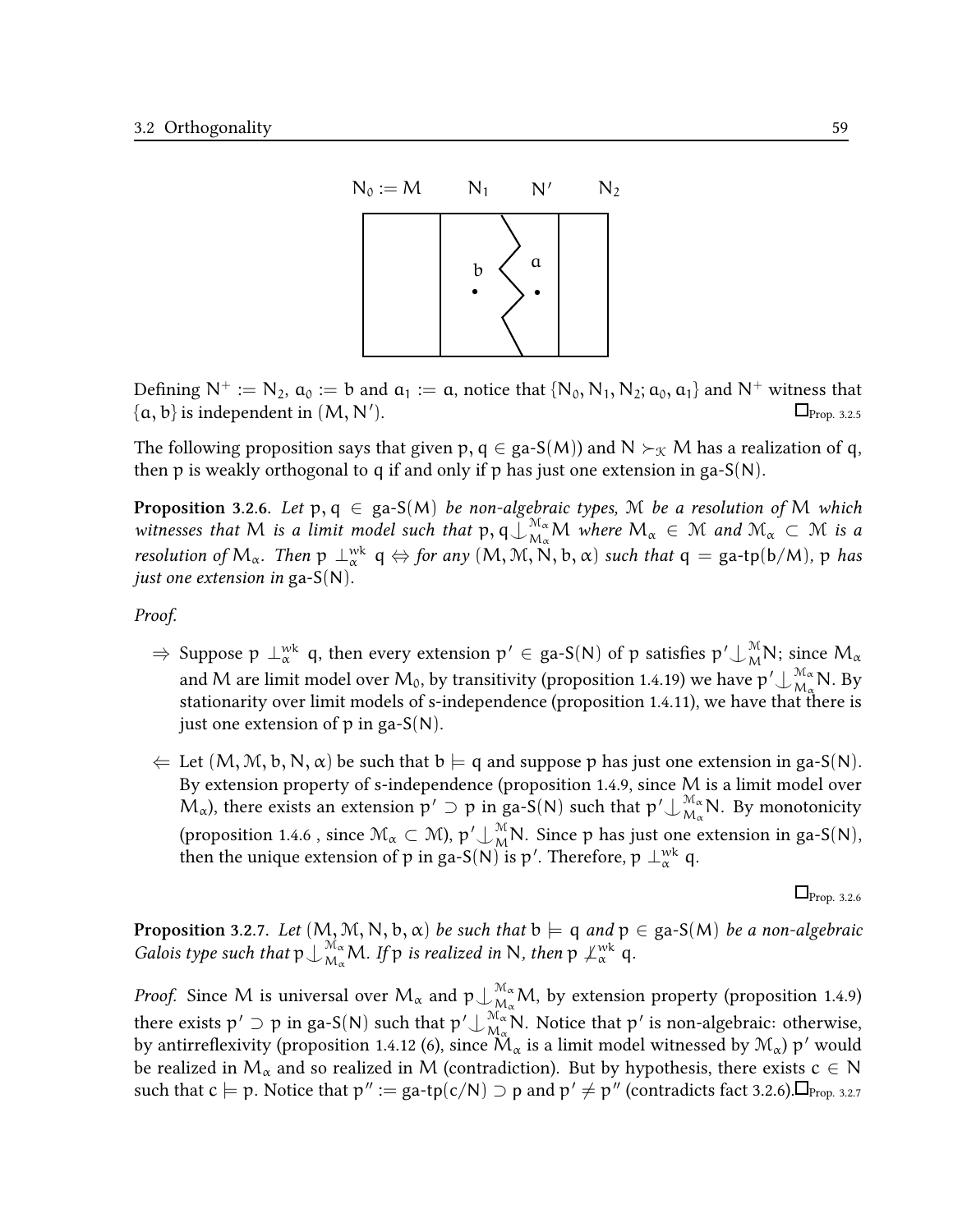Another way to understand the previous proposition is the following corollary:

Corollary 3.2.8. Let  $(M, M, N, b, \alpha)$  be such that  $b \models q$  and  $p \in ga-S(M)$  be a non-algebraic Galois type such that  $p\bigcup_{M_\alpha}^{M_\alpha} M$ . If  $p\perp_\alpha^{wk}$  q, then p is not realized in N.

As we stated in section 3.1, orthogonality corresponds (in first order) in some way to nonorthogonality. In order to prove a similar result in our context, we adapt the notion of domination of types.

**Definition** 3.2.9. Let  $p, q \in {\rm ga\text{-}S}(M)$  be non-algebraic Galois types such that  $p, q \cup_{\mathcal{M}_\alpha}^{\mathcal{M}_\alpha} M$ . We say that q is dominated by p (denoted by q  $\lhd$  p) if there exist  $a \models p$ ,  $b \models q$  and  $N \succ_{\mathcal{K}} M$  such that  $a, b \in N$  and  $N \triangleleft_M a$ .



The following propositions says that domination of types implies non-weak orthogonality.

**Proposition 3.2.10.** Let  $\mathcal{M} := \{M_i : i < \theta\}$  be a resolution of a model  $M$  and  $\mathcal{M}_\alpha \subset \mathcal{M}$  be a resolution of M<sub>α</sub>. If  $q \lhd p$  then  $p \not\perp^{\text{wk}}_{\alpha} q$  and  $q \not\perp^{\text{wk}}_{\alpha} p$ .

*Proof.* Let  $a \models p$ ,  $b \models q$  and  $N \prec_{\mathcal{K}} M$  be witnesses of  $q \lhd p$ . Notice that  $p' := ga\text{-}tp(a/N)$ is an extension of p such that  $\alpha \notin M_N^{\mathbb{N}}$  (by antirreflexivity, since  $\alpha \in N \setminus M$ ). Notice that  $(M, M, N, b, \alpha)$  witnesses that  $p \not\perp^{\text{wk}}_{\alpha} q$ . By an analogous argument, we can prove  $q \not\perp^{\text{wk}}_{\alpha} p$ , using  $(M, M, N, a, \alpha)$ .  $\Box_{\text{Prop. 3.2.10}}$ 

### 3.3 Parallelism

Roughly speaking, two (first order syntactical) stationary types  $p$  and q are parallel if and only if they have a common independent extension. In this section, we study parallelism of strong limit Galois types in the setting of superstable MAECs.

Remember that we defined parallelism of strong Galois types in chapter 2 (definition 2.2.15  $(2)$ ), which we used it as an auxiliary tool for studying full-relative s-towers. Full-relative s-towers were very important to get a proof of uniqueness of limit models because they codified a kind of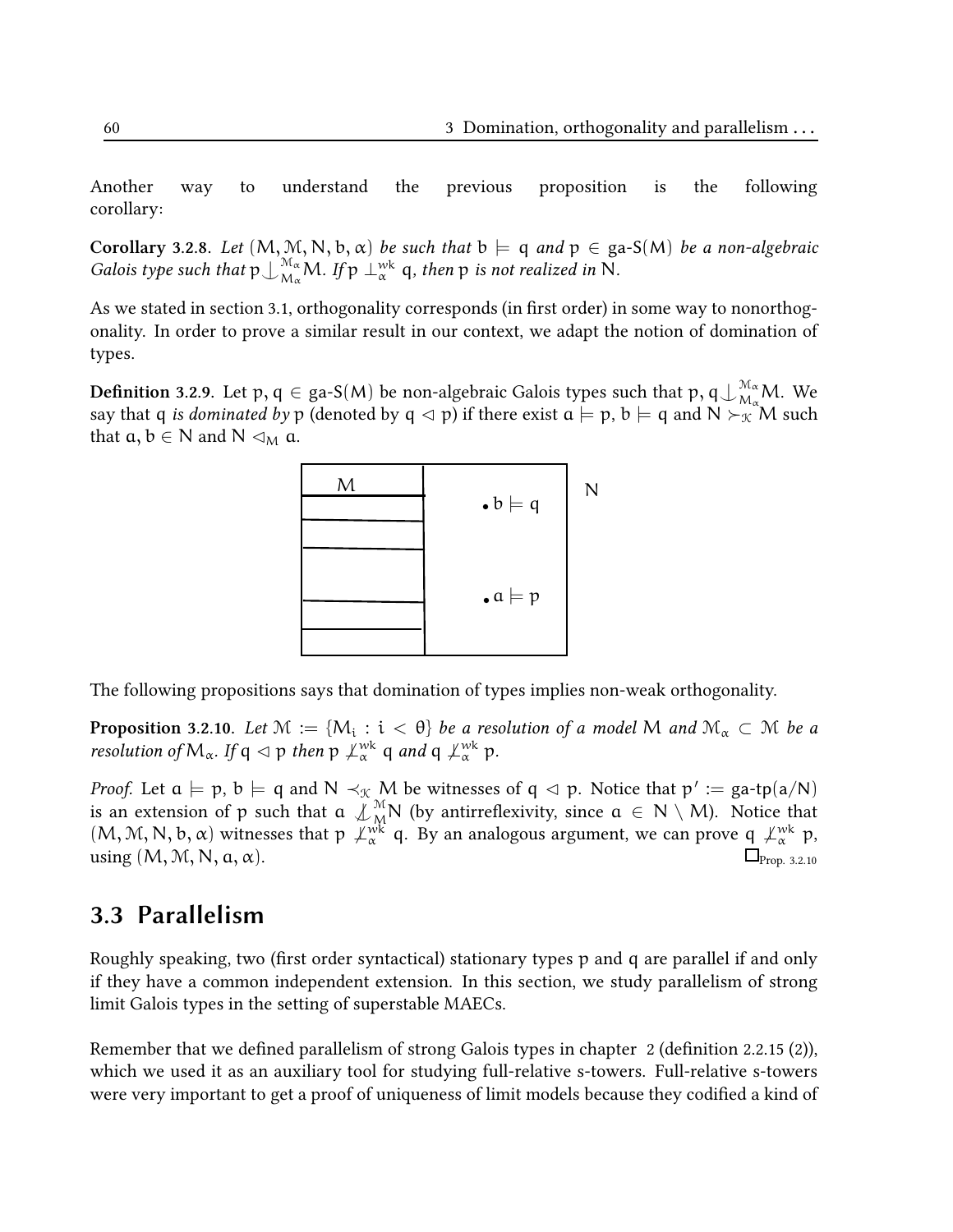saturation. In this subsection, we study some properties of a stronger version of parallelism, but in the setting of superstable MAECs.

However, for the sake of completeness, we provide the definition of parallelism once more. But we have to point out that in this subsection, we require that if  $(p, N) \in \mathfrak{St}(M)$ , then M is a limit model over N, instead of just being a universal model over N. Because of that, we define a stronger notion of strong type, which we call strong limit type. In this thesis, we use the notion of strong limit typeinstead of strong types because we want to use uniqueness of limit models to prove some properties of parallelism, e.g. proposition 3.3.6 (2) and (3).

Definition 3.3.1 (strong limit type). Let M be a  $(\mu, \sigma)$ -limit model

$$
\mathfrak{SL}(M) := \left\{ \begin{matrix} N \prec_{\mathfrak{X}} M \\ N \text{ is a } \theta\text{-Limit Model} \\ M \text{ is a Limit Model over N} \\ p \in \text{ga-S}(M) \text{ is non-algebraic} \\ \text{and } p \downarrow_{N}^{\mathcal{N}} M \\ \text{for some resolution } \mathcal{N} \text{ of N.} \end{matrix} \right\}
$$

**Definition 3.3.2** (Parallelism). Two strong limit types  $(p_l, N_l) \in \mathfrak{SL}(M_l)$   $(l \in \{1,2\})$  are said to be *parallel* (which we denote by  $(p_1, N_1) \parallel (p_2, N_2)$ ) iff for every  $M' \succ_{\mathcal{K}} M_1, M_2$  with density character  $\mu$ , there exists  $q \in ga-S(M')$  which extends both  $p_1$  and  $p_2$  and  $q \perp_{N_1}^{N_1} M'$  ( $l \in \{1,2\}$ ) (where  $N_l$  is the resolution of  $N_l$  which satisfies  $p_l \bigcup_{N_l}^{N_l} M_l$ ). If there is no any confusion, we denote it by  $p_1 \parallel p_2$ .



**Remark 3.3.3.** Consider the class of Hilbert spaces. Let us suppose that we could set  $N_1$  =  $N_2 = \langle 0 \rangle \subset \mathbb{R}^3$  -the space generated by the origin- (despite this is not a universal model) and let  $M := M_1 = M_2 = \{(x, 0, 0) : x \in \mathbb{R}\}$ . Remember that we stated in 3.2.4 that, as in a Hilbert space with a unitary operator (see section 5.1), independence in Hilbert spaces means the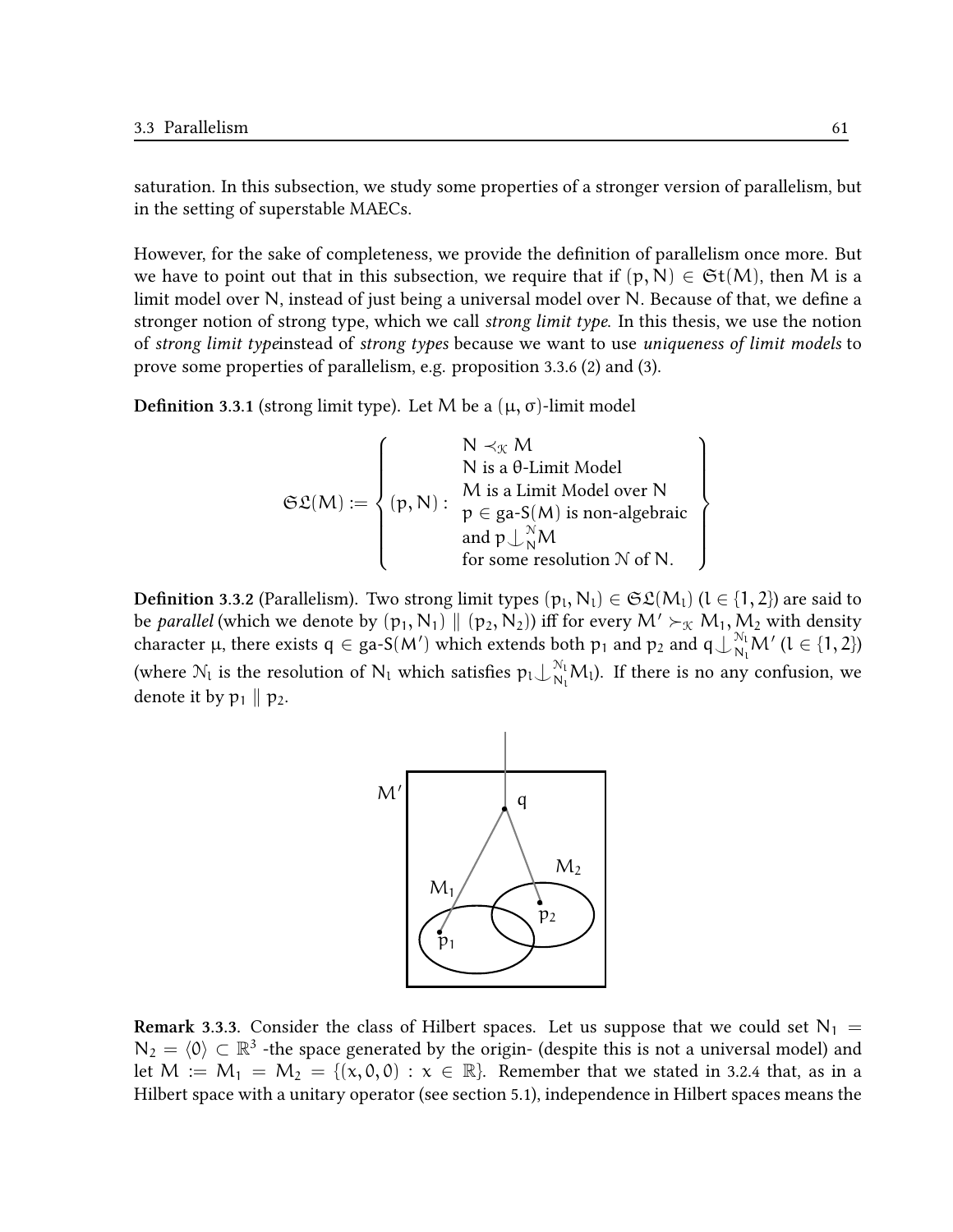$\ddot{\circ}$ 

respective projections agree. Let  $p_i \in ga-S(M)$ ,  $a \models p_1$  and  $b \models p_2$  be such that a and b are independent from M over  $\langle 0 \rangle$ ; i.e.:  $0 = P_M(a) = P_M(b)$ , therefore a and b are orthogonal to M.



If  $p_1$  and  $p_2$  are parallel in the sense defined above, consider  $M' := \langle M \cup \{a, b\} \rangle \geq M$ , so there exists a type over M'  $q \supset p_1, p_2$  (so ga-tp(a/M) = ga-tp(b)/M) = q  $\upharpoonright$  M) such that q is independent from M' over  $\langle 0 \rangle$  (i.e., any realization  $c \models q$  satisfies  $0 = P_{M'}(c)$ ), therefore c is orthogonal to  $\frak a$  and  $\frak b.$  If  $\frak c\in\mathbb R^3,$  notice that it means that if  $\frak\phi$  is the angle between  $\frak a$  and  $\frak b$  and θ is the angle between b and c (and so  $θ + φ$  is the angle between a and c), since a and c are orthogonal then  $|\cos(\varphi + \theta)| = 0$ , and since b and c are orthogonal then  $|\cos(\theta)| = \cos(\theta) = 0$ , then  $\theta = \frac{(2k+1)\pi}{2}$  $\frac{1}{2}$  for some k ∈ Z. Since 0 =  $|\cos(\varphi + \theta)|$  =  $|\cos(\theta)\cos(\varphi) - \sin(\theta)\sin(\varphi)|$  =  $|\sin\left(\frac{(2k+1)\pi}{2}\right)|$  $\left(\frac{1}{2}+1\right)\pi\pi$  sin( $\phi$ )| = |sin( $\phi$ )|, therefore  $\phi = m\pi$  for some  $m \in \mathbb{Z}$ ; i.e.:  $a$  and  $b$  would be parallel as vectors in  $\mathbb{R}^3$ .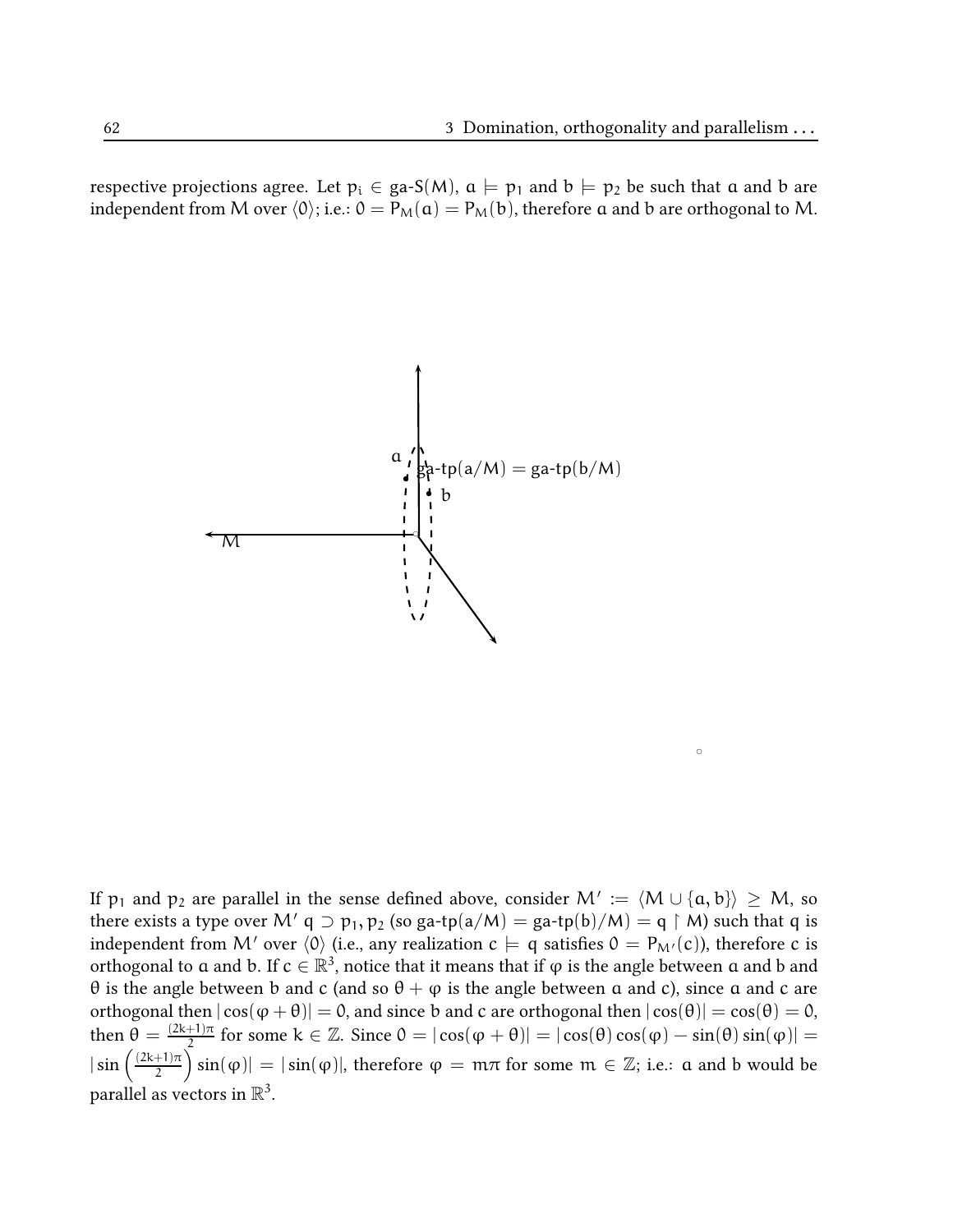

Claim 3.3.4.  $\parallel$  is an equivalence relation.

*Proof.* Reflexivity and symmetry are trivial. We focus on transitivity. Let  $(p_l, N_l) \in \mathfrak{SL}(M_l)$  $(l \in \{1, 2, 3\})$  be such that  $p_1 \parallel p_2$  and  $p_2 \parallel p_3$ . Let M be a *K*-extension of both M<sub>1</sub> and  $M_3$ . By Downward Löwenheim-Skolem axiom (Definition 1.1.4 (6)) and Coherence axiom of MAEC (Definition 1.1.4 (5)), there exists a X-extension M' of both M and M<sub>2</sub>. Denote by  $p_1^M$  $(l \in \{1, 2, 3\})$  the unique s-independent extension of  $p_l$  in ga-S(M') (such that extension exists by propositions 1.4.9 and 1.4.11, since M is universal over  $\mathsf{N}_\mathfrak{t}$  and by  $\mathsf{p}_\mathsf{k}^\mathsf{M}$  (k  $\in$  {1, 3}) the unique by propositions 1.4.9 and 1.4.11, since *M* is different over  $N_l$  and by  $p_k$  ( $\kappa \in \{1, 3\}$ ) the difique s-independent extension of  $p_k$  in ga-S(*M*). Notice that for  $k \in \{1, 3\}$  we have  $p_k^M = p_k^{M'} \restriction M$ . Since  $M_1, M_2 \prec_{\mathcal{K}} M'$  and  $p_1 \parallel p_2$ , then  $p_1^{M'} = p_2^{M'}$ . In a similar way we have  $p_2^{M'} = p_3^{M'}$ , then  $p_1^{M'} = p_3^{M'}$ . Since  $M \prec_{\mathcal{K}} M'$ , then  $p_1^{M'} = p_1^{M'} \upharpoonright M = p_3^{M'} \upharpoonright M = p_3^M$ . Therefore,  $p_1 \parallel p_3$ .  $\Box$ Claim 3.3.4

The following proposition says that strong limit types are stationary (up to parallelism).

**Proposition 3.3.5** ("Stationarity" of parallelism). Let  $(p, N) \in \mathfrak{SL}(M)$  and  $M' \succ_{\mathfrak{K}} M$  be a limit model over M. There exists a unique  $(q, N) \in \mathfrak{SL}(M')$  such that  $p \parallel q$ .

Proof. Since M is universal over N, by stationarity (proposition 1.4.11) there exists a unique  $q \in \text{ga-S}(M')$  such that  $q \perp_N^N M'$ . Notice that  $(q, N) \in \mathfrak{SL}(M')$ .

We have that  $\mathfrak{p} \parallel \mathfrak{q}$ : Let  $\mathsf{M}'' \succ_{\mathfrak{K}} \mathsf{M}'$  (and so  $\mathsf{M}'' \succ_{\mathfrak{K}} \mathsf{M}$ ). If  $\mathfrak{p}', \mathfrak{q}' \in \text{ga-S(M')}$  are the s-independent extensions of p and q respectively, we have  $p' = q'$  (if not,  $p' \neq q'$  are sindependent extensions of p, contradicts stationarity). Therefore  $p \parallel q$ .

If  $(q^*, N) \in \mathfrak{SL}(M')$  satisfies p  $\parallel q^*$  and  $q^* \in$  ga-S(M') is the unique extension of p and  $q^*$ (so  $q^* = q'$ ) such that  $q' \perp_N^N M'$ , then by stationarity (proposition 1.4.11)  $q^* = q' = q$ . So,  $\Box_{\text{Prop. 3.3.5}}$ 

Next, we prove that weak orthogonality is preserved under parallelism. Before giving its proof, we prove that weak orthogonality is invariant under isomorphisms and that weak orthogonality is preserved under  $K$ -submodels and  $K$ -superstructures if we have suitable independence conditions.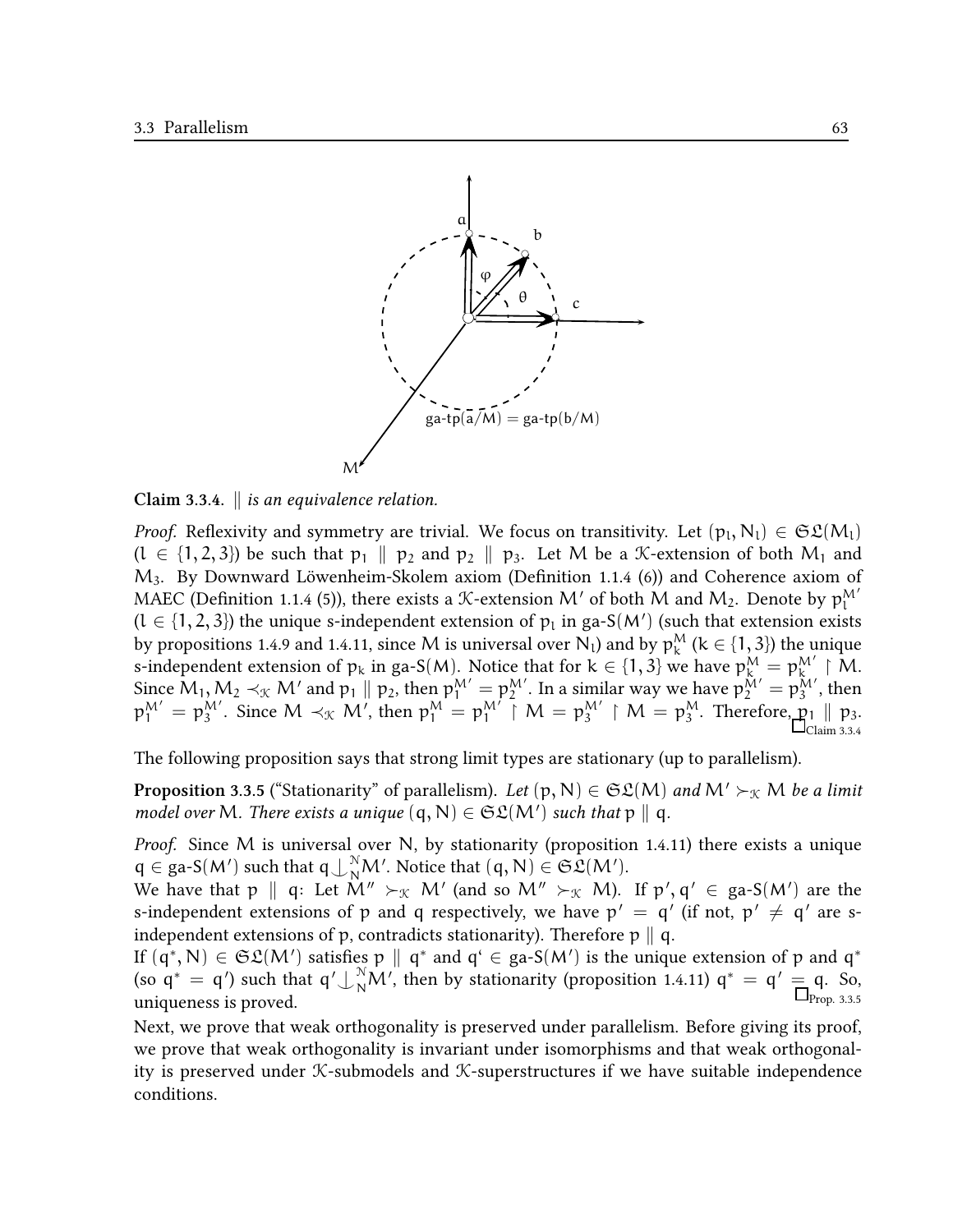- **Proposition 3.3.6.** 1. Given  $p, q \in$  ga-S(M),  $\mathcal{M} :=$   $\{M_i : i < \delta\}$  a resolution of  $M$  which witnesses that M is a limit model such that  $p, q\bigcup_{M_\alpha}^{M_\alpha} M$  for some  $\alpha < \delta$  (where  $\mathcal{M}_\alpha \subset \mathcal{M}$  is a resolution of  $M_\alpha$ ) and  $f:M\approx N$  is an isomorphism, then  $p\perp_\alpha^{wk}q\Leftrightarrow f(p)\perp_\alpha^{wk}f(q).$ 
	- 2. Given  $\mathcal{M} := \{M_i : i < \delta\}$  a resolution which witnesses that M is a limit model, if  $N \succ_{\mathcal{K}} M$  is limit over M, given  $p, q \in$  ga-S(N) such that  $p, q \bigcup_{M_\alpha}^{\mathcal{M}_\alpha}$  ${}_{M_{\alpha}}^{M_{\alpha}}$ N, p  $\perp_{\alpha}^{wk}$  q  $\Leftrightarrow$  p  $\restriction M$   $\perp_{\alpha}^{wk}$  q  $\restriction M$ .
	- 3. Given  $\mathcal{M} := \{M_i : i < \delta\}$  a resolution which witnesses that M is a limit model, if  $N \succ_{\mathcal{K}}$ M is a limit model over M (and in particular over  $M_{\alpha+1}$ ) and  $(p_1, M_\alpha) \in \mathfrak{SL}(M)$  and  $(q_1, M_\alpha) \in \mathfrak{SL}(N)$   $(l \in \{1, 2\})$  satisfy  $p_i \parallel q_i$   $(i \in \{1, 2\})$ , then  $p_1 \perp^{\text{wk}}_{\alpha}$   $p_2$  iff  $q_1 \perp^{\text{wk}}_{\alpha}$   $q_2$ .

#### Proof.

- 1. Let  $\mathcal{N} := \{N_i : i < \delta\}$  be a resolution of N which witnesses that N is a limit model and  $f(p), f(q) \bigcup_{N_\alpha}^{N_\alpha}$ Nα N . Let (N, N, N′ , b, α) be such that b |= f(q). Notice that f −1 [N] :=  $\{f^{-1}[N_i]:i<\delta\}$  is a resolution of  $M$  which witnesses that  $M$  is a limit model such that  $(M, f^{-1}[N], f^{-1}[N'], f^{-1}(b), \alpha)$  holds (by invariance) and  $f^{-1}(b) \models q$ ; since  $p \perp_{\alpha}^{wk} q$  then  $\mathfrak{p}\bigcup_{\mathfrak{f}^{-1}\left[\mathsf{N}_\alpha\right]}^{\mathfrak{f}^{-1}\left[\mathsf{N}_\alpha\right]}$  $f^{-1}[\mathbb{N}_{\alpha}]}f^{-1}[\mathbb{N}']$ . By invariance once more,  $f(p)\bigcup_{\mathbb{N}_{\alpha}}^{\mathbb{N}_{\alpha}}$  $\frac{\mathcal{N}_{\alpha}}{\mathcal{N}_{\alpha}}$  N', so  $f(p) \perp^{\text{wk}}_{\alpha} f(q)$ . Converse follows from a similar argument as above.
- 2. Since M and N are limit models over  $M_{\alpha+1}$ , by corollary 2.2.25 (uniqueness of limit models) there exists  $f: M \approx_{M_{\alpha+1}} N$ . Suppose  $p \perp_{\alpha}^{wk} q$ . Notice that  $p \restriction M_{\alpha+1} = f(p \restriction M_{\alpha+1}) \subset$  $f(p \upharpoonright M)$  and  $q \upharpoonright M_{\alpha+1} = f(q \upharpoonright M_{\alpha+1}) \subset f(q \upharpoonright M)$ . Since  $p \upharpoonright M_{\alpha+1} \bigcup_{M_\alpha}^{M_\alpha} M_{\alpha+1}$  (by monotonicity, since  $\mathfrak{p}\bigcup_{\mathsf{M}_{\alpha}}^{\mathsf{M}_{\alpha}}$  ${}^{\mathcal{M}_\alpha}_{\mathcal{M}_\alpha}$ N) and f $(\mathfrak{p}\restriction \mathcal{M})\supseteq \mathfrak{p}\restriction \mathcal{M}_{\alpha+1}$  satisfies f $(\mathfrak{p}\restriction \mathcal{M})\bigcup_{\mathcal{M}_\alpha}\limits^{\mathcal{M}_\alpha}$  $\frac{M_{\alpha}}{M_{\alpha}}$ N (by invariance of s-independence, since  $p\restriction M\cup_{\mathcal{M}_\alpha}^{\mathcal{M}_\alpha}\mathcal{M})$  and we also have  $p\cup_{\mathcal{M}_\alpha}^{\mathcal{M}_\alpha}$  $\max_{M_{\alpha}} N$ , then by stationarity of p  $\restriction M_{\alpha+1}$  (proposition 1.4.11, notice that  $M_{\alpha+1}$  is universal over  $M_\alpha$ ) we have that  $f(p \restriction M) = p$ . In a similar way we can prove  $f(q \restriction M) = q$ . By proposition 3.3.6 (1) we have  $p \restriction M \perp_{\alpha}^{\text{wk}} \mathfrak{q} \restriction M$  iff  $p \perp_{\alpha}^{\text{wk}} \mathfrak{q}$ .
- 3. Notice that  $p_i = q_i \restriction M$ . So, this holds by proposition 3.3.6 (2).

 $\Box$ Prop. 3.3.6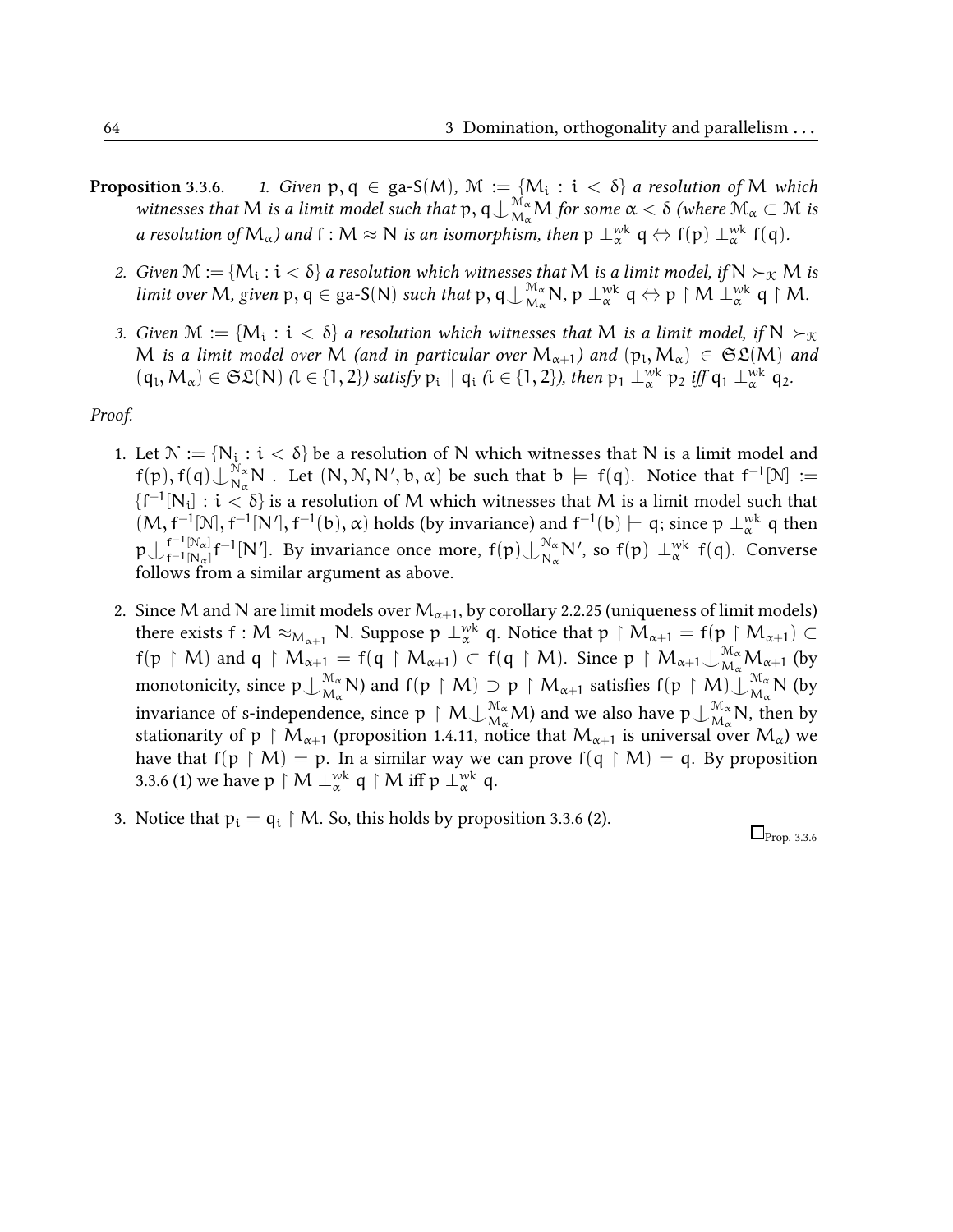## CHAPTER 4

# A stability transfer theorem in d-tame metric abstract elementary classes

Discrete tame AECs are a very special kind of AECs which have a categoricity transfer theorem (see [GV06a]) and a nice stability transfer theorem (see [BKV06]). In fact -under  $\aleph_0$ -tameness and  $\aleph_0$ -locality (assuming  $LS(\mathcal{K}) = \aleph_0$ )-, J. Baldwin, D. Kueker and M. VanDieren proved that  $\aleph_0$ -Galois-stability implies κ-Galois-stability for every cardinality κ. First, they prove that  $\aleph_0$ -Galois-stability implies  $\aleph_n$ -Galois stability for every  $n < \omega$ . An analogous argument works for getting κ-Galois-stability if  $cf(\kappa) > ω$ . They proved  $\aleph_{\omega}$ -Galois-stable using  $\omega$ -locality. For getting κ-Galois stability if  $cf(\kappa) = \omega$  they used an analogous argument via  $\omega$ -locality as well.

This chapter is devoted to proving a generalization of that theorem for d-tame metric abstract elementary classes. A corollary of this stability transfer theorem -roughly speaking- says that under d-tameness,  $\aleph_0$  and  $\aleph_1$ -d-stability and some suitable superstablity-like assumptions -via tame independence- we have κ-d-stability for all cardinality κ.

We have to point out that our proof does not involve  $\omega$ -locality as in [BKV06], and we use superstability-like assumptions on tame-independence to get our results.

We refer to the results about independence and d-tameness given in section 1.5.

First, we provide a general stability transfer theorem.

,

Theorem 4.0.7 (stability transfer theorem). Let  $K$  be a  $\mu$ -d-tame (for some  $\mu < \kappa$ ) MAEC. Suppose that for every  $\theta < \kappa$  there exists  $\theta \leq \theta' < \kappa$  such that  $\mathcal K$  is  $\theta'$ -d-stable. Define

 $\lambda := \min\{\theta < \kappa : \mu < \theta \text{ and } \mathcal{K} \text{ is } \theta$ -d-stable }

 $\zeta := \min\{\xi : 2^{\xi} > \lambda\}$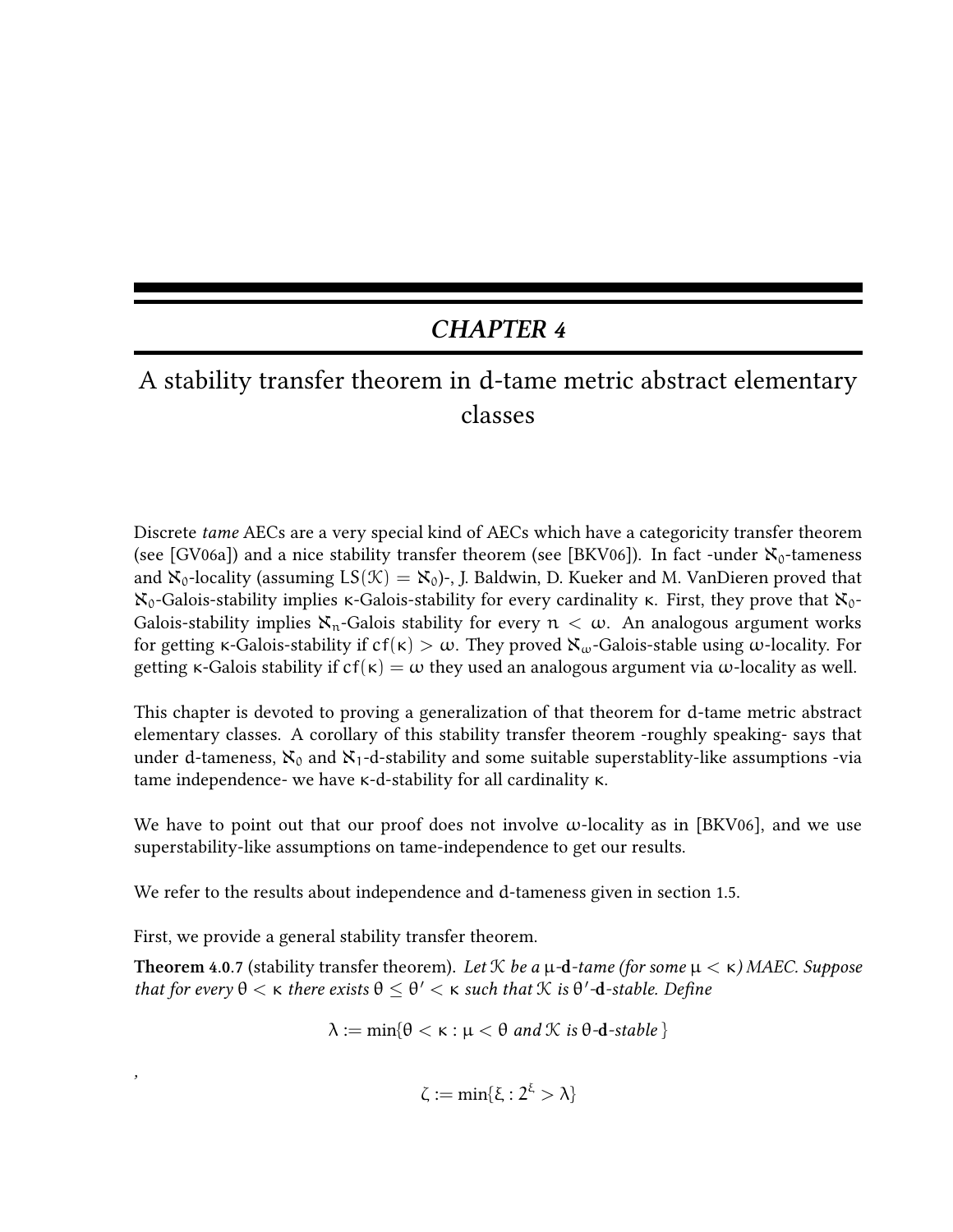and

$$
\zeta^*:=\max\{\mu^+,\zeta\}.
$$

If  $\text{cf}(\kappa) \geq \zeta^*$  and  $\kappa > \zeta^*$  then  $\mathcal K$  is  $\kappa$ -d-stable.

*Proof.* Suppose that this proposition is false. Let  $M \in \mathcal{K}$  be a model of density character  $\kappa$  such that there are  $a_i$   $(i < \kappa^+)$  such that  $d(ga\text{-}tp(a_i/M), ga\text{-}tp(a_j)/M) \geq \varepsilon$  for every  $i < j < \kappa^+$  and for some fixed  $\varepsilon > 0$ .

Without loss of generality, we may assume that M is the completion of the union of a  $\prec_{\mathcal{K}}$ increasing sequence  $(M_\mathfrak{i}: \mathfrak{i}<\mathfrak{cf}(\kappa))$  such that  $\mathsf{LS}(\mathfrak{K})\leq\mathfrak{dc}(M_\mathfrak{i})<\kappa$  and  $M_{\mathfrak{i}+1}$  is universal over M<sub>i</sub> for every  $i < cf(κ)$ ; this is possible by Fact 2.1.1 and cofinal-d-stability: By [LS( $\mathcal{K}$ ),  $κ$ )cofinal-d-stability, let  $LS(\mathcal{K}) \leq \kappa_0 < \kappa$  be a cardinality such that  $\mathcal{K}$  is  $\kappa_0$ -d-stable and  $M_0 \prec_{\kappa} M$ be a model of density character  $\kappa_0$ . Since X is  $dc(M_0)$ -d-stable, we may construct an universal model  $\mathcal{M}'_1$  over  $\mathcal{M}_0$  of density character  $dc(\mathcal{M}_0)<\kappa$  (by Fact 2.1.1). Let  $B:=\{b_i:i<\kappa\}$  a dense subset of M of size κ. Let M<sub>1</sub> ⊃ M′<sub>1</sub>∪{b<sub>0</sub>} be of density character dc(M′<sub>1</sub>). Let M′<sub>α</sub> := ∪<sub>i<α</sub> M<sub>i</sub> where  $\alpha < \kappa$  is a limit ordinal. Notice that  $M'_\alpha$  has still density character less than κ. By  $[LS(\mathcal{K}), \kappa)$ -cofinal-d-stability, there exists  $dc(M_\alpha) \leq \kappa_\alpha < \kappa$  such that  $\mathcal K$  is  $\kappa_\alpha$ -d-stable. Let  $\rm M'_{\alpha}$   $\prec_{\rm X}$   $\rm M_{\alpha}$   $\prec_{\rm X}$   $\rm M$  be of density character  $\kappa_{\alpha}$ . By Fact 2.1.1, let  $\rm M_{\alpha+1}$  be a univ<u>ersal mod</u>el over  $\mathcal{M}_\alpha$  which contains  $b_\alpha$  of density character  $dc(M_\alpha)<\kappa.$  Notice that  $M':=\bigcup_{i<\kappa}M_i\succ_\kappa M_i$ and  $dc(M') \leq \kappa$ . Notice that since  $dc(ga - S(M)) \geq \kappa^+$ , then  $dc(ga - S(M')) \geq \kappa^+$ : in fact, if p, q  $\in$  ga – S(M') then  $d(p,q) := \inf\{d(a,b) : a \models p, b \models q\} \ge d(p \upharpoonright M, p \upharpoonright M) :=$  $inf{d(a, b) : a \models p \upharpoonright M, b \models q \upharpoonright M}$  because any pair of realizations of p and q are realizations of  $\mathfrak{p}\restriction \mathsf{M}$  and  $\mathfrak{q}\restriction \mathsf{M}$  respectively. Let us consider the following two cases: If  $\text{dc}(\mathsf{M}')<\kappa,$  this contradicts the cofinal d-stability below  $\kappa$ ; if  $dc(M') = \kappa$ , consider M' instead of M.

By proposition 1.5.9, for every  $\varepsilon > 0$  and every  $i < \kappa^+$  there exists  $M_{i,\varepsilon} \prec_{\mathcal{K}} M$  of density character  $\langle \zeta^* \rangle$  such that  $a_i \downarrow_{\mathcal{M}}^{\mathcal{T}, \varepsilon}$  $\mathcal{M}_{\lambda_{i,\varepsilon}} M$ . Since  $\text{dc}(\mathcal{M}_{i,\varepsilon}) < \zeta^* \leq \text{cf}(\kappa)$ , there exists  $j_i < \varepsilon$  $cf(\kappa)$  such that  $M_{i,\epsilon} \prec_{\mathcal{K}} M_{j_i}$ . By monotonicity of  $\perp^{T,\epsilon}$  -proposition 1.5.7-, we have that  $\mathfrak{a}_\mathfrak{i}\smash\downarrow^{\mathfrak{T},\varepsilon}_M$ <sup>1,ε</sup> M. By pigeon-hole principle, there exists  $i^* < cf(κ)$  and  $X \subset κ^+$  of size  $κ^+$  such that for every  $k \in X$  we have that  $a_k \bigcup_{M}^{T,\varepsilon}$  $\frac{1}{16}$ <sup>1,ε</sup> M. By proposition 1.5.12, there exists  $\delta > 0$  such that  $d(\text{ga-tp}(a_k/M_{j_{i^*}+1}),\text{ga-tp}(a_j/M_{j_{i^*}+1}))\geq \delta.$  Since by hypothesis there exists  $dc(M_{j_{i^*}+1})\leq$ θ' < κ such that  $\mathcal K$  is θ'-d-stable, we can take  $\mathsf{M}^* \succ_\mathcal K \mathsf{M}_{\mathsf{j}_\mathsf{i} *}$ +1 with density character θ', so  $\mathbf{d}(\mathsf{ga\text{-}tp(a_k/M^*),\mathsf{ga\text{-}tp(a_j/M^*)}) \geq \delta \text{ for every } j\neq k\in X \text{ (contradicts } \theta'\text{-}\mathbf{d}\text{-stability).}\quad \square_{\text{Prop. 4.0.7}}$ 

In Theorem 4.0.7 we require that  $\kappa > \zeta^*$ : Notice that  $\zeta^* := \max{\{\mu^+, \zeta\}}$ , then  $\lambda \geq \zeta :=$  $\min\{\xi\ :\ 2^\xi\ >\ \lambda\}$  and  $\lambda\ :=\ \min\{\theta\ :\ \mu\ <\ \theta\ <\ \kappa\ \text{and}\ \mathcal K \text{ is $\theta$-d-stable}\}\ \geq\ \mu^+. \ \ \text{Therefore}$  $\lambda \geq \zeta^*:=\max\{\mu^+,\zeta\}$ . If  $\kappa=\zeta^*$ , then we get a contradiction because  $\kappa=\zeta^*\leq\lambda<\kappa$ .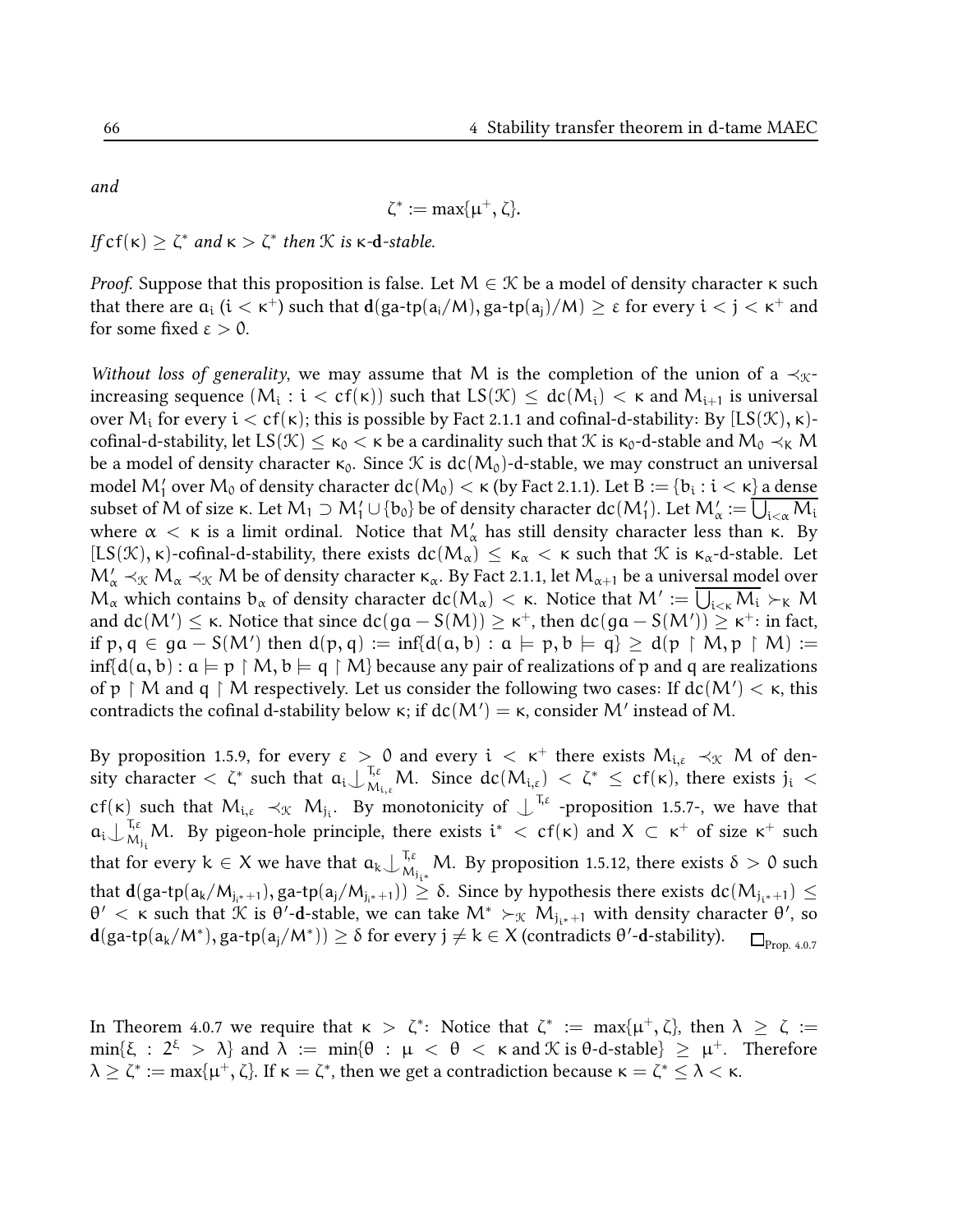The following corollary lets us go up from d-stability in  $\aleph_0$  and  $\aleph_1$  to d-stability in  $\aleph_n$  for every  $n < \omega$ .

Corollary 4.0.8. Let  $K$  be an  $\aleph_0$ -d-tame MAEC. Suppose that  $K$  is  $\aleph_0$ -d-stable and  $\aleph_1$ -d-stable. Then  $K$  is  $\aleph_n$ -d-stable for all  $n < \omega$ 

*Proof.* Consider  $\mu := \aleph_0$  and  $\kappa := \aleph_2$ . Notice that  $\lambda := \min\{\theta < \kappa : \mu < \theta \text{ and } \aleph \text{ is } \theta$ -d-stable  $\}$  $\mathcal{X}_1$  and  $\zeta := \min\{\xi : 2^{\xi} > \lambda\} \leq \mathcal{X}_1$ . So,  $\zeta^* := \max\{\mu^+, \zeta\} = \mathcal{X}_1$  (independently if CH holds). In this case,  $a \perp_N^T M$  means that given  $\varepsilon$  there exists a separable model  $N_{\varepsilon} \prec_X N$  such that  $a\bigcup_{N_{\varepsilon}}^{T_{\varepsilon}} M$ . Notice that  $cf(\kappa) = X_2 \ge \zeta^* = X_1$ , so by theorem 4.0.7 we have that  $\mathcal K$  is  $X_2$ -d-stable. By an inductive argument, we have that  $\mathcal K$  is  $\mathcal K_n$ -d-stable for all  $n < \omega$ .

The following corollary says that, under the superstability-like assumption below, we can get  $\aleph_{\omega}$ -d-stability from d-stability in  $\aleph_n$  for every  $n < \omega$ .

Assumption 4.0.9 (ε-local character). For every tuple  $\overline{\alpha}$ , every  $\varepsilon > 0$ , every infinite ordinal σ and every increasing and continuous  $\prec_{\mathfrak{K}}$ -chain of models  $\langle M_i : i < \sigma \rangle$ , there exists  $j < \sigma$  such that  $\overline{\mathfrak{a}}\bigcup_{\mathsf{M}}^{\mathsf{T},\varepsilon}$  $\bigcup_{i,j}^{l,\epsilon} \bigcup_{i < \sigma} M_i.$ 

Corollary 4.0.10. Let  $K$  be a  $\aleph_0$ -d-tame,  $\aleph_0$ -d-stable and  $\aleph_1$ -d-stable MAEC which satisfies assumption 4.0.9. Then  $\mathcal K$  is  $\aleph_{\omega}$ -d-stable.

*Proof.* By corollary 4.0.8,  $\mathcal{K}$  is  $\aleph_n$ -d-stable for all  $n < \omega$ . By reductio ad absurdum, suppose M is not  $\aleph_{\omega}$ -d-stable. So, there exists  $M \in \mathcal{K}$  of density character  $\aleph_{\omega}$  such that  $dc(ga-S(M)) \geq$  $\aleph_{\omega+1}$ . Without loss of generality, we may assume M is the completion of the union of a  $\prec_{\mathcal{K}}$ -increasing and continuous chain  $\{M_n : i < \omega\}$  where  $dc(M_n) = \aleph_n$  and  $M_{n+1}$  is universal over  $M_n$  for all  $n < \omega$ . So, there exist  $\varepsilon > 0$  and  $a_i \in M$  ( $i < X_{\omega+1}$ ) such that  $d(ga-tp(a_i/M), ga-tp(a_i/M)) \geq \varepsilon$  for all  $i \neq j < X_{\omega+1}$  (we can find them using the same argument when the space is not separable, because  $cf(\aleph_{\omega+1}) > \omega$ , see [Lim93, Wil70]).

By  $\aleph_0$ -d-tameness, there exists  $\delta_{\epsilon} > 0$  such that for every  $p, q \in \text{ga-S}(M)$ , if  $d(p, q) \geq \epsilon$ then there exists  $\mathsf{M}'\prec_\mathfrak{X}\mathsf{M}$  of density character  $\aleph_0$  such that  $\mathsf{d}(\mathsf{p}\restriction\mathsf{M}',\mathsf{q}\restriction\mathsf{M}')\geq\delta_\varepsilon$  (see definition 1.5.2). Define  $\delta := \delta_{\varepsilon}/3$ .

On the other hand, given  $i < X_{\omega+1}$ , by the superstability-like assumption 4.0.9 there exists  $n_i < \omega$  such that  $a_i \bigcup_{M_i}^{T,\delta}$  $\mathcal{M}_{\mathcal{M}_{n_i}}^{\mathcal{M}_{0,n_i}}$ M. Since  $cf(\mathbf{X}_{\omega+1}) = \mathbf{X}_{\omega+1} > \omega$ , by pigeon-hole principle there exists a fixed  $n < \omega$  and  $X \subset X_{\omega+1}$  of size  $\aleph_{\omega+1}$  such that  $\mathfrak{a}_i \bigcup_{M_n}^{\tau, \delta} M$  for all  $i \in X$ .

Notice that for every  $i \neq j \in X$ ,  $d(ga-tp(a_i/M), ga-tp(a_i/M)) > \varepsilon$  and  $a_i, a_j \bigcup_{M_n}^{T,\delta} M$ . We may say that

$$
d(ga\text{-}tp(a_i/M_{n+1}), ga\text{-}tp(a_j/M_{n+1}))\geq \delta.
$$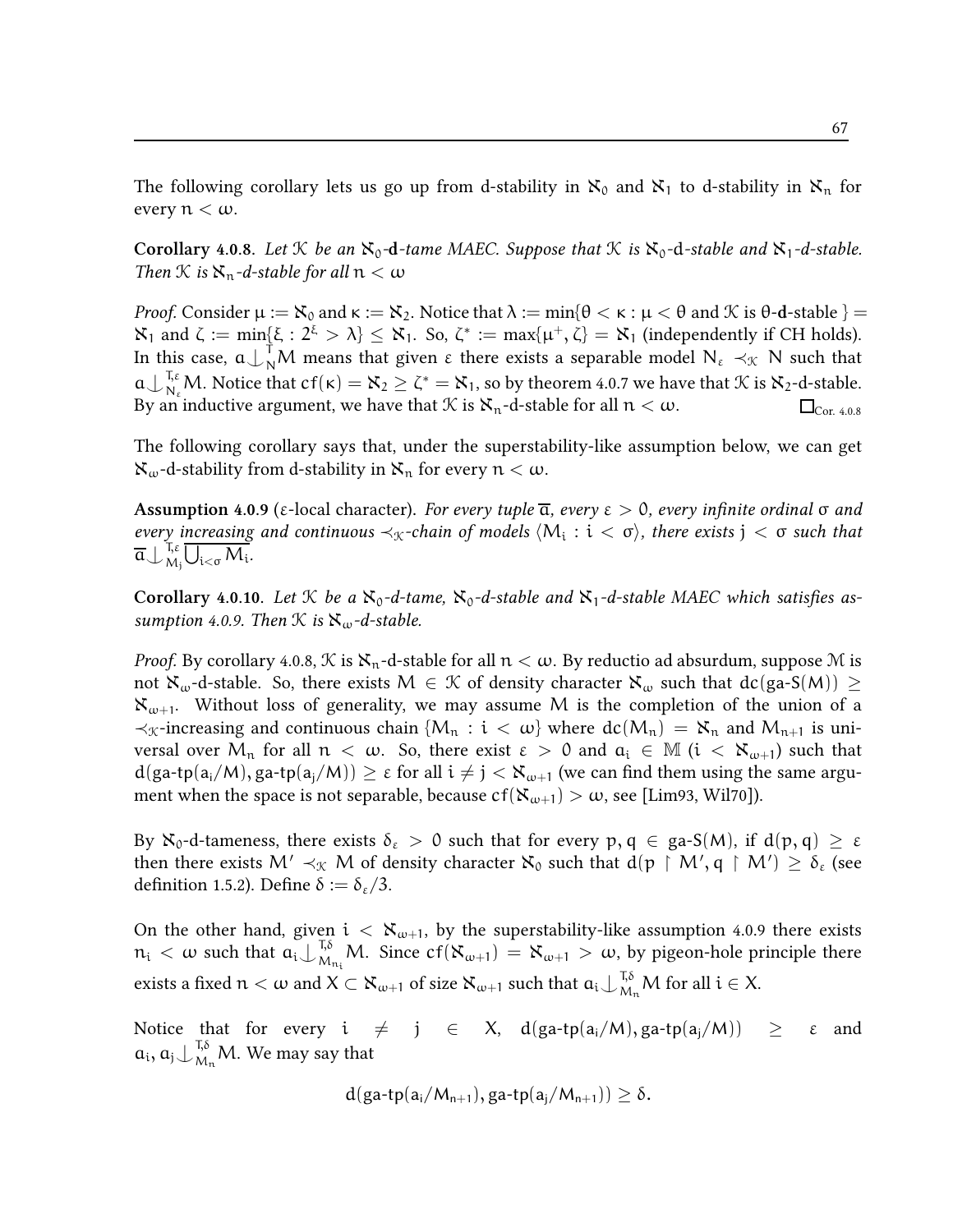If not, suppose  $d(ga-tp(a_i/M_{n+1}), ga-tp(a_j/M_{n+1})) < \delta$ . Let  $N^* \prec_{\mathcal{K}} M_n$  be a model of size  $\aleph_0$  which witnesses  $a_i, a_j \n\cup_{M_n}^{T,\delta} M$ . Let  $M^\circ \prec_{\mathcal{K}} M$  be any model of density character  $\aleph_0$ . Let  $\mathsf{M}^* \prec_{\mathfrak{X}} \mathsf{M}$  be a model of density character  $\aleph_0$  which contains  $|\mathsf{N}^*|\cup |\mathsf{M}^\circ|$ . Since  $\mathsf{M}_{\mathfrak{n}+1}$  is universal over  ${\sf M}_\mathfrak{n}$ , so it is universal over  $\mathsf{N}^*$  . Therefore, there exist a model  $\mathsf{M}'$  such that  $\mathsf{N}^* \prec_{\mathfrak{K}}$  $\mathsf{M}' \prec_\mathfrak{K} \mathsf{M}_{\mathfrak{n}+1}$  and an isomorphism  $\mathsf{f} : \mathsf{M}' \cong_{\mathsf{N}^*} \mathsf{M}^*$ . Since  $\mathsf{N}^*$  witnesses that  $\mathfrak{a}_\mathfrak{i}, \mathfrak{a}_\mathfrak{j} \cup_{\mathsf{M}_{\mathfrak{n}}}^{\mathsf{T},\delta} \mathsf{M}$  and  $\mathsf{N}^* \prec_\mathfrak{X} \mathsf{M}'$  $\stackrel{\scriptscriptstyle\mathsf{f}}{=}_{\mathsf{N}^*}\mathsf{M}^*\prec_{\mathcal{K}}\mathsf{M},$  therefore

$$
\mathbf{d}(\mathsf{ga\text{-}tp(a_i/M^*)},\mathsf{ga\text{-}tp(f(a_i)/M^*)}) < \delta
$$

and

$$
\mathbf{d}(\mathsf{ga\text{-}tp(a_j/M^*)}, \mathsf{ga\text{-}tp(f(a_j)/M^*)}) < \delta
$$

Since  $M' \prec_{\mathcal{K}} M_{n+1}$ , we have that

$$
\begin{array}{lcl} d(ga\text{-}tp(a_i/M'),ga\text{-}tp(a_j/M')) & \leq & d(ga\text{-}tp(a_i/M_{n+1}),ga\text{-}tp(a_j/M_{n+1})) \\ & & < \delta \end{array}
$$

so,

$$
\begin{array}{lcl} \mathbf{d}(ga\text{-}tp(f(a_i)/M^*),ga\text{-}tp(f(a_j)/M^*)) & = & \mathbf{d}(ga\text{-}tp(a_i/M'),ga\text{-}tp(a_j/M')) \\ & & < \delta \end{array}
$$

Therefore:

$$
\begin{array}{lcl} d(ga\text{-}tp(a_i/M^\circ),ga\text{-}tp(a_j/M^\circ))&\leq& d(ga\text{-}tp(a_i/M^*),ga\text{-}tp(a_j/M^*))\\&\leq& d(ga\text{-}tp(a_i/M^*),ga\text{-}tp(f(a_i)/M^*))\\&+d(ga\text{-}tp(f(a_i)/M^*),ga\text{-}tp(f(a_j)/M^*))\\&+d(ga\text{-}tp(f(a_j)/M^*),ga\text{-}tp(a_j/M^*))\\&<&3\delta=\delta_\epsilon \end{array}
$$

Notice that  $\mathsf{M}^\circ$  is an arbitrary  $\mathfrak K$ -submodel of  $\mathsf M$  of density character  $\aleph_0$ . Therefore, by  $\aleph_0$ -dtameness, we have that  $d(ga-tp(a_i/M), ga-tp(a_i/M)) < \varepsilon$  (contradiction).

Hence  $dc(ga-S(M_{n+1})) \geq X_{\omega+1} > X_{n+1}$ , contradicting  $X_{n+1}$ -d-stability.  $\square_{Cor. 4.0.10}$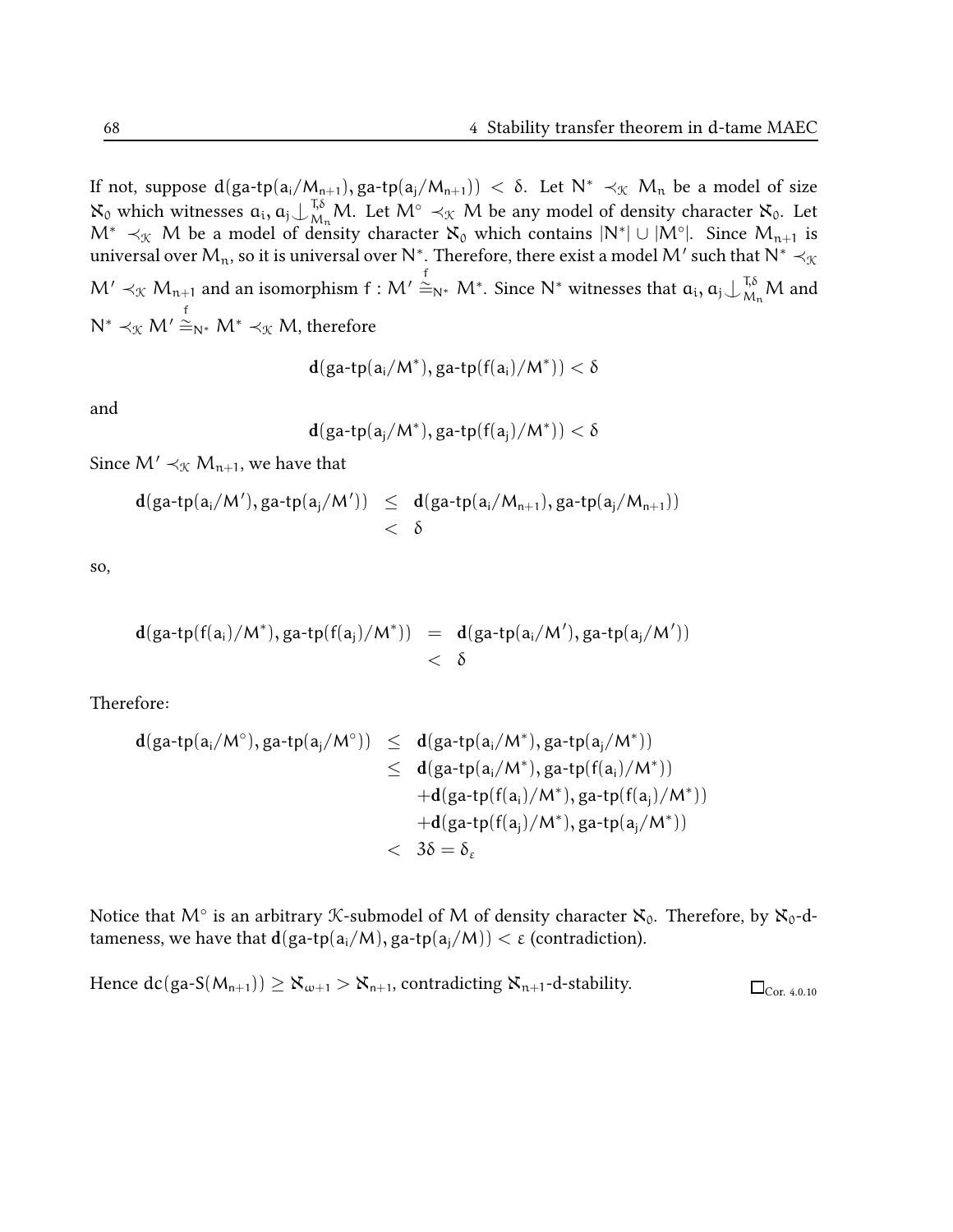**Corollary 4.0.11** (weak superstability). Let K be an  $\aleph_0$ -d-tame,  $\aleph_0$ -d-stable and  $\aleph_1$ -d-stable MAEC, which also satisfies assumption 4.0.9 (countable character of  $\varepsilon$ -splitting). Then K is  $\kappa$ -d-stable for every cardinality κ.

*Proof.* By induction on all cardinalities  $\kappa \geq \aleph_0$ , we prove that  $\mathcal K$  is  $\kappa$ -d-stable. By hypothesis, we have  $\mathcal K$  is  $\aleph_0$  and  $\aleph_1$ -d-stable.

Suppose K is  $\lambda$ -d-stable for all  $\lambda < \kappa$ . Notice that  $\mu = \aleph_0$ ,  $\lambda = \min\{\theta > \mu : \aleph$  is  $\theta$ -d-stable  $\}$  $\mathcal{R}_1, \ \zeta = \min\{\xi : 2^{\xi} > \lambda\} \leq \mathcal{R}_1$  and  $\zeta^* = \max\{\mu^+, \zeta\} = \mathcal{R}_1$ . Notice that we have to check  $\kappa$ -d-stability for every  $\kappa \geq \aleph_2 > \aleph_1 = \zeta^*$ . If cf(κ) >  $\aleph_0$  then cf(κ) ≥  $\aleph_1 = \zeta^*$ , then by theorem 4.0.7  $K$  is  $\kappa$ -d-stable.

If  $cf(\kappa) = \omega$ , the argument given in corollary 4.0.10 works for proving that  $\mathcal K$  is  $\kappa$ -d-stable. For the sake of completeness, we provide the proof if  $cf(\kappa) = \omega$ . Let  $\Lambda : \aleph_0 \to \kappa$  be a cofinal mapping. By hypothesis,  $\mathcal K$  is  $\Lambda(n)$ -d-stable. By reductio ad absurdum, suppose  $\mathcal M$  is not κ-d-stable. So, there exists  $M \in \mathcal{K}$  of density character κ such that  $dc(ga-S(M)) ≥ κ<sup>+</sup>$ . With*out loss of generality,* we may assume M is the completion of the union of a  $\prec_{\mathcal{K}}$ -increasing and continuous chain  $\{M_n : i < \omega\}$  where  $dc(M_n) = \Lambda(n)$  and  $M_{n+1}$  is universal over  $M_n$  for all  $n < \omega$ . Given  $\varepsilon > 0$ , let  $a_i \in M$   $(i < \kappa^+)$  be such that  $d(ga-tp(a_i/M), ga-tp(a_i/M)) \geq \varepsilon$  for all  $i \neq j < \kappa^+$ . Let  $\delta := \delta_{\epsilon}/3$  (where  $\delta_{\epsilon}$  is given in definition 1.5.2 -tameness-). On the other hand, given  $i < \kappa^+$ , by the superstability-like assumption 4.0.9 there exists  $n_i < \omega$  such that  $a_i\bigcup_{M}^{T,\delta}$  $\mathbb{R}_{M_{n_i}}^{\pi,\delta}$  M. Since cf(κ<sup>+</sup>) = κ<sup>+</sup> > ω, by the pigeon-hole principle there exists a fixed  $n < \omega$ and  $X \subset \kappa^+$  of size  $\kappa^+$  such that  $a_i \nightharpoonup_{M_n}^{\tau, \delta} M$  for all  $i \in X$ .

Notice that for every  $i \neq j \in X$ ,  $d(ga-tp(a_i/M), ga-tp(a_i/M)) \geq \varepsilon$  and  $a_i$ ,  $a_j \bigcup_{M_n}^{T,\delta} M$ . So, by the argument given in corollary 4.0.10 we may say

$$
d(ga\text{-}tp(a_i/M_{n+1}), ga\text{-}tp(a_j/M_{n+1}))\geq \delta.
$$

Hence  $dc(ga-S(M_{n+1})) \ge \kappa^+ > \Lambda(n+1)$ , which contradicts  $\Lambda(n+1)$ -d-stability.  $\qquad \Box_{\text{Cor. 4.0.11}}$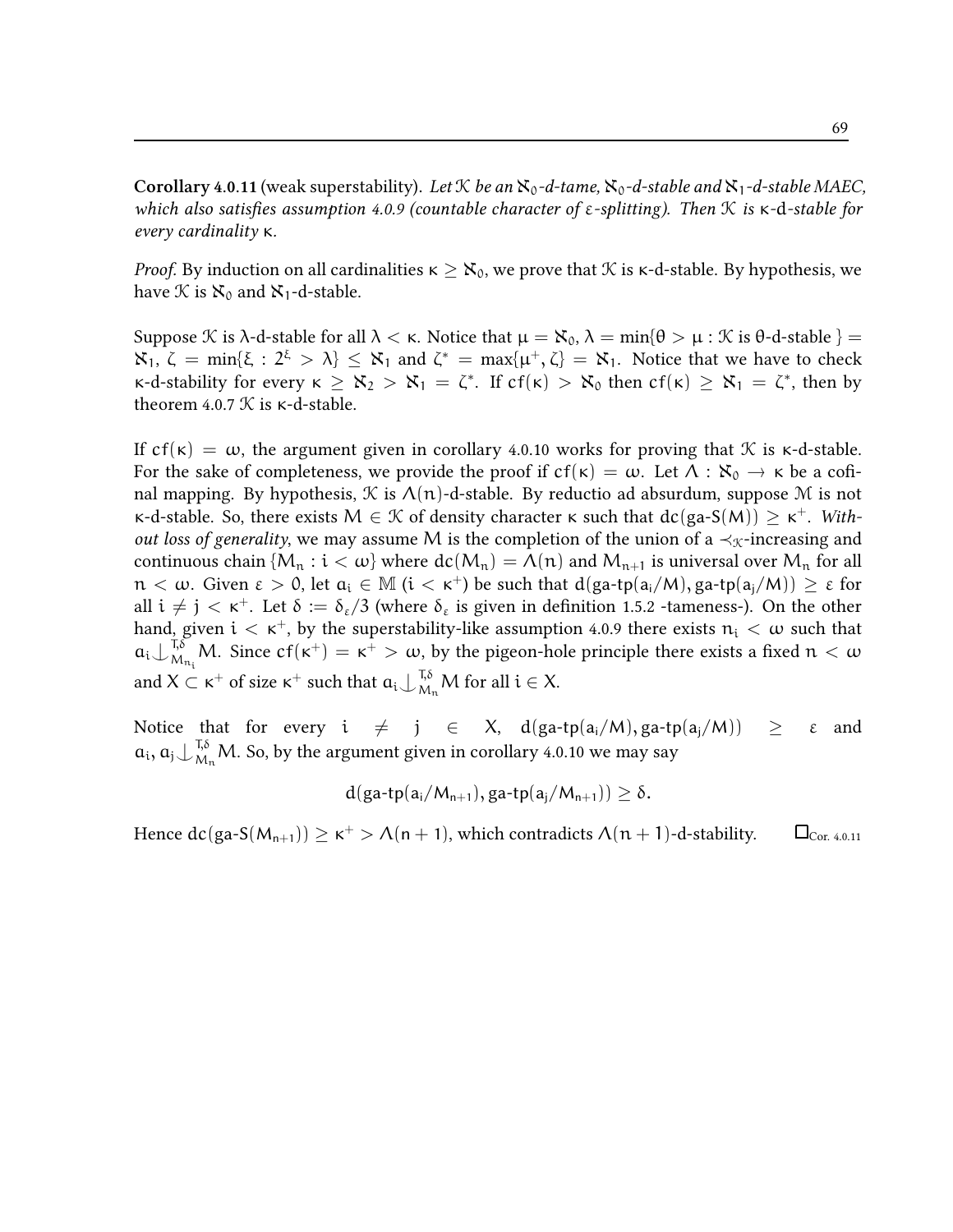# CHAPTER 5

# Exploring some examples: Bounded and unbounded operators

In [SS78], S. Shelah and J. Stern proved that the Hanf number of classes of metric structures is far away from the behavior of first order elementary classes. Despite they did not calculate the exact Hanf number for this kind of classes -they just said that this is exactly the Hanf number of the second order theory of binary relations-, we know that this is a large cardinality because it is related to a language that allows quantification over countable sets. This implies in particular that classical first order model theoretical techniques do not apply directly to those classes.

Additionally, in [She75] Shelah proposes the study of the model theory of analytical structures. Around 1974, there were few responses to this challenge, but the work of Henson -in the late 90's- and later Henson and Iovino -[HI02]- in 2002 opened the way to the development of a genuine first order continuous approach to the model theory of metric structures.

Ben Yaacov used a new approach to study metric structures: Compact Abstract Theories -shortly, CATs, see [BY03]-. In this approach, Ben Yaacov studied metric structure classes as Positive Robinson Theories and as Compact Elementary Categories.

Lately, in 2008 Ben Yaacov, Berenstein, Henson and Usvyatsov presented in a monography -see [BYBHU08]- a new approach to study metric structures based on [CK66], where the underlying logic is constructed using uniformly continuous functions on finite powers of  $[0, 1]$ , instead of a compact space X as in  $[CK66]$ . All of those approaches are equivalent, but we based our definitions in the Ben Yaacov-Berenstein-Henson-Usvyatsov's setting, as in [Hir06, HH09]

Metric Abstract Elementary Classes (for short, MAECs) are devoted to provide a general framework to study metric classes which are not axiomatizable in CL, although elementary CL classes are also particular examples of MAECs. C. Argoty gave an example of a non-axiomatizable in CL superstable MAEC (Hilbert Spaces with an unbounded closed self-adjoint operator, [Arg1X]). In his example, Argoty gave an interesting characterization of Galois types via measures using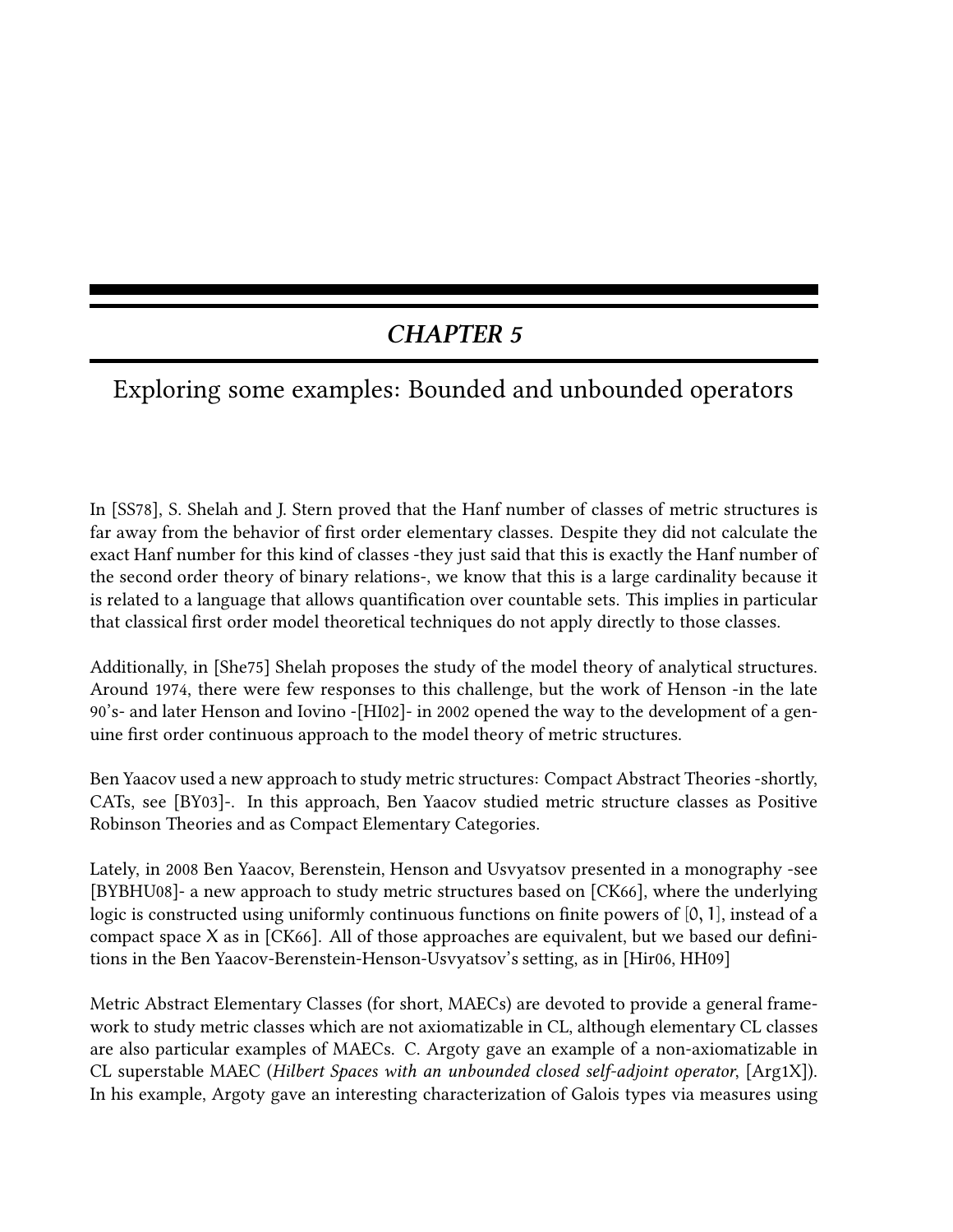the Spectral Theory of this kind of operators and studied notions of almost orthogonality -via orthogonality of measures- and domination of types over the empty set -via absolute continuity of measures-.

Å. Hirvonen and T. Hyttinen studied a more general framework to study examples which are not  $ω$ -d-stable -in the sense defined in chapter 1- but  $ω$ -d-stable up to perturbations (see [HH11]).

This chapter is devoted to study some of these examples and to interpret the notions studied in chapter 3.

On the other hand, Gelfand triplets (also known as Rigged Hilbert Spaces) are very important in Quantum Mechanics because they provide a natural mathematical setting to study the Dirac's bra-ket formalism -which cannot be completely studied just with Hilbert Spaces- [Mad]. In this chapter, we begin the study of Gelfand triplets as MAECs.

## 5.1 Hilbert spaces with a unitary operator.

In this section, we study some consequences of corollary 3.1.10 in the class of Hilbert spaces expanded to a unitary operator (example given by C. Argoty and A. Berenstein, see [AB09]).

Notation 5.1.1. Let  $\mathcal{K}_u := \{(\mathcal{H}, U) \mid \mathcal{H}$  is a Hilbert space and  $U : \mathcal{H} \to \mathcal{H}$  is a unitary operator}. We denote by  $\langle , \rangle_{\mathcal{H}}$  the inner product defined on  $\mathcal{H}$ . We drop  $\mathcal H$  if it is clear the space on which the inner product is defined.

Fact 5.1.2 (Argoty-Berenstein, see [AB09]).  $\mathcal{K}_{u}$  is an axiomatizable class in (first order) Continuous Logic.

Fact 5.1.3 (Argoty-Berenstein, see [AB09]).  $\mathcal{K}_{\mu}$  satisfies Amalgamation Property.

Fact 5.1.4 (Argoty-Berenstein, see [AB09]).  $\mathcal{K}_{u}$  is  $\omega$ -d-stable.

**Definition 5.1.5.** Let  $(\mathcal{H}, U)$  be a monster model in  $\mathcal{K}_u$ ,  $\overline{a} \in \mathcal{H}$  and  $C$ ,  $B \subset \mathcal{H}$  be small sets (i.e.:  $dc(B), dc(C) < dc(\mathcal{H})$ ). Let  $\sigma$  be the spectrum of U and  $P_{\lambda}$  the respective projection associated to  $\lambda \in \sigma$ . We denote by  $\overline{\mathfrak{a}}\bigcup_{\mathcal{C}}^* B$  the assertion that  $P_{\mathfrak{acl}(B)}(P_\lambda(\overline{\mathfrak{a}})) = P_{\mathfrak{acl}(BC)}(P_\lambda(\overline{\mathfrak{a}}))$  for every  $\lambda \in \sigma$ .

Fact 5.1.6 (Argoty-Berenstein, see [AB09]).  $\overline{\mathfrak{a}}\bigcup_{\mathcal{C}}^* B$  *if and only if*  $P_{\mathfrak{acl}(\mathcal{C})}(\overline{\mathfrak{a}}) = P_{\mathfrak{acl}(\mathcal{BC})}(\overline{\mathfrak{a}})$ .

Fact 5.1.7 (Argoty-Berenstein, see [AB09]).  $\mathop{\downarrow^*}$  corresponds to an independence notion in continuous logic, so it is equivalent to non-forking independence.

Remark 5.1.8. Corollary 3.1.10 says in the example above that given  $\overline{a} \in \mathcal{H}$  and  $M \in \mathcal{K}_{u}$  such that M is saturated enough and  $\overline{a} \notin M$ , there exists  $N^* \supset \text{acl}(M\overline{a})$  in  $\mathcal{K}_u$  such that for every  $M' \supset M$  in  $\mathcal{K}_u$ ,  $P_M(\overline{a}) = P_{M'}(\overline{a})$  implies that  $P_M(b) = P_{M'}(b)$  for every  $b \in N^*$ ; i.e.:  $\overline{a}$ determines the projections on M of all elements in  $N^*$ .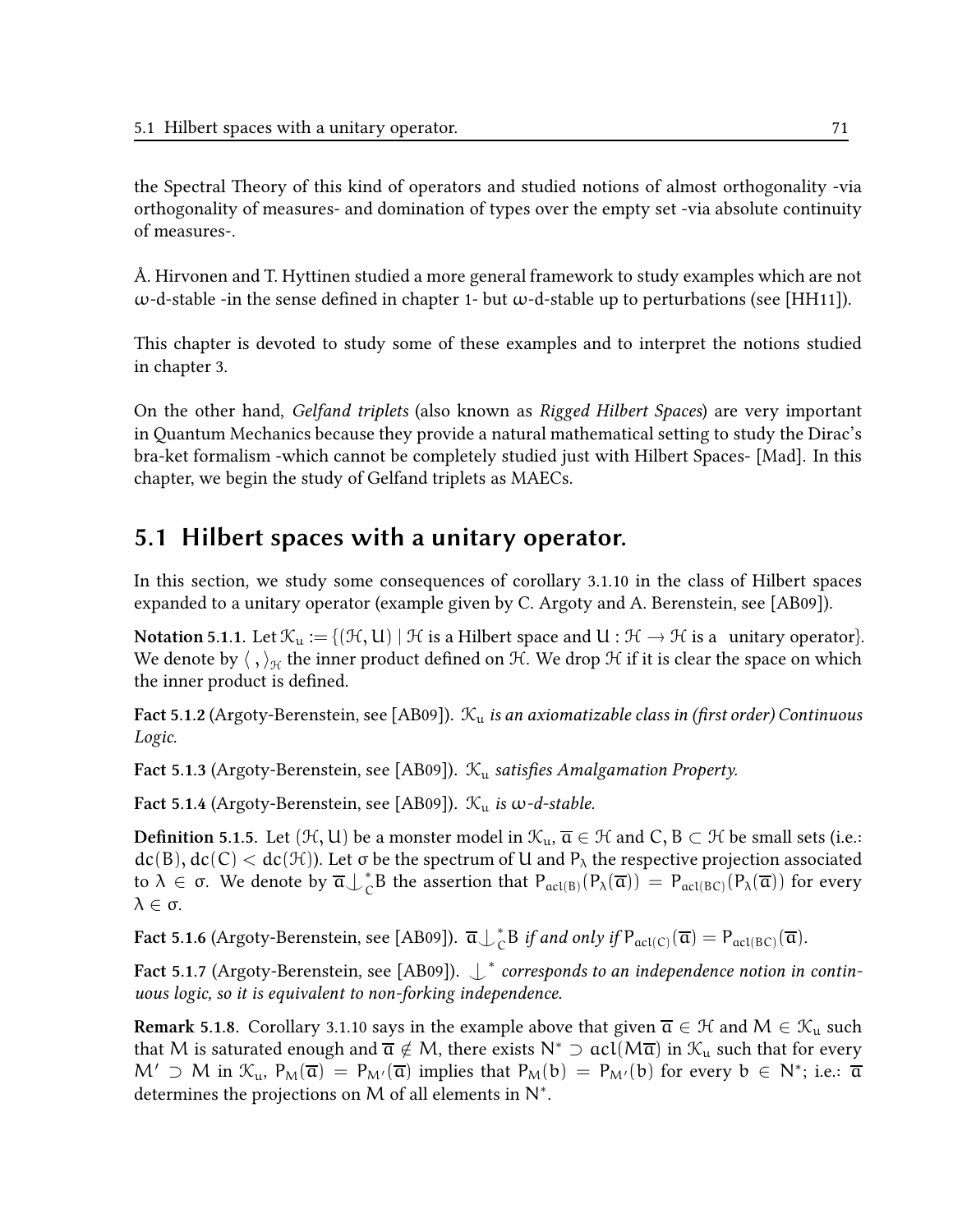

Remark 5.1.9. In Hilbert spaces together with a unitary operator, p  $\perp^{wk}$  q (both of them types over a Hilbert space  $M \in \mathcal{K}_{u}$ ) means that for every Hilbert space  $N \geq M$  in  $\mathcal{K}_{u}$  which contains a realization of q and for any fixed realization  $\alpha$  of p,  $P_M(\alpha) = P_N(\alpha)$ . Let us consider  $M = \langle 0 \rangle$ (despite  $M \notin \mathcal{K}_{u}$ ) and  $N = \langle b \rangle$ , notice that weak orthogonality implies that  $0 = P_M(a)$  = P<sub>N</sub>(a). Therefore, p  $\perp^{wk}$  q implies any realizations of p and q respectively are orthogonal in the sense of the inner product in Hilbert spaces.

## 5.2  $L_p$  spaces

In this section, we will study an example due to I. Ben-Yaacov, A. Berenstein and C.W. Henson about the class of  $L^p$  spaces on decomposable measures (see [BBH09]).

Let X be a set, U a  $\sigma$ -algebra on X and  $\mu$  a measure on U, and let  $p \in [1, \infty)$ . Consider  $\mathcal{K}_p$ the completion of models of  $(\text{Th}_{\mathcal{A}}(L^p(X, U, \mu))$  in the setting of Positive Bounded Theories (see [HI02]). Throughout this section, we just consider decomposable measures.

**Definition** 5.2.1. Let E be an abstract L<sup>p</sup> space. We say that E is a *Banach lattice* if  $\|x + y\|^p =$  $||x||^p + ||y||^p$  whenever  $x, y \in E$  and  $x \wedge y = 0$ .

Example 5.2.2.  $L^p(X, U, \mu)$  is a Banach lattice, defining  $\wedge$  pointwise.

**Definition 5.2.3.** Given E a Banach lattice and  $f \in E$ , we define:

- 1.  $f^+ := f \vee 0$  (which is called *positive part* of f).
- 2.  $f^- := (-f)^+$  (which is called *negative part* of f)
- 3.  $|f| := f^+ + f^-$ .

f is said to be *positive* if and only if  $f = f^+$  and *negative* if and only if  $-f$  is positive.

 $\bf{Definition 5.2.4.}$  Let  $\sf{B}\subset\sf{E}$  where  $\sf{E}$  is a Banach lattice.  $\sf{B}^\perp:=\{f\in\sf{E}:|f|\triangle|g|=\sf{0}$  for all  $g\in\sf{B}\}$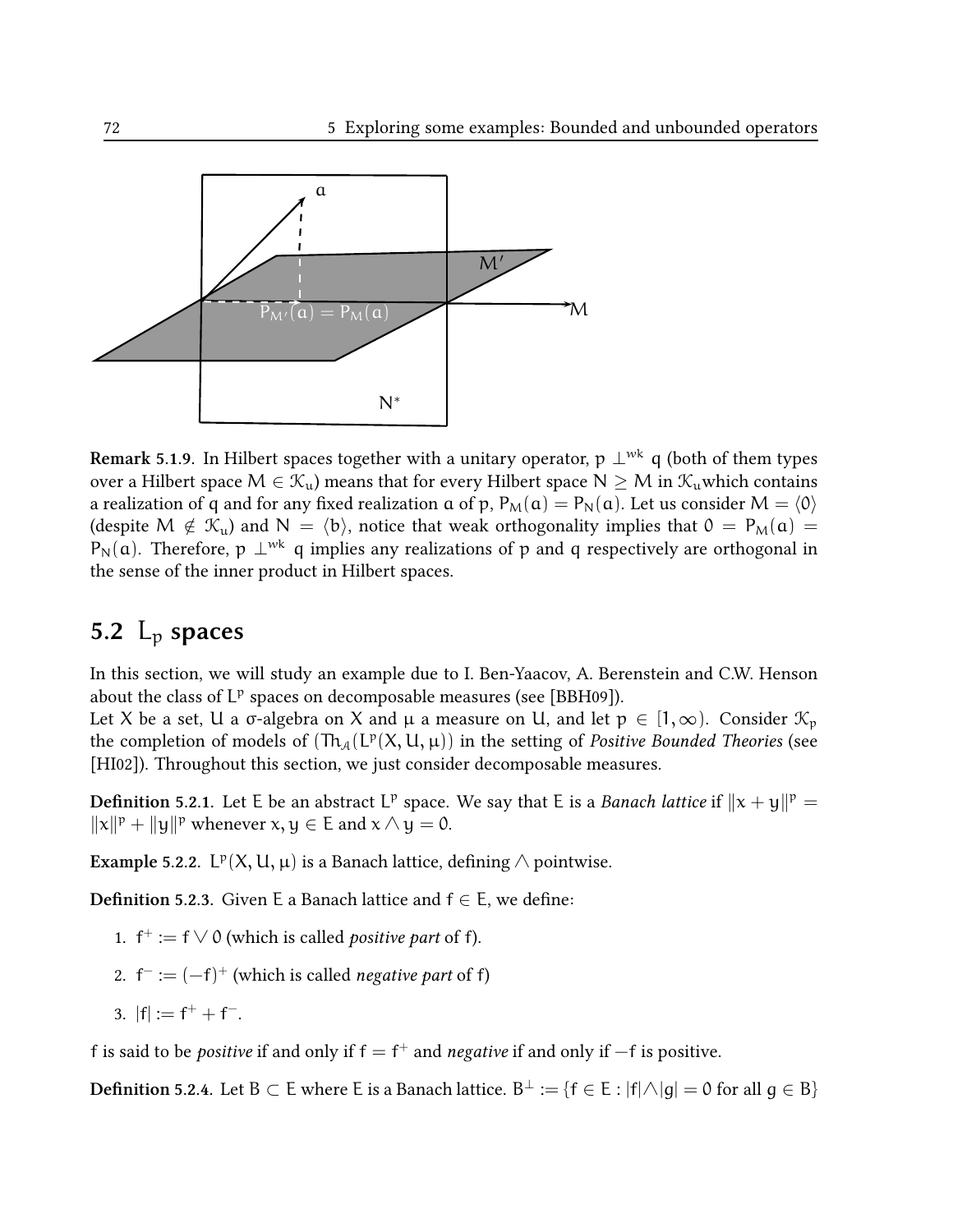Fact 5.2.5. Given a Banach lattice E, there exists a (decomposable) measure space  $(X, U, \mu)$  such that  $E \cong L^p(X, U, \mu)$ .

Fact 5.2.6 (Conditional expectation). Let  $(Y, V, \mu) \subset (X, U, \mu)$  be measure spaces,  $1 \le p < \omega$ and  $f \in L^p(X, U, \mu)$ . Then there exists a unique  $g_f \in L^p(Y, V, \mu)$  such that  $\int_A g_f d\mu = \int_A f d\mu$  for every  $A \in V$ . We call  $g_f$  the conditional expectation of f with respect to  $(Y, V, \mu)$  and we denote it by  $\mathbb{E}(f|V)$ . The operator mapping  $f \mapsto \mathbb{E}(f|V)$  is a contractive, positive projection from  $L^p(X, U, \mu)$ onto  $L^p(Y, V, \mu)$  and  $\mathbb{E}(f|V) = 0$  for any  $f \in L^p(Y, V, \mu)^{\perp}$ .

Definition 5.2.7. Let  $(Y, V, \mu) \subset (X, U, \mu)$  be measure spaces. Let  $\overline{f} := (f_1, \dots, f_n)$ ,  $\overline{g} :=$  $(g_1, \dots, g_n) \in L^p(X, U, \mu)^n$  such that  $\overline{f}, \overline{g} \in (L^p(Y, V, \mu))^{1 \perp}$ . We say that  $\overline{f}$  and  $\overline{g}$  have the same (joint) conditional distribution over  $(Y, V, \mu)$  if and only if for any Borel set  $B \subset \mathbb{R}^n$  we have  $\mathbb{E}(\overline{\mathsf{f}}^{-1}(\mathsf{B}) | \mathsf{V}) = \mathbb{E}(\overline{\mathsf{g}}^{-1}(\mathsf{B}) | \mathsf{V}),$  and we denote this fact by  $\mathrm{dist}(\overline{\mathsf{f}} | \mathsf{V}) = \mathrm{dist}(\overline{\mathsf{g}} | \mathsf{V}).$ 

Fact 5.2.8. Let U be an abstract L<sup>p</sup> Banach laticce and let C be any sublattice of U. There exists a unique linear operator  $T: U \to C$  such that T is an contractive, positive projection and  $T(f) = 0$ for any  $\mathsf{f}\in\mathsf{C}^\perp$ .

Notation 5.2.9. Let  $C = L^p(Y, V, \mu) \subset \mathcal{U} = L^p(X, U, \mu)$  be Banach lattices. The unique contractive, positive projection from  $\mathfrak U$  onto  $C$  that is identically  $\mathfrak 0$  on  $C^\perp$  will be denoted by  $\mathbb E^{\mathfrak U}_C.$  We drop the superscript U if it is not ambiguous.

**Definition 5.2.10.** Let  $(X, V, \mu) \subset (X, U, \mu)$ . The measure space  $(X, U, \mu)$  is said to be *atomless* over  $(X, V, \mu)$  if and only if for every  $A \in U$  of positive measure there exists  $B \in U$  such that  $A \cap B \neq A \cap C$  for all  $C \in V$ 

Fact 5.2.11. Let  $(X, V, \mu) \subset (X, U, \mu)$  be measure spaces, where  $(X, U, \mu)$  is atomless over  $(X, V, \mu)$ . Let  $(X, V, \mu) \subset (X, W, \mu)$  be any other extension. Then for any  $\overline{f} \in L^p(X, W, \mu)^n$ , there is  $\overline{g} \in$  $L^p(X, U, \mu)^n$  such that  $dist(\overline{f}|V) = dist(\overline{g}|V)$ .

Fact 5.2.12. Let B be a sublattice of M and let  $(Y, V, \mu) \subset (X, U, \mu)$  be measure spaces such that  $B = L^p(Y, V, \mu)$  and  $M = L^p(X, U, \mu)$ . Let  $\overline{f} \in M^n$  and  $\overline{h} \in M^n$  be such that  $\overline{f}, \overline{h} \in (B^{\perp \perp})^n$ . Then  $dist(\overline{f}|V) = dist(\overline{g}|V)$  if and only if  $tp(\overline{f}/B) = tp(\overline{h}/B)$ .

**Definition 5.2.13.** Let A, B, C  $\leq U$  be sublattices of U such that  $C \leq A \cap B$ . Let  $\mathbb{E}_B$  and  $\mathbb{E}_C$  be the conditional expectation projections to B and C respectively, given by fact 5.2.8. We say that A is ∗-independent from Bover C (denoted by  $A\bigcup_{c}^{*}B$ ) if and only if  $\mathbb{E}_{B}(f) = \mathbb{E}_{C}(f)$  for every  $f \in A$ .

Fact 5.2.14. The theory of L<sup>p</sup> Banach Lattices is stable, and non-dividing (see [BYBHU08]) coincides with ∗-independence.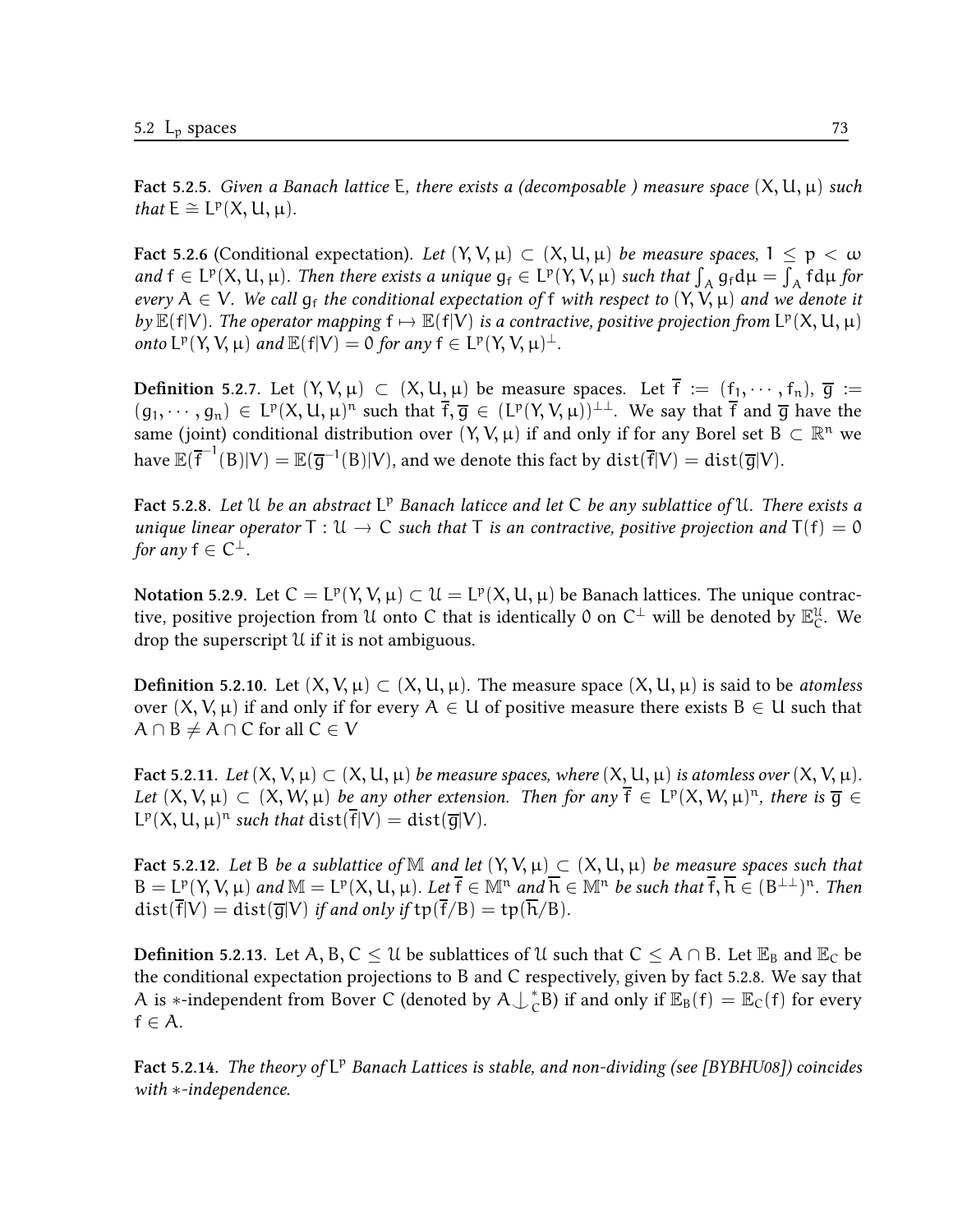## 5.2.1 What the results in the chapter 3 say in this example

Recall the claim of corollary 3.1.10: Given  $(M,\mathcal{M},\overline{f},\overline{N})$  such that  $\overline{f}\bigcup_{\mathcal{M}_0}^{\mathcal{M}_0}\mathcal{M}$  (and therefore ga-tp $(\overline{f}/\mathcal{M})$ is a stationary type because M is a universal model over  $\mathsf{M}_0$ ), there exist  $\mathsf{N}^*$  and a resolution  $M^*$  which witnesses that M is a limit model over  $M_0$  such that  $\overline{f} \Join_M^{\mathcal{M}^*} N^*$ .

This says that if  $M = L^p(X, U, \mu)$  and  $M_0 = L^p(X, U_0, \mu) \leq M$  are such that  $(X, U, \mu)$  is atomless over  $(X, U_0, \mu)$ , we can find a Banach Lattice  $N^* = L^p(Y, V, \mu) \geq M = L^p(X, U, \mu)$ such that  $\mathbb{E}_{M'}(\overline{f}) = \mathbb{E}_{M}(\overline{f})$  if and only if  $\mathbb{E}_{M'}(\overline{g}) = \mathbb{E}_{M}(\overline{g})$  for all  $\overline{g} \in N^*$ .

In this setting, weak orthogonality (p  $\perp^{wk}$  q over M) means that given a Banach lattice N  $\succ_{\mathcal{K}} M$ which contains a realization of q, there exists an extension ga-tp(f/N)  $\supset$  p such that  $\mathbb{E}_N(f)$  =  $\mathbb{E}_{\mathsf{M}}(f)$ .

In this example, for  $p \in ga-S(M_1)$  and  $q \in ga-S(M_2)$ ,  $p \parallel q$  means that for every  $M \supset M_1 \cup M_2$ , if  $\mathsf{p}',\mathsf{q}'\in\mathsf{ga-S}(\mathsf{M})$  are the independent extensions of  $\mathsf{p}$  and  $\mathsf{q}$  respectively (i.e.:  $\mathbb{E}_{\mathsf{M}^0_1}(\mathsf{f})=\mathbb{E}_{\mathsf{M}}(\mathsf{f})$ and  $\mathbb{E}_{\mathsf{M}^0_\gamma}(\mathsf{g})=\mathbb{E}_{\mathsf{M}}(\mathsf{g})$  for some  $\mathsf{f}\models\mathsf{p}'$  and  $\mathsf{g}\models\mathsf{q}'$ ), then  $\mathsf{p}'=\mathsf{q}'$ ; i.e.:  $\mathsf{p}$  and  $\mathsf{q}$  are parallel if and only if equality between the conditional expectations  $\mathbb{E}_M$ ,  $\mathbb{E}_{M_1^0}$  and  $\mathbb{E}_{M_2^0}$  determines equality between the independent extensions of p and q over M.

Proposition 3.3.6 (3) says that weak orthogonality is preserved under paralellism; i.e.: if  $p_i \in$ ga-S( $M_1$ ) and  $q_i \in$  ga-S( $M_2$ ) ( $i \in \{1, 2\}$ ) are such that  $p_i \parallel q_i$  and  $p_1 \perp^{wk} p_2$ , then  $q_1 \perp^{wk} q_2$ . It means that if equality between the conditional expectations  $\mathbb{E}_M$ ,  $\mathbb{E}_{\mathsf{M}_1^0}$  and  $\mathbb{E}_{\mathsf{M}_2^0}$  determines equality between the independent extensions of  $p_i$  and  $q_i$  over  $M \supset M_1 \cup M_2$ , then this implies equality between  $\mathbb{E}_\textsf{N}$  and  $\mathbb{E}_{\textsf{M}_1}$  (where  $\textsf{N}$  is a model which contains a realization of  $\mathfrak{p}_2$ ) is equivalent to have equality between  $\mathbb{E}_{\mathsf{N}'}$  and  $\mathsf{E}_{\mathsf{M}_2}$  (where  $\mathsf{N}$  is a model which contains a realization of  $q_2$ ).

# 5.3 Hilbert spaces with an unbounded closed self-adjoint operator

This section is devoted to study the class of Hilbert spaces together with an unbounded closed self-adjoint operator. The beginning of the model-theoretical analysis of this example is due to C. Argoty (see [Arg1X]). This example is interesting because it is a non-axiomatizable in CL MAEC. First, we give some basic definitions related to this example. In the section 5.3.1, we give some basic facts about independence, domination and orthogonality in this example.

This example is constructed in the following way: Let H be a complex Hilbert space with a unbounded closed selfadjoint operator Q. Consider the following structure:  $(H, 0, -, i, x+y, || \cdot$  $\parallel$ ,  $\Gamma$ <sub>O</sub>) where 0 is the zero vector in H;  $-$  : H  $\rightarrow$  H is defined by  $v \mapsto -v$ ; i : H  $\rightarrow$  H is defined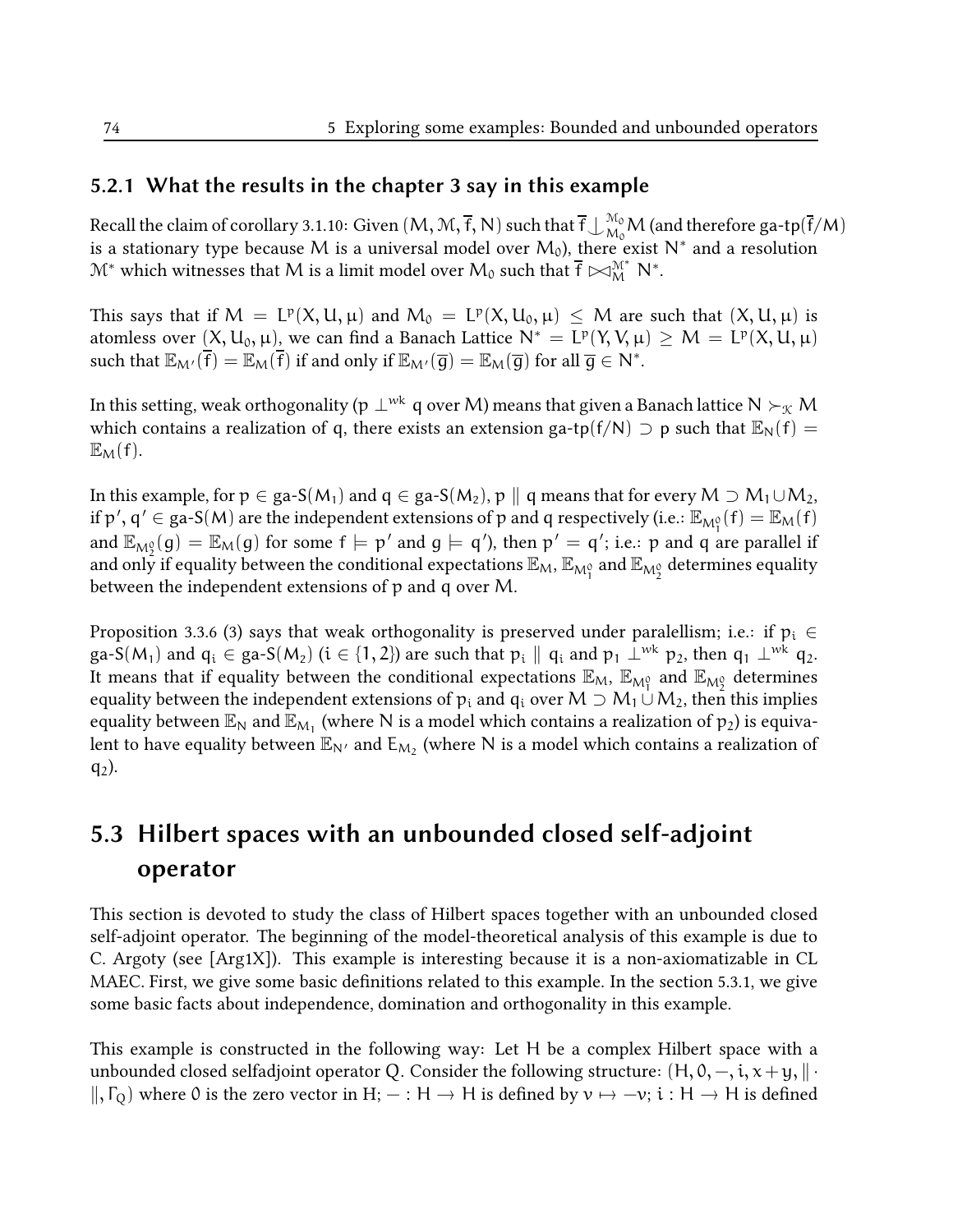by  $v \mapsto iv$  (where  $i^2 = -1$ ;  $x + y : X \times H \rightarrow H$  is defined by  $(x, y) \mapsto x + y$ ,  $\|\cdot\| : H \rightarrow R^+ \cup \{0\}$ is the norm of H;  $\Gamma_Q$ : H  $\times$  H  $\rightarrow$  R<sup>+</sup>  $\cup$  {0} is defined by  $\Gamma_Q(v,w) := \text{dist}((x,y), \text{graph}(Q)).$ This structure is denoted by  $(H, Q)$ .

**Definition 5.3.1.** Let  $Q_1$  and  $Q_2$  be closed unbounded selfadjoint operators defined on Hilbert spaces H<sub>1</sub> and H<sub>2</sub> respectively. We say that  $Q_1$  and  $Q_2$  are *essentially equivalent* (denoted by  $Q_1 \sim_{\sigma} Q_2$ ) if and only if:

$$
1. \ \sigma(Q_1)=\sigma(Q_2)
$$

$$
2. \ \sigma_e(Q_1)=\sigma_e(Q_2)
$$

3. dim{ $x \in H_1 : Q_1x = \lambda x$ } = dim{ $x \in H_2 : Q_2x = \lambda x$ } for every  $\lambda \in \sigma(Q_1) \setminus \sigma_e(Q_1)$ 

**Definition 5.3.2.** Given  $v \in H$  and  $A \subset_{Borel} \mathbb{R}$ , define  $\mu_v(A) := \langle \chi_A(Q)v | v \rangle$ .  $\mu_v$  is called the spectral measure defined by  $v$ .

Notation 5.3.3.  $\mathsf{K}_{(\mathsf{H},\mathsf{Q})}:=\{(\mathsf{H}',\mathsf{Q}'):(\mathsf{H}',\mathsf{Q}')\text{ is an L-structure and } \mathsf{Q}'\sim_\sigma\mathsf{Q}\}$ 

Fact 5.3.4.  $K_{(H,Q)}$  together with  $\subset$  (to be a subspace) is a homogeneous MAEC, with  $\mathsf{LS}(\mathsf{K})\leq 2^{2^{\aleph_0}},$ which satisfies JEP and AP.

Reference. [Arg1X]

Fact 5.3.5. Let  $v_1 \in (H_1, Q_1)$  and  $v_2 \in (H_2, Q_2)$ . Then  $\text{ga-tp}_{(H_1, Q_1)}(v_1/\emptyset) = \text{ga-tp}_{(H_2, Q_2)}(v_2/\emptyset)$  if and only if  $\mu_{v_1} = \mu_{v_2}$ .

Reference. [Arg1X]

Fact 5.3.6. Let  $v, w \in \mathbb{M}$  and  $G \subset \mathbb{M}$ . Then ga-tp(v/G) = ga-tp(w/G) if and only if  $P_G v = P_G w$ and ga-tp( $P_{G^{\perp}}v/\emptyset$ ) = ga-tp( $P_{G^{\perp}}w/\emptyset$ )

Reference. [Arg1X]

#### 5.3.1 Independence, domination and orthogonality

**Definition 5.3.7.** Let  $v \in \mathbb{M}$  and let F, G  $\subset \mathbb{M}$ . We say that v is independent from G over F if  $P_{\text{acl}(F)}\nu = P_{\text{acl}(F\cup G)}\nu$  and denote it by  $\nu \bigcup_{F}^{*} G$ .

Fact 5.3.8.  $\mathcal{K}_{(H,Q)}$  is stable and  $\int^*$  is a freeness relation, so  $\int^*$  corresponds to (continuous) first order non-forking.

Reference. [Arg1X]

Fact 5.3.9. Let  $p, q \in S_1(\emptyset)$ , let  $v \models p$  and  $w \models q$  . Then,  $p \perp^a q$  if and only if  $\mu_{v_e} \perp \mu_{w_e}$ .

Reference. [Arg1X]

 $\Box$ 

 $\Box$ 

 $\Box$ 

 $\Box$ 

 $\Box$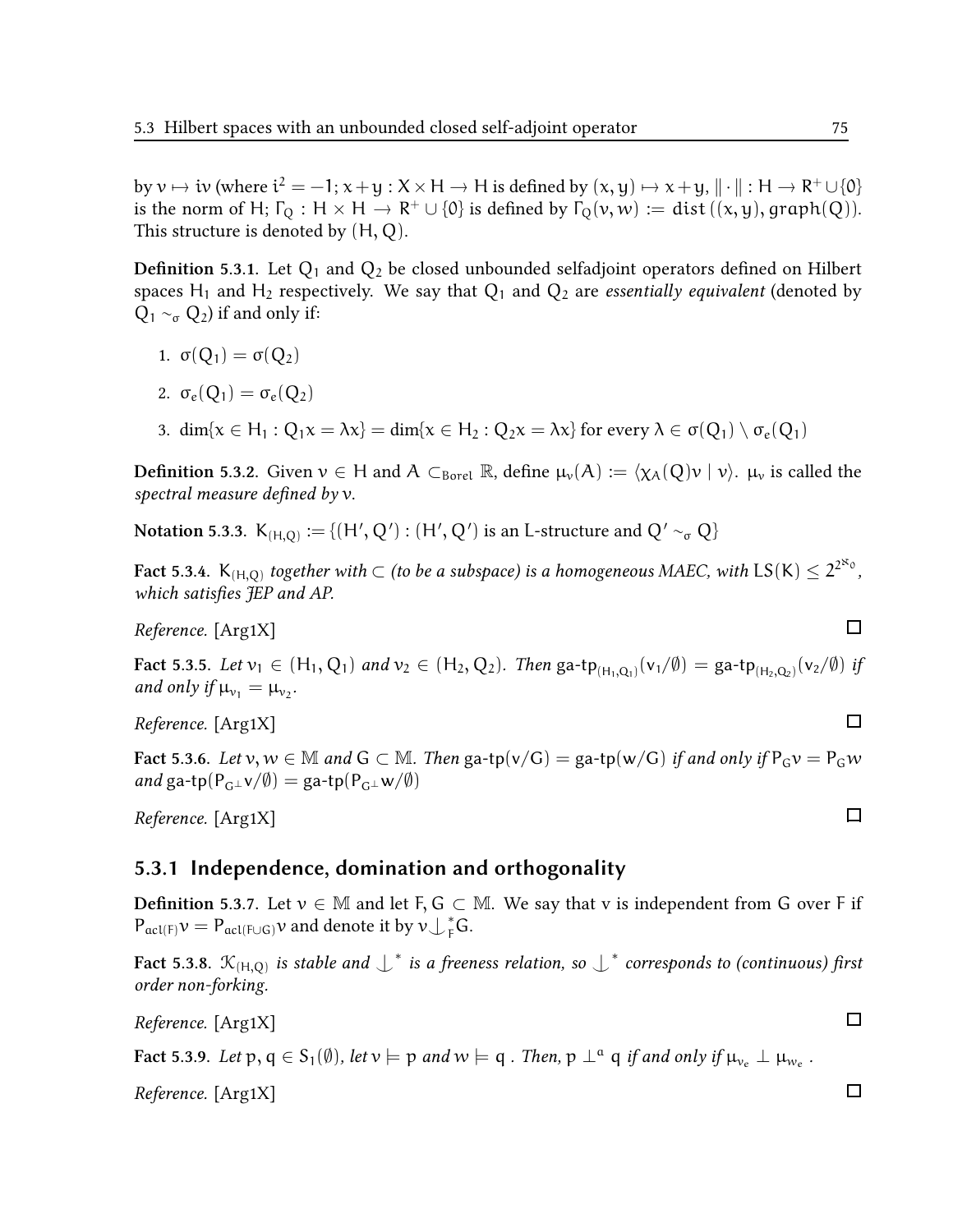Fact 5.3.10. Let p,  $q \in S_1(G)$ , let  $v \models p$  and  $w \models q$ . Then,  $p \perp^q q$  if and only if  $\mu_{P_G \perp^ve} \perp \mu_{P_G \perp^we}$ 

Reference. [Arg1X]

Fact 5.3.11. Let  $p, q \in S_1(\emptyset)$ ,  $\nu \models p$  and  $w \models q$ . Then ,  $p \rhd_{\emptyset} q$  if and only if  $\mu_{\nu_e} >> \mu_{w_e}$ .

Reference. [Arg1X]

Question 5.3.12. In spite of the results given by Argoty, there is no any published reference about the equivalence of domination, orthogonality and paralellism of types over non-empty sets as it was done in [Arg1X]. However, it seems that there is a similar equivalences in terms of measures as in [Arg1X]. Having such equivalences, we would have nice interpretations in this setting of the got results in chapter 3.

#### 5.4 Gelfand triplets

We base the definitions given in this section on  $[Wl073]$ .

Let  $\mathcal{H}_0:=(H_0,\langle\ ,\rangle_0)$  be a Hilbert space and  $\mathcal{H}_+:=(H_+,\langle\ ,\rangle_+)$  be a Hilbert space such that  $H_+ \subset_{\|\cdot\|_0-\text{dense}} H_0$  and  $\|u\|_0 \leq \|u\|_+$  for every  $u \in H_+$ . Notice that the inclusion  $i : H_+ \to H_0$ is uniformly continuous.

Fact 5.4.1. Let  $B : \mathcal{H}_0 \times \mathcal{H}_+ \to \mathbb{C}$  be the bi-linear form defined by  $B(u, v) := \langle u, i(v) \rangle_0$ . It is a wellknown fact that there exists an operator  $I : H_0 \to H_+$  such that  $\langle I(u), v \rangle = \langle u, i(v) \rangle = B(u, v)$ (i.e.: I and i are "almost" adjoint).

Reference. [Wlo73]

Notice that  $\|\mathbf{i}\| \leq 1$ , so  $\|\mathbf{I}\| \leq 1$  (since  $\|\mathbf{u}\|_0 \leq \|\mathbf{u}\|_+$  for every  $\mathbf{u} \in \mathsf{H}_+$ ).

Define  $\langle \mathfrak{u}, \mathfrak{v} \rangle_- := \langle \mathfrak{i} I(\mathfrak{u}), \mathfrak{v} \rangle_0 = \langle I(\mathfrak{u}), I(\mathfrak{v}) \rangle_+$  for every  $\mathfrak{u}, \mathfrak{v} \in \mathsf{H}_0$ . Notice that  $\langle \ , \rangle_-$  is an inner product defined on H<sub>0</sub>. But in general, H<sub>0</sub> is not a complete space in the  $\|\cdot\|$ -norm. Take H\_ as the  $\|\cdot\|_-\text{-completion of }\mathsf{H}_0$ . Notice that  $\|u\|_-\leq \|u\|_0$  for every  $u\in\mathsf{H}_0$ : If  $u\in\mathcal{H}_0$ , notice that

$$
\|u\|_{-}^{2} := \langle u, u \rangle_{-}
$$
\n
$$
= \langle iIu, u \rangle_{0} \text{ (by definition)}
$$
\n
$$
\leq \|iIu\|_{0} \cdot \|u\|_{0} \text{ (by Cauchy-Schwarz inequality)}
$$
\n
$$
\leq \|i\| \cdot \|I\| \cdot \|u\|_{0}^{2}
$$
\n
$$
\leq \|u\|_{0}^{2} \text{ (since } \|i\| \leq 1 \text{ and } \|I\| \leq 1)
$$

**Definition 5.4.2** (Gelfand triplet). A triple of Hilbert spaces ( $\mathcal{H}_+$ ,  $\mathcal{H}_0$ ,  $\mathcal{H}_-$ ) is called a Gelfand triplet if

.

 $\Box$ 

 $\Box$ 

 $\Box$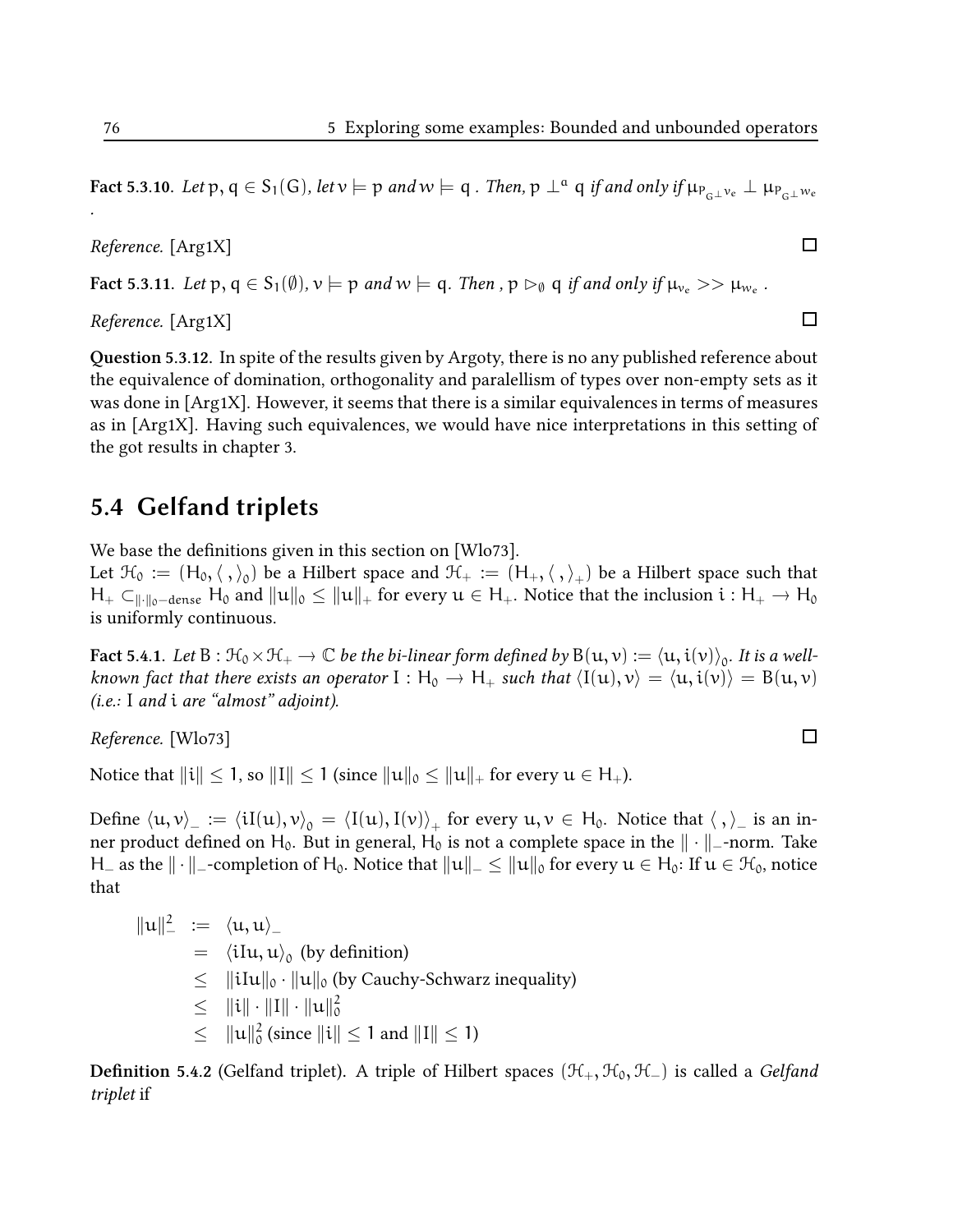- 1. H<sub>+</sub>  $\subset$ <sub>||∙||o</sub>−dense H<sub>0</sub>  $\subset$ ||⋅||−−dense H−
- 2. I :  $\mathcal{H}_0 \to \mathcal{H}_+$  is the "almost" adjoint of the inclusion  $i : \mathcal{H}_+ \to \mathcal{H}_0$ ,
- 3.  $\langle \mathfrak{u}, \mathfrak{v} \rangle_{-} = \langle \text{I}(\mathfrak{u}), \text{I}(\mathfrak{v}) \rangle_{+} = \langle \mathfrak{i}(\text{I}(\mathfrak{u})), \mathfrak{v} \rangle_{0}$  for every  $\mathfrak{u}, \mathfrak{v} \in \mathsf{H}_{0}$
- 4.  $||u||_$  <  $||u||_0$  for every  $u \in \mathcal{H}_0$
- 5.  $\|v\|_0 \leq \|v\|_+$  for every  $v \in \mathcal{H}_+$

In this section, we consider multi-sorted structures with four sorts  $(\mathcal{H}_+, \mathcal{H}_0, \mathcal{H}_-, \mathbb{C})$  with function symbols for their respective inner products and a function symbol I such that its interpretation corresponds to a linear operator I :  $\mathcal{H}_0 \to \mathcal{H}_+$ . Denote this kind of structures by  $(\mathcal{H}_+, \mathcal{H}_0, \mathcal{H}_-, \mathbb{C}, I)$ . From now, the sort corresponding to  $\mathbb C$  will not be explicitly displayed in our statements, but we understand that  $\mathbb C$  is consider as a sort in any structure of the form  $(\mathcal{H}_+,\mathcal{H}_0,\mathcal{H}_-,I)$ .

#### 5.4.1 Gelfand triplet as Multisorted Metric Abstract Elementary Classes

**Definition** 5.4.3. Let  $G := (\mathcal{H}_+, \mathcal{H}_0, \mathcal{H}_-, I)$  and  $G' := (\mathcal{H}'_+, \mathcal{H}'_0, \mathcal{H}'_-, I)$  be Gelfand triplets, we say that G is a substructure of G $^\prime$  (which we denote by G  $\leq$  G $^\prime$ ) if and only if:

1.  $\mathcal{H}_{\Box}$  is a Hilbert subspace of  $\mathcal{H}'_{\Box}$  for  $\Box \in \{+,0,-\}$ , and  $\langle , \rangle_{\Box} = \langle , \rangle'_{\Box} \restriction \mathcal{H}_{\Box}$ .

Fact 5.4.4. The "almost" adjoint I of the inclusion in a Gelfand triplet  $G := (\mathcal{H}_+, \mathcal{H}_0, \mathcal{H}_-)$  is interpretable in G.

*Proof.* By definition of I (I is the "adjoint" of the inclusion  $i : \mathcal{H}_+ \to \mathcal{H}_+$ )  $\Box_{\text{Prop. 5.4.4}}$ 

**Proposition** 5.4.5. Let  $G := (\mathcal{H}_+, \mathcal{H}_0, \mathcal{H}_-)$  and  $G' := (\mathcal{H}'_+, \mathcal{H}'_0, \mathcal{H}'_-)$  be Gelfand triplets such that G is a substructure of G' and I and I' are the "adjoint" operators of the inclusions in G and G' respectively, then  $I' \restriction \mathcal{H}_0 = I$ .

*Proof.* Let  $i' : H'_i \to H'_0$  be the inclusion in G' and I' :  $H_0 \to H_+$  be its respective "adjoint" operator. Let  $u \in H_0$ , we will see that  $\langle I'u - Iu, I'u - Iu \rangle'_+ = 0$ , so  $I'u = Iu$ . Notice that  $\braket{I'u - Iu, I'u - Iu}_+' = \braket{I'u, I'u}_+ - \braket{I'u, Iu}_+' - \braket{Iu, I'u}_+' + \braket{Iu, Iu}_+'.$ Also, notice that

$$
\langle I'u, Iu \rangle'_{+} = \langle u, i'Iu \rangle'_{0} \text{ (since } I' = (i')^{*})
$$
  
\n
$$
= \langle u, Iu \rangle'_{0} \text{ (}i' \text{ is the inclusion in } G')
$$
  
\n
$$
= \langle u, Iu \rangle_{0} \text{ (since } G \leq G')
$$
  
\n
$$
= \langle u, iIu \rangle_{0} \text{ (since } i \text{ is the inclusion in } G)
$$
  
\n
$$
= \langle Iu, Iu \rangle_{+} \text{ (since } I = i^{*})
$$
  
\n
$$
= \langle Iu, Iu \rangle'_{+} \text{ (since } G \leq G')
$$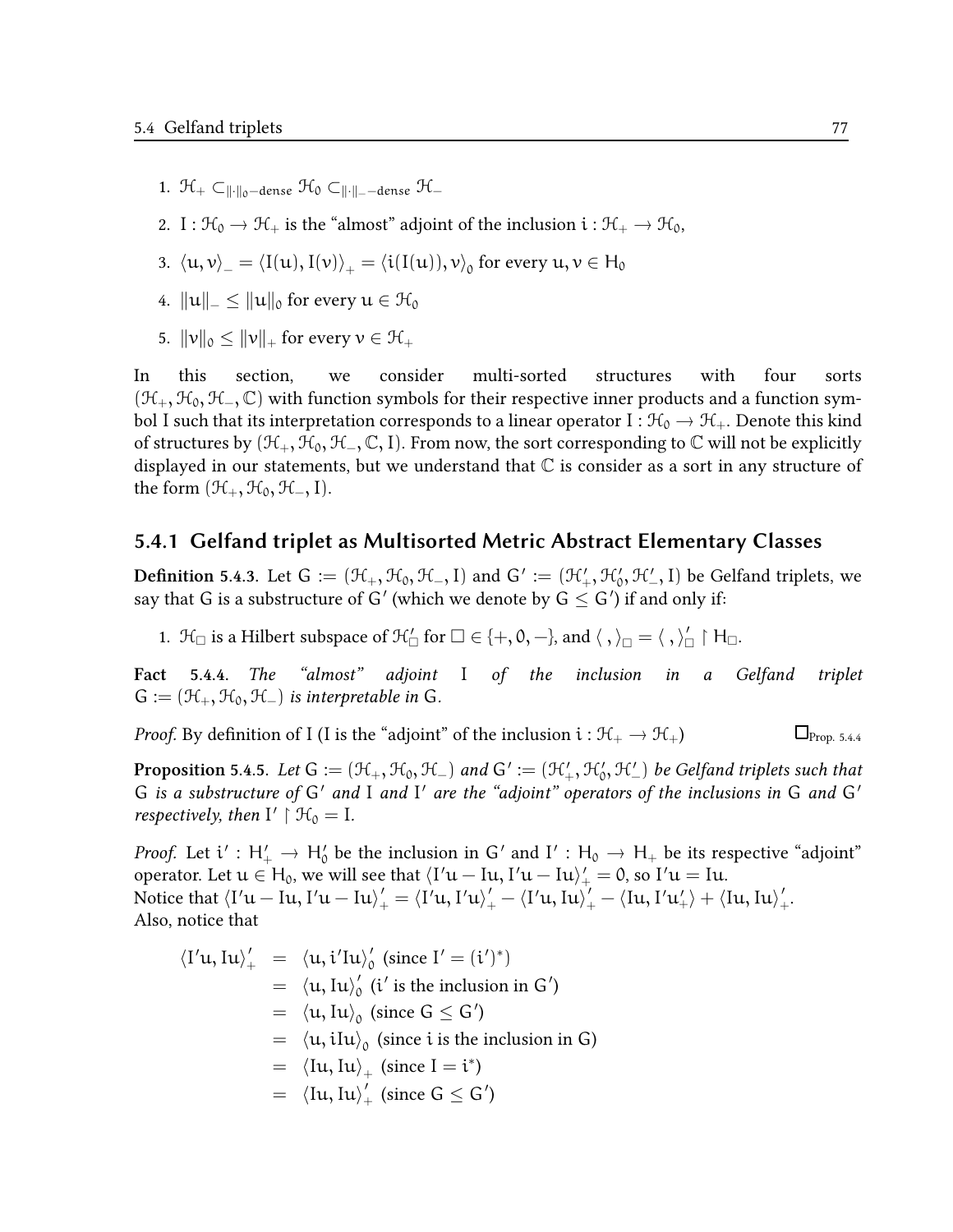and

$$
\langle \mathrm{I} \mathfrak{u}, \mathrm{I}^{\prime} \mathfrak{u} \rangle_{+}^{\prime} = \frac{\overline{\langle \mathrm{I}^{\prime} \mathfrak{u}, \mathrm{I} \mathfrak{u} \rangle_{0}^{\prime}}}{\overline{\langle \mathrm{I} \mathfrak{u}, \mathrm{I} \mathfrak{u} \rangle_{+}^{\prime}}}
$$
(see above)  

$$
= \langle \mathrm{I} \mathfrak{u}, \mathrm{I} \mathfrak{u} \rangle_{+}^{\prime}
$$

therefore,  $\braket{\mathrm{I'u}, \mathrm{Iu}}_+^\prime = \braket{\mathrm{Iu}, \mathrm{I'u}}_+^\prime$ . Also, we have that

$$
\langle I'u, I'u \rangle'_{+} = \langle u, i'I'u \rangle'_{0} \text{ (since } I' = (i')^{*} \text{)}
$$
\n
$$
= \langle u, I'u \rangle'_{0} \text{ (since } i' \text{ is the inclusion in } G' \text{)}
$$
\n
$$
= \langle i'u, u \rangle'_{0} \text{ (since } i' = (I')^{*} \text{)}
$$
\n
$$
= \langle u, u \rangle'_{0} \text{ (since } i' \text{ is the inclusion in } G' \text{)}
$$
\n
$$
= \langle u, u \rangle_{0} \text{ (since } G \leq G' \text{)}
$$
\n
$$
= \langle u, u \rangle_{0} \text{ (since } i \text{ is the inclusion in } G \text{)}
$$
\n
$$
= \langle u, Iu \rangle_{0} \text{ (since } i = I^{*} \text{)}
$$
\n
$$
= \langle u, iIu \rangle_{0} \text{ (since } i \text{ is the inclusion in } G \text{)}
$$
\n
$$
= \langle Iu, Iu \rangle_{+} \text{ (since } I = i^{*} \text{)}
$$
\n
$$
= \langle Iu, Iu \rangle'_{+} \text{ (since } G \leq G' \text{)}
$$

Therefore,  $\langle I'u-Iu, I'u-Iu\rangle_+'=\langle I'u, I'u\rangle_+'-\langle I'u, Iu\rangle_+'-\langle Iu, I'u_+'\rangle+\langle Iu, Iu\rangle_+'=0$ , so  $I'u = Iu$ , i.e.:  $I' \upharpoonright H_0 = I$ .  $\Box$ Prop. 5.4.5

Because of fact 5.4.4 and proposition 5.4.5, in a Gelfand triplet we can drop I as an extra operator.

**Proposition** 5.4.6. Let  $\{G_i:=(\mathfrak{H}^i_+,\mathfrak{H}^i_0,\mathfrak{H}^i_-):i<\theta\}$  be an  $\le$ -increasing and continuous chain of Gelfand triplets. Then,  $G := (\mathcal{H}_+, \mathcal{H}_0, \mathcal{H}_-)$  defined by  $\mathcal{H}_\Box := \bigcup_{i < \theta} \mathcal{H}_\Box^i$  ( $\Box \in \{+, \theta, -\}$ ) is a Gelfand triplet.

*Proof.* First, we will prove that the completion of  $H_+$  with the norm  $\|\cdot\|_0$  is  $H_0$  and that the completion of  $\mathcal{H}_0$  with the norm  $\|\cdot\|_-\$  is  $\mathcal{H}_-$ .

Let  $x \in \mathcal{H}_0$ , so there exists a sequence  $(x_n)$  in  $\bigcup_{i \in \theta} \mathcal{H}_0^i$  such that  $(x_n) \to x$  in the norm  $\|\cdot\|_0$ . Let  $i_n < \theta$  be such that  $x_n \in \mathcal{H}_0^{i_n}$ . Since  $\mathcal{H}_+^{i_n}$  is  $\|\cdot\|_0^{i_n}$ -dense in  $\mathcal{H}_0^{i_n}$ , there exists a sequence  $(\mathfrak{y}_{k}^{n})$  in  $\mathcal{H}_{+}^{i_{n}}$  such that  $(\mathfrak{y}_{k}^{n}) \to x_{n}$  in the norm  $\|\cdot\|_{0}^{i_{n}}$ . Let  $\varepsilon > 0$  and  $B_{\varepsilon}(x) := \{y \in \mathcal{H}_{0} :$  $d_0(y, x) < \varepsilon$ . Since  $(x_n) \rightarrow_{\|\cdot\|_0} x$ , there exists  $N < \omega$  such that for every  $n \ge N d_0(x_n, x) < \frac{\varepsilon}{2}$  $\frac{\varepsilon}{2}$ . Since  $(y_k^n) \to x_n$  in the norm  $\|\cdot\|_0^{i_n}$ , then there exists  $M < \omega$  such that for every  $m \ge M$  $\mathrm{d}_{0}(\mathrm{y}^\mathfrak{n}_\mathfrak{m}, \mathrm{x}_\mathfrak{n}) = \mathrm{d}^{\mathfrak{i}_\mathfrak{n}}_\mathrm{0}(\mathrm{y}^\mathfrak{n}_\mathfrak{m}, \mathrm{x}_\mathrm{N}) < \frac{\varepsilon}{2}$  $\frac{\varepsilon}{2}$ . So, for k := max{M, N}, by the triangle inequality we may say  $d_0(y_k^n, x) \le d_0(y_k^n, x_k) + d_0(x_k, x) < \varepsilon$ , therefore  $\mathcal{H}_+ \cap B_{\varepsilon}(x) \ne \emptyset$ . Then,  $\mathcal{H}_+$  is  $\|\cdot\|_0$ -dense in  $\mathcal{H}_0$ .

Doing a similar argument, we may say that  $\mathcal{H}_0$  is  $\|\cdot\|$ <sub>-</sub>-dense in  $\mathcal{H}_-$ .  $\Box_{\text{Pron. }5.4.6}$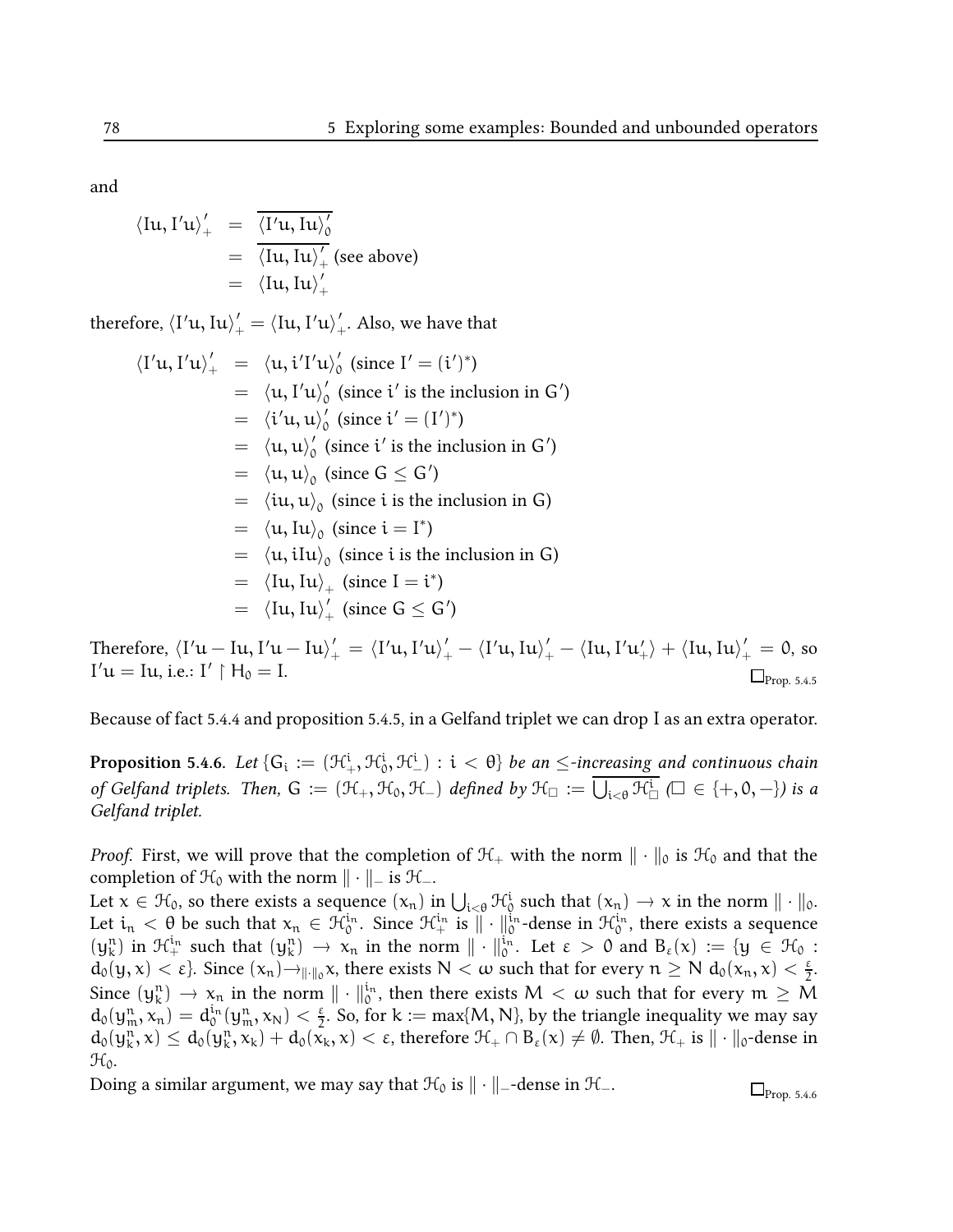**Proposition** 5.4.7. Let  $G := (\mathcal{H}_+, \mathcal{H}_0, \mathcal{H}_-)$  be a Gelfand triplet and  $A:=(A_+,A_0,A_-)\,\subset\, G$  . Then there exists a Gelfand triplet  $G':=(\mathcal{H}_+',\mathcal{H}_0',\mathcal{H}_-')\,\leq\, G$  such that  $dc(G') \leq dc(A) + \aleph_0$  and  $A \subset G'$ .

*Proof.* Let  $x \in A_0 \setminus A_+$ . Since  $x \in H_0$  and G is a Gelfand triplet, there exists a sequence  $(y_n^x)$  in  $\mathcal{H}_+$  such that  $(y_n^x) \to x$  in the norm  $\|\cdot\|_0$ . If  $x \in A_+$ , let  $(y_n^x)$  be the constant sequence  $(x)_{n < \omega}$ . Let  $\mathcal{H}^0_+ := \overline{\text{span}(y^x_+ : x \in A_0, n < \omega)}^+$ . Notice that  $A_+ \subset \mathcal{H}^0_+$  and  $\mathcal{H}^0_+$  is a Hilbert space. Let  $\mathfrak{R}_0^0 := \mathfrak{R}_+^0$  $^0$ . Notice that  $A_0\subset \mathcal{H}^0_0$  (since if  $\mathrm{\mathsf{x}}\in A_0$  then  $\mathrm{\mathsf{x}}=\lim_{n<\omega} \mathrm{y}^\mathrm{x}_n\in \mathcal{H}^0_0$ , by construction).



Let  $x\in A_-$ . Since  $x\in\mathcal H_-$  and  $G$  is a Gelfand triplet, there exists a sequence  $(y_n^x)$  in  $\mathcal H_0$  such that  $(y_n^x) \to x$  in the norm  $\|\cdot\|_{-}.$  Let  $\mathcal{H}_0^1 := \overline{\text{span}(\{y_n^x : x \in A_-, n < \omega\} \cup \mathcal{H}_0^0)}^0$  and  $\mathcal{H}_-^1 := (\overline{\mathcal{H}_0^1})^{-}.$ Notice that  $\mathcal{H}^0_0 \subset \mathcal{H}^1_0$  and  $A_- \subset \mathcal{H}^1_-$  (if  $x \in A_-$ , notice that  $(y^x_n) \to x \in \mathcal{H}^1_- := \left(\overline{\mathcal{H}^1_0}\right)^{\perp}$  since  $y_n^x \in H_0^1$  for every  $n < \omega$ ).

| $A_{-\overline{x}}$ | $\mathfrak{H}^1_-$    |                                | $\mathcal{H}_-$  |
|---------------------|-----------------------|--------------------------------|------------------|
| $A_0$               | $\mathcal{H}_{0}^{0}$ | $(y_n^x)$<br>$\mathcal{H}^1_0$ | $\mathfrak{R}_0$ |
| $A_{+}$             | $\mathcal{H}^0_+$     |                                | $\mathfrak{R}_+$ |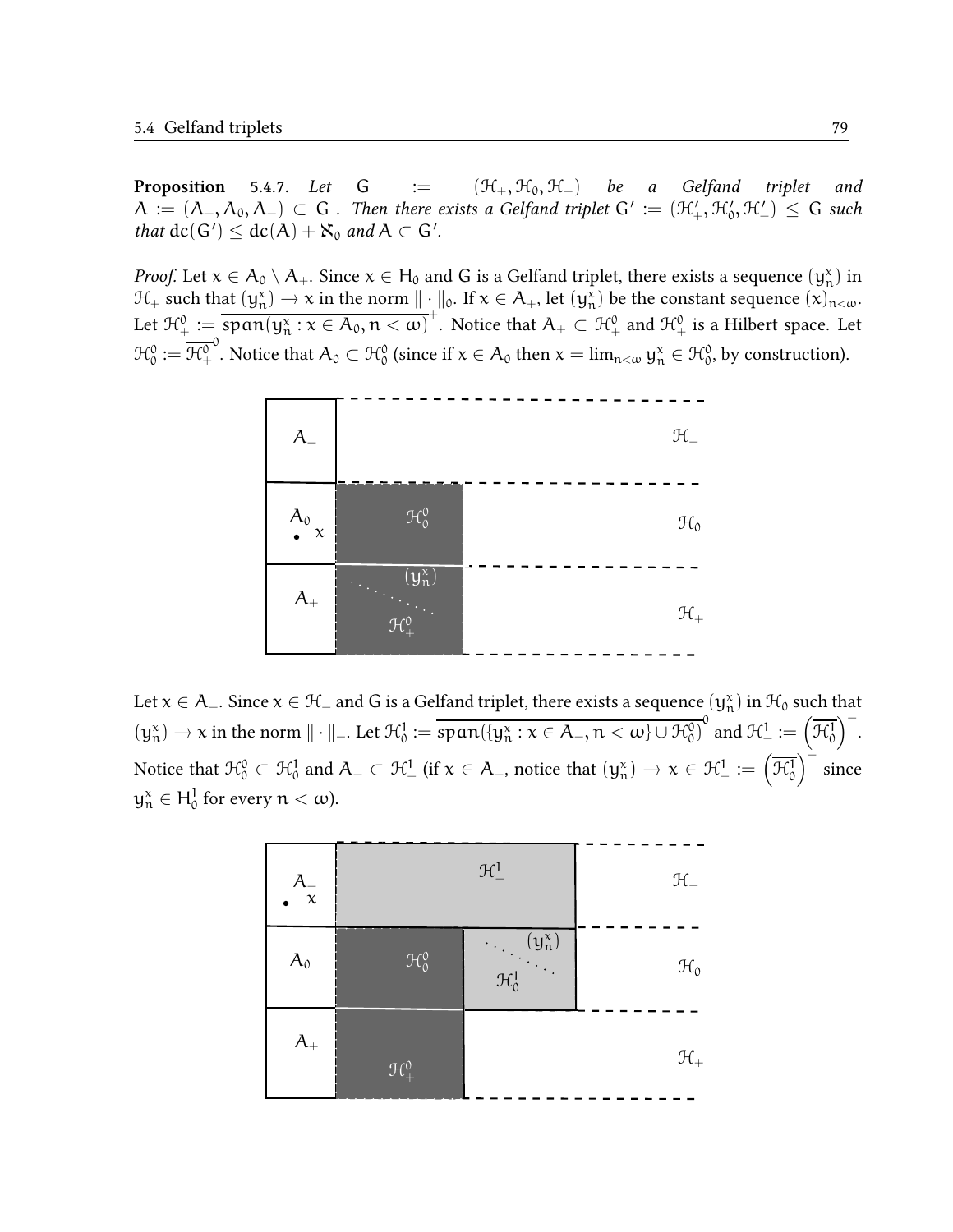We will build three ⊂-increasing sequences  $\{\mathfrak{H}^{2n+1}_-:\mathfrak{n}<\omega\}$ ,  $\{\mathfrak{H}^n_0:\mathfrak{n}<\omega\}$  and  $\{\mathfrak{H}^{2n}_+:\mathfrak{n}<\omega\}$ of Hilbert sub-spaces of  $\mathcal{H}_-,\mathcal{H}_0$  and  $\mathcal{H}_+$  respectively, such that  $\mathcal{H}^{2n}_+\subset^{\|\cdot\|_0}_{\text{dense}}\mathcal{H}^{2n}_0\subset\mathcal{H}^{2n+1}_0\subset^{\|\cdot\|_-}_{\text{dense}}$  $\mathfrak{R}^{2n+1}_{-}.$ 

Let  $1\leq n<\omega$  and suppose we have defined  $\mathcal{H}^{\mathfrak{m}}_{+},$   $\mathcal{H}^k_0$  and  $\mathcal{H}^l_{-}$  for every even  $\mathfrak{m}\leq 2\mathfrak{n}-1,$  every k ≤ 2n − 1 and every odd l ≤ 2n − 1. We will define  $\mathcal{H}^{2n}_+$ ,  $\mathcal{H}^{2n}_0$ ,  $\mathcal{H}^{2n+i}_0$  and  $\mathcal{H}^{2n+1}_-$  satisfying the conditions given above.



Let  $x\in\mathcal{H}^{2n-1}_0\setminus\mathcal{H}^{2n-2}_+$ . Since  $x\in\mathsf{H}_0$  and  $G$  is a Gelfand triplet, there exists a sequence  $(\mathsf{y}_\mathsf{n}^{\mathsf{x}})$  in  $\mathcal{H}_+$  such that  $(\mathsf{y}_\mathsf{n}^{\mathsf{x}}) \to \mathsf{x}$  in the norm  $\| \cdot \|_0$ . If  $\mathsf{x} \in \mathcal{H}_+^{2\mathsf{n}-2}$ , let  $(\mathsf{y}_\mathsf{n}^{\mathsf{x}})$  be the constant sequence  $(\mathsf{x})_{\mathsf{n}<\omega}.$ Let  $\mathcal{H}^{2n}_+ := \overline{\text{span}(y_n^x : x \in \mathcal{H}_0^{2n-1}, n < \omega)}^+$ . Notice that  $\mathcal{H}^{2n-2}_+ \subset \mathcal{H}^{2n}_+$  and  $\mathcal{H}^{2n}_+$  is a Hilbert space. Let  $\mathcal{H}^{2n}_{0}:=\mathcal{H}^{2n}_{+}$ <sup>0</sup>. Notice that  $\mathcal{H}^{2n-1}_0 \subset \mathcal{H}^{2n}_0$  (if  $x \in \mathcal{H}^{2n-1}_0$  then  $(y_n^x) \to x \in \mathcal{H}^{2n}_0 = \overline{\mathcal{H}^{2n}_+}$ 0 , since  $y_n^x \in \mathcal{H}_+^{2n}$ ).



Let  $x\in \mathcal{H}^{2n-1}_-$ . Since  $x\in \mathcal{H}_-$  and  $G$  is a Gelfand triplet, there exists a sequence  $(y^x_n)$  in  $\mathcal{H}_0$ such that  $(y_n^x) \to x$  in the norm  $\| \cdot \|_{-}.$  Let  $\mathcal{H}_0^{2n+1} := \overline{\text{span}(\{y_n^x : x \in \mathcal{H}_-^{2n-1}, n < \omega\} \cup \mathcal{H}_0^{2n})}$ and  $\mathcal{H}^{2n+1}_{-} := \left(\overline{\mathcal{H}^{2n+1}_{0}}\right)^{-}$ . Notice that  $\mathcal{H}^{2n}_{0} \subset \mathcal{H}^{2n+1}_{0}$  (by construction) and  $\mathcal{H}^{2n-1}_{-} \subset \mathcal{H}^{2n+1}_{-}$  (if  $x \in \mathcal{H}^{2n-1}_-$ , notice that  $(y_n^x) \to x \in \mathcal{H}^{2n+1}_- := \left(\overline{\mathcal{H}^{2n+1}_0}\right)^-$  because  $y_n^x \in \mathcal{H}^{2n+1}_0$  for every  $n < \omega$ ).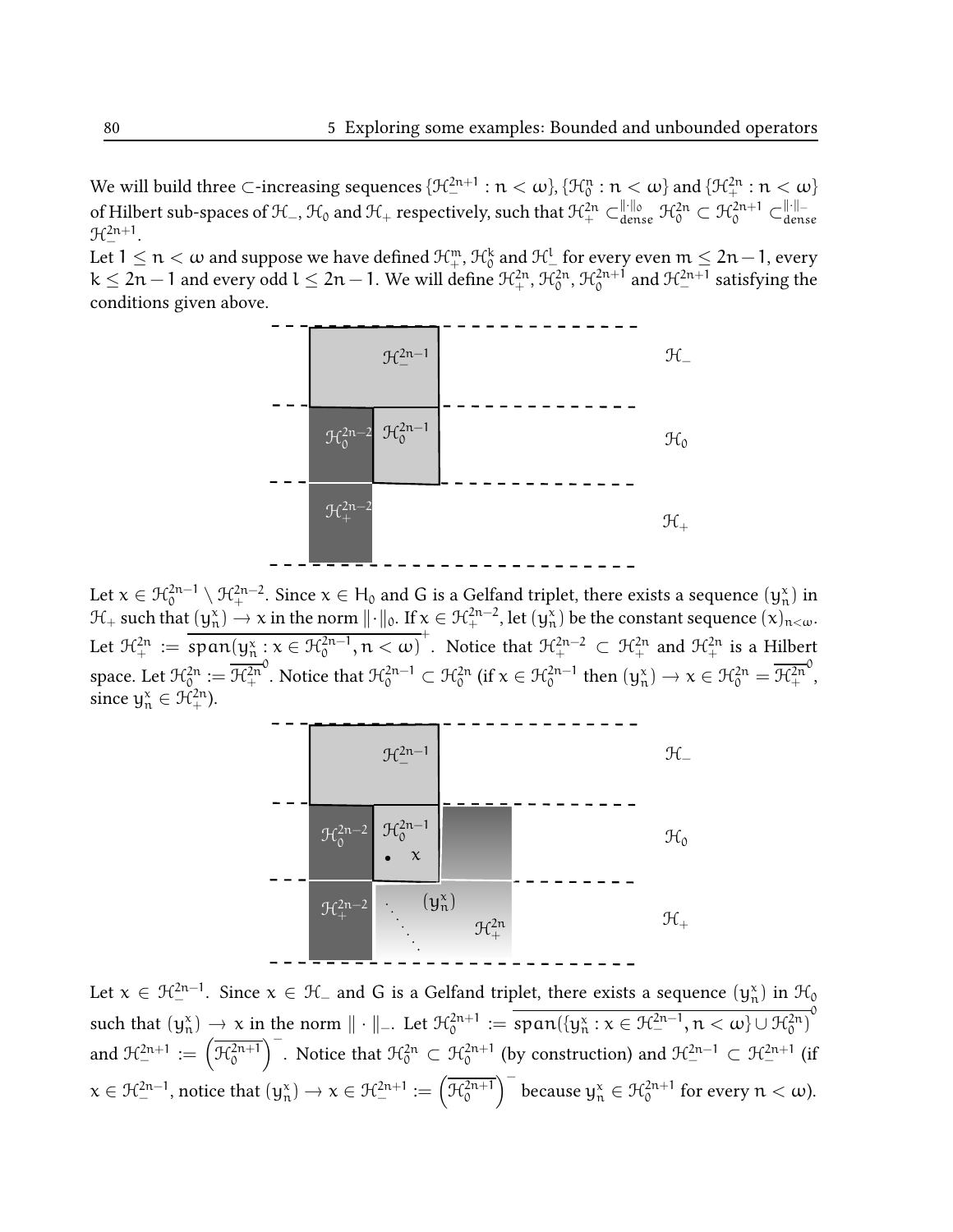

Notice that  $\mathfrak{H}'_+\subset\mathfrak{H}'_0\subset\mathfrak{H}'_+$ : Let  $\mathsf{x}\in\mathfrak{H}'_+$ , so there exists a sequence  $(\mathsf{x_n})$  in  $\bigcup_{\mathsf{n}_\infty\in\omega}\mathfrak{H}^{2\mathsf{n}}_+$  such that  $(x_n) \to x$  in the norm  $\|\cdot\|_+$ . Notice that there exists  $k_n < \omega$  such that  $x_n \in \mathcal{H}_+^{2k_n}$ , therefore  $x_n \in \mathcal{H}_0^{2k_n}$ , so  $(x_n)$  is a sequence in  $\mathcal{H}_0'$ . Since  $(x_n) \to x$  in the norm  $\|\cdot\|_+$ , then  $(x_n) \to x$  in the norm  $\|\cdot\|_0$  (because  $\|{\mathfrak{u}}\|_0\leq \|{\mathfrak{u}}\|_+$  for all  ${\mathfrak{u}}\in H_+$ ), then  ${\mathfrak{x}}\in {\mathfrak{K}}'_0$ . Let  ${\mathfrak{x}}\in {\mathfrak{K}}'_0$ , then there exists a sequence  $(x_n)$  in  $\bigcup_{n \leq w} \mathcal{H}_0^n$  such that  $(x_n) \to x$  in the norm  $\|\cdot\|_0$ . Let  $k_n \leq w$  such  $\bigcup_{n \leq w} \mathcal{H}_0^{k_n}$ that  $x_n \in \mathcal{H}_0^{k_n}$ . Notice that if  $k_n$  is odd then  $x_n \in \mathcal{H}_-^{k_n}$  and if  $k_n$  is even then  $x_n \in \mathcal{H}_-^{k_n+1}$ . Anyway,  $x_n \in \mathcal{H}'$ . Since  $(x_n) \to x$  in the norm  $\|\cdot\|_0$ , then  $(x_n) \to x$  in the norm  $\|\cdot\|_-$  (because  $\|u\|_-\leq \|u\|_0$  for all  $u\in H_0$ ). Therefore,  $x\in \mathcal{H}_-'.$ 

Moreover,  $\mathcal{H}'_+ \subset_{\text{dense}}^{\|\cdot\|_0} \mathcal{H}'_0 \subset_{\text{dense}}^{\|\cdot\|_-} \mathcal{H}'_-$ : Let  $x \in \mathcal{H}'_-$  and  $\varepsilon > 0$ , therefore there exists a sequence  $(x_n)$  in  $\bigcup_{n<\omega} \mathcal{H}^{2n+1}_{\sim}$  such that  $(x_n) \to x$  in the norm  $\|\cdot\|_{\sim}$ . So, there exists  $N < \omega$  such that for every  $n \ge N d_-(x, x_n) < \varepsilon/2$ . Given  $n \ge N$ , there exists  $k_n < \omega$  such that  $x_n \in \mathcal{H}^{2k_n+1}_-$ . By construction, there exists a sequence  $(\mathbf{y}_{m}^{x_{n}})$  in  $\mathcal{H}_{0}^{2k_{n}+3}$  such that  $(\mathbf{y}_{m}^{x_{n}}) \to x_{n}$  in the norm  $\| \cdot \|$ -. Therefore, there exists M <  $\omega$  such that for every  $m \geq M$  d $_{-}(x_n, y_m^{x_n})$  <  $\varepsilon/2$ . So,  $d_-(x,y_m^{x_n}) \leq d_-(x,x_n)+d_-(x_n,y_m^{x_n}) < \varepsilon$ . Therefore, the ball  $B_{\varepsilon}(x) := \{y \in \mathcal{H}_-': d_-(x,y) < \varepsilon\}$ has an element in  $\mathfrak{K}'_0$ ; and so  $\mathfrak{K}'_0$  is  $\|\cdot\|_-$ -dense in  $\mathfrak{K}'_-$ .

Let  $x \in \mathcal{H}_0$  and  $\varepsilon > 0$ , therefore there exists a sequence  $(x_n)$  in  $\bigcup_{n < \omega} \mathcal{H}_0^n$  such that  $(x_n) \to x$  in the norm  $\|\cdot\|_0$ . So, there exists  $N < \omega$  such that for every  $n \ge N d_0(x, x_n) < \varepsilon/2$ . Given  $n \ge N$ , there exists  $k_n < \omega$  such that  $x_n \in H_0^{k_n}$ . By construction, if  $k_n$  is even there exists a sequence  $(y_m^{\chi_n})$  in  $\mathcal{H}_+^{k_n+2}$  such that  $(y_m^{\chi_n}) \to \chi_n$  in the norm  $\|\cdot\|_0$ , if  $k_n$  is odd there exists a sequence  $(y_m^{\chi_n})$  in  $\mathcal{H}_+^{k_n+1}$  such that  $(y_m^{\chi_n}) \to \chi_n$  in the norm  $\|\cdot\|_0$ . Anyway, such that sequence  $(y_m^{\chi_n})$ is in  $\mathfrak{H}'_+$ . Therefore, there exists  $M < \omega$  such that for every  $\mathfrak{m} \geq M$   $\mathfrak{d}_0(\mathsf{x}_\mathfrak{n},\mathsf{y}_\mathfrak{m}^{\mathsf{x}_\mathfrak{n}}) < \varepsilon/2$ . So,  $d_0(x, y_m^{x_n}) \leq d_0(x, x_n) + d_0(x_n, y_m^{x_n}) < \varepsilon$ . Therefore, the ball  $B_{\varepsilon}(x) := \{y \in \mathcal{H}'_0 : d_0(x, y) < \varepsilon\}$ has an element in  $\mathfrak{R}'_{+}$ ; and so  $\mathfrak{R}'_{+}$  is  $\|\cdot\|_{\mathfrak{0}}$ -dense in  $\mathfrak{R}'_{\mathfrak{0}}.$ Therefore, G $'$  is a Gelfand triplet such that  $\mathsf{A}\subset\mathsf{G}'\leq\mathsf{G}.$  $\Box$ Prop. 5.4.7.

**Proposition 5.4.8** (Amalgamation Property). If  $\mathcal{H}^0\leq \mathcal{H}^1,$   $\mathcal{H}^2$  are Gelfand triplets, then there exist a Gelfand triplet  $\mathfrak{H}$  and  $\leq$ -embeddings  $\mathsf{f_i}:\mathfrak{H}^\mathfrak{i}\to\mathfrak{H}$  which fix  $\mathfrak{H}^\mathfrak{0}$  pointwise.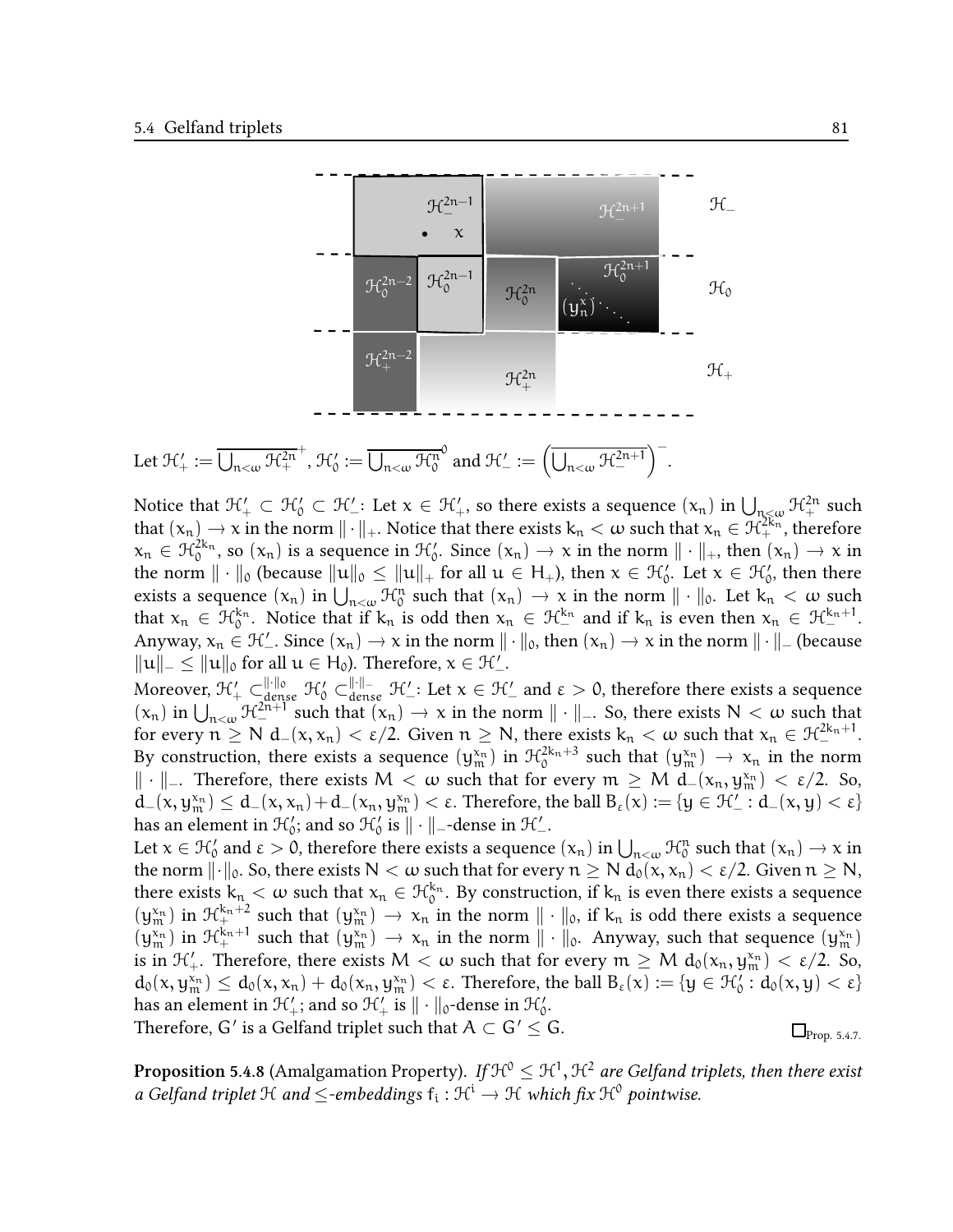*Proof.* Let  $(\mathcal{H}^0_\Box)^\bot$  be the perpendicular space to  $\mathcal{H}^0_\Box$  inside  $\mathcal{H}^i_\Box$  ( $\Box\in\{+,\mathsf{0},-\}$  and  $\mathfrak{i}\in\{1,2\}$ ). So  $H^0_\Box \oplus (\mathcal{H}^0_\Box)^{\perp_1} \approx H^i_\Box$ . Define  $\mathcal{H}_\Box := \mathcal{H}^0_\Box \oplus (\mathcal{H}^0_\Box)^{\perp_1} \oplus (\mathcal{H}^0_\Box)^{\perp_2}$ . We will see that  $\mathcal{H} := (\mathcal{H}_+, \mathcal{H}_0, \mathcal{H}_-)$ is a Gelfand triplet:

Let  $x_{-}:=(x_{-}^{0},x_{-}^{1},x_{-}^{2})\in \mathcal{H}_{-}$  and  $(y_{n}^{i})_{n}\in \mathcal{H}_{0}^{i}$  be a sequence such that  $(y_{n}^{i})_{n}\rightarrow_{\|\cdot\|_{-}}x_{-}^{i}$  (i  $\in$ {0, 1, 2}). Let  $\varepsilon > 0$ . So, there exists  $N_i < \omega$  such that for every  $n \ge N_i$   $||x^i - y^i_n||^2 < \frac{\varepsilon \sqrt{3}}{3}$  $\frac{\sqrt{3}}{3}$ , so  $\left\langle x_{-}^{i}-y_{n}^{i},x_{-}^{i}-y_{n}^{i}\right\rangle _{-}<\epsilon^{2}/3$ . Let  $y_{n}:=(y_{n}^{0},y_{n}^{1},y_{n}^{2})$ . Therefore, if  $n\geq\max\{N_{0},N_{1},N_{2}\}$ , then  $\langle x_--y_n, x_--y_n\rangle_-=\langle x_{-}^0-y_n^0, x_{-}^0-y_n^0\rangle_+ + \langle x_{-}^1-y_n^1, x_{-}^1-y_n^1\rangle_+ + \langle x_{-}^2-y_n^2, x_{-}^2-y_n^2\rangle_-<$  $3(\varepsilon^2/3)=\varepsilon^2$ , so  $\|{\mathsf x}_--{\mathsf y}_\mathsf{n}\|_-<\varepsilon.$  Hence  ${\mathsf x}_-\in(\overline{\mathcal{H}_0})^-$ , and so  ${\mathcal{H}}_-= (\overline{\mathcal{H}_0})^-.$ 

Let  $x_0 := (x_0^0, x_0^1, x_0^2) \in \mathcal{H}_0$  and  $(y_n^i)_n \in \mathcal{H}_+^i$  be a sequence such that  $(y_n^i)_n \to_{\|\cdot\|_0} x_0^i$  (i  $\in$ {0, 1, 2}). Let  $\varepsilon > 0$ . So, there exists  $N_i < \omega$  such that for every  $n \ge N_i$   $\|x_0^i - y_n^i\|_0 < \frac{\varepsilon \sqrt{3}}{3}$  $\frac{\sqrt{3}}{3}$ ,  $\text{so } \langle x_0^i-y_n^i, x_0^i-y_n^i \rangle_0 < \varepsilon^2/3$ . Let  $y_n := (y_n^0, y_n^1, y_n^2)$ . Therefore, if  $n \ge \max\{N_0, N_1, N_2\}$ ,  $\text{then } \langle x_0-y_n, x_0-y_n \rangle_0 = \big\langle x_0^0-y_n^0, x_0^0-y_n^0 \big\rangle_0 + \big\langle x_0^1-y_n^1, x_0^1-y_n^1 \big\rangle_0 + \big\langle x_0^2-y_n^2, x_0^2-y_n^2 \big\rangle_0 < \infty$  $3(\varepsilon^2/3) = \varepsilon^2$ , so  $\|x_0 - y_n\|_0 < \varepsilon$ . Hence  $x_0 \in (\overline{\mathcal{H}_+})^0$ , and so  $\mathcal{H}_0 = (\overline{\mathcal{H}_+})^0$ .

**Proposition 5.4.9** (Joint Embedding Property). Let  $\mathfrak{H}^1,\mathfrak{H}^2$  be Gelfand triplets. Then there exists a Gelfand triplet  $\mathfrak{H}$  and  $\leq$ -embeddings  $\mathsf{f_i} : \mathfrak{H}^i \to \mathfrak{H}$ .

Proof. Let  $\mathfrak{H}_{\square} := \mathfrak{H}_{\square}^1 \oplus \mathfrak{H}_{\square}^2 (\square \in \{+, \mathsf{0}, - \}).$ 

Notice that  $\mathcal{H}$  :=  $(\mathcal{H}_+,\mathcal{H}_0,\mathcal{H}_-)$  is a Gelfand triplet: Let  $\mathrm{x}$  :=  $(\mathrm{x}^1,\mathrm{x}^2)\,\in\,\mathcal{H}_-.\,$  We know that here exists a sequence  $(x_n^i)_n \in H_0^i$  such that for every  $\varepsilon > 0$  there exists  $N_i < \omega$ such that for every  $n \geq N_i$   $d(x_n^i, x^i) = ||x_n^i - x^i||_1 = \sqrt{\langle x_n^i - x^i, x_n^i - x^i \rangle} \leq \frac{\sqrt{2}}{2}$  $\frac{\sqrt{2}}{2}$ . So, if  $n \ge \max\{N_1, N_2\}$  then  $\langle x_n - x, x_n - x \rangle = \langle x_n^1 - x^1, x_n^1 - x^1 \rangle + \langle x_n^2 - x^2, x_n^2 - x^2 \rangle$  $2(\varepsilon^2/2) = \varepsilon^2$ , so  $((x_n^1, x_n^2)) \rightarrow_{\|\cdot\|_+} (x^1, x^2)$ . Therefore,  $(\overline{\mathcal{H}_0})^- = \mathcal{H}_-$ .

Let  $x := (x^1, x^2) \in H_0$ . We know that here exists a sequence  $(x_n^i)_n \in H_+^i$  such that for every  $\varepsilon > 0$  there exists  $N_i < \omega$  such that for every  $n \ge N_i$   $d(x_n^i, x^i) = ||x_n^i - x^i||_0 =$  $\sqrt{\langle x^{\rm i}_{\rm n} - x^{\rm i}, x^{\rm i}_{\rm n} - x^{\rm i} \rangle_0} < \frac{\varepsilon \sqrt{2}}{2}$  $\frac{\sqrt{2}}{2}$ . So, if  $n \ge \max\{N_1, N_2\}$  then  $\langle x_n - x, x_n - x \rangle_0 = \langle x_n^1 - x^1, x_n^1 - x^1 \rangle_0 +$  $\langle x_n^2 - x^2, x_n^2 - x^2 \rangle_0$   $\langle 2(\epsilon^2/2) = \epsilon^2$ , so  $((x_n^1, x_n^2)) \rightarrow_{\|\cdot\|_0} (x^1, x^2)$ . Therefore,  $(\overline{\mathcal{H}_+})^0 = \mathcal{H}_0$ .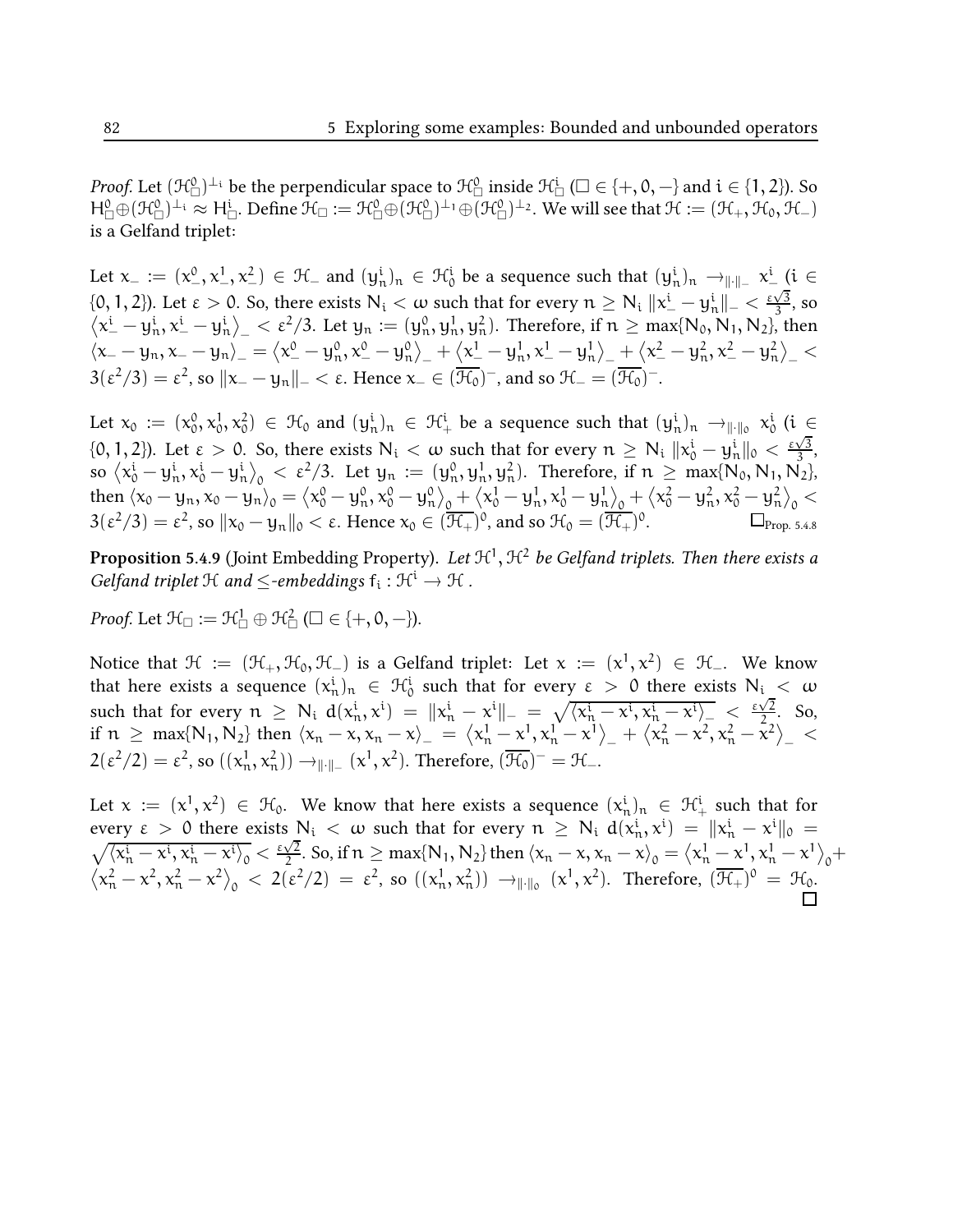# Bibliography

| [AB09]     | C. Argoty and A. Berenstein. Model theory of Hilbert spaces with unitary operators.<br>Math. Logic Quaterly, 55(1):1-12, 2009.                                       |
|------------|----------------------------------------------------------------------------------------------------------------------------------------------------------------------|
| [Arg1X]    | C. Argoty. Model theory of a Hilbert space expanded with an unbounded closed<br>selfadjoint operator. Available in http://arxiv.org/pdf/1102.2454v2, 201X.           |
| [Bal09]    | J. Baldwin. Categoricity. volume 50 of University Lecture Series. American Mathe-<br>matical Society, 2009.                                                          |
| [Bal0x]    | J. Baldwin. Splitting independence in superstable AEC. 200x.                                                                                                         |
| [BBH09]    | I. BenYaacov, A. Berenstein, and W. Henson. Model theoretic independence in the<br>Banach lattices $L^p(\mu)$ . Available in http://arxiv.org/abs/0907.5273, 2009.   |
| [ $BH04$ ] | A. Berenstein and W. Henson. Model theory of probability spaces with an automor-<br>phism. Avalaible at http://xxx.lanl.gov/pdf/math/0405360v1, 2004.                |
| [BKV06]    | J. Baldwin, D. Kueker, and M. VanDieren. Upward stability transfer theorem for<br>tame abstract elementary classes. Notre Dame J. Formal Logic, 47(2):291-298, 2006. |
| [ $BS91$ ] | J. Baldwin and S. Shelah. The primal framework II: Smoothness. APAL, 55:1-34,<br>1991. Shelah's publication n. 360.                                                  |
| [Bue85]    | S. Buechler. The geometry of weakly minimal types. Journal of Symbolic Logic,<br>50(4):1044-1053, 1985.                                                              |
| [Bue96]    | S. Buechler. Essential Stability Theory. Springer - Verlag, 1996.                                                                                                    |
| [ $BY03$ ] | I. Ben-Yaacov. Positive model theory and compact abstract theories. J. Math. Logic,<br>$3(1):85-118,2003.$                                                           |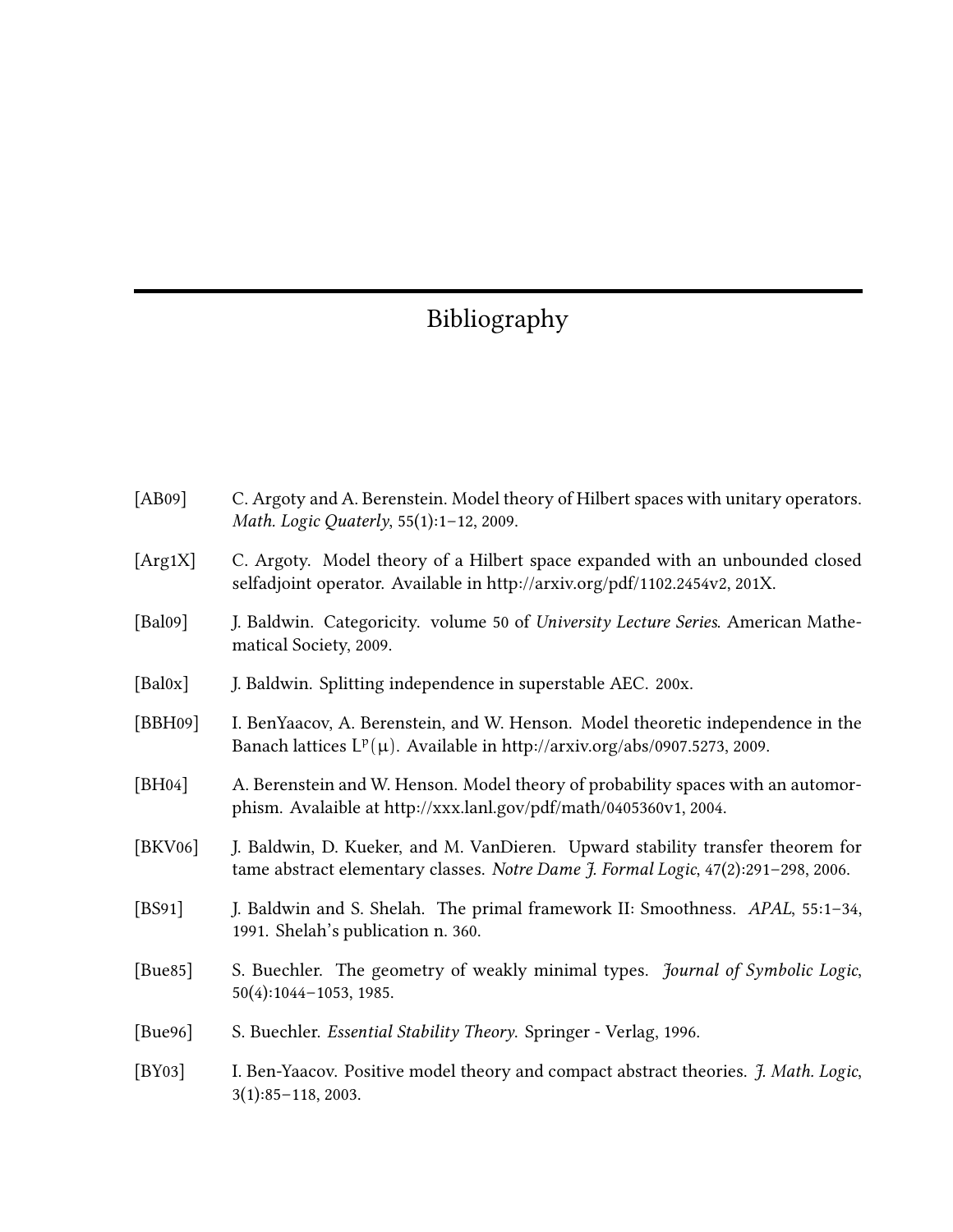| [ $BY05$ ]    | I. Ben-Yaacov. Uncountable dense categoricity in cats. <i>J. Symbolic Logic</i> , 70(3):829–<br>860, 2005.                                                                                                                               |
|---------------|------------------------------------------------------------------------------------------------------------------------------------------------------------------------------------------------------------------------------------------|
|               | [BYBHU08] I. Ben-Yaacov, A. Berenstein, W. Henson, and A. Usvyatsov. Model theory for metric<br>structures. In Model theory with applications to algebra, volume 2 of Lecture Note<br>Series no. 350. London Mathematical Society, 2008. |
| [CK66]        | C. C. Chang and H. J. Keisler. <i>Continuous model theory</i> . Number 58 in Annals of<br>Mathematics Studies. Princeton Univ. Press, 1966.                                                                                              |
| [Gro02]       | R. Grossberg. Classification theory for abstract elementary classes. In Logic and<br>algebra, volume 302 of Contemporary Mathematics. American Mathematical Society,<br>2002.                                                            |
| [GV06a]       | R. Grossberg and M. VanDieren. Categoricity from one successor cardinal in tame<br>abstract elementary classes. J. Math. Logic, 6(2):181-201, 2006.                                                                                      |
| [GV06b]       | R. Grossberg and M. VanDieren. Galois-stability for tame abstract elementary<br>classes. <i>J. Math. Logic</i> , 6(1):25-49, 2006.                                                                                                       |
| [GVV08]       | R. Grossberg, M VanDieren, and A. Villaveces. Uniqueness of limit models in classes<br>with amalgamation. http://www.math.cmu.edu/~rami/gvv_11_5.08.pdf, 2008.                                                                           |
| [HH09]        | Å. Hirvonen and T. Hyttinen. Categoricity in homogeneous complete metric spaces.<br>Arch. Math. Logic, 48:269-322, 2009.                                                                                                                 |
| [HH11]        | Å. Hirvonen and T. Hyttinen. Metric abstract elementary classes with perturbations.<br>Reports in Mathematics, University of Helsinki. Report number 517., 2011.                                                                         |
| [HI02]        | C. W. Henson and J. Iovino. Ultraproducts in analysis. In Analysis and Logic, volume<br>262 of London Math. Soc. Lecture Note Series. Cambridge University Press, 2002.                                                                  |
| [Hiro6]       | Å. Hirvonen. Categoricity in metric abstract elementary classes. Ph.L. thesis, Uni-<br>versity of Helsinki, 2006.                                                                                                                        |
| [HK06]        | T. Hyttinen and M. Kesäla. Categoricity transfer in simple finitary abstract elemen-<br>tary classes. Part of M. Kesäla's Ph.D. thesis at University of Helsinki., 2006.                                                                 |
| [Hru86]       | E. Hrushovski. Contributions to stable model theory. PhD thesis, University of Cali-<br>fornia at Berkeley, 1986.                                                                                                                        |
| $[$ Jón $56]$ | B. Jónsson. Universal relational systems. Mathematica Scandinavica, 4:193-208, 1956.                                                                                                                                                     |
| $[$ Jón60]    | B. Jónsson. Homogeneous universal relational systems. Mathematica Scandinavica,<br>8:137-142, 1960.                                                                                                                                      |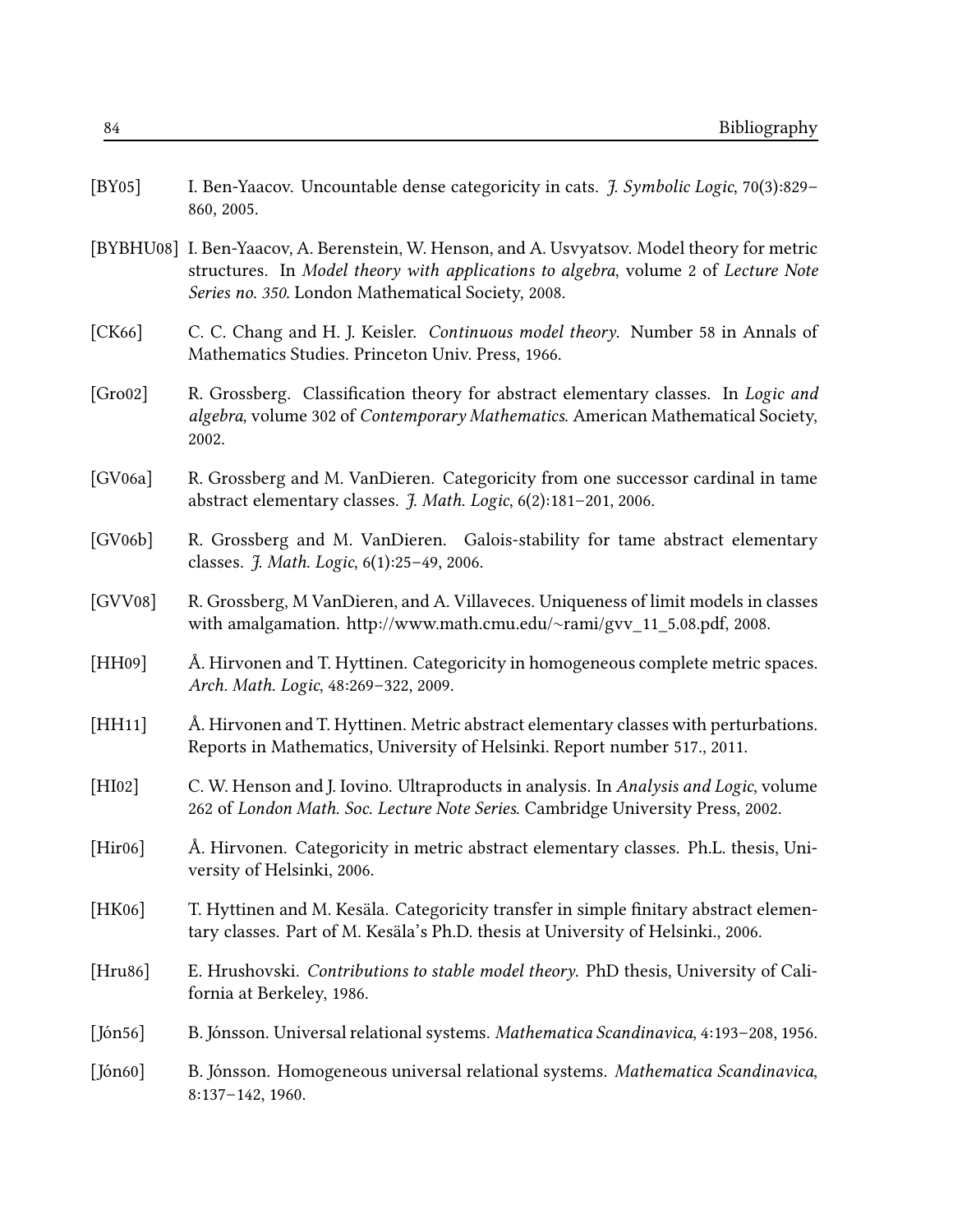| [KC66]      | H. J. Keisler and C. C. Chang. Continuous model theory. Princeton University Press,<br>1966.                                                                                                                                                                                                                                    |
|-------------|---------------------------------------------------------------------------------------------------------------------------------------------------------------------------------------------------------------------------------------------------------------------------------------------------------------------------------|
| [Lim93]     | E. L. Lima. Espaços métricos. IMPA, 1993.                                                                                                                                                                                                                                                                                       |
| [Mad]       | R. de la Madrid. The role of rigged Hilbert space in quantum mechanics. Available<br>at http://arxiv.org/abs/quant-ph/0502053.                                                                                                                                                                                                  |
| [ $Mak85$ ] | J. A Makowsky. Abstract embedding relations. In J. Barwise and S. Feferman, edi-<br>tors, Model - theoretic Model-theoretic logics. Springer - Verlag, 1985.                                                                                                                                                                    |
| [Mor65]     | M. Morley. Omiting classes of elements. In Henkin Addison and Tarski, editors, The<br>theory of models, pages 265-273. North Holland, 1965.                                                                                                                                                                                     |
| [OU09a]     | A. Onshuus and A. Usvyatsov. Orthogonality and domination in unstable theories.<br>Available at http://www.math.ucla.edu/~alexus/papers/th-weight.pdf, 2009.                                                                                                                                                                    |
| [OU09b]     | A. Onshuus and A. Usvyatsov. Stable domination and weight.<br>Available at<br>http://www.math.ucla.edu/~alexus/papers/domination-11-06.pdf, 2009.                                                                                                                                                                               |
| [Pil96]     | A. Pillay. Geometric Stability Theory. Clarendon Press, 1996.                                                                                                                                                                                                                                                                   |
| [Poi06]     | Pedro Poitevin. Model theory of Nakano spaces. PhD thesis, University of Illinois at<br>Urbana-Champaigne, 2006.                                                                                                                                                                                                                |
| [She]       | S. Shelah. When first order T has limit models. Shelah's publication no. 868.                                                                                                                                                                                                                                                   |
| [She75]     | S. Shelah. The lazy model-theoretician's guide to stability. Logique et Analyse,<br>18:241-308, 1975.                                                                                                                                                                                                                           |
| [She87a]    | S. Shelah. Classification of nonelementary classes II, abstract elementary classes. In<br>J. Baldwin, editor, Proceedings of the USA-Israel Conference on Classification Theory,<br>Chicago, December 1985, volume 1292 of Lecture Notes in Mathematics, pages 419-<br>497. Springer-Verlag, 1987. Shelah's publitacion no. 88. |
| [She87b]    | S. Shelah. Universal classes, part I. In J. Baldwin, editor, Proceedings of the USA-Israel<br>Conference on Classification Theory, Chicago, December 1985, volume 1292 of Lecture<br>Notes in Mathematics, pages 264-419. Springer-Verlag, 1987. Shelah's publitacion no.<br>300.                                               |
| [She99]     | S. Shelah. Categoricity for abstract classes with amagalmation. APAL, 98:261-294,<br>1999.                                                                                                                                                                                                                                      |
| [She09a]    | S. Shelah. Categoricity in abstract elementary classes: Going up inductively. In<br>Classification theory for Abstract Elementary Classes, volume 18 of Studies in Logic<br>- Mathematical Logic and Foundations, pages 224-377. College Publications, 2009.<br>Shelah's publitacion no. 600.                                   |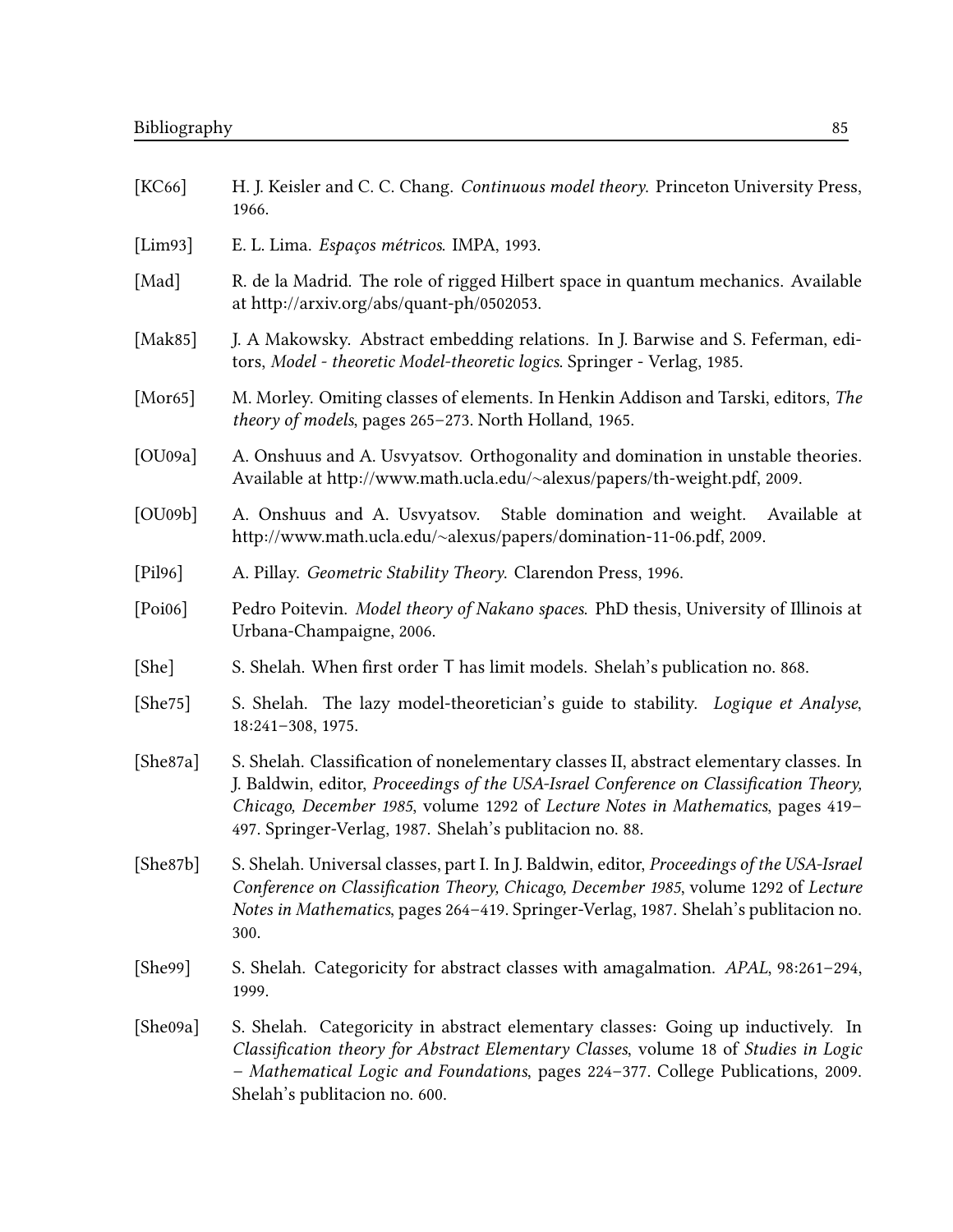| [She09b]        | S. Shelah. Toward classification theory of good $\lambda$ -frames and abstract elementary<br>classes. In Classification theory for Abstract Elementary Classes, volume 18 of Studies<br>in Logic - Mathematical Logic and Foundations, pages 378-644. College Publications,<br>2009. Shelah's Publication no 705. |
|-----------------|-------------------------------------------------------------------------------------------------------------------------------------------------------------------------------------------------------------------------------------------------------------------------------------------------------------------|
| [SS78]          | J. Stern and S. Shelah. The Hanf number of the first order theory of Banach spaces.<br>Transactions american Math. Soc., 244:147-171, 1978. Shelah's publication n. 63.                                                                                                                                           |
| [SU]            | S. Shelah and A. Usvyatsov. Model theoretic stability and categoricity for complete<br>metric spaces. Shelah's publication n. 837.                                                                                                                                                                                |
| [SV99]          | S. Shelah and A. Villaveces. Toward categoricity for classes with no maximal mod-<br>els. APAL, 97:1-25, 1999. Shelah's publication n. 635.                                                                                                                                                                       |
| [TZ09]          | K. Tent and M. Ziegler. A course in model theory. U. Müster and U. Freiburg, 2009.                                                                                                                                                                                                                                |
| [Van]           | M. VanDieren. Limit models in abstract elementary classes. Talk given in Bogota<br>Model Theory Meeting, 2007.                                                                                                                                                                                                    |
| [Van06]         | M. VanDieren. Categoricity in abstract elementary classes with no maximal models.<br>APAL, 141(1-2):108-147, 2006.                                                                                                                                                                                                |
| [VZ10a]         | A. Villaveces and P. Zambrano. Around stability in metric abstract elementary<br>classes: r-towers and limit models. Mittag-Leffler instiute preprint series, 2010.                                                                                                                                               |
| [VZ10b]         | A. Villaveces and P. Zambrano. Notions of independence in metric abstract elemen-<br>tary classes. Mittag-Leffler institute preprint series, 2010.                                                                                                                                                                |
| [VZ1x]          | A. Villaveces and P. Zambrano. Around stability in metric abstract elementary<br>classes: existence and uniqueness of limit models. Preprint, 201x.                                                                                                                                                               |
| [Wag00]         | F. Wagner. Simple theories. Mathematics and its applications. Kluwer Academic<br>Publishers, 2000.                                                                                                                                                                                                                |
| [Wil70]         | A. Wilansky. Topology for analysis. Ginn and company, 1970.                                                                                                                                                                                                                                                       |
| [ $W$ lo $73$ ] | J. Wloka. Gelfand triplets and spectral theory. volume 331 of Lecture Notes in Math-<br>ematics, pages 163-182. Springer-Verlag, 1973.                                                                                                                                                                            |
| [Zam1x]         | A stability transfer theorem in d-tame abstract elementary<br>Pedro Zambrano.<br>classes. Submitted., 201x.                                                                                                                                                                                                       |